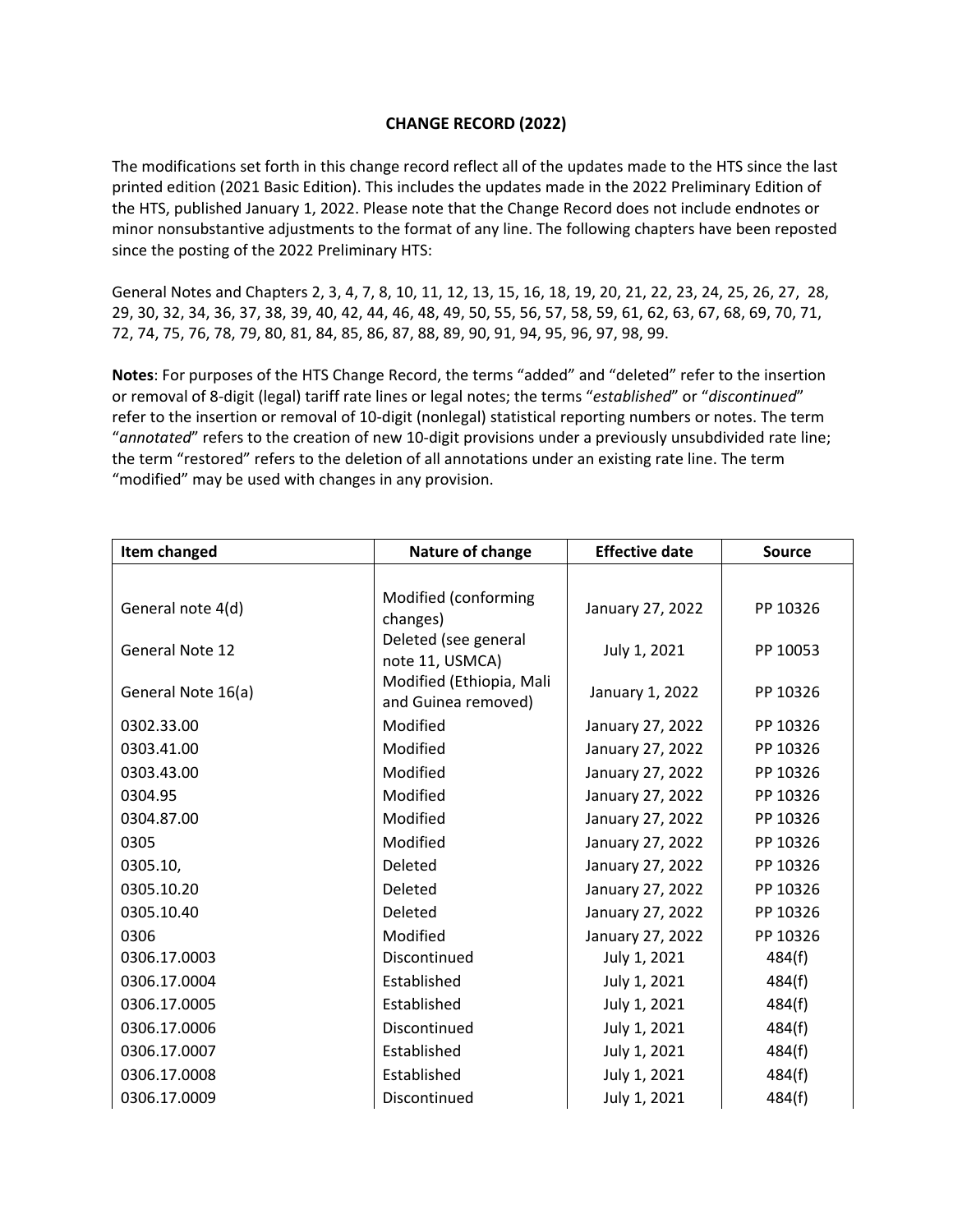| Item changed | Nature of change | <b>Effective date</b> | <b>Source</b> |
|--------------|------------------|-----------------------|---------------|
| 0306.17.0010 | Established      | July 1, 2021          | 484(f)        |
| 0306.17.0011 | Established      | July 1, 2021          | 484(f)        |
| 0306.17.0012 | Discontinued     | July 1, 2021          | 484(f)        |
| 0306.17.0013 | Established      | July 1, 2021          | 484(f)        |
| 0306.17.0014 | Established      | July 1, 2021          | 484(f)        |
| 0306.17.0015 | Discontinued     | July 1, 2021          | 484(f)        |
| 0306.17.0016 | Established      | July 1, 2021          | 484(f)        |
| 0306.17.0017 | Established      | July 1, 2021          | 484(f)        |
| 0306.17.0018 | Discontinued     | July 1, 2021          | 484(f)        |
| 0306.17.0019 | Established      | July 1, 2021          | 484(f)        |
| 0306.17.0020 | Established      | July 1, 2021          | 484(f)        |
| 0306.17.0021 | Discontinued     | July 1, 2021          | 484(f)        |
| 0306.17.0022 | Established      | July 1, 2021          | 484(f)        |
| 0306.17.0023 | Established      | July 1, 2021          | 484(f)        |
| 0306.17.0024 | Discontinued     | July 1, 2021          | 484(f)        |
| 0306.17.0025 | Established      | July 1, 2021          | 484(f)        |
| 0306.17.0026 | Established      | July 1, 2021          | 484(f)        |
| 0306.17.0027 | Discontinued     | July 1, 2021          | 484(f)        |
| 0306.17.0028 | Established      | July 1, 2021          | 484(f)        |
| 0306.17.0029 | Established      | July 1, 2021          | 484(f)        |
| 0306.17.0040 | Discontinued     | July 1, 2021          | 484(f)        |
| 0306.17.0041 | Established      | July 1, 2021          | 484(f)        |
| 0306.17.0042 | Established      | July 1, 2021          | 484(f)        |
| 0306.19.00   | Deleted          | January 27, 2022      | PP 10326      |
| 0306.19.0010 | Discontinued     | January 27, 2022      | 484(f)        |
| 0306.19.0030 | Discontinued     | January 27, 2022      | 484(f)        |
| 0306.19.0061 | Discontinued     | January 27, 2022      | 484(f)        |
| 0306.19.01   | Added            | January 27, 2022      | PP 10326      |
| 0306.19.0110 | Established      | January 27, 2022      | 484(f)        |
| 0306.19.0130 | Established      | January 27, 2022      | 484(f)        |
| 0306.19.0161 | Established      | January 27, 2022      | 484(f)        |
| 0306.39.00   | Deleted          | January 27, 2022      | PP 10326      |
| 0306.39.01   | Added            | January 27, 2022      | PP 10326      |
| 0306.99.00   | Deleted          | January 27, 2022      | PP 10326      |
| 0306.99.01   | Added            | January 27, 2022      | PP 10326      |
| 0307         | Modified         | January 27, 2022      | PP 10326      |
| 0307.91.02   | Deleted          | January 27, 2022      | PP 10326      |
| 0307.91.0230 | Discontinued     | January 27, 2022      | 484(f)        |
| 0307.91.0290 | Discontinued     | January 27, 2022      | 484(f)        |
| 0307.91.03   | Added            | January 27, 2022      | PP 10326      |
| 0307.91.0330 | Established      | January 27, 2022      | 484(f)        |
| 0307.91.0390 | Established      | January 27, 2022      | 484(f)        |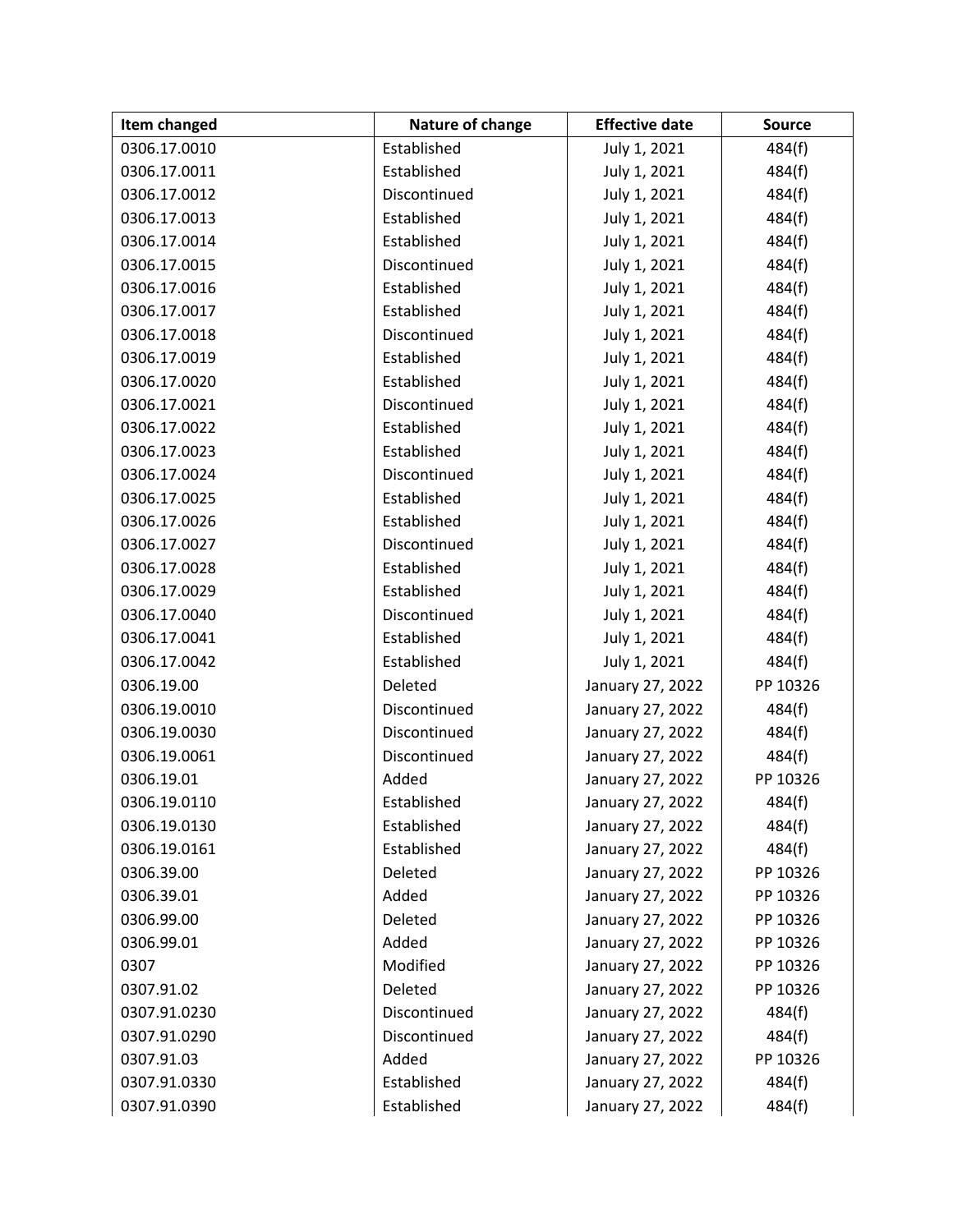| Item changed                  | Nature of change | <b>Effective date</b> | <b>Source</b> |
|-------------------------------|------------------|-----------------------|---------------|
| 0307.92.00                    | Deleted          | January 27, 2022      | PP 10326      |
| 0307.92.0030                  | Discontinued     | January 27, 2022      | 484(f)        |
| 0307.92.0090                  | Discontinued     | January 27, 2022      | 484(f)        |
| 0307.92.01                    | Added            | January 27, 2022      | PP 10326      |
| 0307.92.0130                  | Established      | January 27, 2022      | 484(f)        |
| 0307.92.0190                  | Established      | January 27, 2022      | 484(f)        |
| 0307.99.02                    | Deleted          | January 27, 2022      | PP 10326      |
| 0307.99.03                    | Added            | January 27, 2022      | PP 10326      |
| 0308                          | Modified         | January 27, 2022      | PP 10326      |
| 0308.90.00                    | Deleted          | January 27, 2022      | PP 10326      |
| 0308.90.01                    | Added            | January 27, 2022      | PP 10326      |
| 0309                          | Added            | January 27, 2022      | PP 10326      |
| 0309.10                       | Added            | January 27, 2022      | PP 10326      |
| 0309.10.05                    | Added            | January 27, 2022      | PP 10326      |
| 0309.10.90                    | Added            | January 27, 2022      | PP 10326      |
| 0309.90                       | Added            | January 27, 2022      | PP 10326      |
| 0309.90.10                    | Added            | January 27, 2022      | PP 10326      |
| 0309.90.1010                  | Established      | January 27, 2022      | 484(f)        |
| 0309.90.1030                  | Established      | January 27, 2022      | 484(f)        |
| 0309.90.1061                  | Established      | January 27, 2022      | 484(f)        |
| 0309.90.20                    | Added            | January 27, 2022      | PP 10326      |
| 0309.90.30                    | Added            | January 27, 2022      | PP 10326      |
| 0309.90.40                    | Added            | January 27, 2022      | PP 10326      |
| 0309.90.4030                  | Established      | January 27, 2022      | 484(f)        |
| 0309.90.4090                  | Established      | January 27, 2022      | 484(f)        |
| 0309.90.50                    | Added            | January 27, 2022      | PP 10326      |
| 0309.90.60                    | Added            | January 27, 2022      | PP 10326      |
| 0309.90.90                    | Added            | January 27, 2022      | PP 10326      |
| Note 2, ch 4                  | Modified         | January 27, 2022      | PP 10326      |
| Note 3, ch 4                  | Modified         | January 27, 2022      | PP 10326      |
| Note 4, ch 4                  | Modified         | January 27, 2022      | PP 10326      |
| Note 5, ch 4                  | Added            | January 27, 2022      | PP 10326      |
| Note 6, ch 4                  | Added            | January 27, 2022      | PP 10326      |
| Additional U.S. note 10, ch 4 | Modified         | January 27, 2022      | PP 10326      |
| 0403                          | Modified         | January 27, 2022      | PP 10326      |
| 0403.10                       | Deleted          | January 27, 2022      | PP 10326      |
| 0403.10                       | Added            | January 27, 2022      | PP 10326      |
| 0403.10.05                    | Deleted          | January 27, 2022      | PP 10326      |
| 0403.10.10                    | Deleted          | January 27, 2022      | PP 10326      |
| 0403.10.50                    | Deleted          | January 27, 2022      | PP 10326      |
| 0403.10.90                    | Deleted          | January 27, 2022      | PP 10326      |
| 0403.20.05                    | Added            | January 27, 2022      | PP 10326      |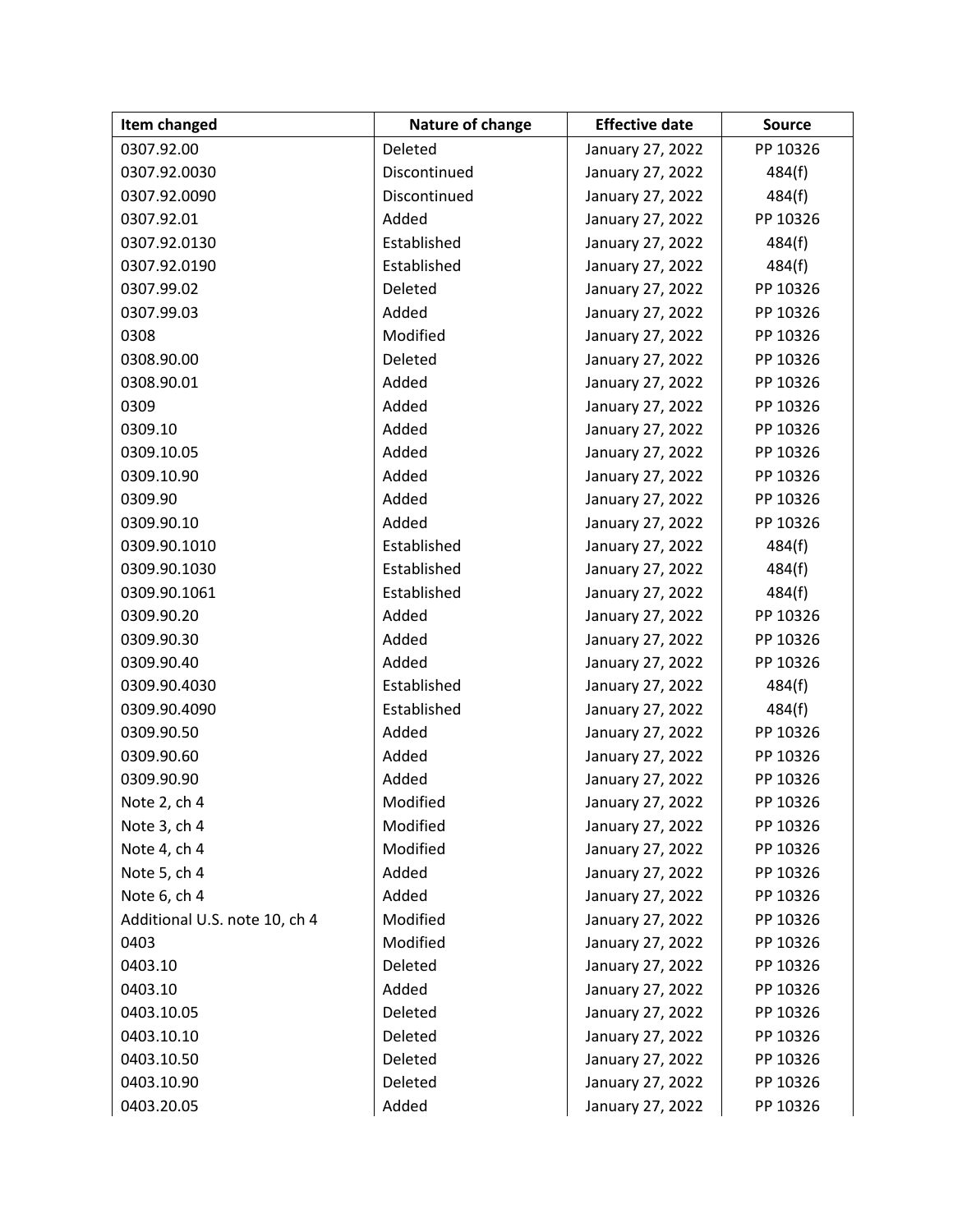| Item changed             | Nature of change | <b>Effective date</b> | <b>Source</b> |
|--------------------------|------------------|-----------------------|---------------|
| 0403.20.10               | Added            | January 27, 2022      | PP 10326      |
| 0403.20.50               | Added            | January 27, 2022      | PP 10326      |
| 0403.20.90               | Added            | January 27, 2022      | PP 10326      |
| 0410                     | Added            | January 27, 2022      | PP 10326      |
| 0410.00.00               | Deleted          | January 27, 2022      | PP 10326      |
| 0410.10.00               | Added            | January 27, 2022      | PP 10326      |
| 0410.90.00               | Added            | January 27, 2022      | PP 10326      |
| 0603.11.0010             | Discontinued     | January 1, 2022       | 484(f)        |
| 0603.11.0050             | Established      | January 1, 2022       | 484(f)        |
| 0603.11.0060             | Discontinued     | January 1, 2022       | 484(f)        |
| Note 5, ch 7             | Added            | January 27, 2022      | PP 10326      |
| Statistical note 2, ch 7 | Added            | July 1, 2021          | 484(f)        |
| 0702.00.2010             | Discontinued     | July 1, 2021          | 484(f)        |
| 0702.00.2015             | Established      | July 1, 2021          | 484(f)        |
| 0702.00.2025             | Established      | July 1, 2021          | 484(f)        |
| 0702.00.2031             | Established      | July 1, 2021          | 484(f)        |
| 0702.00.2080             | Established      | July 1, 2021          | 484(f)        |
| 0702.00.2091             | Established      | July 1, 2021          | 484(f)        |
| 0702.00.2099             | Discontinued     | July 1, 2021          | 484(f)        |
| 0702.00.4010             | Discontinued     | July 1, 2021          | 484(f)        |
| 0702.00.4015             | Established      | July 1, 2021          | 484(f)        |
| 0702.00.4025             | Established      | July 1, 2021          | 484(f)        |
| 0702.00.4031             | Established      | July 1, 2021          | 484(f)        |
| 0702.00.4080             | Established      | July 1, 2021          | 484(f)        |
| 0702.00.4091             | Established      | July 1, 2021          | 484(f)        |
| 0702.00.4098             | Discontinued     | July 1, 2021          | 484(f)        |
| 0702.00.6010             | Discontinued     | July 1, 2021          | 484(f)        |
| 0702.00.6015             | Established      | July 1, 2021          | 484(f)        |
| 0702.00.6025             | Established      | July 1, 2021          | 484(f)        |
| 0702.00.6031             | Established      | July 1, 2021          | 484(f)        |
| 0702.00.6080             | Established      | July 1, 2021          | 484(f)        |
| 0702.00.6091             | Established      | July 1, 2021          | 484(f)        |
| 0702.00.6099             | Discontinued     | July 1, 2021          | 484(f)        |
| 0703.10.4000             | Annotated        | January 1, 2022       | 484(f)        |
| 0703.10.4020             | Established      | January 1, 2022       | 484(f)        |
| 0703.10.4040             | Established      | January 1, 2022       | 484(f)        |
| 0703.90.0000             | Annotated        | January 1, 2022       | 484(f)        |
| 0703.90.0020             | Established      | January 1, 2022       | 484(f)        |
| 0703.90.0040             | Established      | January 1, 2022       | 484(f)        |
| 0709.52.05               | Added            | January 27, 2022      | PP 10326      |
| 0709.53.00               | Added            | January 27, 2022      | PP 10326      |
| 0709.54.00               | Added            | January 27, 2022      | PP 10326      |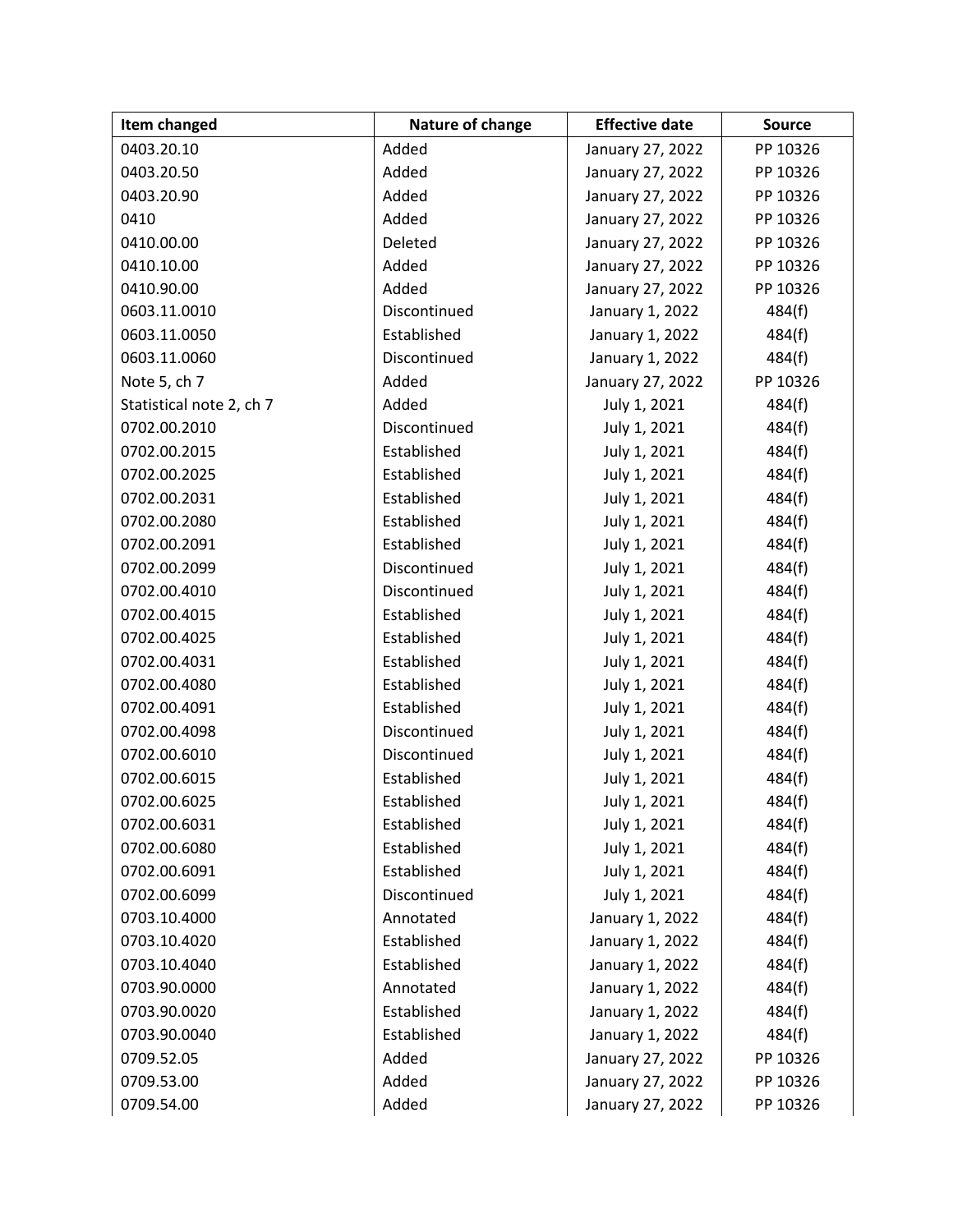| Item changed | Nature of change | <b>Effective date</b> | <b>Source</b> |
|--------------|------------------|-----------------------|---------------|
| 0709.55.00   | Added            | January 27, 2022      | PP 10326      |
| 0709.56.00   | Added            | January 27, 2022      | PP 10326      |
| 0709.59.10   | Deleted          | January 27, 2022      | PP 10326      |
| 0709.59.11   | Added            | January 27, 2022      | PP 10326      |
| 0709.99.9000 | Annotated        | July 1, 2021          | 484(f)        |
| 0709.99.9010 | Established      | July 1, 2021          | 484(f)        |
| 0709.99.9090 | Established      | July 1, 2021          | 484(f)        |
| 0711         | Modified         | January 27, 2022      | PP 10326      |
| 0712.34      | Added            | January 27, 2022      | PP 10326      |
| 0712.34.10   | Added            | January 27, 2022      | PP 10326      |
| 0712.34.20   | Added            | January 27, 2022      | PP 10326      |
| 0712.39.10   | Deleted          | January 27, 2022      | PP 10326      |
| 0712.39.11   | Added            | January 27, 2022      | PP 10326      |
| 0712.39.20   | Deleted          | January 27, 2022      | PP 10326      |
| 0712.39.21   | Added            | January 27, 2022      | PP 10326      |
| Note 4, ch 8 | Added            | January 27, 2022      | PP 10326      |
| 0802.90      | Deleted          | January 27, 2022      | PP 10326      |
| 0802.90.10   | Deleted          | January 27, 2022      | PP 10326      |
| 0802.90.15   | Deleted          | January 27, 2022      | PP 10326      |
| 0802.90.20   | Deleted          | January 27, 2022      | PP 10326      |
| 0802.90.25   | Deleted          | January 27, 2022      | PP 10326      |
| 0802.90.82   | Deleted          | January 27, 2022      | PP 10326      |
| 0802.90.98   | Deleted          | January 27, 2022      | PP 10326      |
| 0802.91      | Added            | January 27, 2022      | PP 10326      |
| 0802.91.10   | Added            | January 27, 2022      | PP 10326      |
| 0802.91.90   | Added            | January 27, 2022      | PP 10326      |
| 0802.99      | Added            | January 27, 2022      | PP 10326      |
| 0802.99.10   | Added            | January 27, 2022      | PP 10326      |
| 0802.99.15   | Added            | January 27, 2022      | PP 10326      |
| 0802.99.82   | Added            | January 27, 2022      | PP 10326      |
| 0802.99.98   | Added            | January 27, 2022      | PP 10326      |
| 0805.40      | Modified         | January 27, 2022      | PP 10326      |
| 0810.10.2000 | Annotated        | July 1, 2021          | 484(f)        |
| 0810.10.2010 | Established      | July 1, 2021          | 484(f)        |
| 0810.10.2090 | Established      | July 1, 2021          | 484(f)        |
| 0810.10.4000 | Annotated        | July 1, 2021          | 484(f)        |
| 0810.10.4010 | Established      | July 1, 2021          | 484(f)        |
| 0810.10.4090 | Established      | July 1, 2021          | 484(f)        |
| 0810.20.1022 | Discontinued     | July 1, 2021          | 484(f)        |
| 0810.20.1023 | Established      | July 1, 2021          | 484(f)        |
| 0810.20.1024 | Discontinued     | July 1, 2021          | 484(f)        |
| 0810.20.1028 | Established      | July 1, 2021          | 484(f)        |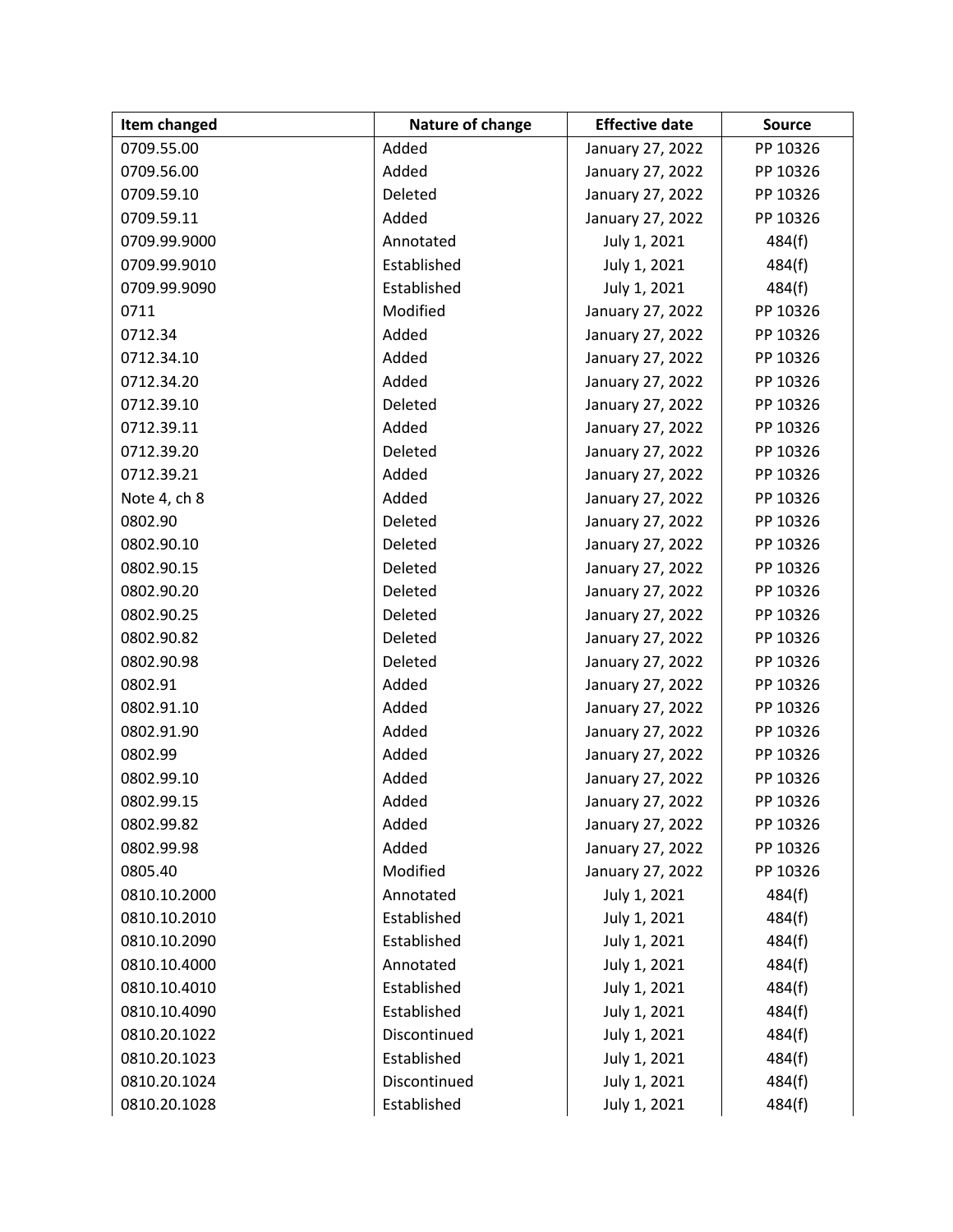| Item changed                  | Nature of change                    | <b>Effective date</b> | <b>Source</b> |
|-------------------------------|-------------------------------------|-----------------------|---------------|
| 0810.20.1030                  | Established                         | July 1, 2021          | 484(f)        |
| 0810.20.1035                  | Established                         | July 1, 2021          | 484(f)        |
| 0810.20.9030                  | Discontinued                        | July 1, 2021          | 484(f)        |
| 0810.20.9045                  | Established                         | July 1, 2021          | 484(f)        |
| 0810.20.9060                  | Established                         | July 1, 2021          | 484(f)        |
| 0810.90.4600                  | Annotated                           | July 1, 2021          | 484(f)        |
| 0810.90.4610                  | Established                         | July 1, 2021          | 484(f)        |
| 0810.90.4690                  | Established                         | July 1, 2021          | 484(f)        |
| 0812                          | Modified                            | January 27, 2022      | PP 10326      |
| 0813.20.2000                  | Annotated                           | July 1, 2021          | 484(f)        |
| 0813.20.2010                  | Established                         | July 1, 2021          | 484(f)        |
| 0813.20.2090                  | Established                         | July 1, 2021          | 484(f)        |
| Note 1(b), ch 10              | Modified                            | January 27, 2022      | PP 10326      |
| 1001.99.0007                  | Established                         | January 1, 2022       | 484(f)        |
| 1001.99.0009                  | Established                         | January 1, 2022       | 484(f)        |
| 1001.99.0010                  | Established                         | January 1, 2022       | 484(f)        |
| 1001.99.0011                  | Discontinued                        | January 1, 2022       | 484(f)        |
| 1001.99.0015                  | Discontinued                        | January 1, 2022       | 484(f)        |
| 1001.99.0017                  | Established                         | January 1, 2022       | 484(f)        |
| 1001.99.0018                  | Established                         | January 1, 2022       | 484(f)        |
| 1001.99.0020                  | Discontinued                        | January 1, 2022       | 484(f)        |
| 1001.99.0021                  | Discontinued                        | January 1, 2022       | 484(f)        |
| 1001.99.0025                  | Discontinued                        | January 1, 2022       | 484(f)        |
| 1001.99.0027                  | Established                         | January 1, 2022       | 484(f)        |
| 1001.99.0028                  | Discontinued                        | January 1, 2022       | 484(f)        |
| 1001.99.0030                  | Established                         | January 1, 2022       | 484(f)        |
| 1001.99.0033                  | Established                         | January 1, 2022       | 484(f)        |
| 1001.99.0035                  | Discontinued                        | January 1, 2022       | 484(f)        |
| 1001.99.0036                  | Established                         | January 1, 2022       | 484(f)        |
| 1001.99.0040                  | Discontinued                        | January 1, 2022       | 484(f)        |
| 1001.99.0045                  | Established                         | January 1, 2022       | 484(f)        |
| 1001.99.0050                  | Discontinued                        | January 1, 2022       | 484(f)        |
| 1001.99.0055                  | Established                         | January 1, 2022       | 484(f)        |
| 1001.99.0060                  | Discontinued                        | January 1, 2022       | 484(f)        |
| 1001.99.0065                  | Established                         | January 1, 2022       | 484(f)        |
| 1001.99.0096                  | Discontinued                        | January 1, 2022       | 484(f)        |
| 1001.99.0097                  | Established                         | January 1, 2022       | 484(f)        |
| Additional U.S. note 1, ch 11 | Modified (removed "CA"<br>and "MX") | January 27, 2022      | PP 10326      |
| Additional U.S. note 2, ch 12 | Modified                            | January 27, 2022      | PP 10326      |
| 1202.42.05                    | Deleted                             | January 27, 2022      | PP 10326      |
| 1202.42.0520                  | Discontinued                        | January 27, 2022      | 484(f)        |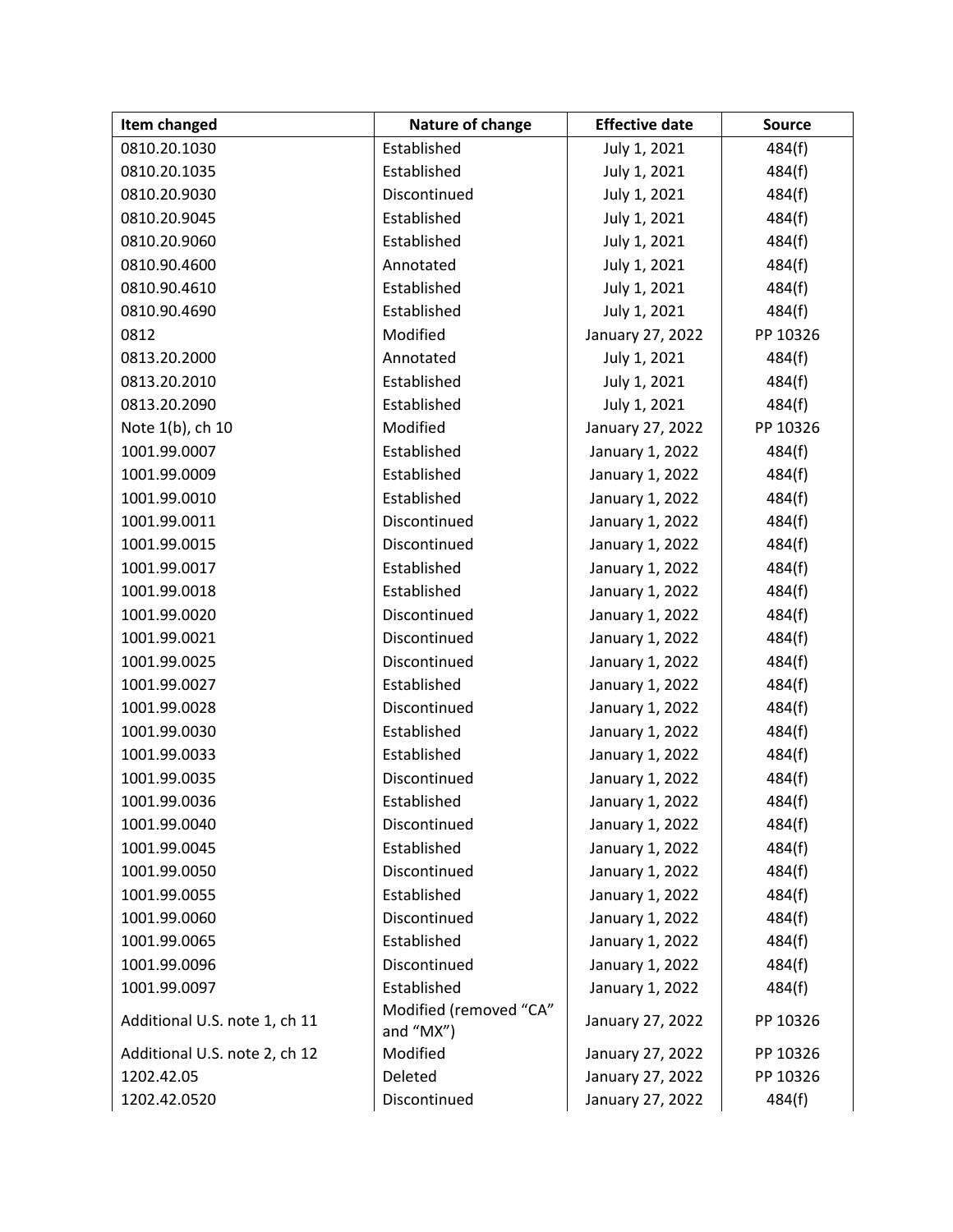| Item changed        | Nature of change | <b>Effective date</b> | <b>Source</b> |
|---------------------|------------------|-----------------------|---------------|
| 1202.42.0540        | Discontinued     | January 27, 2022      | 484(f)        |
| 1202.42.10          | Added            | January 27, 2022      | PP 10326      |
| 1202.42.1020        | Established      | January 27, 2022      | 484(f)        |
| 1202.42.1040        | Established      | January 27, 2022      | 484(f)        |
| 1202.42.15          | Added            | January 27, 2022      | PP 10326      |
| 1202.42.1520        | Established      | January 27, 2022      | 484(f)        |
| 1202.42.1540        | Established      | January 27, 2022      | 484(f)        |
| 1202.42.20          | Added            | January 27, 2022      | PP 10326      |
| 1202.42.2020        | Established      | January 27, 2022      | 484(f)        |
| 1202.42.2040        | Established      | January 27, 2022      | 484(f)        |
| 1202.42.40          | Deleted          | January 27, 2022      | PP 10326      |
| 1202.42.4020        | Discontinued     | January 27, 2022      | 484(f)        |
| 1202.42.4040        | Discontinued     | January 27, 2022      | 484(f)        |
| 1202.42.50          | Added            | January 27, 2022      | PP 10326      |
| 1202.42.5020        | Established      | January 27, 2022      | 484(f)        |
| 1202.42.5040        | Established      | January 27, 2022      | 484(f)        |
| 1202.42.60          | Added            | January 27, 2022      | PP 10326      |
| 1202.42.6020        | Established      | January 27, 2022      | 484(f)        |
| 1202.42.6040        | Established      | January 27, 2022      | 484(f)        |
| 1202.42.80          | Deleted          | January 27, 2022      | PP 10326      |
| 1202.42.8020        | Discontinued     | January 27, 2022      | 484(f)        |
| 1202.42.8040        | Discontinued     | January 27, 2022      | 484(f)        |
| 1202.42.90          | Added            | January 27, 2022      | PP 10326      |
| 1202.42.9020        | Established      | January 27, 2022      | 484(f)        |
| 1202.42.9040        | Established      | January 27, 2022      | 484(f)        |
| 1211.60.00          | Added            | January 27, 2022      | PP 10326      |
| 1211.90.89          | Added            | January 27, 2022      | PP 10326      |
| 1211.90.8920        | Established      | January 27, 2022      | 484(f)        |
| 1211.90.8931        | Established      | January 27, 2022      | 484(f)        |
| 1211.90.8940        | Established      | January 27, 2022      | 484(f)        |
| 1211.90.8950        | Established      | January 27, 2022      | 484(f)        |
| 1211.90.8980        | Established      | January 27, 2022      | 484(f)        |
| 1211.90.8990        | Established      | January 27, 2022      | 484(f)        |
| 1211.90.92          | Deleted          | January 27, 2022      | PP 10326      |
| 1211.90.9220        | Discontinued     | January 27, 2022      | 484(f)        |
| 1211.90.9231        | Discontinued     | January 27, 2022      | 484(f)        |
| 1211.90.9240        | Discontinued     | January 27, 2022      | 484(f)        |
| 1211.90.9250        | Discontinued     | January 27, 2022      | 484(f)        |
| 1211.90.9280        | Discontinued     | January 27, 2022      | 484(f)        |
| 1211.90.9290        | Discontinued     | January 27, 2022      | 484(f)        |
| Note $1(g)$ , ch 13 | Modified         | January 27, 2022      | PP 10326      |
| Section III         | Modified (title) | January 27, 2022      | PP 10326      |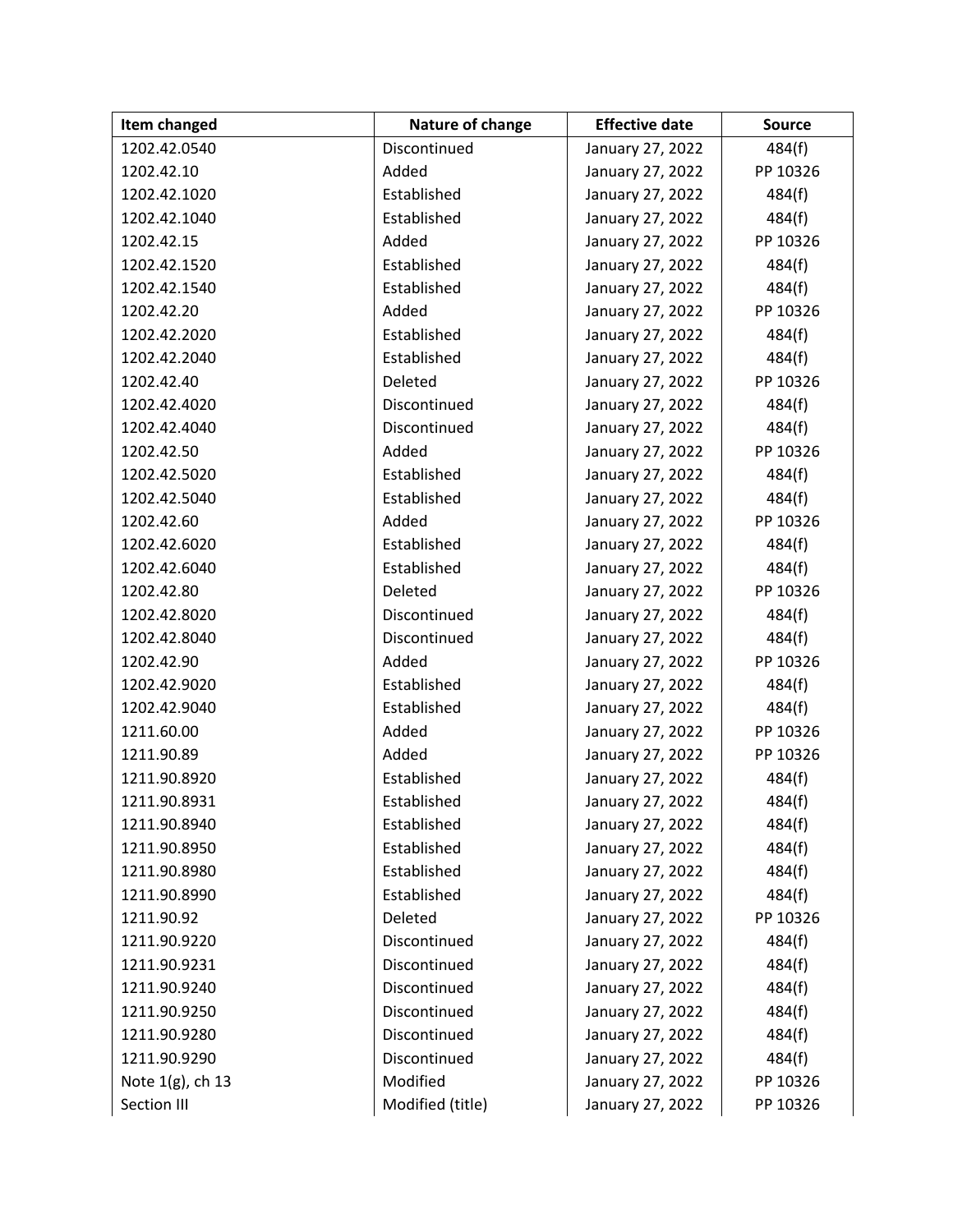| Item changed             | Nature of change            | <b>Effective date</b> | <b>Source</b> |
|--------------------------|-----------------------------|-----------------------|---------------|
| Ch 15                    | Modified (title)            | January 27, 2022      | PP 10326      |
| Ch 15                    | <b>Modified (Subheading</b> | January 27, 2022      | PP 10326      |
|                          | note title)                 |                       |               |
| Subheading note 1, ch 15 | Modified                    | January 27, 2022      | PP 10326      |
| Subheading note 2, ch 15 | Added                       | January 27, 2022      | PP 10326      |
| 1509.10                  | Deleted                     | January 27, 2022      | PP 10326      |
| 1509.10.20               | Deleted                     | January 27, 2022      | PP 10326      |
| 1509.10.2030             | Discontinued                | January 27, 2022      | 484(f)        |
| 1509.10.2040             | Discontinued                | January 27, 2022      | 484(f)        |
| 1509.10.2050             | Discontinued                | January 27, 2022      | 484(f)        |
| 1509.10.2060             | Discontinued                | January 27, 2022      | 484(f)        |
| 1509.10.40               | Deleted                     | January 27, 2022      | PP 10326      |
| 1509.10.4030             | Discontinued                | January 27, 2022      | 484(f)        |
| 1509.10.4040             | Discontinued                | January 27, 2022      | 484(f)        |
| 1509.10.4050             | Discontinued                | January 27, 2022      | 484(f)        |
| 1509.10.4060             | Discontinued                | January 27, 2022      | 484(f)        |
| 1509.20                  | Added                       | January 27, 2022      | PP 10326      |
| 1509.20.20               | Added                       | January 27, 2022      | PP 10326      |
| 1509.20.2030             | Established                 | January 27, 2022      | 484(f)        |
| 1509.20.2090             | Established                 | January 27, 2022      | 484(f)        |
| 1509.20.9030             | Established                 | January 27, 2022      | 484(f)        |
| 1509.20.9090             | Established                 | January 27, 2022      | 484(f)        |
| 1509.30                  | Added                       | January 27, 2022      | PP 10326      |
| 1509.30.20               | Added                       | January 27, 2022      | PP 10326      |
| 1509.30.20.30            | Established                 | January 27, 2022      | 484(f)        |
| 1509.30.2090             | Established                 | January 27, 2022      | 484(f)        |
| 1509.30.90               | Added                       | January 27, 2022      | PP 10326      |
| 1509.30.9030             | Established                 | January 27, 2022      | 484(f)        |
| 1509.30.9090             | Established                 | January 27, 2022      | 484(f)        |
| 1509.40                  | Added                       | January 27, 2022      | PP 10326      |
| 1509.40.20               | Added                       | January 27, 2022      | PP 10326      |
| 1509.40.2030             | Established                 | January 27, 2022      | 484(f)        |
| 1509.40.2090             | Established                 | January 27, 2022      | 484(f)        |
| 1509.40.90               | Added                       | January 27, 2022      | PP 10326      |
| 1509.40.9030             | Established                 | January 27, 2022      | 484(f)        |
| 1509.40.9090             | Established                 | January 27, 2022      | 484(f)        |
| 1510                     | Deleted                     | January 27, 2022      | PP 10326      |
| 1510                     | Added                       | January 27, 2022      | PP 10326      |
| 1510.10                  | Added                       | January 27, 2022      | PP 10326      |
| 1510.00.20               | Deleted                     | January 27, 2022      | PP 10326      |
| 1510.00.40               | Deleted                     | January 27, 2022      | PP 10326      |
| 1510.00.60               | Deleted                     | January 27, 2022      | PP 10326      |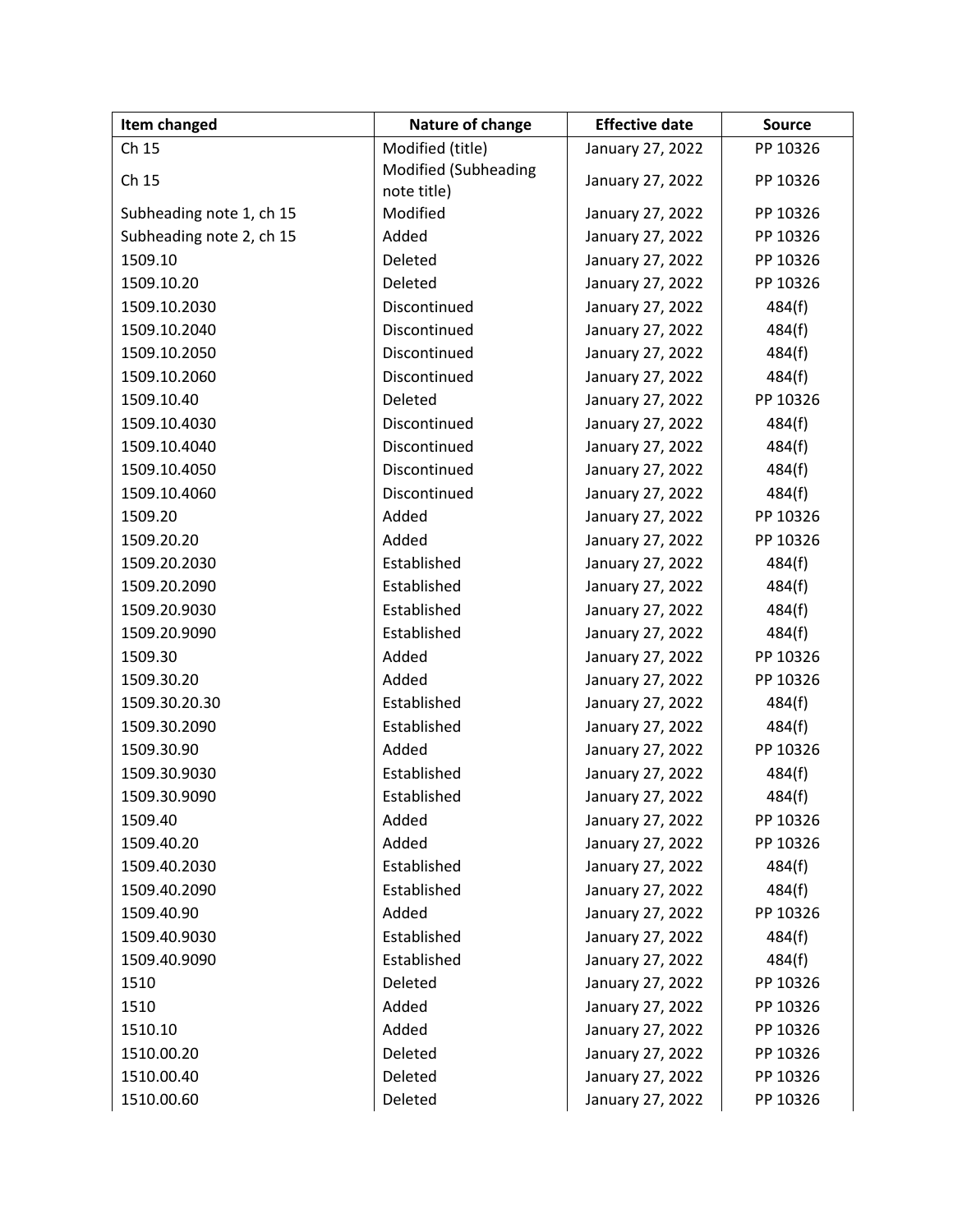| Item changed              | Nature of change                           | <b>Effective date</b> | <b>Source</b> |
|---------------------------|--------------------------------------------|-----------------------|---------------|
| 1510.10.10                | Added                                      | January 27, 2022      | PP 10326      |
| 1510.10.90                | Added                                      | January 27, 2022      | PP 10326      |
| 1510.90                   | Added                                      | January 27, 2022      | PP 10326      |
| 1510.90.10                | Added                                      | January 27, 2022      | PP 10326      |
| 1510.90.20                | Added                                      | January 27, 2022      | PP 10326      |
| 1510.90.90                | Added                                      | January 27, 2022      | PP 10326      |
| 1515                      | Modified                                   | January 27, 2022      | PP 10326      |
| 1515.60.05                | Added                                      | January 27, 2022      | PP 10326      |
| 1515.90.80                | Deleted                                    | January 27, 2022      | PP 10326      |
| 1515.90.8010              | Discontinued                               | January 27, 2022      | 484(f)        |
| 1515.90.8090              | Discontinued                               | January 27, 2022      | 484(f)        |
| 1515.90.81                | Added                                      | January 27, 2022      | PP 10326      |
| 1515.90.8110              | Established                                | January 27, 2022      | 484(f)        |
| 1515.90.8190              | Established                                | January 27, 2022      | 484(f)        |
| 1516                      | Modified                                   | January 27, 2022      | PP 10326      |
| 1516.20.90                | Deleted                                    | January 27, 2022      | PP 10326      |
| 1516.20.91                | Added                                      | January 27, 2022      | PP 10326      |
| 1516.30.00                | Added                                      | January 27, 2022      | PP 10326      |
| 1517                      | Modified                                   | January 27, 2022      | PP 10326      |
| 1518                      | Modified                                   | January 27, 2022      | PP 10326      |
| Ch 16                     | Modified (title)                           | January 27, 2022      | PP 10326      |
| Note 1, ch 16             | Modified                                   | January 27, 2022      | PP 10326      |
| Note 2, ch 16             | Modified                                   | January 27, 2022      | PP 10326      |
| Subheading note 1, ch 16  | Modified                                   | January 27, 2022      | PP 10326      |
| 1601                      | Modified                                   | January 27, 2022      | PP 10326      |
| 1602                      | Modified                                   | January 27, 2022      | PP 10326      |
| 1604.14                   | Modified                                   | January 27, 2022      | PP 10326      |
| 1604.20.05                | Modified (duty rate)                       | August 1, 2021        | PP 10128      |
| Note 1, ch 18             | Modified                                   | January 27, 2022      | PP 10326      |
| Note 1(a), ch 19          | Modified                                   | January 27, 2022      | PP 10326      |
| Chapter notes, ch 20      | Modified (retitled<br>"Statistical Notes") | January 1, 2022       | 484(f)        |
| Note 1(b), ch 20          | Modified                                   | January 27, 2022      | PP 10326      |
| Note 1(c), ch 20          | Modified                                   | January 27, 2022      | PP 10326      |
| Note 1(d), ch 20          | Modified                                   | January 27, 2022      | PP 10326      |
| Note 1(e), ch 20          | Added                                      | January 27, 2022      | PP 10326      |
| Statistical note 1, ch 20 | Modified (renumbered)                      | January 1, 2022       | 484(f)        |
| Statistical note 1, ch 20 | Added                                      | January 1, 2022       | 484(f)        |
| 2005.70.2540              | Discontinued                               | January 1, 2022       | 484(f)        |
| 2005.70.2542              | Established                                | January 1, 2022       | 484(f)        |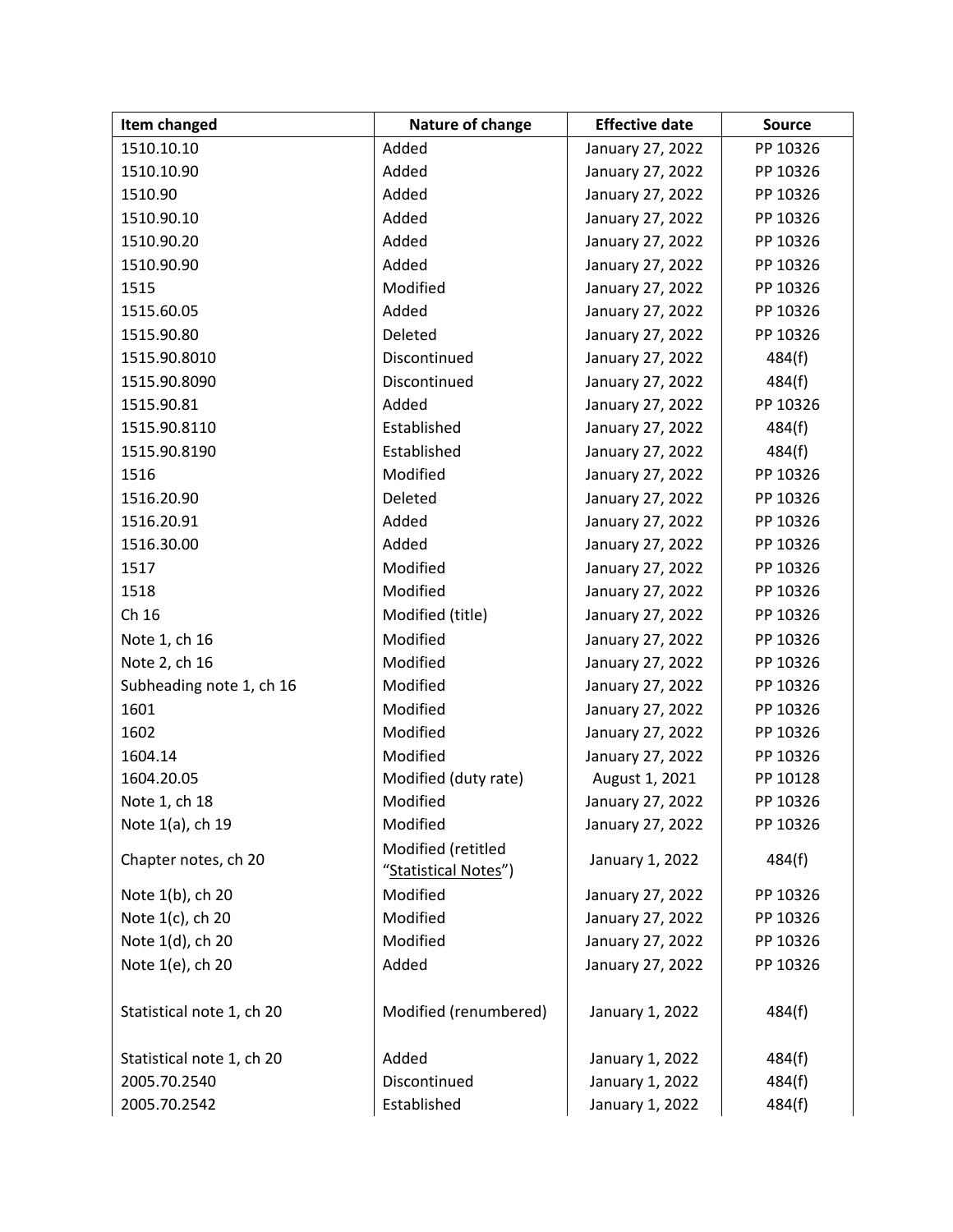| Item changed     | Nature of change | <b>Effective date</b> | <b>Source</b> |
|------------------|------------------|-----------------------|---------------|
| 2005.70.2546     | Established      | January 1, 2022       | 484(f)        |
| 2005.70.2560     | Discontinued     | January 1, 2022       | 484(f)        |
| 2005.70.2570     | Established      | January 1, 2022       | 484(f)        |
| 2005.70.2580     | Established      | January 1, 2022       | 484(f)        |
| 2008.11.22       | Deleted          | January 27, 2022      | PP 10326      |
| 2008.11.25       | Deleted          | January 27, 2022      | PP 10326      |
| 2008.11.35       | Deleted          | January 27, 2022      | PP 10326      |
| 2008.11.42       | Deleted          | January 27, 2022      | PP 10326      |
| 2008.11.43       | Added            | January 27, 2022      | PP 10326      |
| 2008.11.45       | Deleted          | January 27, 2022      | PP 10326      |
| 2008.11.46       | Added            | January 27, 2022      | PP 10326      |
| 2008.11.60       | Deleted          | January 27, 2022      | PP 10326      |
| 2008.11.61       | Added            | January 27, 2022      | PP 10326      |
| 2008.93.00       | Modified         | January 27, 2022      | PP 10326      |
| 2009             | Modified         | January 27, 2022      | PP 10326      |
| 2009.81.00       | Modified         | January 27, 2022      | PP 10326      |
| Note 1(e), ch 21 | Modified         | January 27, 2022      | PP 10326      |
| Note 1(f), ch 21 | Modified         | January 27, 2022      | PP 10326      |
| Note 1(g), ch 21 | Modified         | January 27, 2022      | PP 10326      |
| Note 1(h), ch 21 | Added            | January 27, 2022      | PP 10326      |
| 2106.90.98       | Deleted          | January 27, 2022      | PP 10326      |
| 2106.90.9871     | Discontinued     | January 27, 2022      | 484(f)        |
| 2106.90.9872     | Discontinued     | January 27, 2022      | 484(f)        |
| 2106.90.9873     | Discontinued     | January 27, 2022      | 484(f)        |
| 2106.90.9875     | Discontinued     | January 27, 2022      | 484(f)        |
| 2106.90.9880     | Discontinued     | January 27, 2022      | 484(f)        |
| 2106.90.9885     | Discontinued     | January 27, 2022      | 484(f)        |
| 2106.90.9887     | Discontinued     | January 27, 2022      | 484(f)        |
| 2106.90.9888     | Discontinued     | January 27, 2022      | 484(f)        |
| 2106.90.9890     | Discontinued     | January 27, 2022      | 484(f)        |
| 2106.90.9895     | Discontinued     | January 27, 2022      | 484(f)        |
| 2106.90.9897     | Discontinued     | January 27, 2022      | 484(f)        |
| 2106.90.9898     | Discontinued     | January 27, 2022      | 484(f)        |
| 2106.90.99       | Deleted          | January 27, 2022      | PP 10326      |
| 2106.90.9971     | Established      | January 27, 2022      | 484(f)        |
| 2106.90.9972     | Established      | January 27, 2022      | 484(f)        |
| 2106.90.9973     | Established      | January 27, 2022      | 484(f)        |
| 2106.90.9975     | Established      | January 27, 2022      | 484(f)        |
| 2106.90.9980     | Established      | January 27, 2022      | 484(f)        |
| 2106.90.9985     | Established      | January 27, 2022      | 484(f)        |
| 2106.90.9987     | Established      | January 27, 2022      | 484(f)        |
| 2106.90.9988     | Established      | January 27, 2022      | 484(f)        |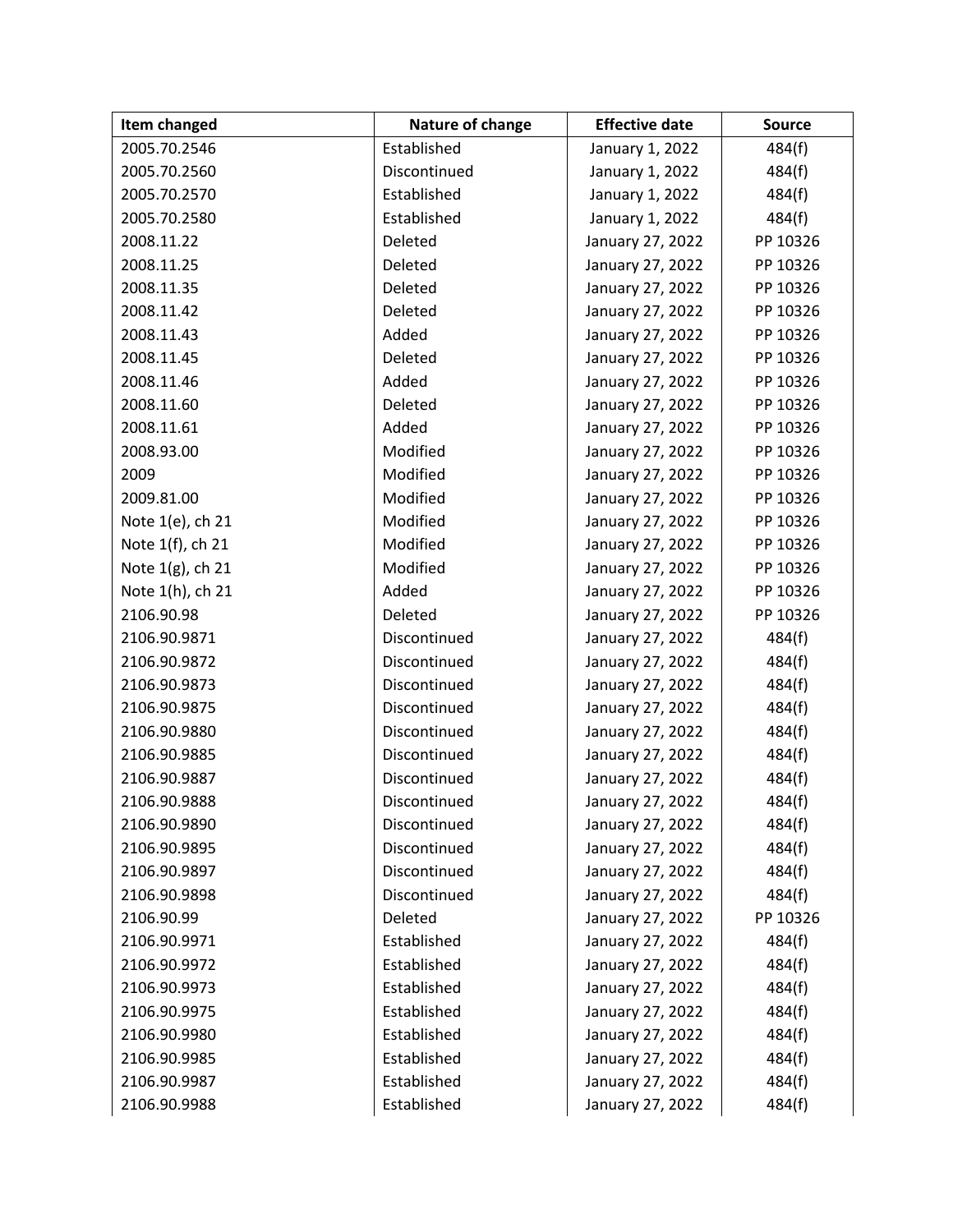| Item changed  | Nature of change       | <b>Effective date</b> | <b>Source</b> |
|---------------|------------------------|-----------------------|---------------|
| 2106.90.9990  | Established            | January 27, 2022      | 484(f)        |
| 2106.90.9995  | Established            | January 27, 2022      | 484(f)        |
| 2106.90.9997  | Established            | January 27, 2022      | 484(f)        |
| 2106.90.9998  | Established            | January 27, 2022      | 484(f)        |
| 2202          | Modified               | January 27, 2022      | 484(f)        |
| 2306          | Modified               | January 27, 2022      | PP 10326      |
| Ch 24         | Modified (title)       | January 27, 2022      | PP 10326      |
| Ch 24         | Modified (Notes title) | January 27, 2022      | PP 10326      |
| Note 2, ch 24 | Added                  | January 27, 2022      | PP 10326      |
| Note 3, ch 24 | Added                  | January 27, 2022      | PP 10326      |
| 2404          | Added                  | January 27, 2022      | PP 10326      |
| 2403.99.20    | Deleted                | January 27, 2022      | PP 10326      |
| 2403.99.2030  | Discontinued           | January 27, 2022      | 484(f)        |
| 2403.99.2040  | Discontinued           | January 27, 2022      | 484(f)        |
| 2403.99.2090  | Discontinued           | January 27, 2022      | 484(f)        |
| 2403.99.21    | Added                  | January 27, 2022      | PP 10326      |
| 2403.99.2130  | Established            | January 27, 2022      | 484(f)        |
| 2403.99.2140  | Established            | January 27, 2022      | 484(f)        |
| 2403.99.2190  | Established            | January 27, 2022      | 484(f)        |
| 2403.99.30    | Deleted                | January 27, 2022      | PP 10326      |
| 2403.99.3050  | Discontinued           | January 27, 2022      | 484(f)        |
| 2403.99.3060  | Discontinued           | January 27, 2022      | 484(f)        |
| 2403.99.3065  | Discontinued           | January 27, 2022      | 484(f)        |
| 2403.99.3070  | Discontinued           | January 27, 2022      | 484(f)        |
| 2403.99.31    | Added                  | January 27, 2022      | PP 10326      |
| 2403.99.3150  | Established            | January 27, 2022      | 484(f)        |
| 2403.99.3160  | Established            | January 27, 2022      | 484(f)        |
| 2403.99.3165  | Established            | January 27, 2022      | 484(f)        |
| 2403.99.3170  | Established            | January 27, 2022      | 484(f)        |
| 2404.11.00    | Added                  | January 27, 2022      | PP 10326      |
| 2404.12       | Added                  | January 27, 2022      | PP 10326      |
| 2404.12.05    | Added                  | January 27, 2022      | PP 10326      |
| 2404.12.10    | Added                  | January 27, 2022      | PP 10326      |
| 2404.12.90    | Added                  | January 27, 2022      | PP 10326      |
| 2404.19       | Added                  | January 27, 2022      | PP 10326      |
| 2404.19.05    | Added                  | January 27, 2022      | PP 10326      |
| 2404.19.10    | Added                  | January 27, 2022      | PP 10326      |
| 2404.19.90    | Added                  | January 27, 2022      | PP 10326      |
| 2404.91.00    | Added                  | January 27, 2022      | PP 10326      |
| 2404.92.00    | Added                  | January 27, 2022      | PP 10326      |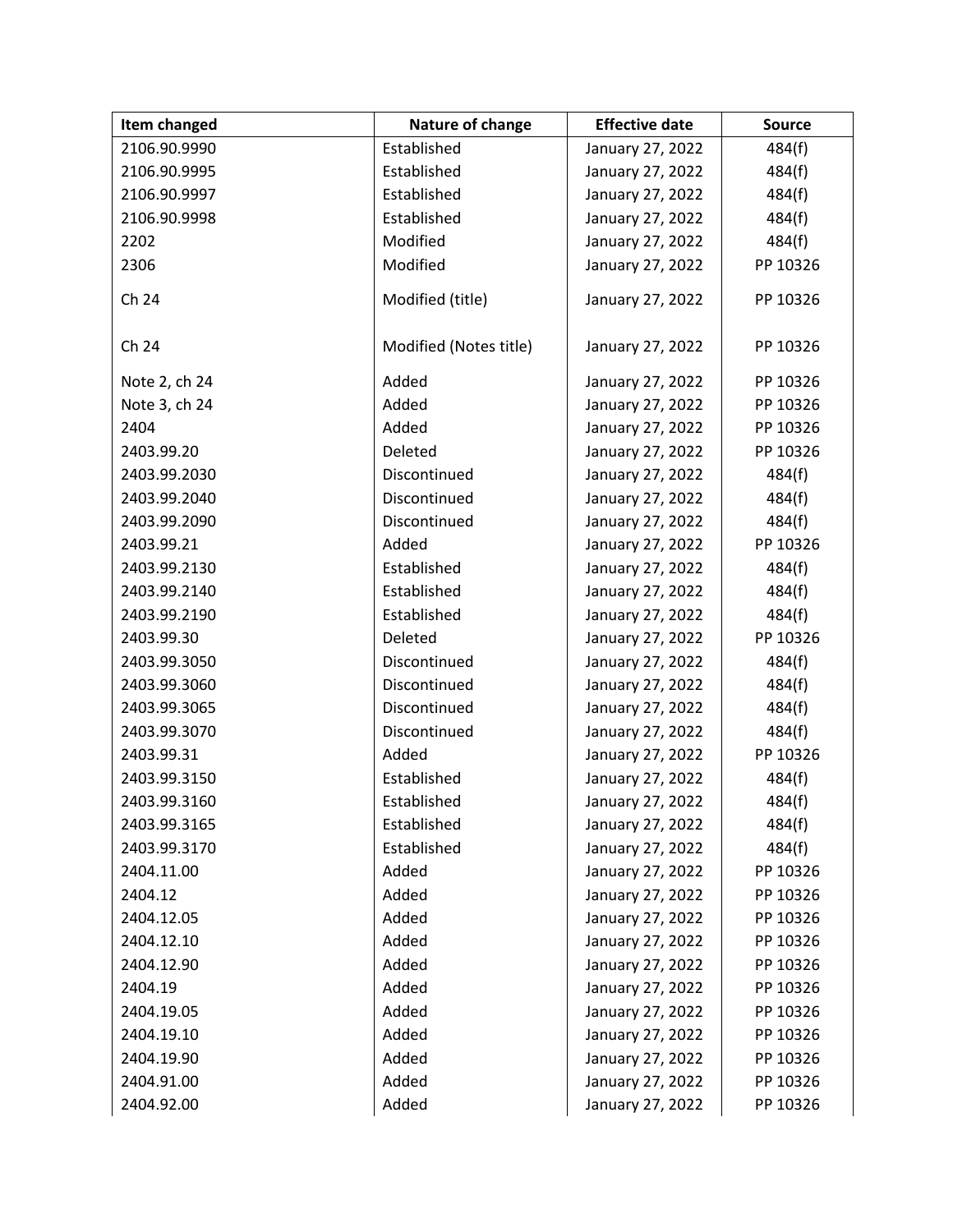| Item changed       | Nature of change                                              | <b>Effective date</b> | <b>Source</b> |
|--------------------|---------------------------------------------------------------|-----------------------|---------------|
| 2404.99.00         | Added                                                         | January 27, 2022      | PP 10326      |
| Note 2(e), ch 25   | Modified                                                      | January 27, 2022      | PP 10326      |
| Note 2(f), ch 25   | Modified                                                      | January 27, 2022      | PP 10326      |
| Note 2(g), ch 25   | Modified                                                      | January 27, 2022      | PP 10326      |
| Note 2(h), ch 25   | Modified                                                      | January 27, 2022      | PP 10326      |
| Note 2(ij), ch 25  | Modified                                                      | January 27, 2022      | PP 10326      |
| Note 2(k), ch 25   | Modified                                                      | January 27, 2022      | PP 10326      |
| 2518               | Modified                                                      | January 27, 2022      | PP 10326      |
| 2518.30.00         | Deleted                                                       | January 27, 2022      | PP 10326      |
| Note 1(f), ch 26   | Modified                                                      | January 27, 2022      | PP 10326      |
| Note 5, ch 27      | Modified                                                      | January 27, 2022      | PP 10326      |
| Note 4, section VI | Added                                                         | January 27, 2022      | PP 10326      |
| 2812.90.0000       | Annotated                                                     | January 1, 2022       | 484(f)        |
| 2812.90.0010       | Established                                                   | January 1, 2022       | 484(f)        |
| 2812.90.0090       | Established                                                   | January 1, 2022       | 484(f)        |
| 2844.40.00         | Deleted                                                       | January 27, 2022      | PP 10326      |
| 2844.40.0010       | Discontinued                                                  | January 27, 2022      | 484(f)        |
| 2844.40.0021       | Modified (unit of<br>quantity changed from<br>"MBq" to "GBq") | January 1, 2022       | 484(f)        |
| 2844.40.0021       | Discontinued                                                  | January 27, 2022      | 484(f)        |
| 2844.40.0028       | Modified (unit of<br>quantity changed from<br>"MBq" to "GBq") | January 1, 2022       | 484(f)        |
| 2844.40.0028       | Discontinued                                                  | January 27, 2022      | 484(f)        |
| 2844.40.0050       | Discontinued                                                  | January 27, 2022      | 484(f)        |
| 2844.41.00         | Added                                                         | January 27, 2022      | PP 10326      |
| 2844.42.00         | Added                                                         | January 27, 2022      | PP 10326      |
| 2844.43.00         | Added                                                         | January 27, 2022      | PP 10326      |
| 2844.43.0010       | Established                                                   | January 27, 2022      | 484(f)        |
| 2844.43.0021       | Established                                                   | January 27, 2022      | 484(f)        |
| 2844.43.0028       | Established                                                   | January 27, 2022      | 484(f)        |
| 2844.43.0050       | Established                                                   | January 27, 2022      | 484(f)        |
| 2844.44.00         | Added                                                         | January 27, 2022      | PP 10326      |
| 2845.20.00         | Added                                                         | January 27, 2022      | PP 10326      |
| 2845.30.00         | Added                                                         | January 27, 2022      | PP 10326      |
| 2845.40.00         | Added                                                         | January 27, 2022      | PP 10326      |
| 2845.90.00         | Deleted                                                       | January 27, 2022      | PP 10326      |
| 2845.90.01         | Added                                                         | January 27, 2022      | PP 10326      |
| Subch IV, ch 29    | Modified (title)                                              | January 27, 2022      | PP 10326      |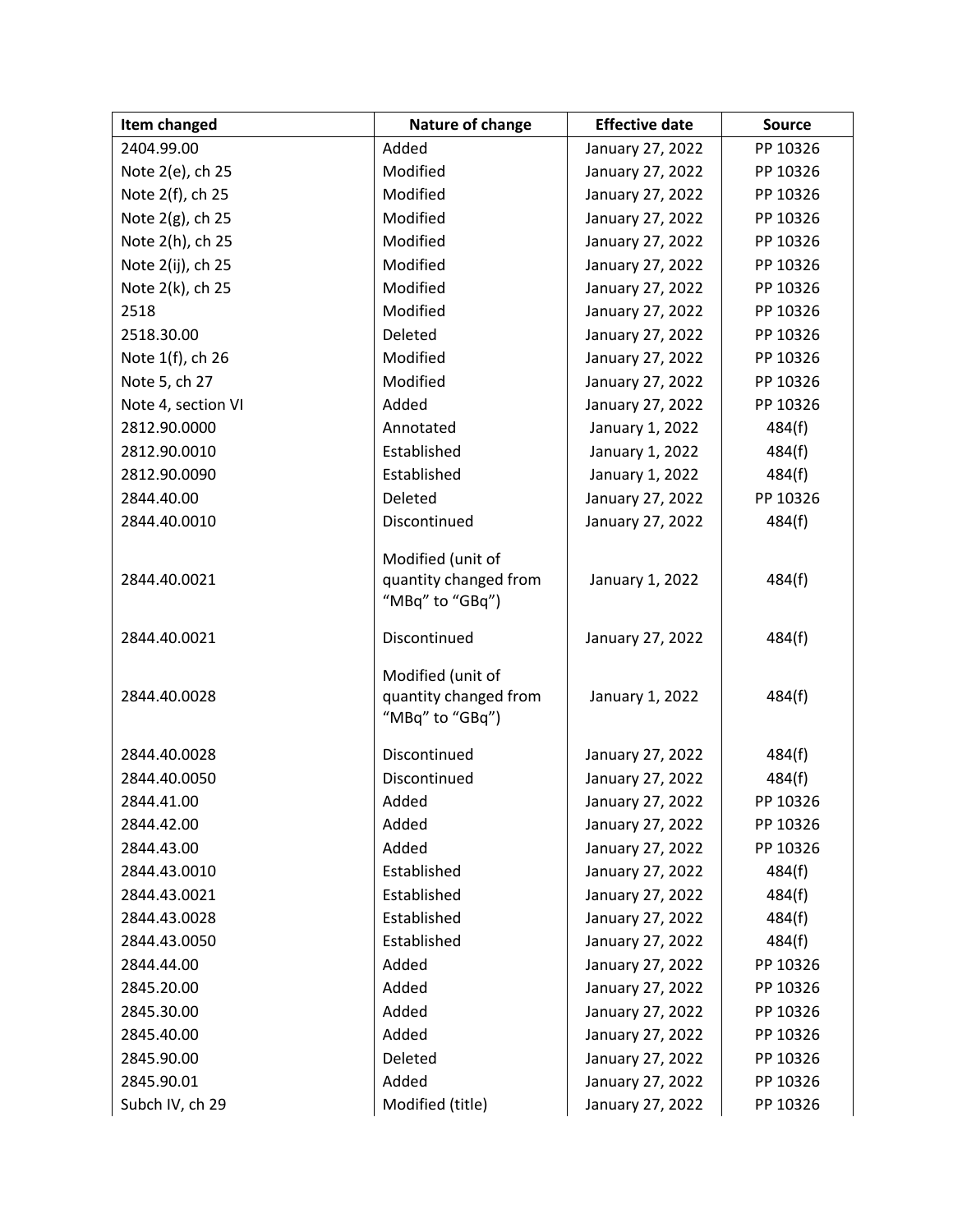| Item changed     | Nature of change | <b>Effective date</b> | <b>Source</b> |
|------------------|------------------|-----------------------|---------------|
| Note 1(g), ch 29 | Modified         | January 27, 2022      | PP 10326      |
| Note 4, ch 29    | Modified         | January 27, 2022      | PP 10326      |
| 2903.31.00       | Deleted          | January 27, 2022      | PP 10326      |
| 2903.39          | Deleted          | January 27, 2022      | PP 10326      |
| 2903.39.15       | Deleted          | January 27, 2022      | PP 10326      |
| 2903.39.1520     | Discontinued     | January 27, 2022      | 484(f)        |
| 2903.39.1550     | Discontinued     | January 27, 2022      | 484(f)        |
| 2903.39.20       | Deleted          | January 27, 2022      | PP 10326      |
| 2903.39.2005     | Discontinued     | January 27, 2022      | 484(f)        |
| 2903.39.2020     | Discontinued     | January 27, 2022      | 484(f)        |
| 2903.39.2035     | Discontinued     | July 1, 2021          | 484(f)        |
| 2903.39.2036     | Established      | July 1, 2021          | 484(f)        |
| 2903.39.2036     | Discontinued     | January 27, 2022      | 484(f)        |
| 2903.39.2038     | Established      | July 1, 2021          | 484(f)        |
| 2903.39.2038     | Discontinued     | January 27, 2022      | 484(f)        |
| 2903.39.2040     | Established      | July 1, 2021          | 484(f)        |
| 2903.39.2040     | Discontinued     | January 27, 2022      | 484(f)        |
| 2903.39.2045     | Discontinued     | January 27, 2022      | 484(f)        |
| 2903.39.2050     | Discontinued     | January 27, 2022      | 484(f)        |
| 2903.41.10       | Added            | January 27, 2022      | PP 10326      |
| 2903.42.10       | Added            | January 27, 2022      | PP 10326      |
| 2903.43.10       | Added            | January 27, 2022      | PP 10326      |
| 2903.44.10       | Added            | January 27, 2022      | PP 10326      |
| 2903.44.1010     | Established      | January 27, 2022      | 484(f)        |
| 2903.44.1020     | Established      | January 27, 2022      | 484(f)        |
| 2903.44.1030     | Established      | January 27, 2022      | 484(f)        |
| 2903.45.10       | Added            | January 27, 2022      | PP 10326      |
| 2903.46.10       | Added            | January 27, 2022      | PP 10326      |
| 2903.47.10       | Added            | January 27, 2022      | PP 10326      |
| 2903.48.00       | Added            | January 27, 2022      | PP 10326      |
| 2903.49.00       | Added            | January 27, 2022      | PP 10326      |
| 2903.51.10       | Added            | January 27, 2022      | PP 10326      |
| 2903.59          | Added            | January 27, 2022      | PP 10326      |
| 2903.59.10       | Added            | January 27, 2022      | PP 10326      |
| 2903.59.90       | Added            | January 27, 2022      | PP 10326      |
| 2903.61.00       | Added            | January 27, 2022      | PP 10326      |
| 2903.62.10       | Added            | January 27, 2022      | PP 10326      |
| 2903.69          | Added            | January 27, 2022      | PP 10326      |
| 2903.69.10       | Added            | January 27, 2022      | PP 10326      |
| 2903.69.90       | Added            | January 27, 2022      | PP 10326      |
| 2903.71.00       | Deleted          | January 27, 2022      | PP 10326      |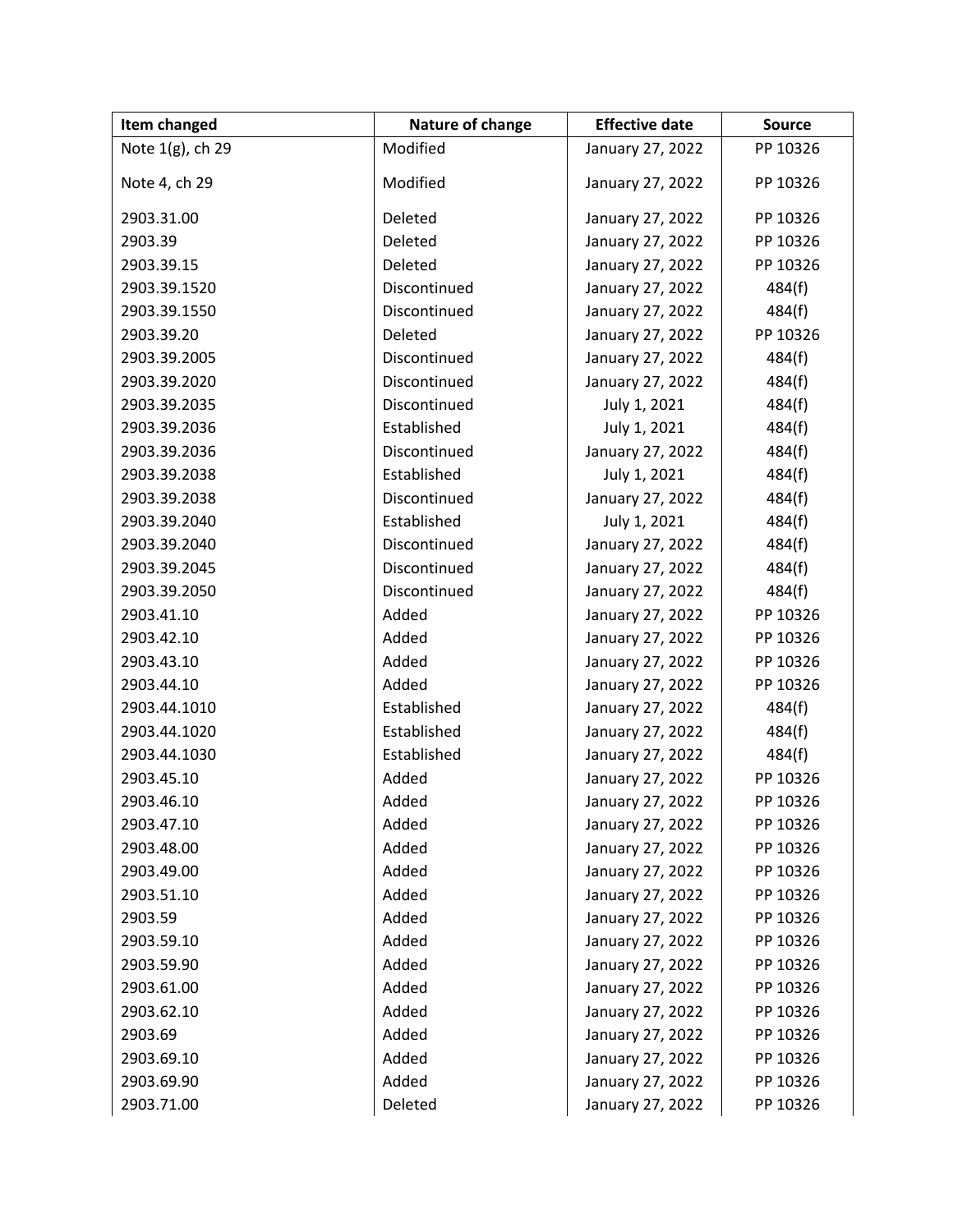| Item changed | Nature of change                  | <b>Effective date</b> | Source   |
|--------------|-----------------------------------|-----------------------|----------|
| 2903.71.01   | Added                             | January 27, 2022      | PP 10326 |
| 2903.72.00   | Deleted                           | January 27, 2022      | PP 10326 |
| 2903.72.0020 | Discontinued                      | January 27, 2022      | 484(f)   |
| 2903.72.0050 | Discontinued                      | January 27, 2022      | 484(f)   |
| 2903.72.01   | Added                             | January 27, 2022      | PP 10326 |
| 2903.73.00   | Deleted                           | January 27, 2022      | PP 10326 |
| 2903.73.01   | Added                             | January 27, 2022      | PP 10326 |
| 2903.74.00   | Deleted                           | January 27, 2022      | PP 10326 |
| 2903.74.01   | Added                             | January 27, 2022      | PP 10326 |
| 2903.75.00   | Deleted                           | January 27, 2022      | PP 10326 |
| 2903.75.01   | Added                             | January 27, 2022      | PP 10326 |
| 2903.76.00   | Deleted                           | January 27, 2022      | PP 10326 |
| 2903.76.0010 | Discontinued                      | January 27, 2022      | 484(f)   |
| 2903.76.0050 | Discontinued                      | January 27, 2022      | 484(f)   |
| 2903.76.01   | Added                             | January 27, 2022      | PP 10326 |
| 2909         | Modified (Article<br>Description) | January 27, 2022      | PP 10326 |
| 2909.60      | Modified (Article<br>Description) | January 27, 2022      | PP 10326 |
| 2930.10.01   | Added                             | January 27, 2022      | PP 10326 |
| 2930.90.91   | Deleted                           | January 27, 2022      | PP 10326 |
| 2930.90.9108 | Discontinued                      | January 27, 2022      | 484(f)   |
| 2930.90.9110 | Discontinued                      | January 27, 2022      | 484(f)   |
| 2930.90.9112 | Discontinued                      | January 27, 2022      | 484(f)   |
| 2930.90.9124 | Discontinued                      | January 27, 2022      | 484(f)   |
| 2930.90.9125 | Discontinued                      | January 27, 2022      | 484(f)   |
| 2930.90.9130 | Discontinued                      | January 27, 2022      | 484(f)   |
| 2930.90.9135 | Discontinued                      | January 27, 2022      | 484(f)   |
| 2930.90.9150 | Discontinued                      | January 27, 2022      | 484(f)   |
| 2930.90.92   | Added                             | January 27, 2022      | PP 10326 |
| 2930.90.9208 | Established                       | January 27, 2022      | 484(f)   |
| 2930.90.9210 | Established                       | January 27, 2022      | 484(f)   |
| 2930.90.9212 | Established                       | January 27, 2022      | 484(f)   |
| 2930.90.9224 | Established                       | January 27, 2022      | 484(f)   |
| 2930.90.9225 | Established                       | January 27, 2022      | 484(f)   |
| 2930.90.9230 | Established                       | January 27, 2022      | 484(f)   |
| 2930.90.9250 | Established                       | January 27, 2022      | 484(f)   |
| 2931.31.00   | Deleted                           | January 27, 2022      | PP 10326 |
| 2931.32.00   | Deleted                           | January 27, 2022      | PP 10326 |
| 2931.32.0000 | Discontinued                      | January 27, 2022      | 484(f)   |
| 2931.33.00   | Deleted                           | January 27, 2022      | PP 10326 |
| 2931.34.00   | Deleted                           | January 27, 2022      | PP 10326 |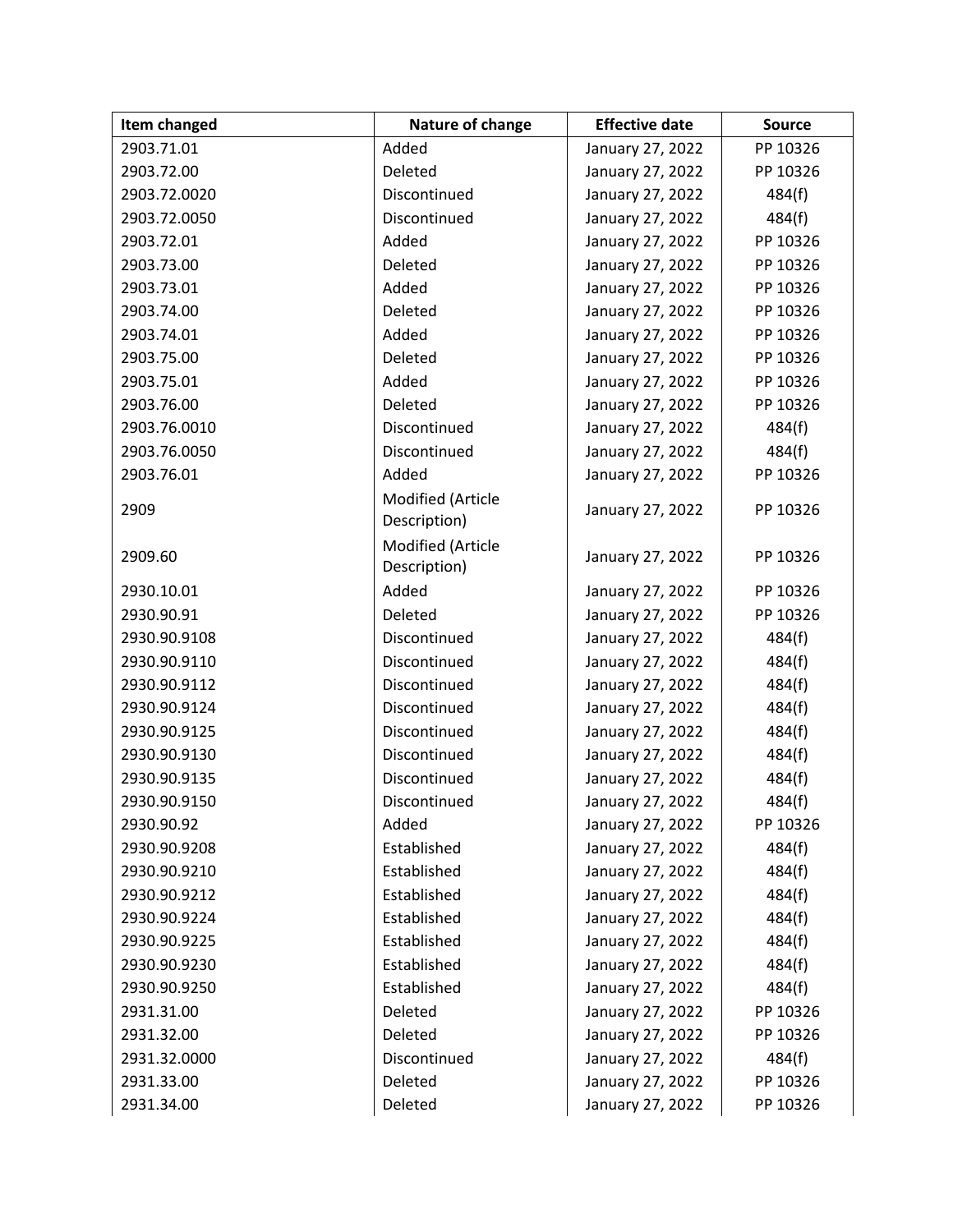| Item changed | Nature of change | <b>Effective date</b> | <b>Source</b> |
|--------------|------------------|-----------------------|---------------|
| 2931.35.00   | Deleted          | January 27, 2022      | PP 10326      |
| 2931.36.00   | Deleted          | January 27, 2022      | PP 10326      |
| 2931.37.00   | Deleted          | January 27, 2022      | PP 10326      |
| 2931.38.00   | Deleted          | January 27, 2022      | PP 10326      |
| 2931.39.00   | Deleted          | January 27, 2022      | PP 10326      |
| 2931.39.0012 | Discontinued     | January 27, 2022      | 484(f)        |
| 2931.39.0015 | Discontinued     | January 27, 2022      | 484(f)        |
| 2931.39.0018 | Discontinued     | July 1, 2021          | 484(f)        |
| 2931.39.0020 | Established      | July 1, 2021          | 484(f)        |
| 2931.39.0020 | Discontinued     | January 27, 2022      | 484(f)        |
| 2931.39.0030 | Established      | July 1, 2021          | 484(f)        |
| 2931.39.0030 | Discontinued     | January 27, 2022      | 484(f)        |
| 2931.41.00   | Added            | January 27, 2022      | PP 10326      |
| 2931.42.00   | Added            | January 27, 2022      | PP 10326      |
| 2931.43.00   | Added            | January 27, 2022      | PP 10326      |
| 2931.44.00   | Added            | January 27, 2022      | PP 10326      |
| 2931.45.00   | Added            | January 27, 2022      | PP 10326      |
| 2931.46.00   | Added            | January 27, 2022      | PP 10326      |
| 2931.47.00   | Added            | January 27, 2022      | PP 10326      |
| 2931.48.00   | Added            | January 27, 2022      | PP 10326      |
| 2931.49.00   | Added            | January 27, 2022      | PP 10326      |
| 2931.51.00   | Added            | January 27, 2022      | PP 10326      |
| 2931.52.00   | Added            | January 27, 2022      | PP 10326      |
| 2931.53.00   | Added            | January 27, 2022      | PP 10326      |
| 2931.54.00   | Added            | January 27, 2022      | PP 10326      |
| 2931.59.00   | Added            | January 27, 2022      | PP 10326      |
| 2932.96.00   | Added            | January 27, 2022      | PP 10326      |
| 2932.99.20   | Deleted          | January 27, 2022      | PP 10326      |
| 2932.99.21   | Added            | January 27, 2022      | PP 10326      |
| 2933.33.00   | Deleted          | January 27, 2022      | PP 10326      |
| 2933.33.01   | Added            | January 27, 2022      | PP 10326      |
| 2936.24.00   | Deleted          | January 27, 2022      | PP 10326      |
| 2936.24.01   | Added            | January 27, 2022      | PP 10326      |
| 2936.29.15   | Deleted          | January 27, 2022      | PP 10326      |
| 2936.29.1510 | Discontinued     | January 27, 2022      | 484(f)        |
| 2936.29.1520 | Discontinued     | January 27, 2022      | 484(f)        |
| 2936.29.1530 | Discontinued     | January 27, 2022      | 484(f)        |
| 2936.29.16   | Added            | January 27, 2022      | PP 10326      |
| 2936.29.1610 | Established      | January 27, 2022      | 484(f)        |
| 2936.29.1620 | Established      | January 27, 2022      | 484(f)        |
| 2936.29.1630 | Established      | January 27, 2022      | 484(f)        |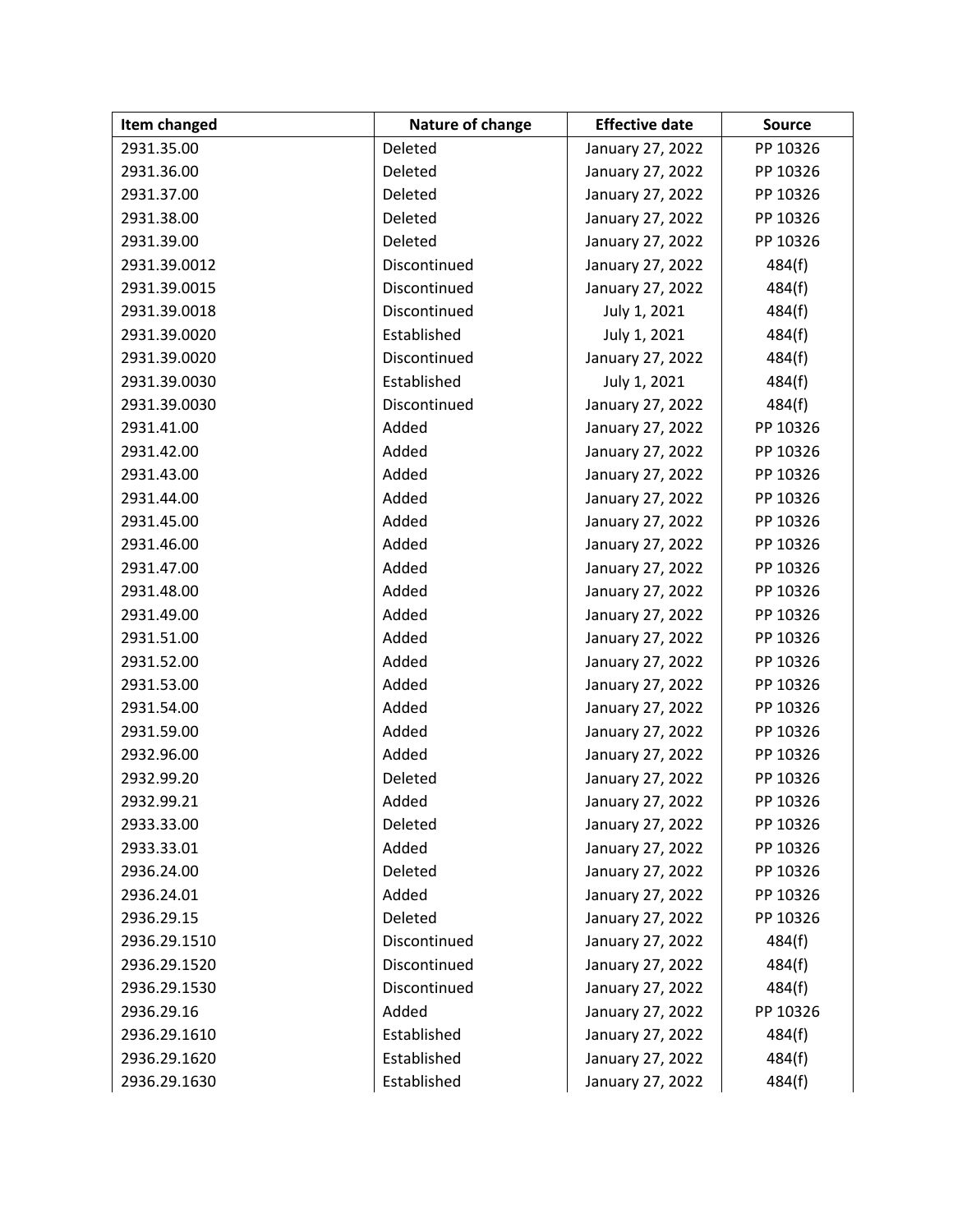| <b>Item changed</b> | Nature of change                  | <b>Effective date</b> | <b>Source</b> |
|---------------------|-----------------------------------|-----------------------|---------------|
| 2939.41.00          | Modified (Article<br>Description) | January 27, 2022      | PP 10326      |
| 2939.42.00          | Modified (Article<br>Description) | January 27, 2022      | PP 10326      |
| 2939.45.00          | Added                             | January 27, 2022      | PP 10326      |
| 2939.49.02          | Deleted                           | January 27, 2022      | PP 10326      |
| 2939.49.03          | Added                             | January 27, 2022      | PP 10326      |
| 2939.71.00          | Deleted                           | January 27, 2022      | PP 10326      |
| 2939.72.00          | Added                             | January 27, 2022      | PP 10326      |
| Note 1(b), ch 30    | Modified                          | January 27, 2022      | PP 10326      |
| Note 1(g), ch 30    | Modified                          | January 27, 2022      | PP 10326      |
| Note 1(h), ch 30    | Modified                          | January 27, 2022      | PP 10326      |
| Note 1(ij), ch 30   | Modified                          | January 27, 2022      | PP 10326      |
| Note 4(e), ch 30    | Modified                          | January 27, 2022      | PP 10326      |
| 3002                | Modified (Article<br>Description) | January 27, 2022      | PP 10326      |
| 3002.11.00          | Deleted                           | January 27, 2022      | PP 10326      |
| 3002.19.00          | Deleted                           | January 27, 2022      | PP 10326      |
| 3002.20.00          | Deleted                           | January 27, 2022      | PP 10326      |
| 3002.20.0020        | Discontinued                      | January 27, 2022      | 484(f)        |
| 3002.20.0040        | Discontinued                      | January 27, 2022      | 484(f)        |
| 3002.20.0060        | Discontinued                      | January 27, 2022      | 484(f)        |
| 3002.20.0080        | Discontinued                      | January 27, 2022      | 484(f)        |
| 3002.30.00          | Deleted                           | January 27, 2022      | PP 10326      |
| 3002.41.00          | Added                             | January 27, 2022      | PP 10326      |
| 3002.42.00          | Added                             | January 27, 2022      | PP 10326      |
| 3002.49.00          | Added                             | January 27, 2022      | PP 10326      |
| 3002.51.00          | Added                             | January 27, 2022      | PP 10326      |
| 3002.59.00          | Added                             | January 27, 2022      | PP 10326      |
| 3002.90.51          | Deleted                           | January 27, 2022      | PP 10326      |
| 3002.90.5110        | Discontinued                      | January 27, 2022      | 484(f)        |
| 3002.90.5120        | Discontinued                      | January 27, 2022      | 484(f)        |
| 3002.90.5150        | Discontinued                      | January 27, 2022      | 484(f)        |
| 3002.90.52          | Added                             | January 27, 2022      | PP 10326      |
| 3002.90.5210        | Established                       | January 27, 2022      | 484(f)        |
| 3002.90.5220        | Established                       | January 27, 2022      | 484(f)        |
| 3002.90.5250        | Established                       | January 27, 2022      | 484(f)        |
| 3006.20.00          | Deleted                           | January 27, 2022      | PP 10326      |
| 3006.93             | Added                             | January 27, 2022      | PP 10326      |
| 3006.93.10          | Added                             | January 27, 2022      | PP 10326      |
| 3006.93.20          | Added                             | January 27, 2022      | PP 10326      |
| 3006.93.50          | Added                             | January 27, 2022      | PP 10326      |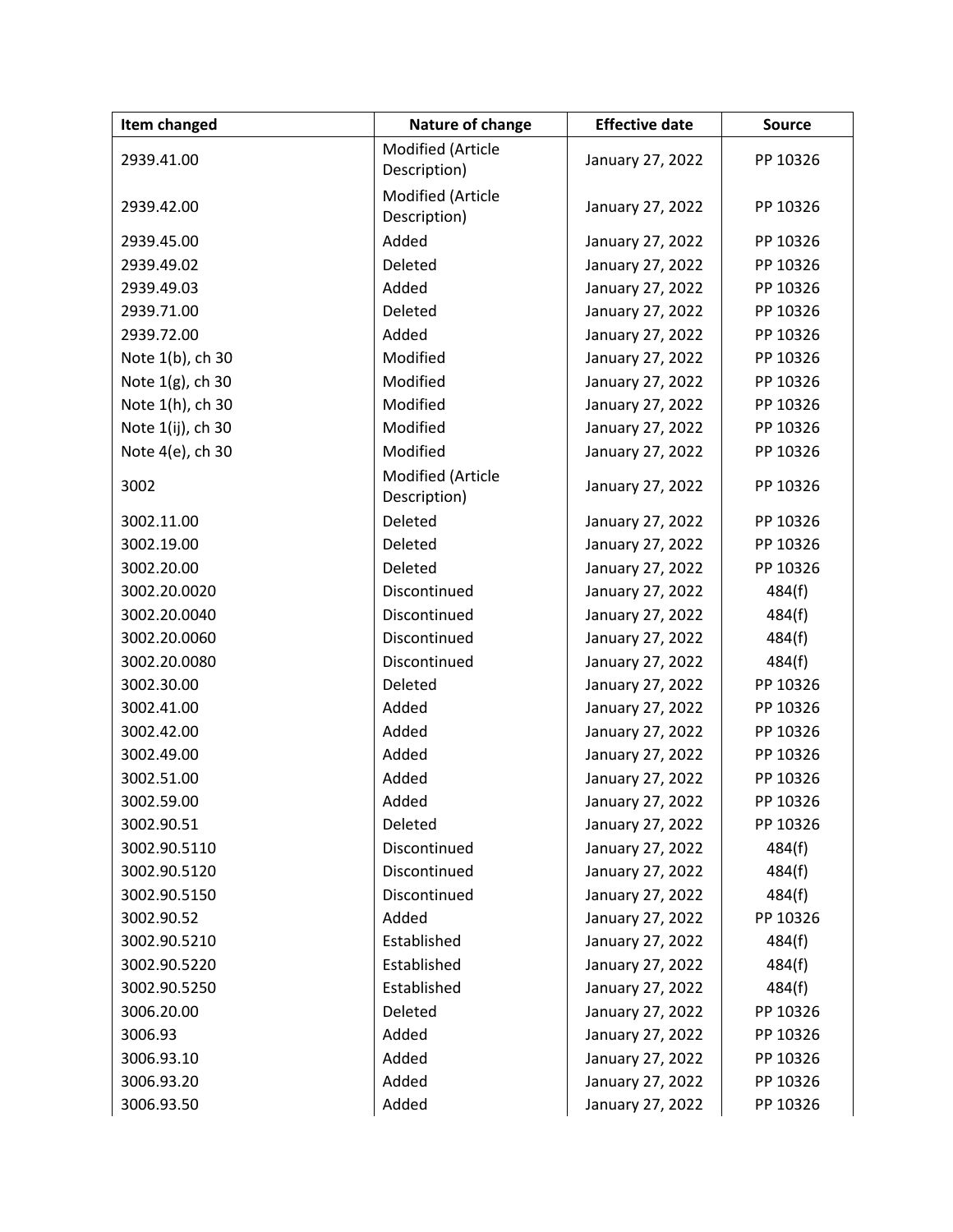| Item changed     | Nature of change     | <b>Effective date</b> | <b>Source</b> |
|------------------|----------------------|-----------------------|---------------|
| 3006.93.60       | Added                | January 27, 2022      | PP 10326      |
| 3006.93.80       | Added                | January 27, 2022      | PP 10326      |
| 3104.20.0000     | Annotated            | January 1, 2022       | 484(f)        |
| 3104.20.0010     | Established          | January 1, 2022       | 484(f)        |
| 3104.20.0050     | Established          | January 1, 2022       | 484(f)        |
| 3204.18.00       | Added                | January 27, 2022      | PP 10326      |
| 3204.19.35       | Deleted              | January 27, 2022      | PP 10326      |
| 3214.90.50       | Modified (duty rate) | August 1, 2021        | PP 10128      |
| Note 1(a), ch 34 | Modified             | January 27, 2022      | PP 10326      |
| 3402.11          | Deleted              | January 27, 2022      | PP 10326      |
| 3402.11.20       | Deleted              | January 27, 2022      | PP 10326      |
| 3402.11.40       | Deleted              | January 27, 2022      | PP 10326      |
| 3402.11.50       | Deleted              | January 27, 2022      | PP 10326      |
| 3402.11.5010     | Discontinued         | January 27, 2022      | 484(f)        |
| 3402.11.5020     | Discontinued         | January 27, 2022      | 484(f)        |
| 3402.11.5050     | Discontinued         | January 27, 2022      | 484(f)        |
| 3402.12          | Deleted              | January 27, 2022      | PP 10326      |
| 3402.12.10       | Deleted              | January 27, 2022      | PP 10326      |
| 3402.12.50       | Deleted              | January 27, 2022      | PP 10326      |
| 3402.13          | Deleted              | January 27, 2022      | PP 10326      |
| 3402.13.10       | Deleted              | January 27, 2022      | PP 10326      |
| 3402.13.20       | Deleted              | January 27, 2022      | PP 10326      |
| 3402.13.2010     | Discontinued         | January 27, 2022      | 484(f)        |
| 3402.13.2020     | Discontinued         | January 27, 2022      | 484(f)        |
| 3402.13.2050     | Discontinued         | January 27, 2022      | 484(f)        |
| 3402.13.50       | Deleted              | January 27, 2022      | PP 10326      |
| 3402.19          | Deleted              | January 27, 2022      | PP 10326      |
| 3402.19.10       | Deleted              | January 27, 2022      | PP 10326      |
| 3402.19.50       | Deleted              | January 27, 2022      | PP 10326      |
| 3402.20          | Deleted              | January 27, 2022      | PP 10326      |
| 3402.20.11       | Deleted              | January 27, 2022      | PP 10326      |
| 3402.20.51       | Deleted              | January 27, 2022      | PP 10326      |
| 3402.31          | Added                | January 27, 2022      | PP 10326      |
| 3402.31.10       | Added                | January 27, 2022      | PP 10326      |
| 3402.31.90       | Added                | January 27, 2022      | PP 10326      |
| 3402.39          | Added                | January 27, 2022      | PP 10326      |
| 3402.39.10       | Added                | January 27, 2022      | PP 10326      |
| 3402.39.90       | Added                | January 27, 2022      | PP 10326      |
| 3402.39.9010     | Established          | January 27, 2022      | 484(f)        |
| 3402.39.9020     | Established          | January 27, 2022      | 484(f)        |
| 3402.39.9050     | Established          | January 27, 2022      | 484(f)        |
| 3402.41          | Added                | January 27, 2022      | PP 10326      |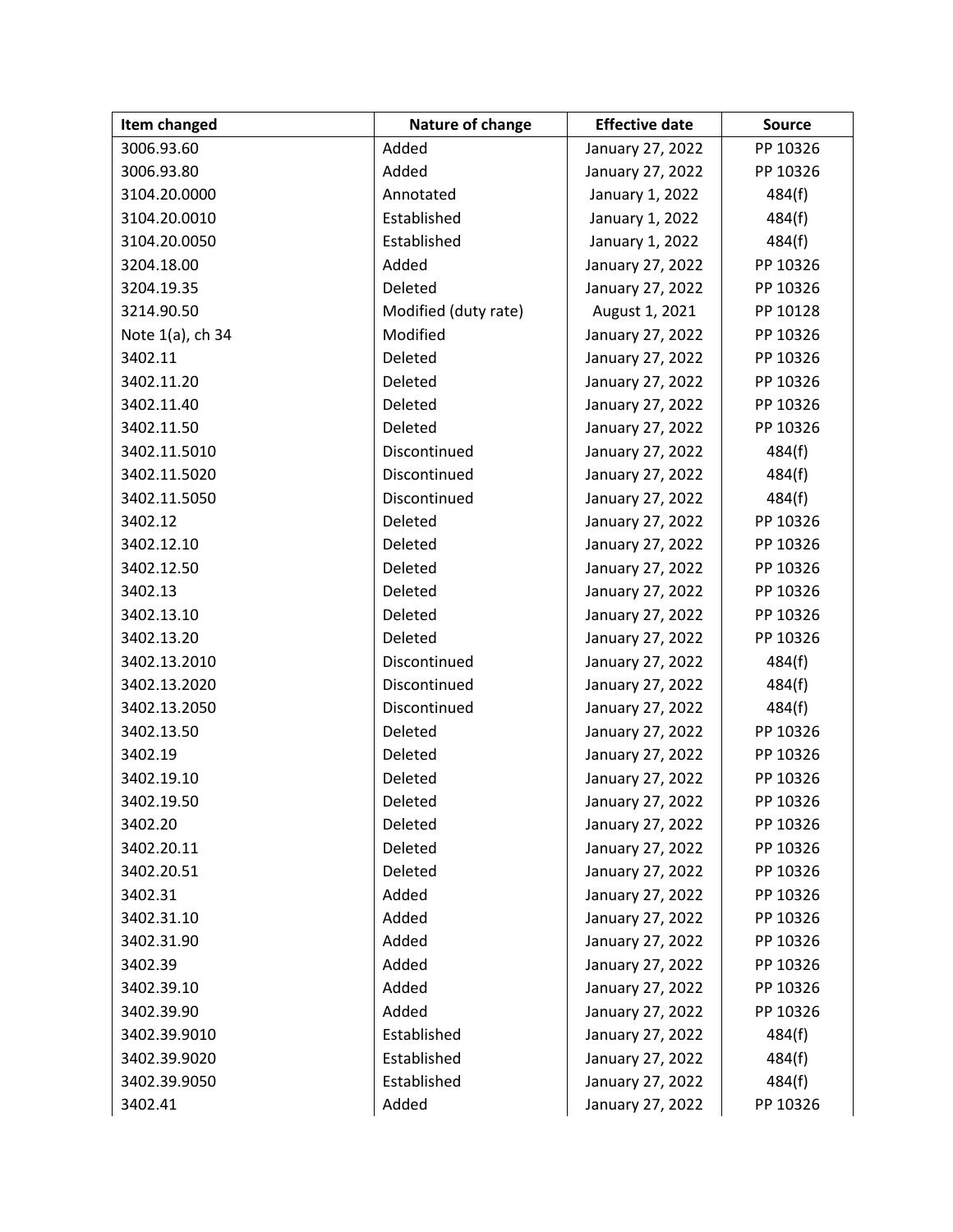| Item changed     | Nature of change     | <b>Effective date</b> | <b>Source</b> |
|------------------|----------------------|-----------------------|---------------|
| 3402.41.10       | Added                | January 27, 2022      | PP 10326      |
| 3402.41.90       | Added                | January 27, 2022      | PP 10326      |
| 3402.42          | Added                | January 27, 2022      | PP 10326      |
| 3402.42.10       | Added                | January 27, 2022      | PP 10326      |
| 3402.42.20       | Added                | January 27, 2022      | PP 10326      |
| 3402.42.2010     | Established          | January 27, 2022      | 484(f)        |
| 3402.42.2020     | Established          | January 27, 2022      | 484(f)        |
| 3402.42.2050     | Established          | January 27, 2022      | 484(f)        |
| 3402.42.90       | Added                | January 27, 2022      | PP 10326      |
| 3402.49          | Added                | January 27, 2022      | PP 10326      |
| 3402.49.10       | Added                | January 27, 2022      | PP 10326      |
| 3402.49.90       | Added                | January 27, 2022      | PP 10326      |
| 3402.50          | Added                | January 27, 2022      | PP 10326      |
| 3402.50.11       | Added                | January 27, 2022      | PP 10326      |
| 3402.50.51       | Added                | January 27, 2022      | PP 10326      |
| 3601.00.00       | Modified (duty rate) | August 1, 2021        | PP 10128      |
| 3603             | Deleted              | January 27, 2022      | PP 10326      |
| 3603             | Added                | January 27, 2022      | PP 10326      |
| 3603.00.30       | Deleted              | January 27, 2022      | PP 10326      |
| 3603.00.3010     | Discontinued         | January 27, 2022      | 484(f)        |
| 3603.00.3020     | Discontinued         | January 27, 2022      | 484(f)        |
| 3603.00.60       | Deleted              | January 27, 2022      | PP 10326      |
| 3603.00.90       | Deleted              | January 27, 2022      | PP 10326      |
| 3603.00.9010     | Discontinued         | January 27, 2022      | 484(f)        |
| 3603.00.9020     | Discontinued         | January 27, 2022      | 484(f)        |
| 3603.00.9030     | Discontinued         | January 27, 2022      | 484(f)        |
| 3603.10.00       | Added                | January 27, 2022      | PP 10326      |
| 3603.20.00       | Added                | January 27, 2022      | PP 10326      |
| 3603.30.00       | Added                | January 27, 2022      | PP 10326      |
| 3603.40.00       | Added                | January 27, 2022      | PP 10326      |
| 3603.50.00       | Added                | January 27, 2022      | PP 10326      |
| 3603.60.00       | Added                | January 27, 2022      | PP 10326      |
| 3606.90.3000     | Established          | January 1, 2022       | 484(f)        |
| 3606.90.3010     | Discontinued         | January 1, 2022       | 484(f)        |
| 3606.90.3090     | Discontinued         | January 1, 2022       | 484(f)        |
| 3606.90.8000     | Established          | January 1, 2022       | 484(f)        |
| 3606.90.8010     | Discontinued         | January 1, 2022       | 484(f)        |
| 3606.90.8090     | Discontinued         | January 1, 2022       | 484(f)        |
| Note 2, ch 37    | Modified             | January 27, 2022      | PP 10326      |
| Note 1(c), ch 38 | Added                | January 27, 2022      | PP 10326      |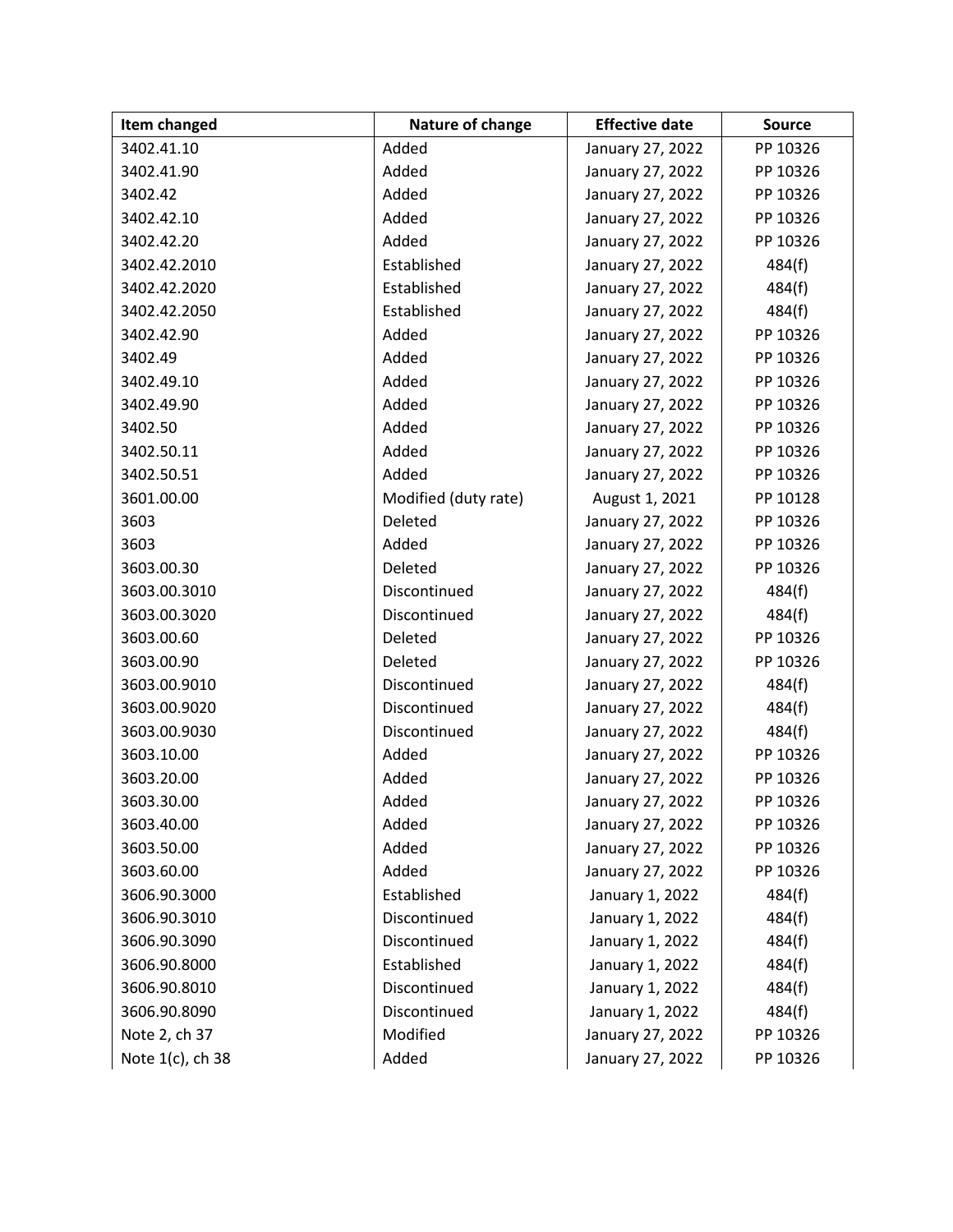| Item changed                   | Nature of change                                                  | <b>Effective date</b> | <b>Source</b> |
|--------------------------------|-------------------------------------------------------------------|-----------------------|---------------|
| Notes 1(c) through 1(e), ch 38 | Modified (Renumbered<br>notes 1(d) through 1(f),<br>respectively) | January 27, 2022      | PP 10326      |
| Note 4(a), ch 38               | Modified                                                          | January 27, 2022      | PP 10326      |
| Note 7, ch 38                  | Modified                                                          | January 27, 2022      | PP 10326      |
| Subheading note 1, ch 38       | Modified                                                          | January 27, 2022      | PP 10326      |
| Subheading note 3, ch 38       | Modified                                                          | January 27, 2022      | PP 10326      |
| Statistical notes, ch 38       | Modified (title)                                                  | July 1, 2021          | 484(f)        |
| Statistical note 1, ch 38      | Added                                                             | July 1, 2021          | 484(f)        |
| Statistical note 1, ch 38      | Modified (Renumbered)                                             | July 1, 2021          | 484(f)        |
| Statistical note 2, ch 38      | Modified (Renumbered)                                             | July 1, 2021          | 484(f)        |
| Statistical note 3, ch 38      | Modified (Renumbered)                                             | July 1, 2021          | 484(f)        |
| 3808.93.5020                   | Established                                                       | July 1, 2021          | 484(f)        |
| 3808.93.5040                   | Established                                                       | July 1, 2021          | 484(f)        |
| 3808.93.5050                   | Discontinued                                                      | July 1, 2021          | 484(f)        |
| 3808.94.5080                   | Established                                                       | July 1, 2021          | 484(f)        |
| 3808.94.5090                   | Discontinued                                                      | July 1, 2021          | 484(f)        |
| 3808.94.5095                   | Established                                                       | July 1, 2021          | 484(f)        |
| 3816                           | Added                                                             | January 27, 2022      | PP 10326      |
| 3816.00.00                     | Deleted                                                           | January 27, 2022      | PP 10326      |
| 3816.00.0010                   | Discontinued                                                      | January 27, 2022      | 484(f)        |
| 3816.00.0050                   | Discontinued                                                      | January 27, 2022      | 484(f)        |
| 3816.00.10                     | Added                                                             | January 27, 2022      | PP 10326      |
| 3816.00.20                     | Added                                                             | January 27, 2022      | PP 10326      |
| 3816.00.2010                   | Established                                                       | January 27, 2022      | 484(f)        |
| 3816.00.2050                   | Established                                                       | January 27, 2022      | 484(f)        |
| 3822                           | Deleted                                                           | January 27, 2022      | PP 10326      |
| 3822                           | Added                                                             | January 27, 2022      | PP 10326      |
| 3822.00.10                     | Deleted                                                           | January 27, 2022      | PP 10326      |
| 3822.00.1010                   | Discontinued                                                      | January 27, 2022      | 484(f)        |
| 3822.00.1090                   | Discontinued                                                      | January 27, 2022      | 484(f)        |
| 3822.00.50                     | Deleted                                                           | January 27, 2022      | PP 10326      |
| 3822.00.5010                   | Discontinued                                                      | January 27, 2022      | 484(f)        |
| 3822.00.5050                   | Discontinued                                                      | January 27, 2022      | 484(f)        |
| 3822.00.5095                   | Discontinued                                                      | January 27, 2022      | 484(f)        |
| 3822.00.60                     | Deleted                                                           | January 27, 2022      | PP 10326      |
| 3822.11.00                     | Added                                                             | January 27, 2022      | PP 10326      |
| 3822.12.00                     | Added                                                             | January 27, 2022      | PP 10326      |
| 3822.13.00                     | Added                                                             | January 27, 2022      | PP 10326      |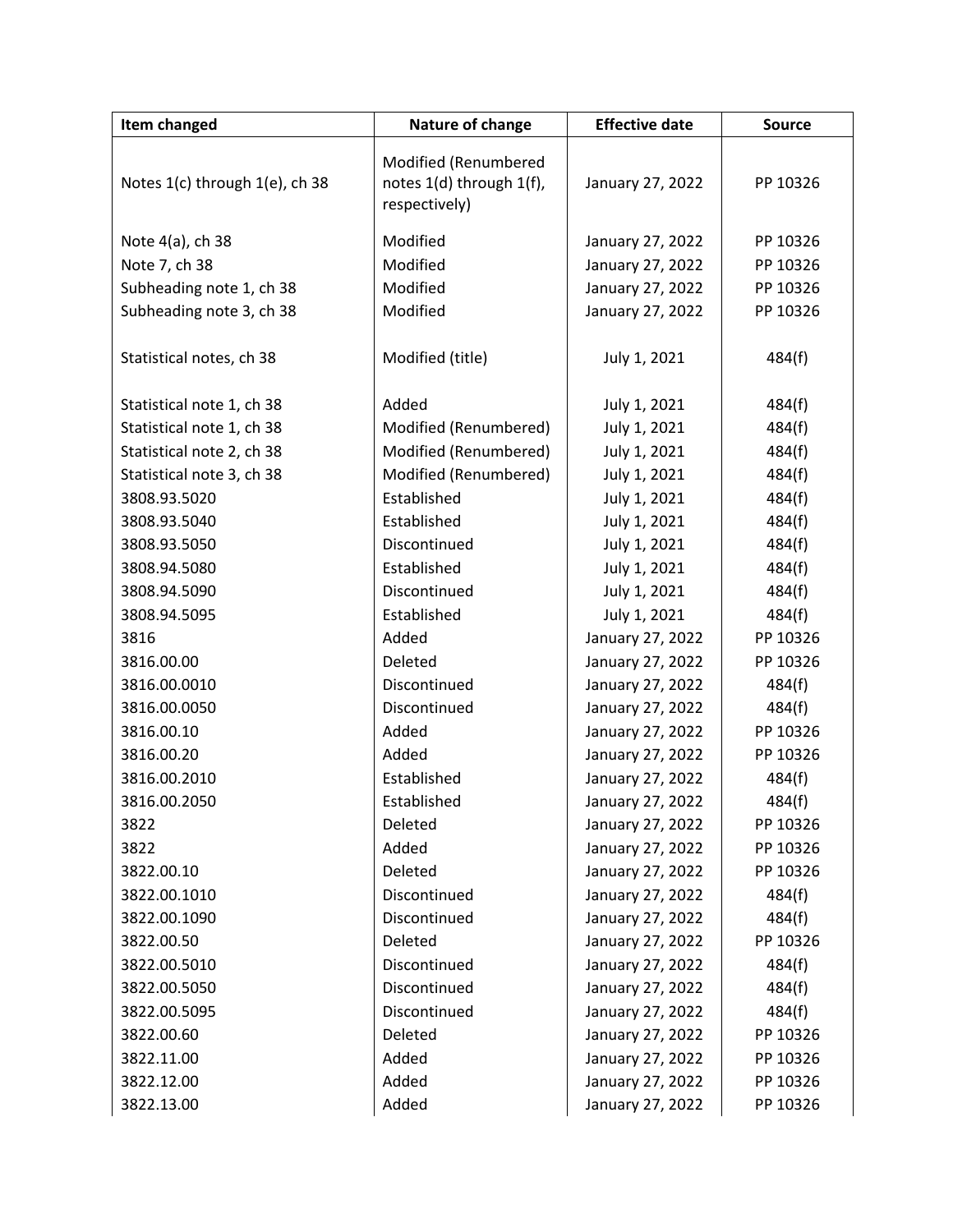| Item changed | Nature of change                   | <b>Effective date</b> | <b>Source</b> |
|--------------|------------------------------------|-----------------------|---------------|
| 3822.19.00   | Added                              | January 27, 2022      | PP 10326      |
| 3822.19.0010 | Established                        | January 27, 2022      | 484(f)        |
| 3822.19.0030 | Established                        | January 27, 2022      | 484(f)        |
| 3822.19.0040 | Established                        | January 27, 2022      | 484(f)        |
| 3822.19.0080 | Established                        | January 27, 2022      | 484(f)        |
| 3822.90.00   | Added                              | January 27, 2022      | PP 10326      |
| 3824.71.01   | Deleted                            | January 27, 2022      | PP 10326      |
| 3824.72.00   | Deleted                            | January 27, 2022      | PP 10326      |
| 3824.73.00   | Deleted                            | January 27, 2022      | PP 10326      |
| 3824.74.00   | Deleted                            | January 27, 2022      | PP 10326      |
| 3824.75.00   | Deleted                            | January 27, 2022      | PP 10326      |
| 3824.76.00   | Deleted                            | January 27, 2022      | PP 10326      |
| 3824.77.00   | Deleted                            | January 27, 2022      | PP 10326      |
| 3824.78.00   | Deleted                            | January 27, 2022      | PP 10326      |
| 3824.78.0020 | Modified (Technical<br>Correction) | July 1, 2021          | 484(f)        |
| 3824.78.0020 | Discontinued                       | January 27, 2022      | 484(f)        |
| 3824.78.0050 | Discontinued                       | January 27, 2022      | 484(f)        |
| 3824.79      | Deleted                            | January 27, 2022      | PP 10326      |
| 3824.79.10   | Deleted                            | January 27, 2022      | PP 10326      |
| 3824.79.90   | Deleted                            | January 27, 2022      | PP 10326      |
| 3824.89.00   | Added                              | January 27, 2022      | PP 10326      |
| 3824.92.00   | Added                              | January 27, 2022      | PP 10326      |
| 3824.99.48   | Deleted                            | January 27, 2022      | PP 10326      |
| 3824.99.49   | Added                              | January 27, 2022      | PP 10326      |
| 3824.99.92   | Deleted                            | January 27, 2022      | PP 10326      |
| 3824.99.9210 | Discontinued                       | January 27, 2022      | 484(f)        |
| 3824.99.9220 | Discontinued                       | January 27, 2022      | 484(f)        |
| 3824.99.9230 | Discontinued                       | January 27, 2022      | 484(f)        |
| 3824.99.9261 | Discontinued                       | January 27, 2022      | 484(f)        |
| 3824.99.9280 | Discontinued                       | January 27, 2022      | 484(f)        |
| 3824.99.9286 | Discontinued                       | January 27, 2022      | 484(f)        |
| 3824.99.9297 | Discontinued                       | January 27, 2022      | 484(f)        |
| 3824.99.93   | Added                              | January 27, 2022      | PP 10326      |
| 3824.99.9310 | Established                        | January 27, 2022      | 484(f)        |
| 3824.99.9320 | Established                        | January 27, 2022      | 484(f)        |
| 3824.99.9330 | Established                        | January 27, 2022      | 484(f)        |
| 3824.99.9361 | Established                        | January 27, 2022      | 484(f)        |
| 3824.99.9380 | Established                        | January 27, 2022      | 484(f)        |
| 3824.99.9386 | Established                        | January 27, 2022      | 484(f)        |
| 3824.99.9397 | Established                        | January 27, 2022      | 484(f)        |
| 3827         | Added                              | January 27, 2022      | PP 10326      |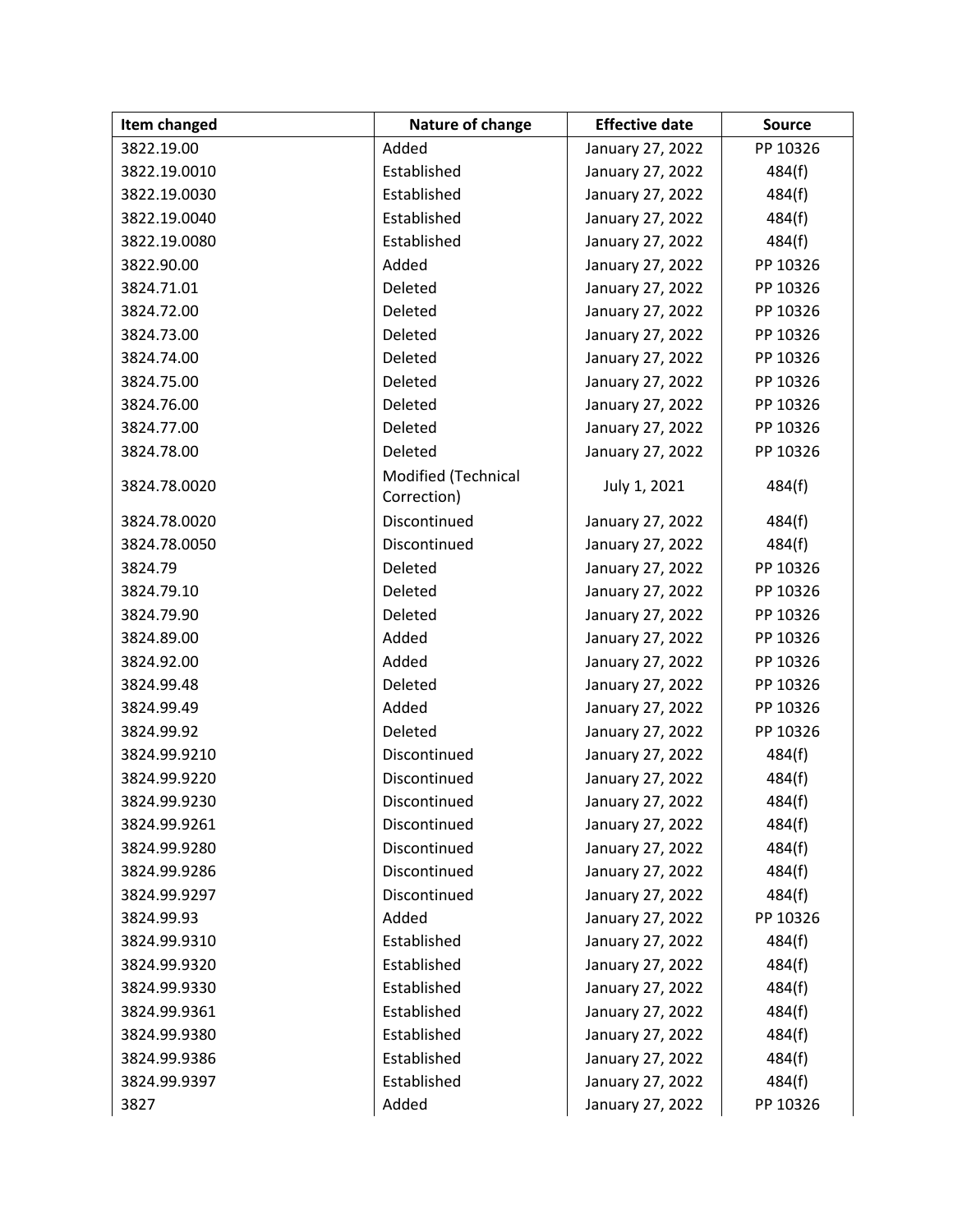| Item changed              | Nature of change | <b>Effective date</b> | <b>Source</b> |
|---------------------------|------------------|-----------------------|---------------|
| 3827.11.00                | Added            | January 27, 2022      | PP 10326      |
| 3827.12.00                | Added            | January 27, 2022      | PP 10326      |
| 3827.13.00                | Added            | January 27, 2022      | PP 10326      |
| 3827.14.00                | Added            | January 27, 2022      | PP 10326      |
| 3827.20.00                | Added            | January 27, 2022      | PP 10326      |
| 3827.31.00                | Added            | January 27, 2022      | PP 10326      |
| 3827.32.00                | Added            | January 27, 2022      | PP 10326      |
| 3827.39.00                | Added            | January 27, 2022      | PP 10326      |
| 3827.40.00                | Added            | January 27, 2022      | PP 10326      |
| 3827.51.00                | Added            | January 27, 2022      | PP 10326      |
| 3827.59.00                | Added            | January 27, 2022      | PP 10326      |
| 3827.61.00                | Added            | January 27, 2022      | PP 10326      |
| 3827.62.00                | Added            | January 27, 2022      | PP 10326      |
| 3827.63.00                | Added            | January 27, 2022      | PP 10326      |
| 3827.64.00                | Added            | January 27, 2022      | PP 10326      |
| 3827.65.00                | Added            | January 27, 2022      | PP 10326      |
| 3827.68.00                | Added            | January 27, 2022      | PP 10326      |
| 3827.69.00                | Added            | January 27, 2022      | PP 10326      |
| 3827.90                   | Added            | January 27, 2022      | PP 10326      |
| 3827.90.10                | Added            | January 27, 2022      | PP 10326      |
| 3827.90.90                | Added            | January 27, 2022      | PP 10326      |
| 3827.90.9000              | Established      | January 27, 2022      | 484(f)        |
| 3824.99.28                | Deleted          | January 27, 2022      | PP 10326      |
| 3824.99.2840              | Discontinued     | January 27, 2022      | 484(f)        |
| 3824.99.2890              | Discontinued     | January 27, 2022      | 484(f)        |
| 3824.99.29                | Added            | January 27, 2022      | PP 10326      |
| 3824.99.2940              | Established      | January 27, 2022      | 484(f)        |
| 3824.99.2990              | Established      | January 27, 2022      | 484(f)        |
| Note 2(x), ch 39          | Modified         | January 27, 2022      | PP 10326      |
| Statistical note 2, ch 39 | Added            | July 1, 2021          | 484(f)        |
| 3907.20.00                | Deleted          | January 27, 2022      | PP 10326      |
| 3907.21.00                | Added            | January 27, 2022      | PP 10326      |
| 3907.29.00                | Added            | January 27, 2022      | PP 10326      |
| 3911.20.00                | Added            | January 27, 2022      | PP 10326      |
| 3911.90.90                | Deleted          | January 27, 2022      | PP 10326      |
| 3911.90.9010              | Discontinued     | January 27, 2022      | 484(f)        |
| 3911.90.9050              | Discontinued     | January 27, 2022      | 484(f)        |
| 3911.90.91                | Deleted          | January 27, 2022      | PP 10326      |
| 3911.90.9110              | Established      | January 27, 2022      | 484(f)        |
| 3911.90.9150              | Established      | January 27, 2022      | 484(f)        |
| 3918.10.1000              | Annotated        | July 1, 2021          | 484(f)        |
| 3918.10.1020              | Established      | July 1, 2021          | 484(f)        |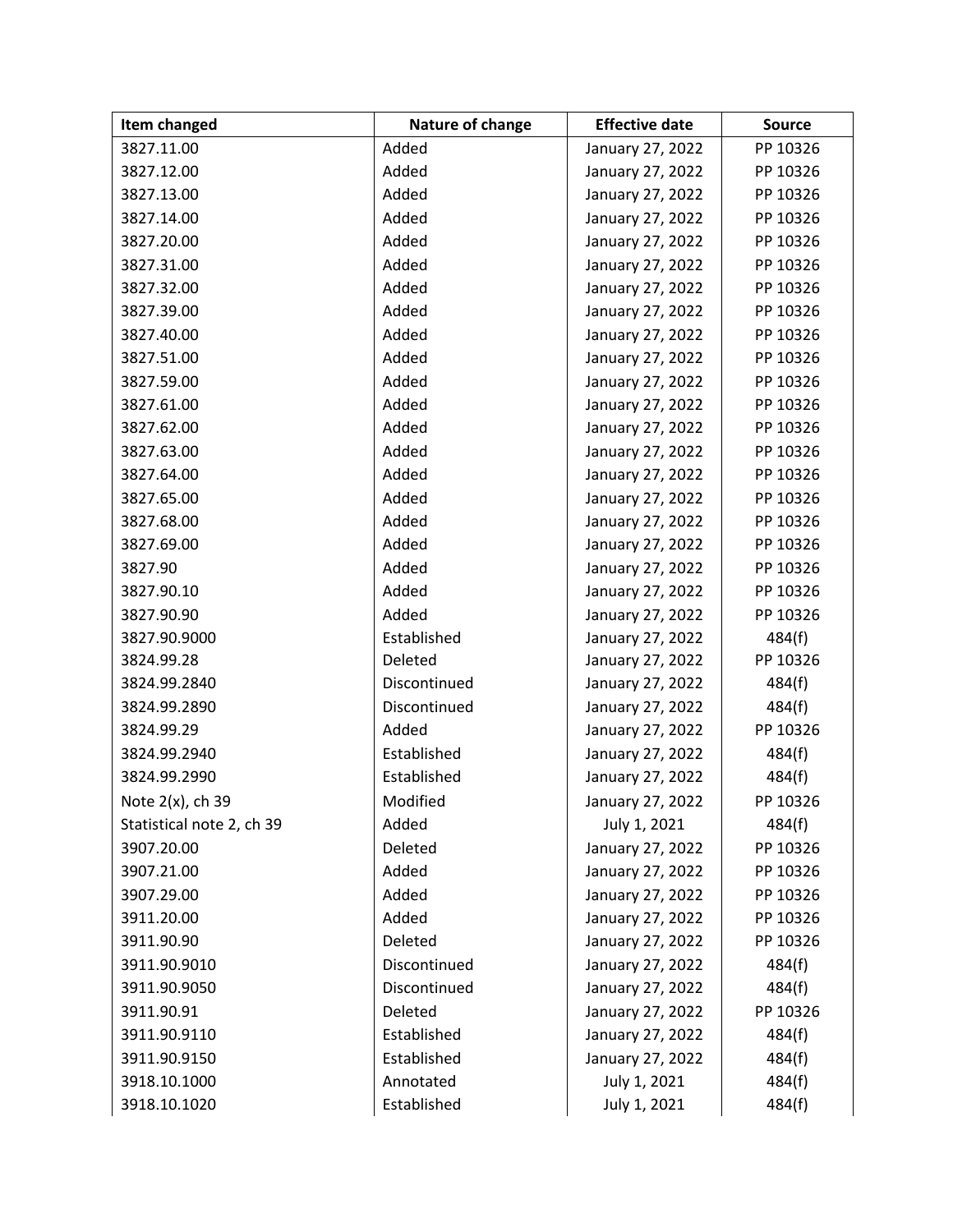| Item changed                   | Nature of change                                    | <b>Effective date</b> | <b>Source</b> |
|--------------------------------|-----------------------------------------------------|-----------------------|---------------|
| 3918.10.1030                   | Established                                         | July 1, 2021          | 484(f)        |
| 3918.10.1040                   | Established                                         | July 1, 2021          | 484(f)        |
| 3920.51.5000                   | Annotated                                           | January 1, 2022       | 484(f)        |
| 3920.51.5050                   | Established                                         | January 1, 2022       | 484(f)        |
| 3920.51.5090                   | Established                                         | January 1, 2022       | 484(f)        |
| 4015.11.01                     | Deleted                                             | January 27, 2022      | PP 10326      |
| 4015.11.0110                   | Discontinued                                        | January 27, 2022      | 484(f)        |
| 4015.11.0150                   | Discontinued                                        | January 27, 2022      | 484(f)        |
| 4015.12                        | Added                                               | January 27, 2022      | PP 10326      |
| 4015.12.10                     | Added                                               | January 27, 2022      | PP 10326      |
| 4015.12.1000                   | Established                                         | January 27, 2022      | 484(f)        |
| 4015.12.90                     | Added                                               | January 27, 2022      | PP 10326      |
| 4015.19.05                     | Deleted                                             | January 27, 2022      | PP 10326      |
| 4015.19.0510                   | Discontinued                                        | January 27, 2022      | 484(f)        |
| 4015.19.0550                   | Discontinued                                        | January 27, 2022      | 484(f)        |
| 4015.19.10                     | Deleted                                             | January 27, 2022      | PP 10326      |
| 4015.19.1010                   | Discontinued                                        | January 27, 2022      | 484(f)        |
| 4015.19.1050                   | Discontinued                                        | January 27, 2022      | 484(f)        |
| 4015.19.11                     | Added                                               | January 27, 2022      | PP 10326      |
| 4015.19.1110                   | Established                                         | January 27, 2022      | 484(f)        |
| 4015.19.1150                   | Established                                         | January 27, 2022      | 484(f)        |
| 4015.19.50                     | Deleted                                             | January 27, 2022      | PP 10326      |
| 4015.19.51                     | Added                                               | January 27, 2022      | PP 10326      |
| Note 2, section VII            | Modified                                            | January 27, 2022      | PP 10326      |
| Note 2(k), ch 42               | Modified (replaced<br>"lamps" with<br>"luminaires") | January 27, 2022      | PP 10326      |
| Note 1(o), ch 44               | Modified (replaced<br>"lamps" with<br>"luminaires") | January 27, 2022      | PP 10326      |
| Title "Subheading Note", ch 44 | Modified (changed to<br>"Subheading Notes")         | January 27, 2022      | PP 10326      |
| Subheading note 2, ch 44       | Added                                               | January 27, 2022      | PP 10326      |
| Subheading note 3, ch 44       | Added                                               | January 27, 2022      | PP 10326      |
| Additional U.S. note 3, ch 44  | Deleted                                             | January 27, 2022      | PP 10326      |
| Additional U.S. note 4, ch 44  | Modified (Renumbered<br>as additional U.S. note 3)  | January 27, 2022      | PP 10326      |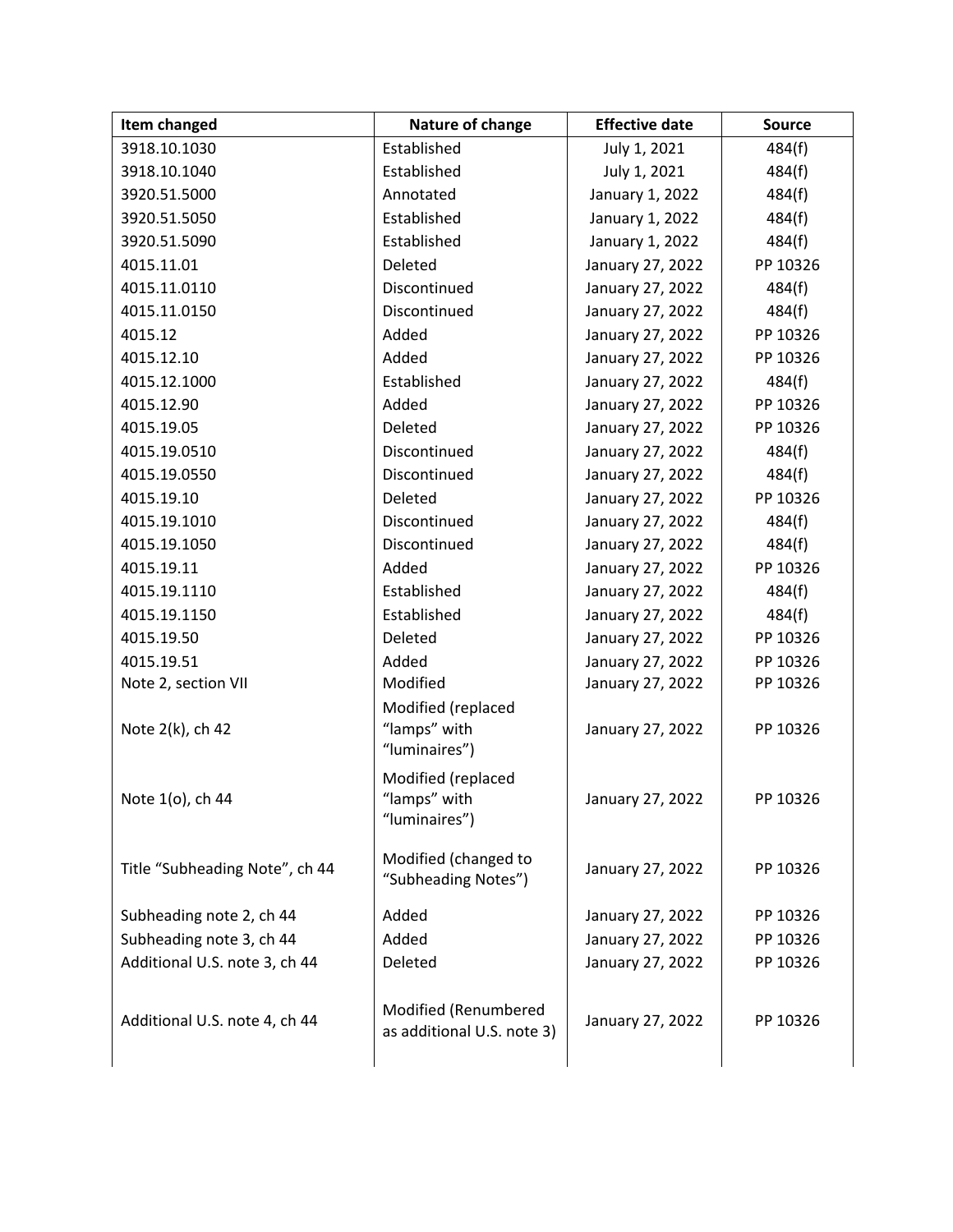| Item changed                  | Nature of change           | <b>Effective date</b> | <b>Source</b>      |
|-------------------------------|----------------------------|-----------------------|--------------------|
|                               |                            |                       |                    |
| Additional U.S. note 5, ch 44 | Modified (Renumbered       | January 27, 2022      | PP 10326           |
|                               | as additional U.S. note 4) |                       |                    |
| 4401.32.00                    | Added                      | January 27, 2022      | PP 10326           |
| 4401.39.41                    | Deleted                    | January 27, 2022      | PP 10326           |
| 4401.39.4110                  | Discontinued               | January 27, 2022      | 484(f)             |
| 4401.39.4120                  | Discontinued               | January 27, 2022      |                    |
| 4401.39.4190                  | Discontinued               | January 27, 2022      | 484(f)             |
| 4401.39.42                    | Added                      |                       | 484(f)<br>PP 10326 |
|                               |                            | January 27, 2022      |                    |
| 4401.39.4210                  | Established                | January 27, 2022      | 484(f)             |
| 4401.39.4220                  | Established                | January 27, 2022      | 484(f)             |
| 4401.39.4290                  | Established                | January 27, 2022      | 484(f)             |
| 4401.40.00                    | Deleted                    | January 27, 2022      | PP 10326           |
| 4401.40.0010                  | Discontinued               | January 27, 2022      | 484(f)             |
| 4401.40.0020                  | Discontinued               | January 27, 2022      | 484(f)             |
| 4401.40.0090                  | Discontinued               | January 27, 2022      | 484(f)             |
| 4401.41.00                    | Added                      | January 27, 2022      | PP 10326           |
| 4401.49.00                    | Added                      | January 27, 2022      | PP 10326           |
| 4401.49.0020                  | Established                | January 27, 2022      | 484(f)             |
| 4401.49.0090                  | Established                | January 27, 2022      | 484(f)             |
| 4402.20.00                    | Added                      | January 27, 2022      | PP 10326           |
| 4402.90.00                    | Deleted                    | January 27, 2022      | PP 10326           |
| 4402.90.01                    | Added                      | January 27, 2022      | PP 10326           |
| 4403.21.00                    | Deleted                    | January 27, 2022      | PP 10326           |
| 4403.21.0012                  | Discontinued               | January 27, 2022      | 484(f)             |
| 4403.21.0015                  | Discontinued               | January 27, 2022      | 484(f)             |
| 4403.21.0016                  | Discontinued               | January 27, 2022      | 484(f)             |
| 4403.21.0020                  | Discontinued               | January 27, 2022      | 484(f)             |
| 4403.21.0025                  | Discontinued               | January 27, 2022      | 484(f)             |
| 4403.21.0030                  | Discontinued               | January 27, 2022      | 484(f)             |
| 4403.21.0065                  | Discontinued               | January 27, 2022      | 484(f)             |
| 4403.21.01                    | Added                      | January 27, 2022      | PP 10326           |
| 4403.21.0112                  | Established                | January 27, 2022      | 484(f)             |
| 4403.21.0115                  | Established                | January 27, 2022      | 484(f)             |
| 4403.21.0116                  | Established                | January 27, 2022      | 484(f)             |
| 4403.21.0120                  | Established                | January 27, 2022      | 484(f)             |
| 4403.21.0125                  | Established                | January 27, 2022      | 484(f)             |
| 4403.21.0130                  | Established                | January 27, 2022      | 484(f)             |
| 4403.21.0165                  | Established                | January 27, 2022      | 484(f)             |
| 4403.22.00                    | Deleted                    | January 27, 2022      | PP 10326           |
| 4403.22.0008                  | Discontinued               | January 27, 2022      | 484(f)             |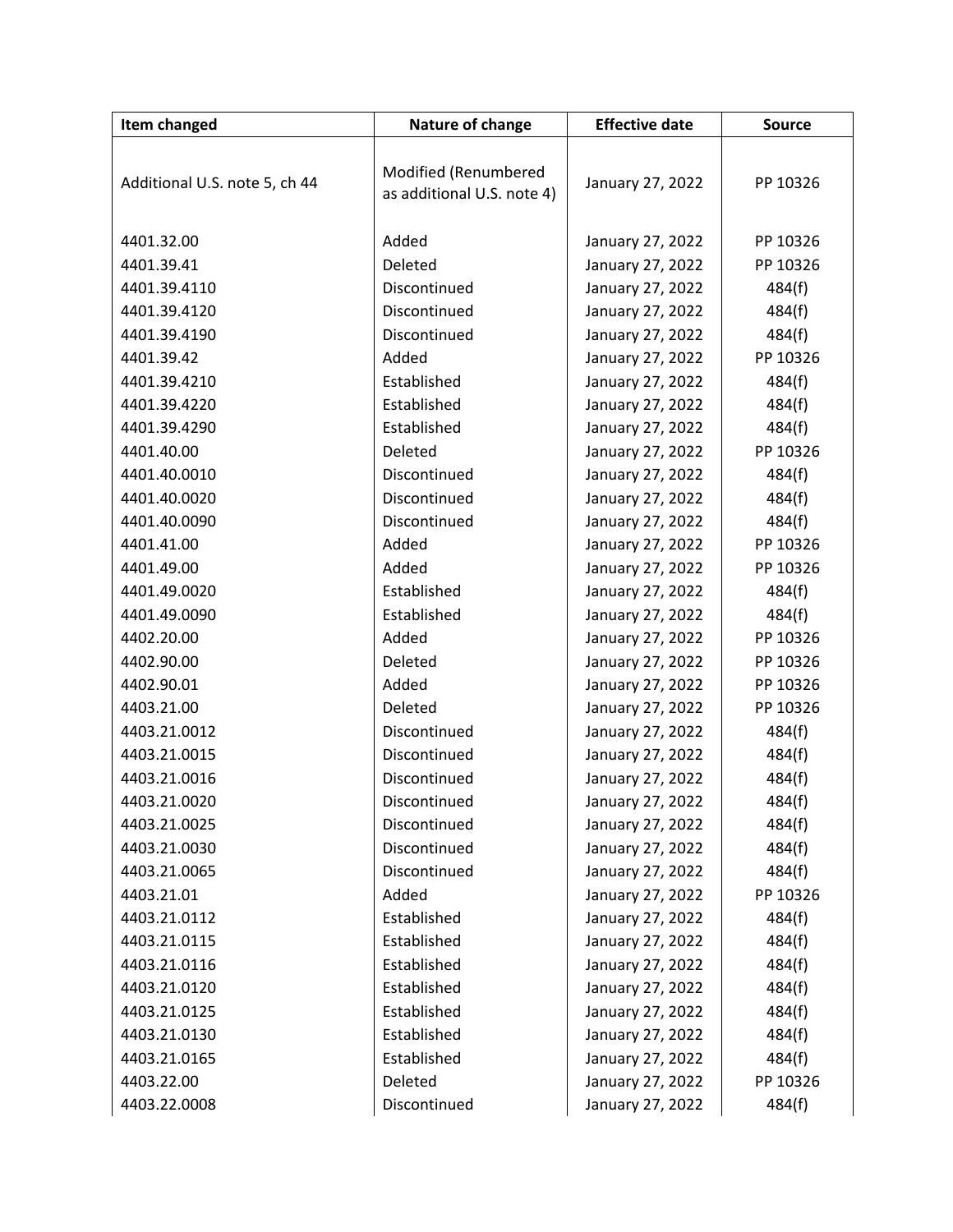| Item changed | Nature of change | <b>Effective date</b> | <b>Source</b> |
|--------------|------------------|-----------------------|---------------|
| 4403.22.0012 | Discontinued     | January 27, 2022      | 484(f)        |
| 4403.22.0015 | Discontinued     | January 27, 2022      | 484(f)        |
| 4403.22.0016 | Discontinued     | January 27, 2022      | 484(f)        |
| 4403.22.0020 | Discontinued     | January 27, 2022      | 484(f)        |
| 4403.22.0025 | Discontinued     | January 27, 2022      | 484(f)        |
| 4403.22.0030 | Discontinued     | January 27, 2022      | 484(f)        |
| 4403.22.0065 | Discontinued     | January 27, 2022      | 484(f)        |
| 4403.22.01   | Added            | January 27, 2022      | PP 10326      |
| 4403.22.0108 | Established      | January 27, 2022      | 484(f)        |
| 4403.22.0112 | Established      | January 27, 2022      | 484(f)        |
| 4403.22.0115 | Established      | January 27, 2022      | 484(f)        |
| 4403.22.0116 | Established      | January 27, 2022      | 484(f)        |
| 4403.22.0120 | Established      | January 27, 2022      | 484(f)        |
| 4403.22.0125 | Established      | January 27, 2022      | 484(f)        |
| 4403.22.0130 | Established      | January 27, 2022      | 484(f)        |
| 4403.22.0165 | Established      | January 27, 2022      | 484(f)        |
| 4403.23.00   | Deleted          | January 27, 2022      | PP 10326      |
| 4403.23.0012 | Discontinued     | January 27, 2022      | 484(f)        |
| 4403.23.0015 | Discontinued     | January 27, 2022      | 484(f)        |
| 4403.23.0016 | Discontinued     | January 27, 2022      | 484(f)        |
| 4403.23.0035 | Discontinued     | January 27, 2022      | 484(f)        |
| 4403.23.0042 | Discontinued     | January 27, 2022      | 484(f)        |
| 4403.23.0065 | Discontinued     | January 27, 2022      | 484(f)        |
| 4403.23.01   | Added            | January 27, 2022      | PP 10326      |
| 4403.23.0112 | Established      | January 27, 2022      | 484(f)        |
| 4403.23.0115 | Established      | January 27, 2022      | 484(f)        |
| 4403.23.0116 | Established      | January 27, 2022      | 484(f)        |
| 4403.23.0135 | Established      | January 27, 2022      | 484(f)        |
| 4403.23.0142 | Established      | January 27, 2022      | 484(f)        |
| 4403.23.0165 | Established      | January 27, 2022      | 484(f)        |
| 4403.24.00   | Deleted          | January 27, 2022      | PP 10326      |
| 4403.24.0004 | Discontinued     | January 27, 2022      | 484(f)        |
| 4403.24.0012 | Discontinued     | January 27, 2022      | 484(f)        |
| 4403.24.0015 | Discontinued     | January 27, 2022      | 484(f)        |
| 4403.24.0016 | Discontinued     | January 27, 2022      | 484(f)        |
| 4403.24.0035 | Discontinued     | January 27, 2022      | 484(f)        |
| 4403.24.0042 | Discontinued     | January 27, 2022      | 484(f)        |
| 4403.24.0065 | Discontinued     | January 27, 2022      | 484(f)        |
| 4403.24.01   | Added            | January 27, 2022      | PP 10326      |
| 4403.24.0104 | Established      | January 27, 2022      | 484(f)        |
| 4403.24.0112 | Established      | January 27, 2022      | 484(f)        |
| 4403.24.0115 | Established      | January 27, 2022      | 484(f)        |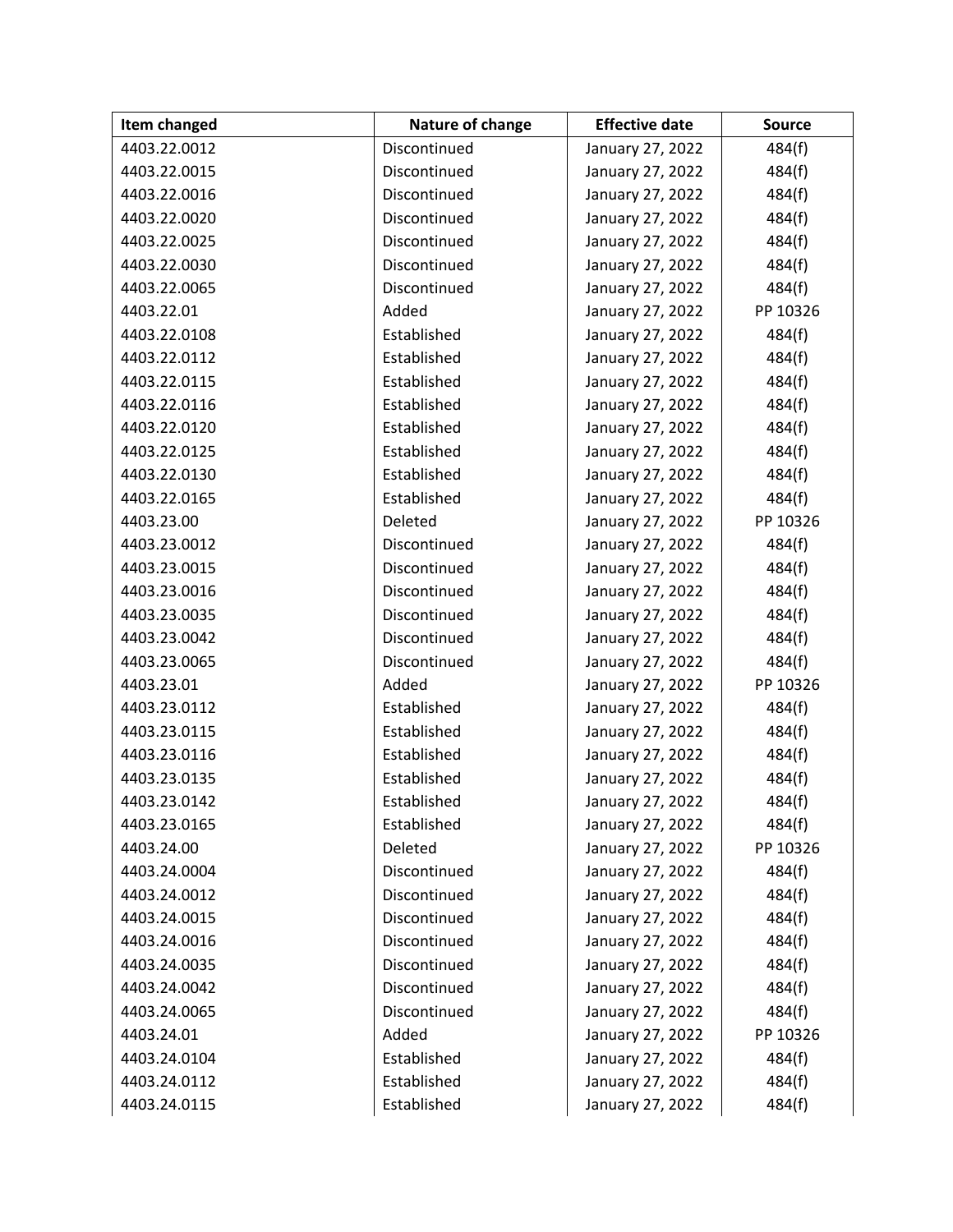| Item changed | Nature of change | <b>Effective date</b> | <b>Source</b> |
|--------------|------------------|-----------------------|---------------|
| 4403.24.0116 | Established      | January 27, 2022      | 484(f)        |
| 4403.24.0135 | Established      | January 27, 2022      | 484(f)        |
| 4403.24.0142 | Established      | January 27, 2022      | 484(f)        |
| 4403.24.0165 | Established      | January 27, 2022      | 484(f)        |
| 4403.25.00   | Deleted          | January 27, 2022      | PP 10326      |
| 4403.25.0012 | Discontinued     | January 27, 2022      | 484(f)        |
| 4403.25.0015 | Discontinued     | January 27, 2022      | 484(f)        |
| 4403.25.0016 | Discontinued     | January 27, 2022      | 484(f)        |
| 4403.25.0040 | Discontinued     | January 27, 2022      | 484(f)        |
| 4403.25.0050 | Discontinued     | January 27, 2022      | 484(f)        |
| 4403.25.0052 | Discontinued     | January 27, 2022      | 484(f)        |
| 4403.25.0055 | Discontinued     | January 27, 2022      | 484(f)        |
| 4403.25.0057 | Discontinued     | January 27, 2022      | 484(f)        |
| 4403.25.0064 | Discontinued     | January 27, 2022      | 484(f)        |
| 4403.25.0065 | Discontinued     | January 27, 2022      | 484(f)        |
| 4403.25.01   | Added            | January 27, 2022      | PP 10326      |
| 4403.25.0112 | Established      | January 27, 2022      | 484(f)        |
| 4403.25.0115 | Established      | January 27, 2022      | 484(f)        |
| 4403.25.0116 | Established      | January 27, 2022      | 484(f)        |
| 4403.25.0140 | Established      | January 27, 2022      | 484(f)        |
| 4403.25.0150 | Established      | January 27, 2022      | 484(f)        |
| 4403.25.0152 | Established      | January 27, 2022      | 484(f)        |
| 4403.25.0155 | Established      | January 27, 2022      | 484(f)        |
| 4403.25.0157 | Established      | January 27, 2022      | 484(f)        |
| 4403.25.0164 | Established      | January 27, 2022      | 484(f)        |
| 4403.25.0165 | Established      | January 27, 2022      | 484(f)        |
| 4403.26.00   | Deleted          | January 27, 2022      | PP 10326      |
| 4403.26.0008 | Discontinued     | January 27, 2022      | 484(f)        |
| 4403.26.0012 | Discontinued     | January 27, 2022      | 484(f)        |
| 4403.26.0015 | Discontinued     | January 27, 2022      | 484(f)        |
| 4403.26.0016 | Discontinued     | January 27, 2022      | 484(f)        |
| 4403.26.0040 | Discontinued     | January 27, 2022      | 484(f)        |
| 4403.26.0050 | Discontinued     | January 27, 2022      | 484(f)        |
| 4403.26.0052 | Discontinued     | January 27, 2022      | 484(f)        |
| 4403.26.0055 | Discontinued     | January 27, 2022      | 484(f)        |
| 4403.26.0057 | Discontinued     | January 27, 2022      | 484(f)        |
| 4403.26.0064 | Discontinued     | January 27, 2022      | 484(f)        |
| 4403.26.0065 | Discontinued     | January 27, 2022      | 484(f)        |
| 4403.26.01   | Added            | January 27, 2022      | PP 10326      |
| 4403.26.0108 | Established      | January 27, 2022      | 484(f)        |
| 4403.26.0112 | Established      | January 27, 2022      | 484(f)        |
| 4403.26.0115 | Established      | January 27, 2022      | 484(f)        |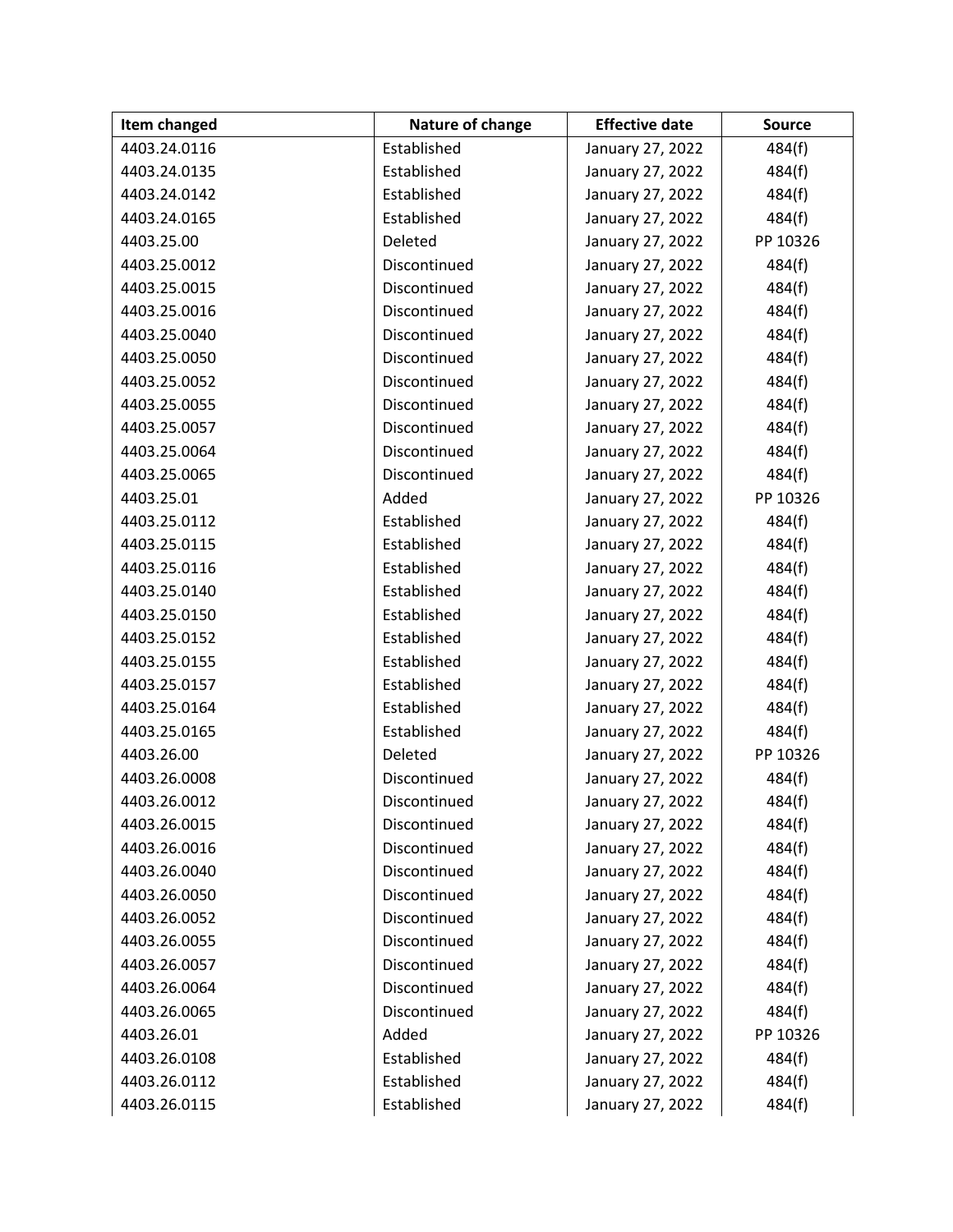| Item changed | Nature of change | <b>Effective date</b> | <b>Source</b> |
|--------------|------------------|-----------------------|---------------|
| 4403.26.0116 | Established      | January 27, 2022      | 484(f)        |
| 4403.26.0140 | Established      | January 27, 2022      | 484(f)        |
| 4403.26.0150 | Established      | January 27, 2022      | 484(f)        |
| 4403.26.0152 | Established      | January 27, 2022      | 484(f)        |
| 4403.26.0155 | Established      | January 27, 2022      | 484(f)        |
| 4403.26.0157 | Established      | January 27, 2022      | 484(f)        |
| 4403.26.0164 | Established      | January 27, 2022      | 484(f)        |
| 4403.26.0165 | Established      | January 27, 2022      | 484(f)        |
| 4403.42.00   | Added            | January 27, 2022      | PP 10326      |
| 4403.49.01   | Deleted          | January 27, 2022      | PP 10326      |
| 4403.49.02   | Added            | January 27, 2022      | PP 10326      |
| 4403.93.00   | Deleted          | January 27, 2022      | PP 10326      |
| 4403.93.01   | Added            | January 27, 2022      | PP 10326      |
| 4403.94.00   | Deleted          | January 27, 2022      | PP 10326      |
| 4403.94.01   | Added            | January 27, 2022      | PP 10326      |
| 4403.95.00   | Deleted          | January 27, 2022      | PP 10326      |
| 4403.95.0027 | Discontinued     | January 27, 2022      | 484(f)        |
| 4403.95.0030 | Discontinued     | January 27, 2022      | 484(f)        |
| 4403.95.01   | Added            | January 27, 2022      | PP 10326      |
| 4403.95.0127 | Established      | January 27, 2022      | 484(f)        |
| 4403.95.0130 | Established      | January 27, 2022      | 484(f)        |
| 4403.96.00   | Deleted          | January 27, 2022      | PP 10326      |
| 4403.96.0023 | Discontinued     | January 27, 2022      | 484(f)        |
| 4403.96.0027 | Discontinued     | January 27, 2022      | 484(f)        |
| 4403.96.0030 | Discontinued     | January 27, 2022      | 484(f)        |
| 4403.96.01   | Added            | January 27, 2022      | PP 10326      |
| 4403.96.0123 | Established      | January 27, 2022      | 484(f)        |
| 4403.96.0127 | Established      | January 27, 2022      | 484(f)        |
| 4403.96.0130 | Established      | January 27, 2022      | 484(f)        |
| 4407.13.00   | Added            | January 27, 2022      | PP 10326      |
| 4407.14.00   | Added            | January 27, 2022      | PP 10326      |
| 4407.19      | Deleted          | January 27, 2022      | PP 10326      |
| 4407.19.00   | Added            | January 27, 2022      | PP 10326      |
| 4407.19.0001 | Established      | January 27, 2022      | 484(f)        |
| 4407.19.0002 | Established      | January 27, 2022      | 484(f)        |
| 4407.19.0054 | Established      | January 27, 2022      | 484(f)        |
| 4407.19.0055 | Established      | January 27, 2022      | 484(f)        |
| 4407.19.0056 | Established      | January 27, 2022      | 484(f)        |
| 4407.19.0057 | Established      | January 27, 2022      | 484(f)        |
| 4407.19.0064 | Established      | January 27, 2022      | 484(f)        |
| 4407.19.0065 | Established      | January 27, 2022      | 484(f)        |
| 4407.19.0066 | Established      | January 27, 2022      | 484(f)        |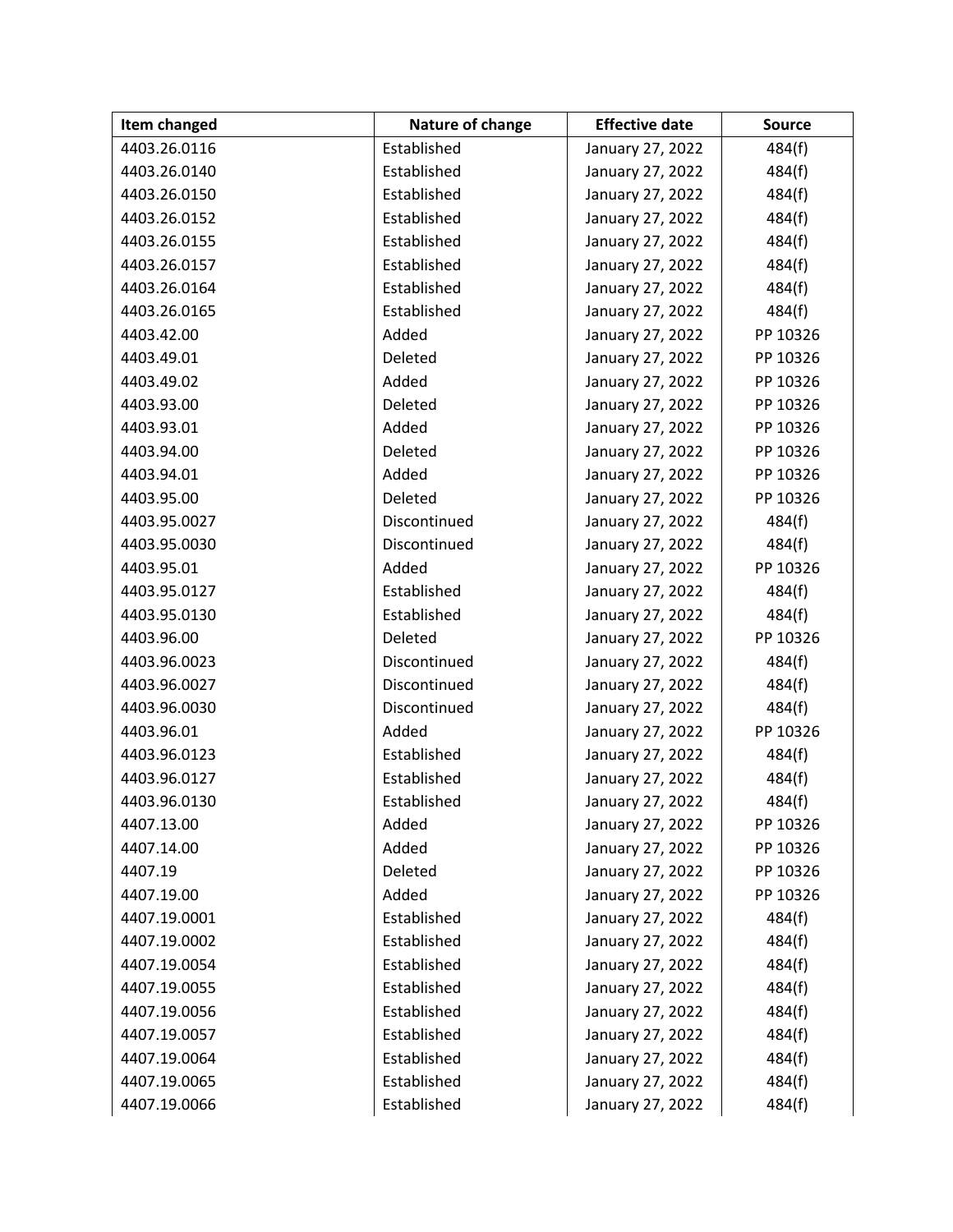| Item changed | Nature of change | <b>Effective date</b> | <b>Source</b> |
|--------------|------------------|-----------------------|---------------|
| 4407.19.0067 | Established      | January 27, 2022      | 484(f)        |
| 4407.19.0068 | Established      | January 27, 2022      | 484(f)        |
| 4407.19.0069 | Established      | January 27, 2022      | 484(f)        |
| 4407.19.0074 | Established      | January 27, 2022      | 484(f)        |
| 4407.19.0075 | Established      | January 27, 2022      | 484(f)        |
| 4407.19.0076 | Established      | January 27, 2022      | 484(f)        |
| 4407.19.0077 | Established      | January 27, 2022      | 484(f)        |
| 4407.19.0082 | Established      | January 27, 2022      | 484(f)        |
| 4407.19.0083 | Established      | January 27, 2022      | 484(f)        |
| 4407.19.0092 | Established      | January 27, 2022      | 484(f)        |
| 4407.19.0093 | Established      | January 27, 2022      | 484(f)        |
| 4407.19.05   | Deleted          | January 27, 2022      | PP 10326      |
| 4407.19.06   | Deleted          | January 27, 2022      | PP 10326      |
| 4407.19.10   | Deleted          | January 27, 2022      | PP 10326      |
| 4407.19.1001 | Discontinued     | January 27, 2022      | 484(f)        |
| 4407.19.1002 | Discontinued     | January 27, 2022      | 484(f)        |
| 4407.19.1054 | Discontinued     | January 27, 2022      | 484(f)        |
| 4407.19.1055 | Discontinued     | January 27, 2022      | 484(f)        |
| 4407.19.1056 | Discontinued     | January 27, 2022      | 484(f)        |
| 4407.19.1057 | Discontinued     | January 27, 2022      | 484(f)        |
| 4407.19.1064 | Discontinued     | January 27, 2022      | 484(f)        |
| 4407.19.1065 | Discontinued     | January 27, 2022      | 484(f)        |
| 4407.19.1066 | Discontinued     | January 27, 2022      | 484(f)        |
| 4407.19.1067 | Discontinued     | January 27, 2022      | 484(f)        |
| 4407.19.1068 | Discontinued     | January 27, 2022      | 484(f)        |
| 4407.19.1069 | Discontinued     | January 27, 2022      | 484(f)        |
| 4407.19.1074 | Discontinued     | January 27, 2022      | 484(f)        |
| 4407.19.1075 | Discontinued     | January 27, 2022      | 484(f)        |
| 4407.19.1076 | Discontinued     | January 27, 2022      | 484(f)        |
| 4407.19.1077 | Discontinued     | January 27, 2022      | 484(f)        |
| 4407.19.1082 | Discontinued     | January 27, 2022      | 484(f)        |
| 4407.19.1083 | Discontinued     | January 27, 2022      | 484(f)        |
| 4407.19.1092 | Discontinued     | January 27, 2022      | 484(f)        |
| 4407.19.1093 | Discontinued     | January 27, 2022      | 484(f)        |
| 4407.23.01   | Added            | January 27, 2022      | PP 10326      |
| 4407.29.01   | Deleted          | January 27, 2022      | PP 10326      |
| 4407.29.0106 | Discontinued     | January 27, 2022      | 484(f)        |
| 4407.29.0111 | Discontinued     | January 27, 2022      | 484(f)        |
| 4407.29.0116 | Discontinued     | January 27, 2022      | 484(f)        |
| 4407.29.0120 | Discontinued     | January 27, 2022      | 484(f)        |
| 4407.29.0131 | Discontinued     | January 27, 2022      | 484(f)        |
| 4407.29.0140 | Discontinued     | January 27, 2022      | 484(f)        |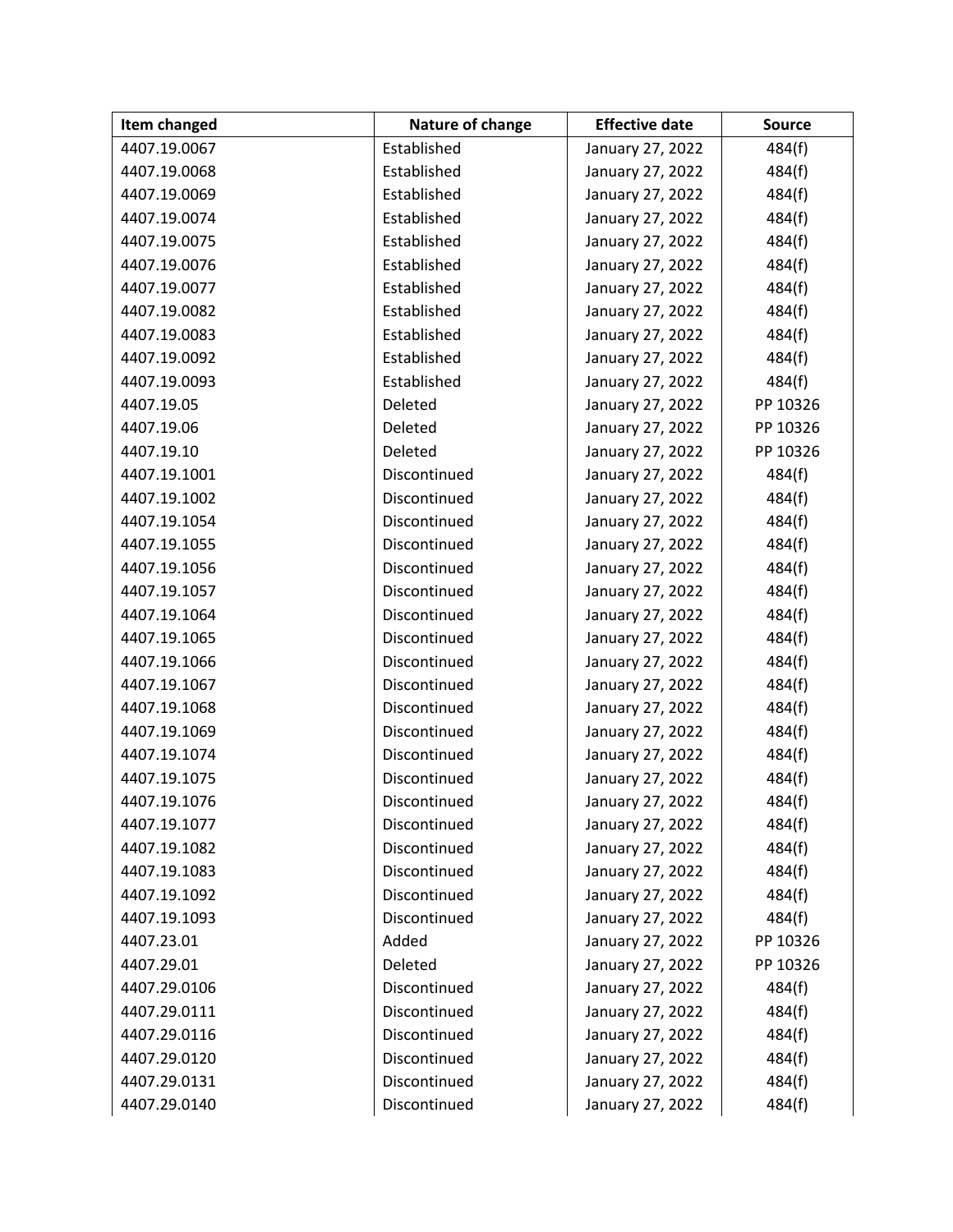| Item changed | Nature of change                                                     | <b>Effective date</b> | <b>Source</b> |
|--------------|----------------------------------------------------------------------|-----------------------|---------------|
| 4407.29.0160 | Discontinued                                                         | January 27, 2022      | 484(f)        |
| 4407.29.0185 | Discontinued                                                         | January 27, 2022      | 484(f)        |
| 4407.29.0195 | Discontinued                                                         | January 27, 2022      | 484(f)        |
| 4407.29.02   | Added                                                                | January 27, 2022      | PP 10326      |
| 4407.29.0206 | Established                                                          | January 27, 2022      | 484(f)        |
| 4407.29.0211 | Established                                                          | January 27, 2022      | 484(f)        |
| 4407.29.0211 | Modified (spelling in<br>article description)                        | N/A                   | 484(f)        |
| 4407.29.0216 | Established                                                          | January 27, 2022      | 484(f)        |
| 4407.29.0220 | Established                                                          | January 27, 2022      | 484(f)        |
| 4407.29.0220 | Modified (spelling and<br>alternate names in<br>article description) | N/A                   | 484(f)        |
| 4407.29.0240 | Established                                                          | January 27, 2022      | 484(f)        |
| 4407.29.0260 | Established                                                          | January 27, 2022      | 484(f)        |
| 4407.29.0285 | Established                                                          | January 27, 2022      | 484(f)        |
| 4407.29.0296 | Established                                                          | January 27, 2022      | 484(f)        |
| 4408.39.0220 | Established                                                          | January 1, 2022       | 484(f)        |
| 4408.39.0230 | Established                                                          | January 1, 2022       | 484(f)        |
| 4408.39.0240 | Established                                                          | January 1, 2022       | 484(f)        |
| 4408.39.0250 | Established                                                          | January 1, 2022       | 484(f)        |
| 4408.39.0260 | Established                                                          | January 1, 2022       | 484(f)        |
| 4408.39.0270 | Established                                                          | January 1, 2022       | 484(f)        |
| 4408.39.0290 | Discontinued                                                         | January 1, 2022       | 484(f)        |
| 4408.39.0291 | Established                                                          | January 1, 2022       | 484(f)        |
| 4409.22.0520 | Modified (spelling in<br>article description)                        | N/A                   | 484(f)        |
| 4409.22.5000 | Annotated                                                            | January 1, 2022       | 484(f)        |
| 4409.22.5020 | Established                                                          | January 1, 2022       | 484(f)        |
| 4409.22.5040 | Established                                                          | January 1, 2022       | 484(f)        |
| 4409.22.5060 | Established                                                          | January 1, 2022       | 484(f)        |
| 4409.22.5090 | Established                                                          | January 1, 2022       | 484(f)        |
| 4409.22.9000 | Annotated                                                            | January 1, 2022       | 484(f)        |
| 4409.22.9020 | Established                                                          | January 1, 2022       | 484(f)        |
| 4409.22.9030 | Established                                                          | January 1, 2022       | 484(f)        |
| 4409.22.9030 | Modified (spelling in<br>article description)                        | N/A                   | 484(f)        |
| 4409.22.9045 | Established                                                          | January 1, 2022       | 484(f)        |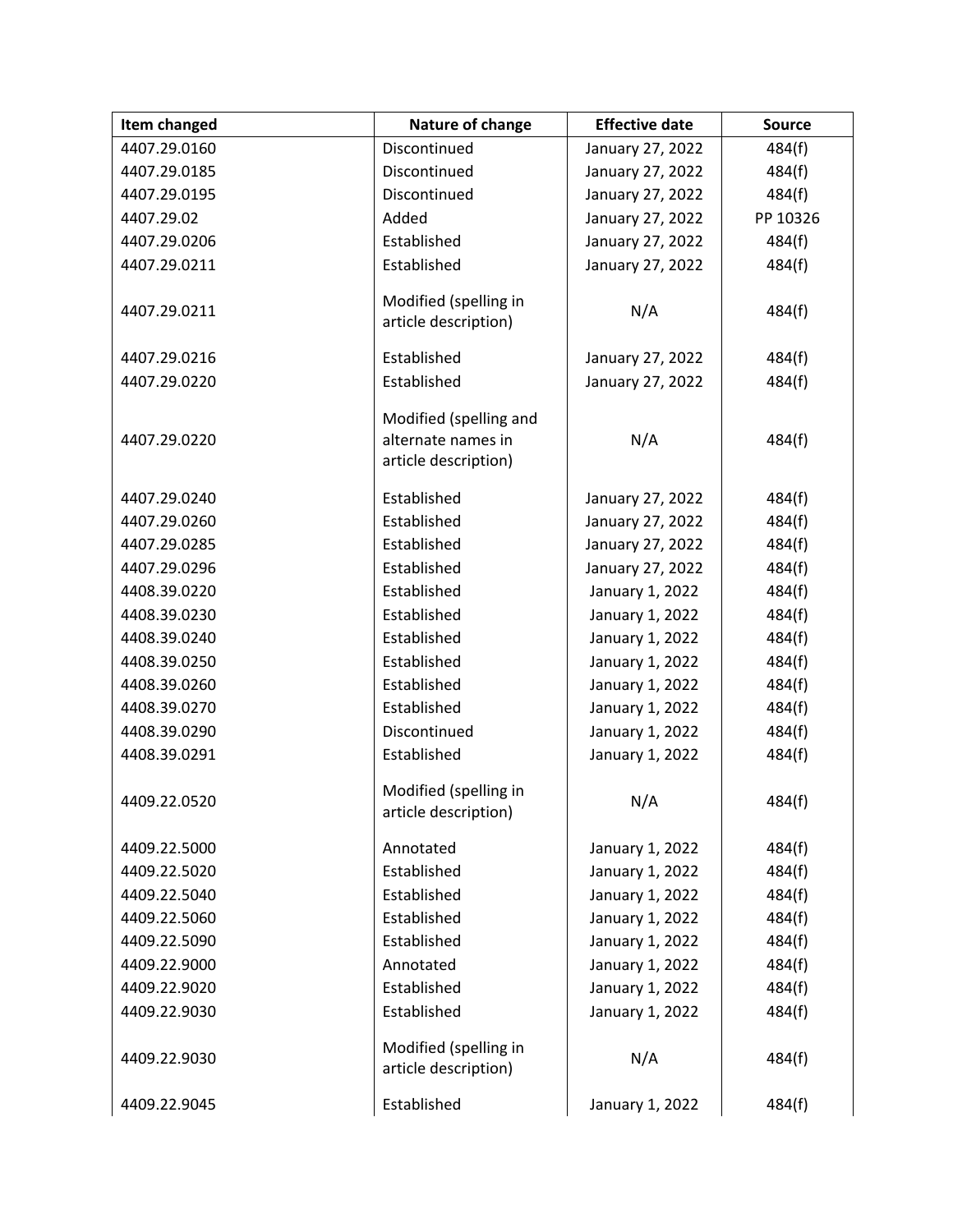| Item changed | Nature of change | <b>Effective date</b> | <b>Source</b> |
|--------------|------------------|-----------------------|---------------|
| 4409.22.9060 | Established      | January 1, 2022       | 484(f)        |
| 4409.22.9090 | Established      | January 1, 2022       | 484(f)        |
| 4412.41.00   | Added            | January 27, 2022      | PP 10326      |
| 4412.42.00   | Added            | January 27, 2022      | PP 10326      |
| 4412.49.00   | Added            | January 27, 2022      | PP 10326      |
| 4412.51      | Added            | January 27, 2022      | PP 10326      |
| 4412.51.10   | Added            | January 27, 2022      | PP 10326      |
| 4412.51.1030 | Established      | January 27, 2022      | 484(f)        |
| 4412.51.1050 | Established      | January 27, 2022      | 484(f)        |
| 4412.51.31   | Added            | January 27, 2022      | PP 10326      |
| 4412.51.3105 | Established      | January 27, 2022      | 484(f)        |
| 4412.51.3111 | Established      | January 27, 2022      | 484(f)        |
| 4412.51.3121 | Established      | January 27, 2022      | 484(f)        |
| 4412.51.3141 | Established      | January 27, 2022      | 484(f)        |
| 4412.51.3161 | Established      | January 27, 2022      | 484(f)        |
| 4412.51.3175 | Established      | January 27, 2022      | 484(f)        |
| 4412.51.41   | Added            | January 27, 2022      | PP 10326      |
| 4412.51.51   | Added            | January 27, 2022      | PP 10326      |
| 4412.52      | Added            | January 27, 2022      | PP 10326      |
| 4412.52.10   | Added            | January 27, 2022      | PP 10326      |
| 4412.52.1030 | Established      | January 27, 2022      | 484(f)        |
| 4412.52.1050 | Established      | January 27, 2022      | 484(f)        |
| 4412.52.31   | Added            | January 27, 2022      | PP 10326      |
| 4412.52.3105 | Established      | January 27, 2022      | 484(f)        |
| 4412.52.3121 | Established      | January 27, 2022      | 484(f)        |
| 4412.52.3161 | Established      | January 27, 2022      | 484(f)        |
| 4412.52.3175 | Established      | January 27, 2022      | 484(f)        |
| 4412.52.41   | Added            | January 27, 2022      | PP 10326      |
| 4412.52.51   | Added            | January 27, 2022      | PP 10326      |
| 4412.59      | Added            | January 27, 2022      | PP 10326      |
| 4412.59.60   | Added            | January 27, 2022      | PP 10326      |
| 4412.59.70   | Added            | January 27, 2022      | PP 10326      |
| 4412.59.80   | Added            | January 27, 2022      | PP 10326      |
| 4412.59.90   | Added            | January 27, 2022      | PP 10326      |
| 4412.59.95   | Added            | January 27, 2022      | PP 10326      |
| 4412.91      | Added            | January 27, 2022      | PP 10326      |
| 4412.91.06   | Added            | January 27, 2022      | PP 10326      |
| 4412.91.10   | Added            | January 27, 2022      | PP 10326      |
| 4412.91.1020 | Established      | January 27, 2022      | 484(f)        |
| 4412.91.1030 | Established      | January 27, 2022      | 484(f)        |
| 4412.91.1040 | Established      | January 27, 2022      | 484(f)        |
| 4412.91.31   | Added            | January 27, 2022      | PP 10326      |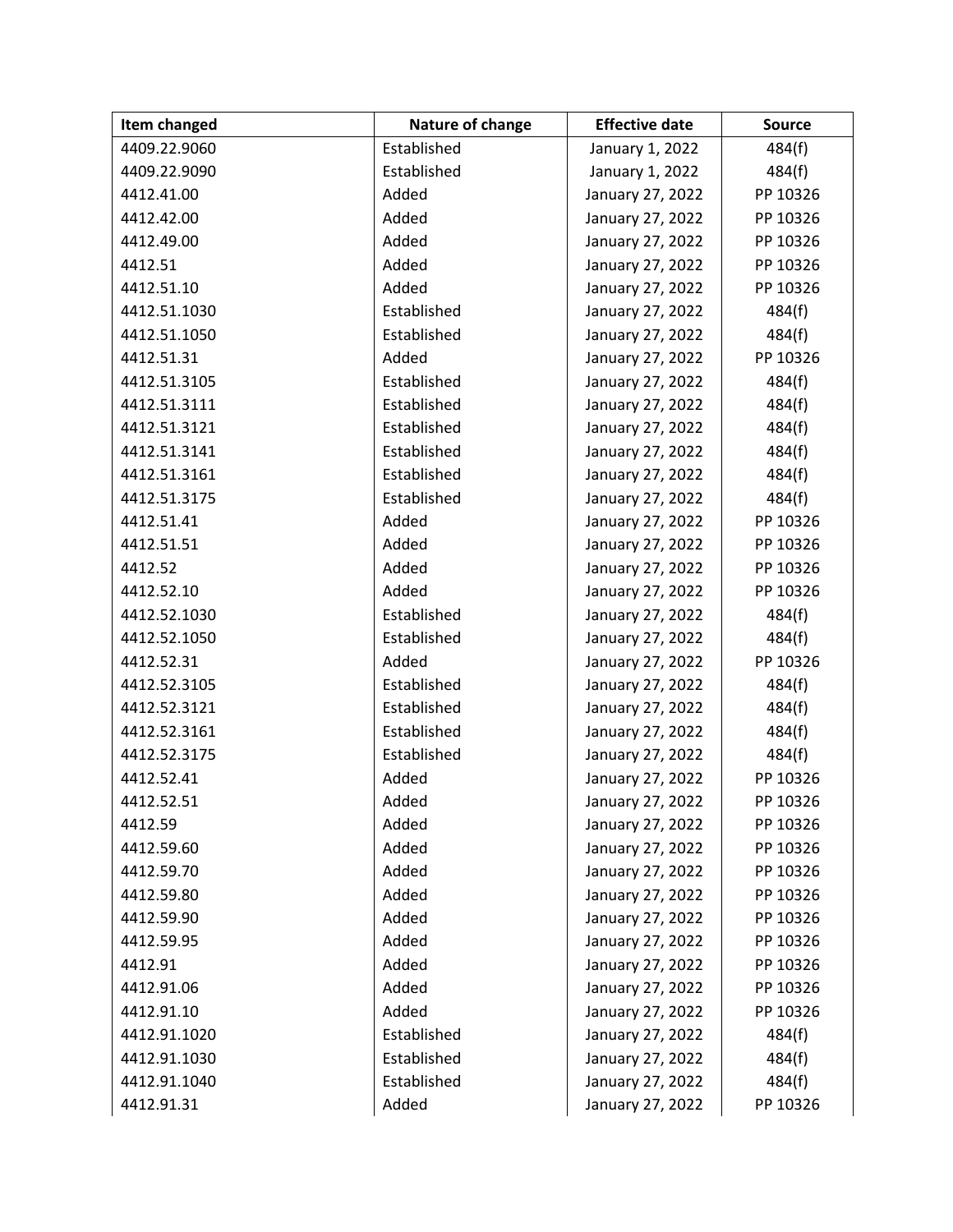| Item changed | Nature of change | <b>Effective date</b> | <b>Source</b> |
|--------------|------------------|-----------------------|---------------|
| 4412.91.3110 | Established      | January 27, 2022      | 484(f)        |
| 4412.91.3120 | Established      | January 27, 2022      | 484(f)        |
| 4412.91.3130 | Established      | January 27, 2022      | 484(f)        |
| 4412.91.3140 | Established      | January 27, 2022      | 484(f)        |
| 4412.91.3150 | Established      | January 27, 2022      | 484(f)        |
| 4412.91.3160 | Established      | January 27, 2022      | 484(f)        |
| 4412.91.3170 | Established      | January 27, 2022      | 484(f)        |
| 4412.91.41   | Added            | January 27, 2022      | PP 10326      |
| 4412.91.51   | Added            | January 27, 2022      | PP 10326      |
| 4412.91.5105 | Established      | January 27, 2022      | 484(f)        |
| 4412.91.5115 | Established      | January 27, 2022      | 484(f)        |
| 4412.92      | Added            | January 27, 2022      | PP 10326      |
| 4412.92.07   | Added            | January 27, 2022      | PP 10326      |
| 4412.92.11   | Added            | January 27, 2022      | PP 10326      |
| 4412.92.1120 | Established      | January 27, 2022      | 484(f)        |
| 4412.92.1130 | Established      | January 27, 2022      | 484(f)        |
| 4412.92.1140 | Established      | January 27, 2022      | 484(f)        |
| 4412.92.31   | Added            | January 27, 2022      | PP 10326      |
| 4412.92.3120 | Established      | January 27, 2022      | 484(f)        |
| 4412.92.3150 | Established      | January 27, 2022      | 484(f)        |
| 4412.92.3160 | Established      | January 27, 2022      | 484(f)        |
| 4412.92.3170 | Established      | January 27, 2022      | 484(f)        |
| 4412.92.42   | Added            | January 27, 2022      | PP 10326      |
| 4412.92.52   | Added            | January 27, 2022      | PP 10326      |
| 4412.92.5205 | Established      | January 27, 2022      | 484(f)        |
| 4412.92.5215 | Established      | January 27, 2022      | 484(f)        |
| 4412.94      | Deleted          | January 27, 2022      | PP 10326      |
| 4412.94.10   | Deleted          | January 27, 2022      | PP 10326      |
| 4412.94.1030 | Discontinued     | January 27, 2022      | 484(f)        |
| 4412.94.1050 | Discontinued     | January 27, 2022      | 484(f)        |
| 4412.94.31   | Deleted          | January 27, 2022      | PP 10326      |
| 4412.94.3105 | Discontinued     | January 27, 2022      | 484(f)        |
| 4412.94.3111 | Discontinued     | January 27, 2022      | 484(f)        |
| 4412.94.3121 | Discontinued     | January 27, 2022      | 484(f)        |
| 4412.94.3141 | Discontinued     | January 27, 2022      | 484(f)        |
| 4412.94.3161 | Discontinued     | January 27, 2022      | 484(f)        |
| 4412.94.3175 | Discontinued     | January 27, 2022      | 484(f)        |
| 4412.94.41   | Deleted          | January 27, 2022      | PP 10326      |
| 4412.94.51   | Deleted          | January 27, 2022      | PP 10326      |
| 4412.94.60   | Deleted          | January 27, 2022      | PP 10326      |
| 4412.94.70   | Deleted          | January 27, 2022      | PP 10326      |
| 4412.94.80   | Deleted          | January 27, 2022      | PP 10326      |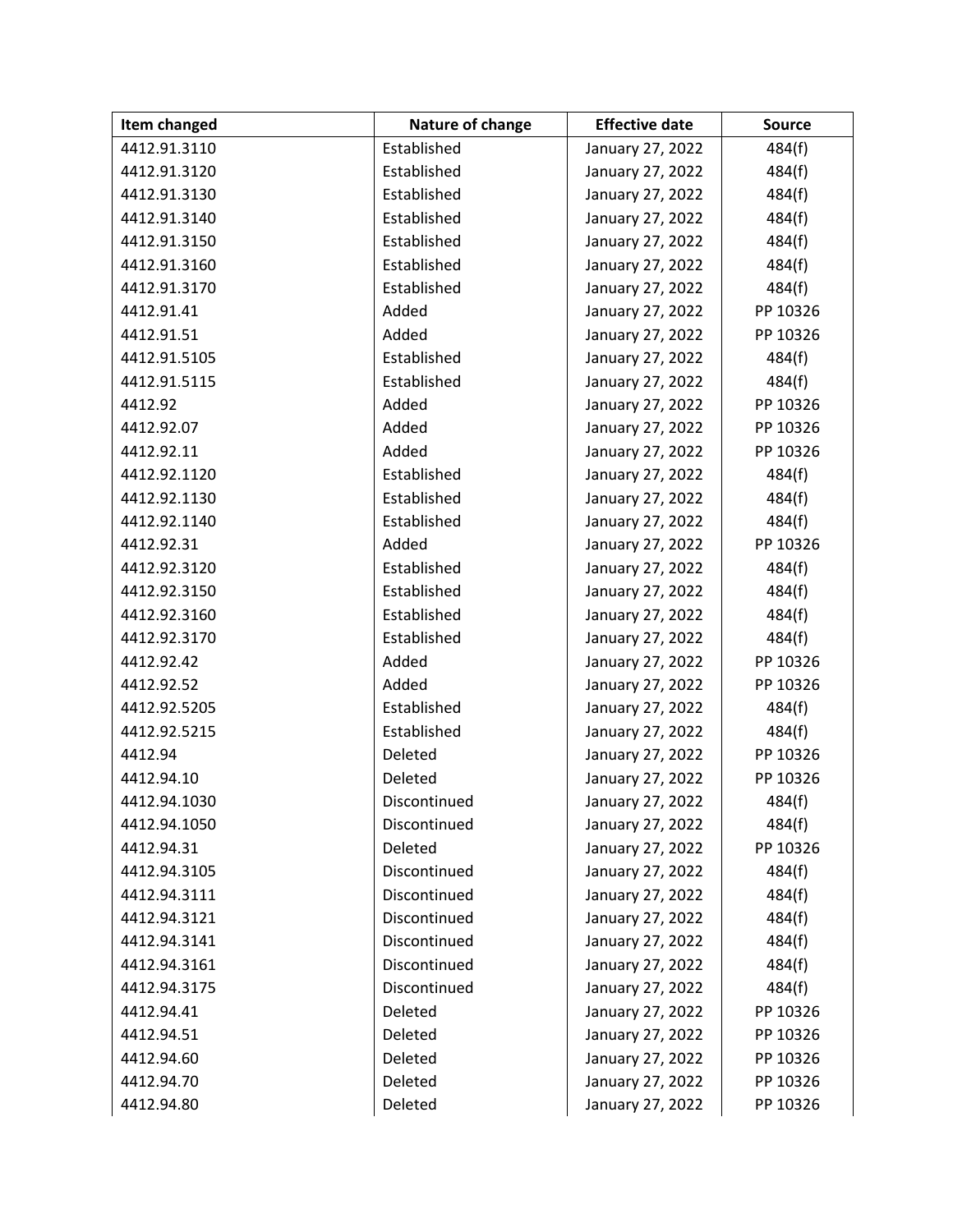| Item changed | Nature of change                  | <b>Effective date</b> | <b>Source</b> |
|--------------|-----------------------------------|-----------------------|---------------|
| 4412.94.90   | Deleted                           | January 27, 2022      | PP 10326      |
| 4412.94.95   | Deleted                           | January 27, 2022      | PP 10326      |
| 4412.99      | Modified (Article<br>Description) | January 27, 2022      | PP 10326      |
| 4412.99.06   | Deleted                           | January 27, 2022      | PP 10326      |
| 4412.99.10   | Deleted                           | January 27, 2022      | PP 10326      |
| 4412.99.1020 | Discontinued                      | January 27, 2022      | 484(f)        |
| 4412.99.1030 | Discontinued                      | January 27, 2022      | 484(f)        |
| 4412.99.1040 | Discontinued                      | January 27, 2022      | 484(f)        |
| 4412.99.31   | Deleted                           | January 27, 2022      | PP 10326      |
| 4412.99.3110 | Discontinued                      | January 27, 2022      | 484(f)        |
| 4412.99.3120 | Discontinued                      | January 27, 2022      | 484(f)        |
| 4412.99.3130 | Discontinued                      | January 27, 2022      | 484(f)        |
| 4412.99.3140 | Discontinued                      | January 27, 2022      | 484(f)        |
| 4412.99.3150 | Discontinued                      | January 27, 2022      | 484(f)        |
| 4412.99.3160 | Discontinued                      | January 27, 2022      | 484(f)        |
| 4412.99.3170 | Discontinued                      | January 27, 2022      | 484(f)        |
| 4412.99.41   | Deleted                           | January 27, 2022      | PP 10326      |
| 4412.99.51   | Deleted                           | January 27, 2022      | PP 10326      |
| 4412.99.5105 | Discontinued                      | January 27, 2022      | 484(f)        |
| 4412.99.5115 | Discontinued                      | January 27, 2022      | 484(f)        |
| 4412.99.5701 | Deleted                           | January 27, 2022      | PP 10326      |
| 4412.99.58   | Added                             | January 27, 2022      | PP 10326      |
| 4412.99.60   | Deleted                           | January 27, 2022      | PP 10326      |
| 4412.99.61   | Added                             | January 27, 2022      | PP 10326      |
| 4412.99.70   | Deleted                           | January 27, 2022      | PP 10326      |
| 4412.99.71   | Added                             | January 27, 2022      | PP 10326      |
| 4412.99.80   | Deleted                           | January 27, 2022      | PP 10326      |
| 4412.99.81   | Added                             | January 27, 2022      | PP 10326      |
| 4412.99.90   | Deleted                           | January 27, 2022      | PP 10326      |
| 4412.99.91   | Added                             | January 27, 2022      | PP 10326      |
| 4412.99.95   | Deleted                           | January 27, 2022      | PP 10326      |
| 4412.99.97   | Added                             | January 27, 2022      | PP 10326      |
| 4414.00.00   | Deleted                           | January 27, 2022      | PP 10326      |
| 4414.10.00   | Added                             | January 27, 2022      | PP 10326      |
| 4414.90.00   | Added                             | January 27, 2022      | PP 10326      |
| 4418.10.00   | Deleted                           | January 27, 2022      | PP 10326      |
| 4418.11.00   | Added                             | January 27, 2022      | PP 10326      |
| 4418.19.00   | Added                             | January 27, 2022      | PP 10326      |
| 4418.20      | Deleted                           | January 27, 2022      | PP 10326      |
| 4418.20.40   | Deleted                           | January 27, 2022      | PP 10326      |
| 4418.20.80   | Deleted                           | January 27, 2022      | PP 10326      |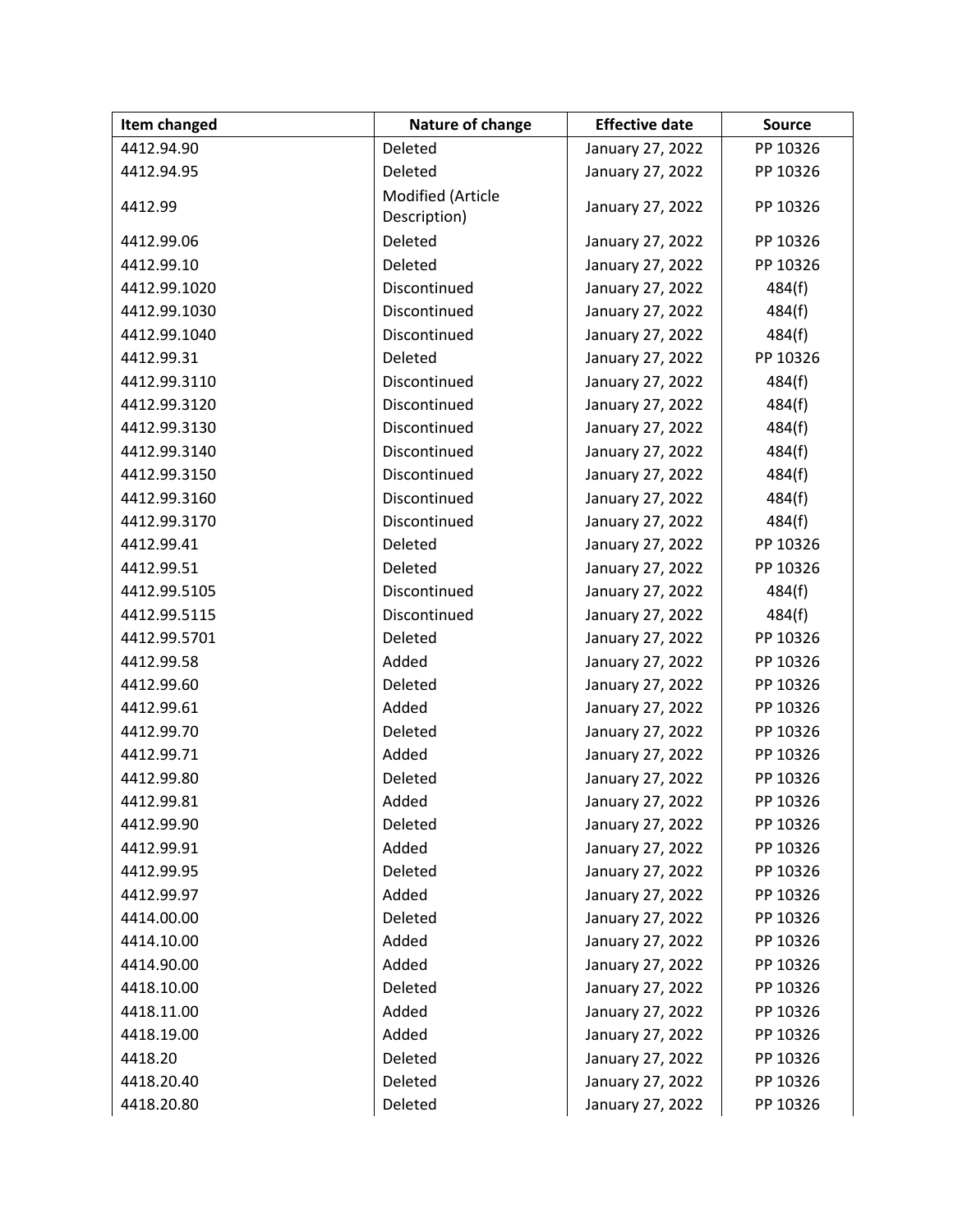| Item changed | Nature of change | <b>Effective date</b> | <b>Source</b> |
|--------------|------------------|-----------------------|---------------|
| 4418.20.8030 | Discontinued     | January 27, 2022      | 484(f)        |
| 4418.20.8060 | Discontinued     | January 27, 2022      | 484(f)        |
| 4418.21      | Added            | January 27, 2022      | PP 10326      |
| 4418.21.40   | Added            | January 27, 2022      | PP 10326      |
| 4418.21.80   | Added            | January 27, 2022      | PP 10326      |
| 4418.21.8030 | Established      | January 27, 2022      | 484(f)        |
| 4418.21.8060 | Established      | January 27, 2022      | 484(f)        |
| 4418.29      | Added            | January 27, 2022      | PP 10326      |
| 4418.29.40   | Added            | January 27, 2022      | PP 10326      |
| 4418.29.80   | Added            | January 27, 2022      | PP 10326      |
| 4418.29.8030 | Established      | January 27, 2022      | 484(f)        |
| 4418.29.8060 | Established      | January 27, 2022      | 484(f)        |
| 4418.30.01   | Added            | January 27, 2022      | PP 10326      |
| 4418.60.00   | Deleted          | January 27, 2022      | PP 10326      |
| 4418.81.00   | Added            | January 27, 2022      | PP 10326      |
| 4418.82.00   | Added            | January 27, 2022      | PP 10326      |
| 4418.83.00   | Added            | January 27, 2022      | PP 10326      |
| 4418.89.00   | Added            | January 27, 2022      | PP 10326      |
| 4418.91.90   | Deleted          | January 27, 2022      | PP 10326      |
| 4418.91.9005 | Discontinued     | January 27, 2022      | 484(f)        |
| 4418.91.9010 | Discontinued     | January 27, 2022      | 484(f)        |
| 4418.91.9020 | Discontinued     | January 27, 2022      | 484(f)        |
| 4418.91.9040 | Discontinued     | January 27, 2022      | 484(f)        |
| 4418.91.9050 | Discontinued     | January 27, 2022      | 484(f)        |
| 4418.91.9095 | Discontinued     | January 27, 2022      | 484(f)        |
| 4418.91.91   | Added            | January 27, 2022      | PP 10326      |
| 4418.91.9105 | Established      | January 27, 2022      | 484(f)        |
| 4418.91.9110 | Established      | January 27, 2022      | 484(f)        |
| 4418.91.9120 | Established      | January 27, 2022      | 484(f)        |
| 4418.91.9140 | Established      | January 27, 2022      | 484(f)        |
| 4418.91.9150 | Established      | January 27, 2022      | 484(f)        |
| 4418.91.9195 | Established      | January 27, 2022      | 484(f)        |
| 4418.92.00   | Added            | January 27, 2022      | PP 10326      |
| 4418.99.90   | Deleted          | January 27, 2022      | PP 10326      |
| 4418.99.9005 | Discontinued     | January 27, 2022      | 484(f)        |
| 4418.99.9010 | Discontinued     | January 27, 2022      | 484(f)        |
| 4418.99.9020 | Discontinued     | January 27, 2022      | 484(f)        |
| 4418.99.9040 | Discontinued     | January 27, 2022      | 484(f)        |
| 4418.99.9050 | Discontinued     | January 27, 2022      | 484(f)        |
| 4418.99.9095 | Discontinued     | January 27, 2022      | 484(f)        |
| 4418.99.91   | Added            | January 27, 2022      | PP 10326      |
| 4418.99.9105 | Established      | January 27, 2022      | 484(f)        |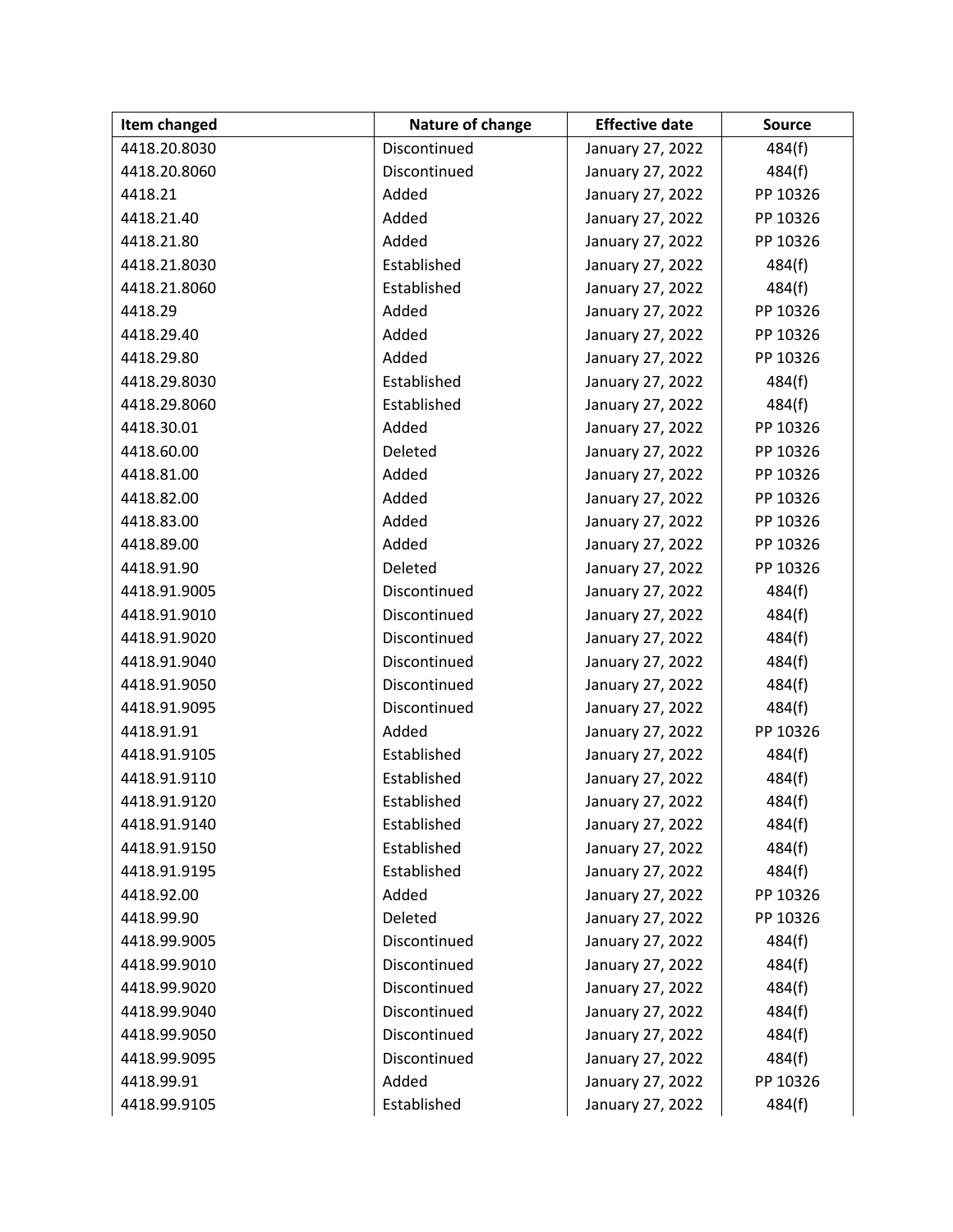| Item changed     | Nature of change                                            | <b>Effective date</b> | <b>Source</b> |
|------------------|-------------------------------------------------------------|-----------------------|---------------|
| 4418.99.9110     | Established                                                 | January 27, 2022      | 484(f)        |
| 4418.99.9120     | Established                                                 | January 27, 2022      | 484(f)        |
| 4418.99.9140     | Established                                                 | January 27, 2022      | 484(f)        |
| 4418.99.9150     | Established                                                 | January 27, 2022      | 484(f)        |
| 4418.99.9195     | Established                                                 | January 27, 2022      | 484(f)        |
| 4419.20          | Added                                                       | January 27, 2022      | PP 10326      |
| 4419.20.10       | Added                                                       | January 27, 2022      | PP 10326      |
| 4419.20.90       | Added                                                       | January 27, 2022      | PP 10326      |
| 4419.90.10       | Deleted                                                     | January 27, 2022      | PP 10326      |
| 4419.90.11       | Added                                                       | January 27, 2022      | PP 10326      |
| 4419.90.90       | Deleted                                                     | January 27, 2022      | PP 10326      |
| 4419.90.91       | Added                                                       | January 27, 2022      | PP 10326      |
| 4420.10.00       | Deleted                                                     | January 27, 2022      | PP 10326      |
| 4420.11.00       | Added                                                       | January 27, 2022      | PP 10326      |
| 4420.19.00       | Added                                                       | January 27, 2022      | PP 10326      |
| 4421.20          | Added                                                       | January 27, 2022      | PP 10326      |
| 4421.20.10       | Added                                                       | January 27, 2022      | PP 10326      |
| 4421.20.20       | Added                                                       | January 27, 2022      | PP 10326      |
| 4421.91.97       | Deleted                                                     | January 27, 2022      | PP 10326      |
| 4421.91.9720     | Discontinued                                                | January 27, 2022      | 484(f)        |
| 4421.91.9730     | Discontinued                                                | January 27, 2022      | 484(f)        |
| 4421.91.9770     | Discontinued                                                | January 27, 2022      | 484(f)        |
| 4421.91.9780     | Discontinued                                                | January 27, 2022      | 484(f)        |
| 4421.91.98       | Added                                                       | January 27, 2022      | PP 10326      |
| 4421.91.9820     | Established                                                 | January 27, 2022      | 484(f)        |
| 4421.91.9870     | Established                                                 | January 27, 2022      | 484(f)        |
| 4421.91.9880     | Established                                                 | January 27, 2022      | 484(f)        |
| 4421.99.97       | Deleted                                                     | January 27, 2022      | PP 10326      |
| 4421.99.9720     | Discontinued                                                | January 27, 2022      | 484(f)        |
| 4421.99.9730     | Discontinued                                                | January 27, 2022      | 484(f)        |
| 4421.99.9770     | Discontinued                                                | January 27, 2022      | 484(f)        |
| 4421.99.9780     | Discontinued                                                | January 27, 2022      | 484(f)        |
| 4421.99.98       | Added                                                       | January 27, 2022      | PP 10326      |
| 4421.99.9820     | Established                                                 | January 27, 2022      | 484(f)        |
| 4421.99.9870     | Established                                                 | January 27, 2022      | 484(f)        |
| 4421.99.9880     | Established                                                 | January 27, 2022      | 484(f)        |
| Note 2(e), ch 46 | Modified (replaced<br>"lamps" with<br>"luminaires")         | January 27, 2022      | PP 10326      |
| Note 2(q), ch 48 | Modified (language for<br>"sanitary pads" and<br>"diapers") | January 27, 2022      | PP 10326      |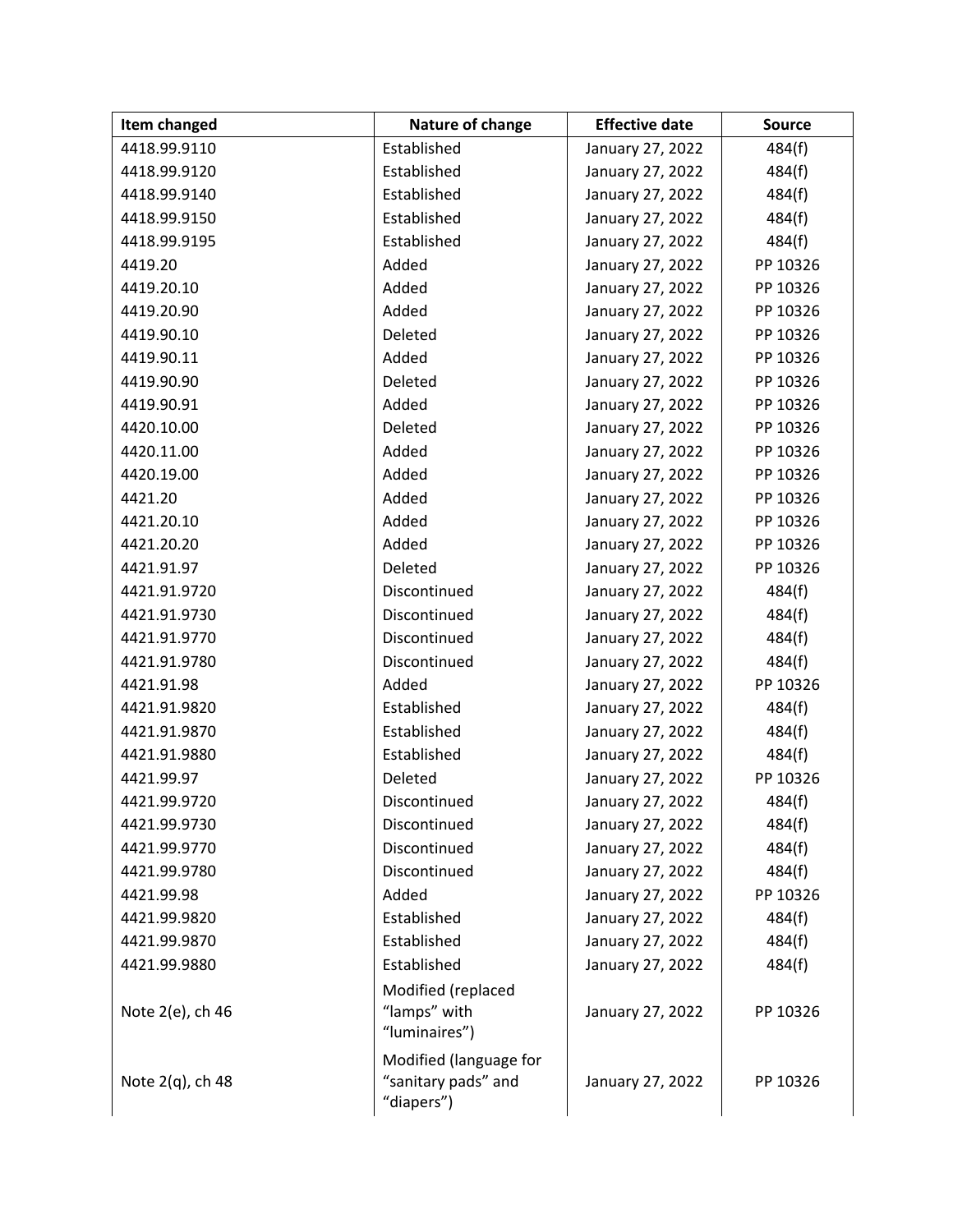| Item changed          | Nature of change                                                    | <b>Effective date</b> | <b>Source</b> |
|-----------------------|---------------------------------------------------------------------|-----------------------|---------------|
| Note 5, ch 48         | Modified (inserted "A"<br>and "B", distinguish<br>sections of note) | January 27, 2022      | PP 10326      |
| Note 12, ch 48        | Modified (replaced<br>"incidental" with<br>"subsidiary")            | January 27, 2022      | PP 10326      |
| 4905.10.00            | Deleted                                                             | January 27, 2022      | PP 10326      |
| 4905.20.00            | Added                                                               | January 27, 2022      | PP 10326      |
| 4905.90               | Added                                                               | January 27, 2022      | PP 10326      |
| 4905.90.20            | Added                                                               | January 27, 2022      | PP 10326      |
| 4905.90.60            | Added                                                               | January 27, 2022      | PP 10326      |
| 4905.91.00            | Deleted                                                             | January 27, 2022      | PP 10326      |
| 4905.99.00            | Deleted                                                             | January 27, 2022      | PP 10326      |
| Note 1(b), section XI | Modified                                                            | January 27, 2022      | PP 10326      |
| Note 1(s), section XI | Modified                                                            | January 27, 2022      | PP 10326      |
| Note 1(u), section XI | Modified                                                            | January 27, 2022      | PP 10326      |
| Note 15, section XI   | Added                                                               | January 27, 2022      | PP 10326      |
| 5501.10.00            | Deleted                                                             | January 27, 2022      | PP 10326      |
| 5501.11.00            | Added                                                               | January 27, 2022      | PP 10326      |
| 5501.19.00            | Added                                                               | January 27, 2022      | PP 10326      |
| Note 1(f), ch 56      | Modified                                                            | January 27, 2022      | PP 10326      |
|                       |                                                                     |                       |               |
| 5703                  | Modified                                                            | January 27, 2022      | PP 10326      |
| 5703.20               | Deleted                                                             | January 27, 2022      | PP 10326      |
| 5703.20.10            | Deleted                                                             | January 27, 2022      | PP 10326      |
| 5703.20.20            | Deleted                                                             | January 27, 2022      | PP 10326      |
| 5703.20.2010          | Discontinued                                                        | January 27, 2022      | 484(f)        |
| 5703.20.2090          | Discontinued                                                        | January 27, 2022      | 484(f)        |
| 5703.21.0010          | Established                                                         | January 27, 2022      | 484(f)        |
| 5703.21.0090          | Established                                                         | January 27, 2022      | 484(f)        |
| 5703.29               | Added                                                               | January 27, 2022      | PP 10326      |
| 5703.29.10            | Added                                                               | January 27, 2022      | PP 10326      |
| 5703.29.20            | Added                                                               | January 27, 2022      | PP 10326      |
| 5703.29.2010          | Established                                                         | January 27, 2022      | 484(f)        |
| 5703.29.2090          | Established                                                         | January 27, 2022      | 484(f)        |
| 5703.30               | Deleted                                                             | January 27, 2022      | PP 10326      |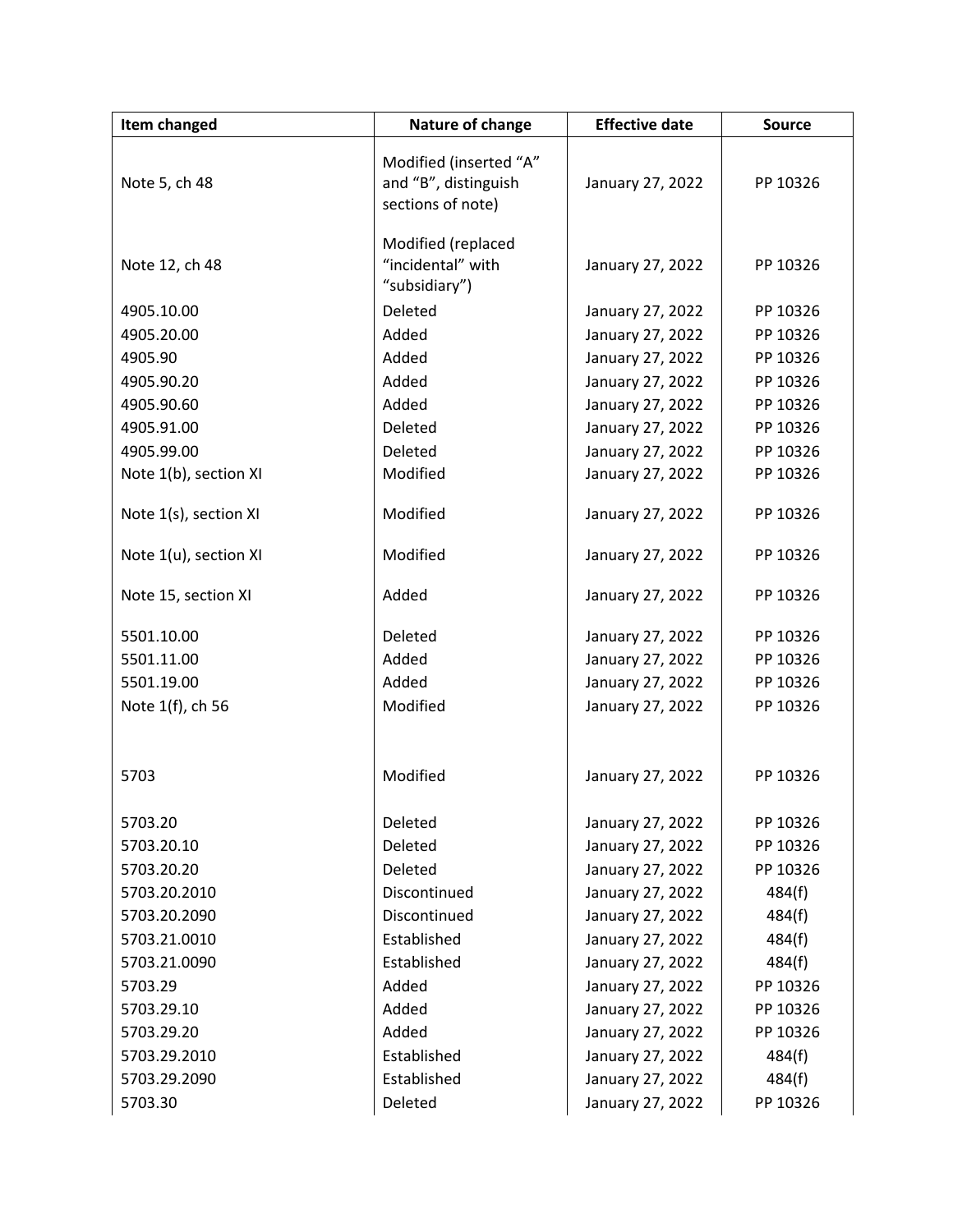| Item changed                      | Nature of change                                                        | <b>Effective date</b> | <b>Source</b> |
|-----------------------------------|-------------------------------------------------------------------------|-----------------------|---------------|
| 5703.30.20                        | Deleted                                                                 | January 27, 2022      | PP 10326      |
| 5703.30.80                        | Deleted                                                                 | January 27, 2022      | PP 10326      |
| 5703.30.8030                      | Discontinued                                                            | January 27, 2022      | 484(f)        |
| 5703.30.8060                      | Discontinued                                                            | January 27, 2022      | 484(f)        |
| 5703.30.8085                      | Discontinued                                                            | January 27, 2022      | 484(f)        |
| 5703.31.00                        | Added                                                                   | January 27, 2022      | PP 10326      |
| 5703.31.0030                      | Established                                                             | January 27, 2022      | 484(f)        |
| 5703.31.0060                      | Established                                                             | January 27, 2022      | 484(f)        |
| 5703.31.0085                      | Established                                                             | January 27, 2022      | 484(f)        |
| 5703.39                           | Added                                                                   | January 27, 2022      | PP 10326      |
| 5703.39.10                        | Added                                                                   | January 27, 2022      | PP 10326      |
| 5703.39.20                        | Added                                                                   | January 27, 2022      | PP 10326      |
| 5703.39.2030                      | Established                                                             | January 27, 2022      | 484(f)        |
| 5703.39.2090                      | Established                                                             | January 27, 2022      | 484(f)        |
| 5802.10.1000                      | Established                                                             | January 27, 2022      | 484(f)        |
| 5802.10.9000                      | Established                                                             | January 27, 2022      | 484(f)        |
| 5802.11.00                        | Deleted                                                                 | January 27, 2022      | PP 10326      |
| 5802.19.00                        | Deleted                                                                 | January 27, 2022      | PP 10326      |
| Note 3, ch 59                     | Modified (renumbered)                                                   | January 27, 2022      | PP 10326      |
| Note 3, ch 59                     | Added                                                                   | January 27, 2022      | PP 10326      |
| Note 7, ch 59                     | Modified (renumbered)                                                   | January 27, 2022      | PP 10326      |
| Note 8(a)(iii), ch 59             | Modified                                                                | January 27, 2022      | PP 10326      |
| 5911                              | Modified                                                                | January 27, 2022      | PP 10326      |
| 5911.40.00                        | Deleted                                                                 | January 27, 2022      | PP 10326      |
| 5911.40.01                        | Added                                                                   | January 27, 2022      | PP 10326      |
| Note 4, ch 61                     | Deleted                                                                 | January 27, 2022      | PP 10326      |
| Note 4, ch 61                     | Added                                                                   | January 27, 2022      | PP 10326      |
| 6116.10                           | Modified (Article<br>Description)                                       | January 27, 2022      | PP 10326      |
| 6116.10.13                        | Modified (Article<br>Description)                                       | January 27, 2022      | PP 10326      |
| Note 4, ch 62                     | Added                                                                   | January 27, 2022      | PP 10326      |
| Notes 4, 5, 6, 7, 8, and 9, ch 62 | Modified (Renumbered<br>as notes 5, 6, 7, 8, 9 and<br>10, respectively) | January 27, 2022      | PP 10326      |
| Additional U.S. note 2, ch 62     | Modified                                                                | January 27, 2022      | PP 10326      |
| 6201                              | Modified (Article<br>Description)                                       | January 27, 2022      | PP 10326      |
| 6201.11.00                        | Deleted                                                                 | January 27, 2022      | PP 10326      |
| 6201.11.0010                      | Discontinued                                                            | January 27, 2022      | 484(f)        |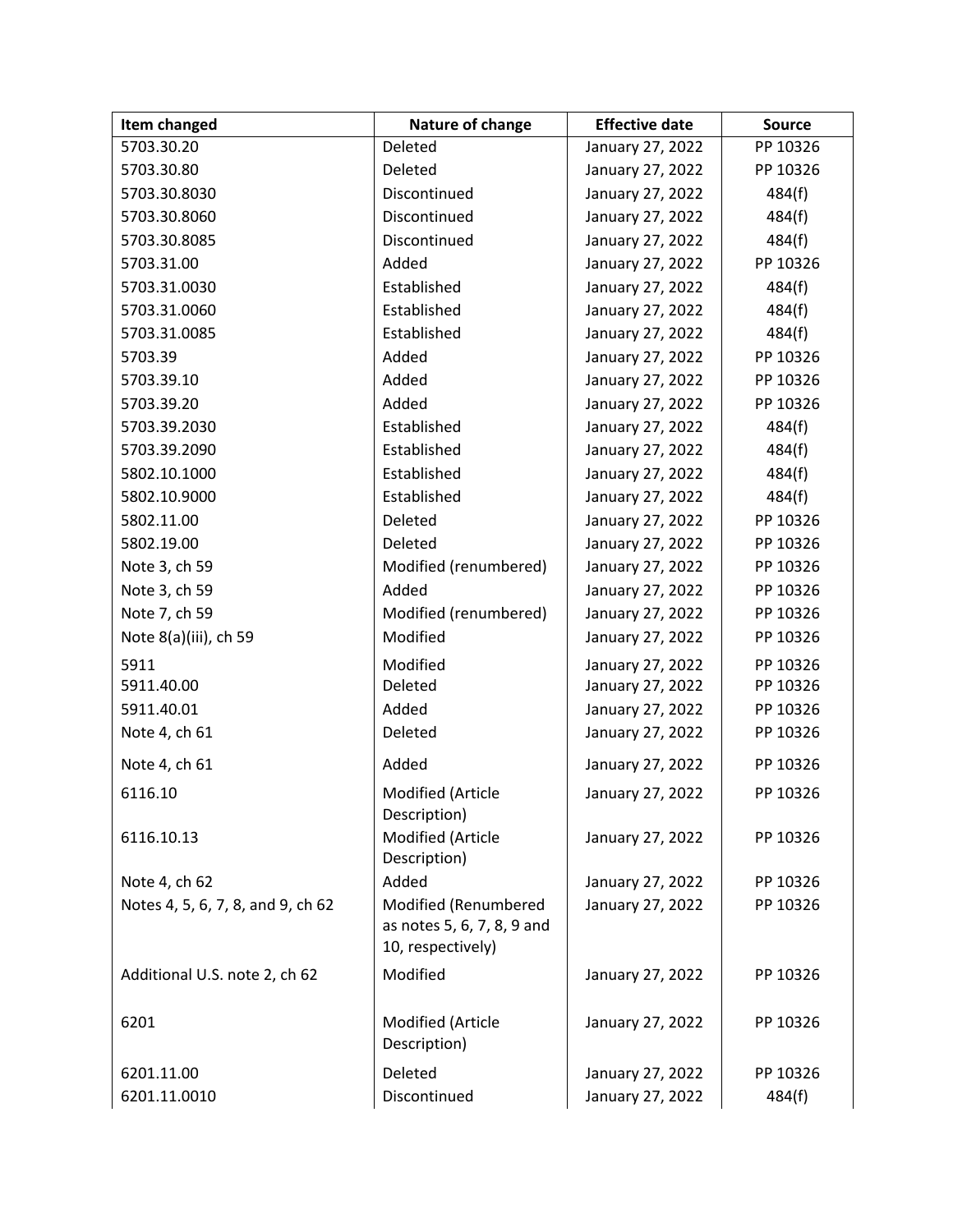| <b>Item changed</b> | Nature of change | <b>Effective date</b> | <b>Source</b> |
|---------------------|------------------|-----------------------|---------------|
| 6201.11.0020        | Discontinued     | January 27, 2022      | 484(f)        |
| 6201.12             | Deleted          | January 27, 2022      | PP 10326      |
| 6201.12.10          | Deleted          | January 27, 2022      | PP 10326      |
| 6201.12.20          | Deleted          | January 27, 2022      | PP 10326      |
| 6201.12.2010        | Discontinued     | January 27, 2022      | 484(f)        |
| 6201.12.2020        | Discontinued     | January 27, 2022      | 484(f)        |
| 6201.12.2025        | Discontinued     | January 27, 2022      | 484(f)        |
| 6201.12.2035        | Discontinued     | January 27, 2022      | 484(f)        |
| 6201.12.2050        | Discontinued     | January 27, 2022      | 484(f)        |
| 6201.12.2060        | Discontinued     | January 27, 2022      | 484(f)        |
| 6201.13             | Deleted          | January 27, 2022      | PP 10326      |
| 6201.13.30          | Deleted          | January 27, 2022      | PP 10326      |
| 6201.13.3010        | Discontinued     | January 27, 2022      | 484(f)        |
| 6201.13.3020        | Discontinued     | January 27, 2022      | 484(f)        |
| 6201.13.40          | Deleted          | January 27, 2022      | PP 10326      |
| 6201.13.4015        | Discontinued     | January 27, 2022      | 484(f)        |
| 6201.13.4020        | Discontinued     | January 27, 2022      | 484(f)        |
| 6201.13.4030        | Discontinued     | January 27, 2022      | 484(f)        |
| 6201.13.4040        | Discontinued     | January 27, 2022      | 484(f)        |
| 6201.19             | Deleted          | January 27, 2022      | PP 10326      |
| 6201.19.90          | Deleted          | January 27, 2022      | PP 10326      |
| 6201.19.9010        | Discontinued     | January 27, 2022      | 484(f)        |
| 6201.19.9020        | Discontinued     | January 27, 2022      | 484(f)        |
| 6201.19.9030        | Discontinued     | January 27, 2022      | 484(f)        |
| 6201.19.9060        | Discontinued     | January 27, 2022      | 484(f)        |
| 6201.20             | Added            | January 27, 2022      | PP 10326      |
| 6201.20.11          | Added            | January 27, 2022      | PP 10326      |
| 6201.20.1110        | Established      | January 27, 2022      | 484(f)        |
| 6201.20.1120        | Established      | January 27, 2022      | 484(f)        |
| 6201.20.1900        | Established      | January 27, 2022      | 484(f)        |
| 6201.20.29          | Added            | January 27, 2022      | PP 10326      |
| 6201.20.2911        | Established      | January 27, 2022      | 484(f)        |
| 6201.20.2921        | Established      | January 27, 2022      | 484(f)        |
| 6201.20.3500        | Established      | January 27, 2022      | 484(f)        |
| 6201.20.40          | Added            | January 27, 2022      | PP 10326      |
| 6201.20.4011        | Established      | January 27, 2022      | 484(f)        |
| 6201.20.4021        | Established      | January 27, 2022      | 484(f)        |
| 6201.30             | Added            | January 27, 2022      | PP 10326      |
| 6201.30.1200        | Established      | January 27, 2022      | 484(f)        |
| 6201.30.20          | Added            | January 27, 2022      | PP 10326      |
| 6201.30.2010        | Established      | January 27, 2022      | 484(f)        |
| 6201.30.2020        | Established      | January 27, 2022      | 484(f)        |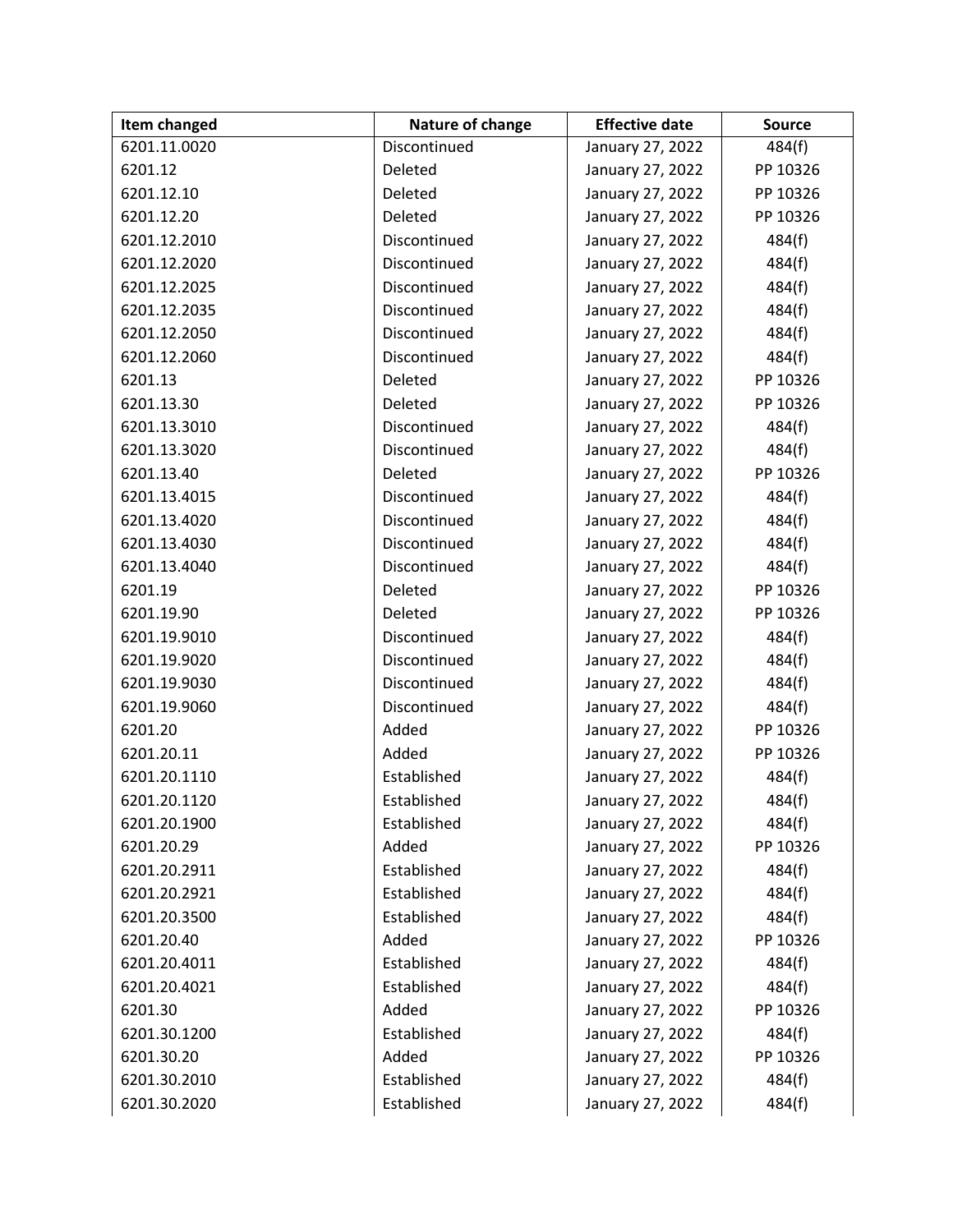| <b>Item changed</b> | Nature of change | <b>Effective date</b> | <b>Source</b> |
|---------------------|------------------|-----------------------|---------------|
| 6201.30.2025        | Established      | January 27, 2022      | 484(f)        |
| 6201.30.2035        | Established      | January 27, 2022      | 484(f)        |
| 6201.30.2050        | Established      | January 27, 2022      | 484(f)        |
| 6201.30.2060        | Established      | January 27, 2022      | 484(f)        |
| 6201.30.30          | Added            | January 27, 2022      | PP 10326      |
| 6201.30.40          | Added            | January 27, 2022      | PP 10326      |
| 6201.30.50          | Added            | January 27, 2022      | PP 10326      |
| 6201.30.5005        | Established      | January 27, 2022      | 484(f)        |
| 6201.30.5010        | Established      | January 27, 2022      | 484(f)        |
| 6201.30.5021        | Established      | January 27, 2022      | 484(f)        |
| 6201.30.5031        | Established      | January 27, 2022      | 484(f)        |
| 6201.30.5041        | Established      | January 27, 2022      | 484(f)        |
| 6201.30.5051        | Established      | January 27, 2022      | 484(f)        |
| 6201.30.5061        | Established      | January 27, 2022      | 484(f)        |
| 6201.30.60          | Added            | January 27, 2022      | PP 10326      |
| 6201.30.70          | Added            | January 27, 2022      | PP 10326      |
| 6201.30.80          | Added            | January 27, 2022      | PP 10326      |
| 6201.30.8005        | Established      | January 27, 2022      | 484(f)        |
| 6201.30.8010        | Established      | January 27, 2022      | 484(f)        |
| 6201.30.8021        | Established      | January 27, 2022      | 484(f)        |
| 6201.30.8031        | Established      | January 27, 2022      | 484(f)        |
| 6201.30.8041        | Established      | January 27, 2022      | 484(f)        |
| 6201.30.8051        | Established      | January 27, 2022      | 484(f)        |
| 6201.30.8061        | Established      | January 27, 2022      | 484(f)        |
| 6201.40             | Added            | January 27, 2022      | PP 10326      |
| 6201.40.10          | Added            | January 27, 2022      | PP 10326      |
| 6201.40.15          | Added            | January 27, 2022      | PP 10326      |
| 6201.40.1510        | Established      | January 27, 2022      | 484(f)        |
| 6201.40.1520        | Established      | January 27, 2022      | 484(f)        |
| 6201.40.20          | Added            | January 27, 2022      | PP 10326      |
| 6201.40.2015        | Established      | January 27, 2022      | 484(f)        |
| 6201.40.2020        | Established      | January 27, 2022      | 484(f)        |
| 6201.40.2030        | Established      | January 27, 2022      | 484(f)        |
| 6201.40.2040        | Established      | January 27, 2022      | 484(f)        |
| 6201.40.2500        | Established      | January 27, 2022      | 484(f)        |
| 6201.40.35          | Added            | January 27, 2022      | PP 10326      |
| 6201.40.3510        | Established      | January 27, 2022      | 484(f)        |
| 6201.40.3520        | Established      | January 27, 2022      | 484(f)        |
| 6201.40.40          | Added            | January 27, 2022      | PP 10326      |
| 6201.40.4011        | Established      | January 27, 2022      | 484(f)        |
| 6201.40.4021        | Established      | January 27, 2022      | 484(f)        |
| 6201.40.45          | Added            | January 27, 2022      | PP 10326      |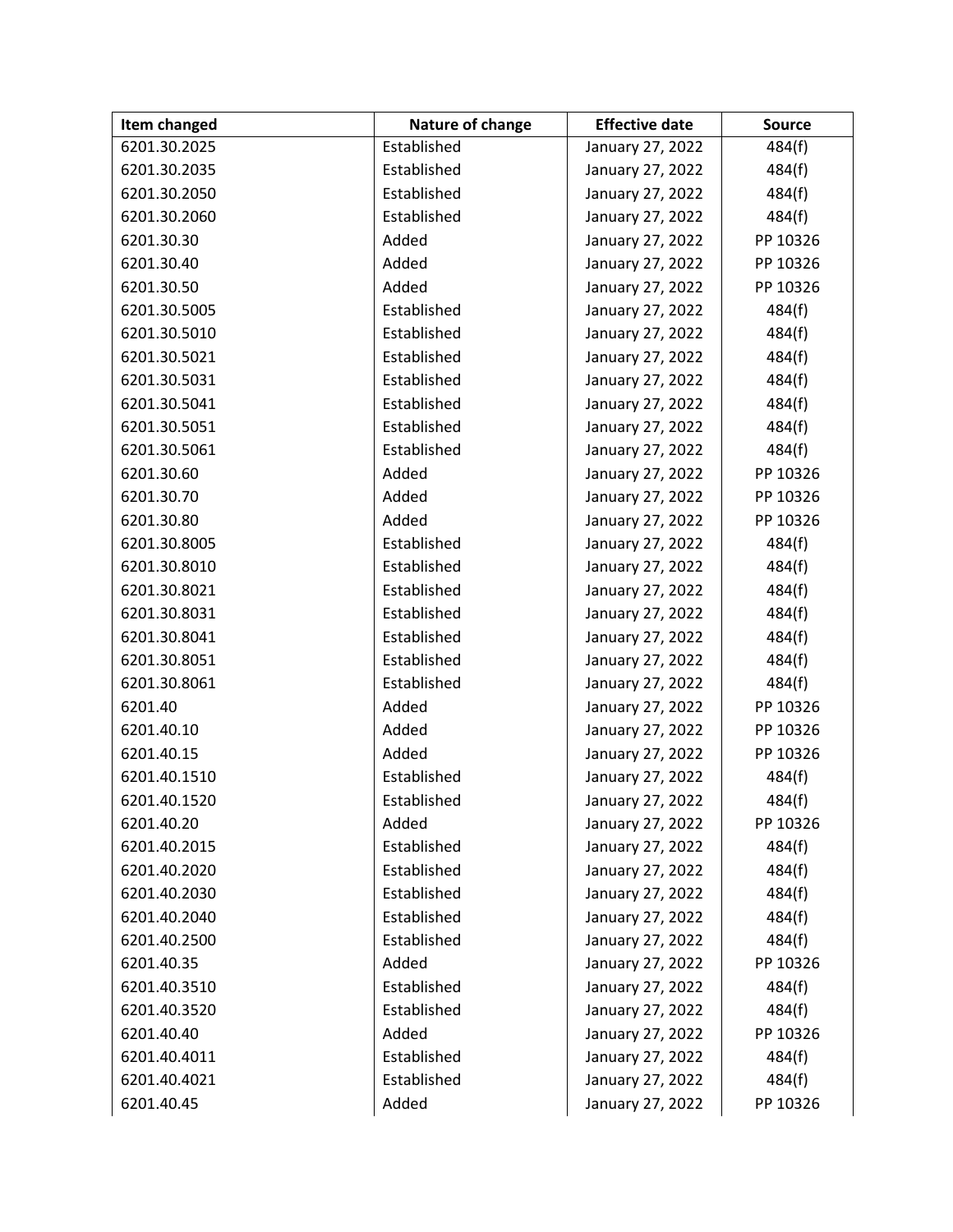| Item changed | Nature of change | <b>Effective date</b> | <b>Source</b> |
|--------------|------------------|-----------------------|---------------|
| 6201.40.50   | Added            | January 27, 2022      | PP 10326      |
| 6201.40.5011 | Established      | January 27, 2022      | 484(f)        |
| 6201.40.5021 | Established      | January 27, 2022      | 484(f)        |
| 6201.40.55   | Added            | January 27, 2022      | PP 10326      |
| 6201.40.60   | Added            | January 27, 2022      | PP 10326      |
| 6201.40.6010 | Established      | January 27, 2022      | 484(f)        |
| 6201.40.6020 | Established      | January 27, 2022      | 484(f)        |
| 6201.40.65   | Added            | January 27, 2022      | PP 10326      |
| 6201.40.6511 | Established      | January 27, 2022      | 484(f)        |
| 6201.40.6521 | Established      | January 27, 2022      | 484(f)        |
| 6201.40.70   | Added            | January 27, 2022      | PP 10326      |
| 6201.40.75   | Added            | January 27, 2022      | PP 10326      |
| 6201.40.7511 | Established      | January 27, 2022      | 484(f)        |
| 6201.40.7521 | Established      | January 27, 2022      | 484(f)        |
| 6201.90      | Added            | January 27, 2022      | PP 10326      |
| 6201.90.19   | Added            | January 27, 2022      | PP 10326      |
| 6201.90.29   | Added            | January 27, 2022      | PP 10326      |
| 6201.90.2910 | Established      | January 27, 2022      | 484(f)        |
| 6201.90.2920 | Established      | January 27, 2022      | 484(f)        |
| 6201.90.2930 | Established      | January 27, 2022      | 484(f)        |
| 6201.90.2960 | Established      | January 27, 2022      | 484(f)        |
| 6201.90.39   | Added            | January 27, 2022      | PP 10326      |
| 6201.90.49   | Added            | January 27, 2022      | PP 10326      |
| 6201.90.4910 | Established      | January 27, 2022      | 484(f)        |
| 6201.90.4920 | Established      | January 27, 2022      | 484(f)        |
| 6201.90.4930 | Established      | January 27, 2022      | 484(f)        |
| 6201.90.4960 | Established      | January 27, 2022      | 484(f)        |
| 6201.90.59   | Added            | January 27, 2022      | PP 10326      |
| 6201.90.69   | Added            | January 27, 2022      | PP 10326      |
| 6201.90.6910 | Established      | January 27, 2022      | 484(f)        |
| 6201.90.6920 | Established      | January 27, 2022      | 484(f)        |
| 6201.90.6930 | Established      | January 27, 2022      | 484(f)        |
| 6201.90.6960 | Established      | January 27, 2022      | 484(f)        |
| 6201.91      | Deleted          | January 27, 2022      | PP 10326      |
| 6201.91.03   | Deleted          | January 27, 2022      | PP 10326      |
| 6201.91.05   | Deleted          | January 27, 2022      | PP 10326      |
| 6201.91.0511 | Discontinued     | January 27, 2022      | 484(f)        |
| 6201.91.0521 | Discontinued     | January 27, 2022      | 484(f)        |
| 6201.91.25   | Deleted          | January 27, 2022      | PP 10326      |
| 6201.91.40   | Deleted          | January 27, 2022      | PP 10326      |
| 6201.91.4011 | Discontinued     | January 27, 2022      | 484(f)        |
| 6201.91.4021 | Discontinued     | January 27, 2022      | 484(f)        |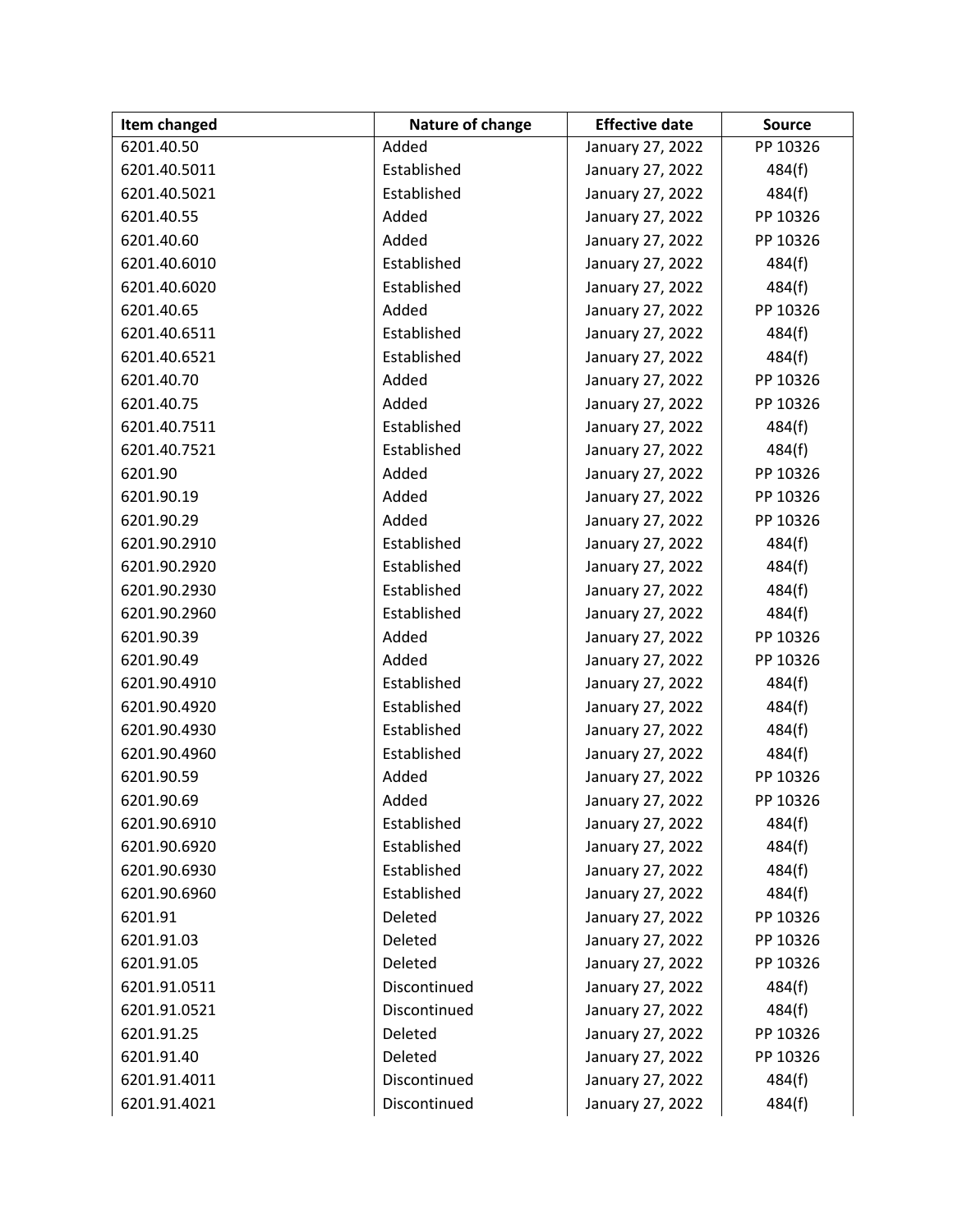| Item changed | Nature of change | <b>Effective date</b> | <b>Source</b> |
|--------------|------------------|-----------------------|---------------|
| 6201.92      | Deleted          | January 27, 2022      | PP 10326      |
| 6201.92.05   | Deleted          | January 27, 2022      | PP 10326      |
| 6201.92.17   | Deleted          | January 27, 2022      | PP 10326      |
| 6201.92.19   | Deleted          | January 27, 2022      | PP 10326      |
| 6201.92.1905 | Discontinued     | January 27, 2022      | 484(f)        |
| 6201.92.1910 | Discontinued     | January 27, 2022      | 484(f)        |
| 6201.92.1921 | Discontinued     | January 27, 2022      | 484(f)        |
| 6201.92.1931 | Discontinued     | January 27, 2022      | 484(f)        |
| 6201.92.1941 | Discontinued     | January 27, 2022      | 484(f)        |
| 6201.92.1951 | Discontinued     | January 27, 2022      | 484(f)        |
| 6201.92.1961 | Discontinued     | January 27, 2022      | 484(f)        |
| 6201.92.30   | Deleted          | January 27, 2022      | PP 10326      |
| 6201.92.35   | Deleted          | January 27, 2022      | PP 10326      |
| 6201.92.45   | Deleted          | January 27, 2022      | PP 10326      |
| 6201.92.4505 | Discontinued     | January 27, 2022      | 484(f)        |
| 6201.92.4510 | Discontinued     | January 27, 2022      | 484(f)        |
| 6201.92.4521 | Discontinued     | January 27, 2022      | 484(f)        |
| 6201.92.4531 | Discontinued     | January 27, 2022      | 484(f)        |
| 6201.92.4541 | Discontinued     | January 27, 2022      | 484(f)        |
| 6201.92.4551 | Discontinued     | January 27, 2022      | 484(f)        |
| 6201.92.4561 | Discontinued     | January 27, 2022      | 484(f)        |
| 6201.93      | Deleted          | January 27, 2022      | 484(f)        |
| 6201.93.15   | Deleted          | January 27, 2022      | PP 10326      |
| 6201.93.18   | Deleted          | January 27, 2022      | PP 10326      |
| 6201.93.1810 | Discontinued     | January 27, 2022      | 484(f)        |
| 6201.93.1820 | Discontinued     | January 27, 2022      | 484(f)        |
| 6201.93.45   | Deleted          | January 27, 2022      | PP 10326      |
| 6201.93.4511 | Discontinued     | January 27, 2022      | 484(f)        |
| 6201.93.4521 | Discontinued     | January 27, 2022      | 484(f)        |
| 6201.93.47   | Deleted          | January 27, 2022      | PP 10326      |
| 6201.93.49   | Deleted          | January 27, 2022      | PP 10326      |
| 6201.93.4911 | Discontinued     | January 27, 2022      | 484(f)        |
| 6201.93.4921 | Discontinued     | January 27, 2022      | 484(f)        |
| 6201.93.50   | Deleted          | January 27, 2022      | PP 10326      |
| 6201.93.52   | Deleted          | January 27, 2022      | PP 10326      |
| 6201.93.5210 | Discontinued     | January 27, 2022      | 484(f)        |
| 6201.93.5220 | Discontinued     | January 27, 2022      | 484(f)        |
| 6201.93.55   | Deleted          | January 27, 2022      | PP 10326      |
| 6201.93.5511 | Discontinued     | January 27, 2022      | 484(f)        |
| 6201.93.5521 | Discontinued     | January 27, 2022      | 484(f)        |
| 6201.93.60   | Deleted          | January 27, 2022      | PP 10326      |
| 6201.93.65   | Deleted          | January 27, 2022      | PP 10326      |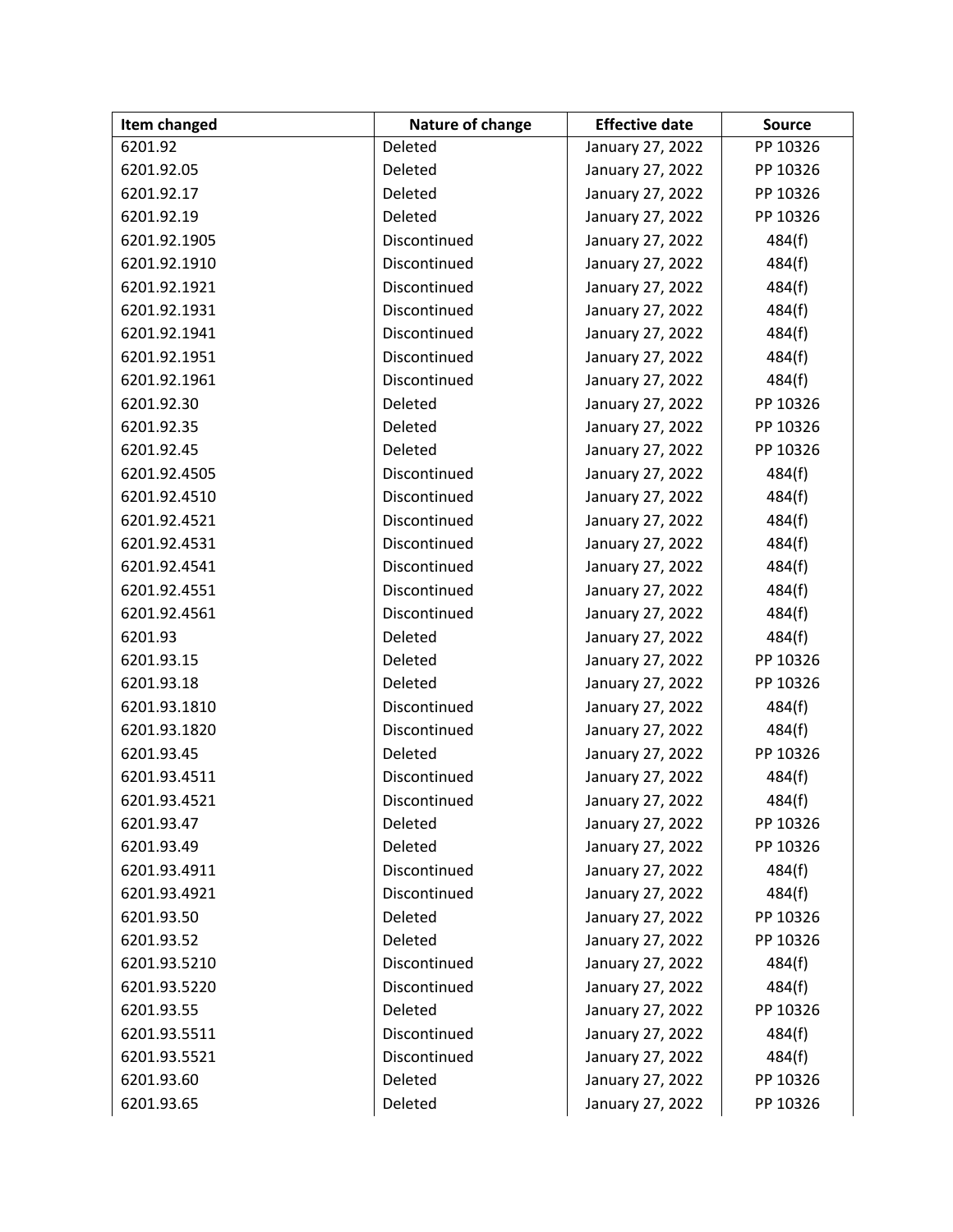| Item changed | Nature of change  | <b>Effective date</b> | <b>Source</b> |
|--------------|-------------------|-----------------------|---------------|
| 6201.93.6511 | Discontinued      | January 27, 2022      | 484(f)        |
| 6201.93.6521 | Discontinued      | January 27, 2022      | 484(f)        |
| 6201.99      | Deleted           | January 27, 2022      | PP 10326      |
| 6201.99.05   | Deleted           | January 27, 2022      | PP 10326      |
| 6201.99.15   | Deleted           | January 27, 2022      | PP 10326      |
| 6201.99.1510 | Discontinued      | January 27, 2022      | 484(f)        |
| 6201.99.1520 | Discontinued      | January 27, 2022      | 484(f)        |
| 6201.99.1530 | Discontinued      | January 27, 2022      | 484(f)        |
| 6201.99.1560 | Discontinued      | January 27, 2022      | 484(f)        |
| 6201.99.50   | Deleted           | January 27, 2022      | PP 10326      |
| 6201.99.80   | Deleted           | January 27, 2022      | PP 10326      |
| 6201.99.8010 | Discontinued      | January 27, 2022      | 484(f)        |
| 6201.99.8020 | Discontinued      | January 27, 2022      | 484(f)        |
| 6201.99.8030 | Discontinued      | January 27, 2022      | 484(f)        |
| 6201.99.8060 | Discontinued      | January 27, 2022      | 484(f)        |
| 6202         | Modified (Article | January 27, 2022      | PP 10326      |
|              | Description)      |                       |               |
|              |                   |                       |               |
|              |                   |                       |               |
| 6202.11.00   | Deleted           | January 27, 2022      | PP 10326      |
| 6202.11.0010 | Discontinued      | January 27, 2022      | 484(f)        |
| 6202.11.0020 | Discontinued      | January 27, 2022      | 484(f)        |
| 6202.12      | Deleted           | January 27, 2022      | PP 10326      |
| 6202.12.10   | Deleted           | January 27, 2022      | PP 10326      |
| 6202.12.20   | Deleted           | January 27, 2022      | PP 10326      |
| 6202.12.2010 | Discontinued      | January 27, 2022      | 484(f)        |
| 6202.12.2020 | Discontinued      | January 27, 2022      | 484(f)        |
| 6202.12.2025 | Discontinued      | January 27, 2022      | 484(f)        |
| 6202.12.2035 | Discontinued      | January 27, 2022      | 484(f)        |
| 6202.12.2050 | Discontinued      | January 27, 2022      | 484(f)        |
| 6202.12.2060 | Discontinued      | January 27, 2022      | 484(f)        |
| 6202.13.10   | Deleted           | January 27, 2022      | PP 10326      |
| 6202.13.10   | Deleted           | January 27, 2022      | PP 10326      |
| 6202.13.30   | Deleted           | January 27, 2022      | PP 10326      |
| 6202.13.3010 | Discontinued      | January 27, 2022      | 484(f)        |
| 6202.13.3020 | Discontinued      | January 27, 2022      | 484(f)        |
| 6202.13.4005 | Discontinued      | January 27, 2022      | 484(f)        |
| 6202.13.4010 | Discontinued      | January 27, 2022      | 484(f)        |
| 6202.13.4020 | Discontinued      | January 27, 2022      | 484(f)        |
| 6202.13.4030 | Discontinued      | January 27, 2022      | 484(f)        |
| 6202.19      | Deleted           | January 27, 2022      | PP 10326      |
| 6202.19.10   | Deleted           | January 27, 2022      | PP 10326      |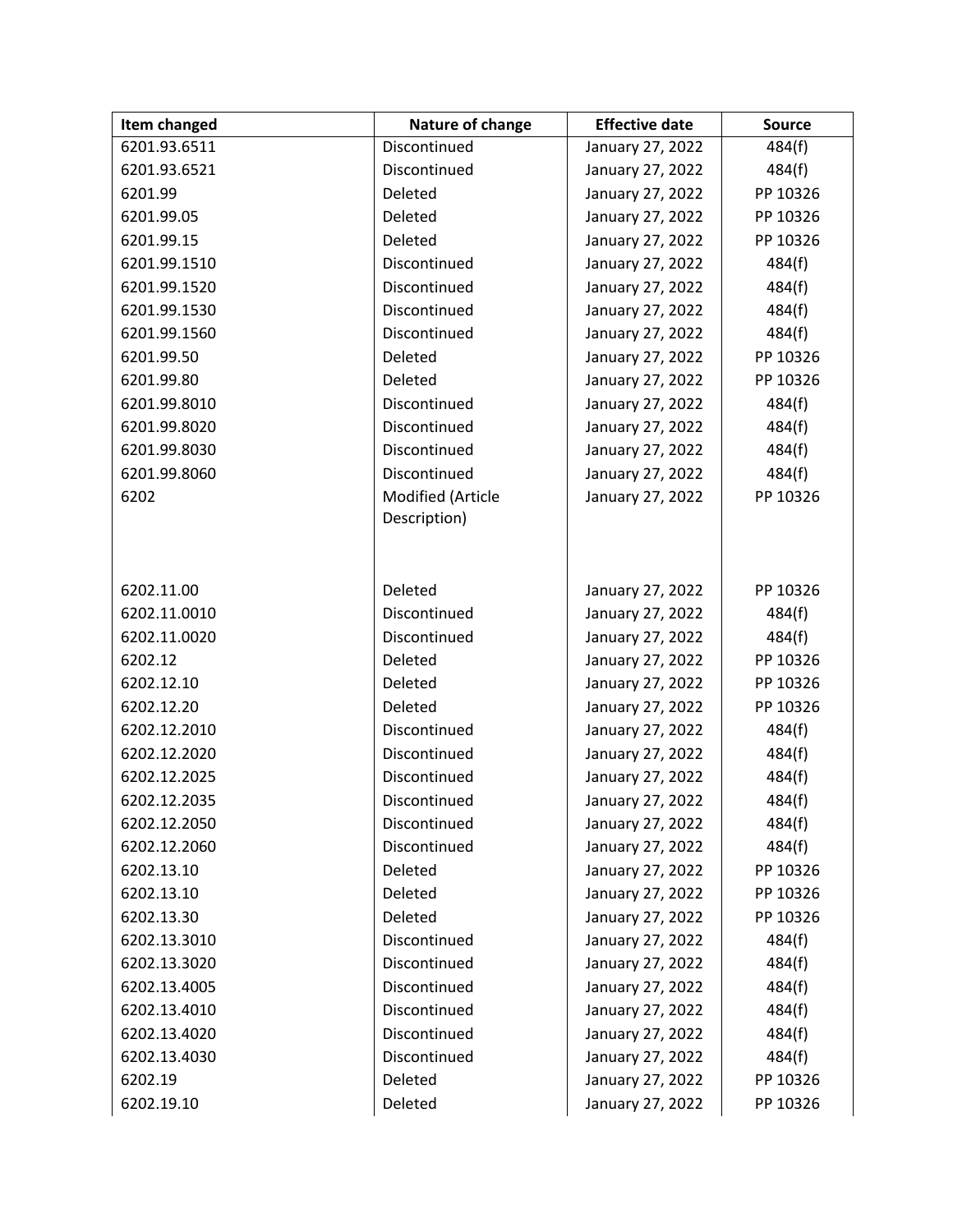| Item changed | Nature of change | <b>Effective date</b> | <b>Source</b> |
|--------------|------------------|-----------------------|---------------|
| 6202.19.90   | Deleted          | January 27, 2022      | PP 10326      |
| 6202.19.9010 | Discontinued     | January 27, 2022      | 484(f)        |
| 6202.19.9020 | Discontinued     | January 27, 2022      | 484(f)        |
| 6202.19.9030 | Discontinued     | January 27, 2022      | 484(f)        |
| 6202.19.9060 | Discontinued     | January 27, 2022      | 484(f)        |
| 6202.20      | Added            | January 27, 2022      | PP 10326      |
| 6202.20.1110 | Established      | January 27, 2022      | 484(f)        |
| 6202.20.1120 | Established      | January 27, 2022      | 484(f)        |
| 6202.20.19   | Added            | January 27, 2022      | PP 10326      |
| 6202.20.29   | Added            | January 27, 2022      | PP 10326      |
| 6202.20.2911 | Established      | January 27, 2022      | 484(f)        |
| 6202.20.2921 | Established      | January 27, 2022      | 484(f)        |
| 6202.20.35   | Added            | January 27, 2022      | PP 10326      |
| 6202.20.40   | Added            | January 27, 2022      | PP 10326      |
| 6202.20.4011 | Established      | January 27, 2022      | 484(f)        |
| 6202.20.4021 | Established      | January 27, 2022      | 484(f)        |
| 6202.30      | Added            | January 27, 2022      | PP 10326      |
| 6202.30.12   | Added            | January 27, 2022      | PP 10326      |
| 6202.30.20   | Added            | January 27, 2022      | PP 10326      |
| 6202.30.2010 | Established      | January 27, 2022      | 484(f)        |
| 6202.30.2020 | Established      | January 27, 2022      | 484(f)        |
| 6202.30.2025 | Established      | January 27, 2022      | 484(f)        |
| 6202.30.2035 | Established      | January 27, 2022      | 484(f)        |
| 6202.30.2050 | Established      | January 27, 2022      | 484(f)        |
| 6202.30.2060 | Established      | January 27, 2022      | 484(f)        |
| 6202.30.30   | Added            | January 27, 2022      | PP 10326      |
| 6202.30.40   | Added            | January 27, 2022      | PP 10326      |
| 6202.30.50   | Added            | January 27, 2022      | PP 10326      |
| 6202.30.5010 | Established      | January 27, 2022      | 484(f)        |
| 6202.30.5020 | Established      | January 27, 2022      | 484(f)        |
| 6202.30.5026 | Established      | January 27, 2022      | 484(f)        |
| 6202.30.5031 | Established      | January 27, 2022      | 484(f)        |
| 6202.30.5061 | Established      | January 27, 2022      | 484(f)        |
| 6202.30.5071 | Added            | January 27, 2022      | PP 10326      |
| 6202.30.60   | Added            | January 27, 2022      | PP 10326      |
| 6202.30.70   | Added            | January 27, 2022      | PP 10326      |
| 6202.30.80   | Added            | January 27, 2022      | PP 10326      |
| 6202.30.8010 | Established      | January 27, 2022      | 484(f)        |
| 6202.30.8020 | Established      | January 27, 2022      | 484(f)        |
| 6202.30.8026 | Established      | January 27, 2022      | 484(f)        |
| 6202.30.8031 | Established      | January 27, 2022      | 484(f)        |
| 6202.30.8061 | Established      | January 27, 2022      | 484(f)        |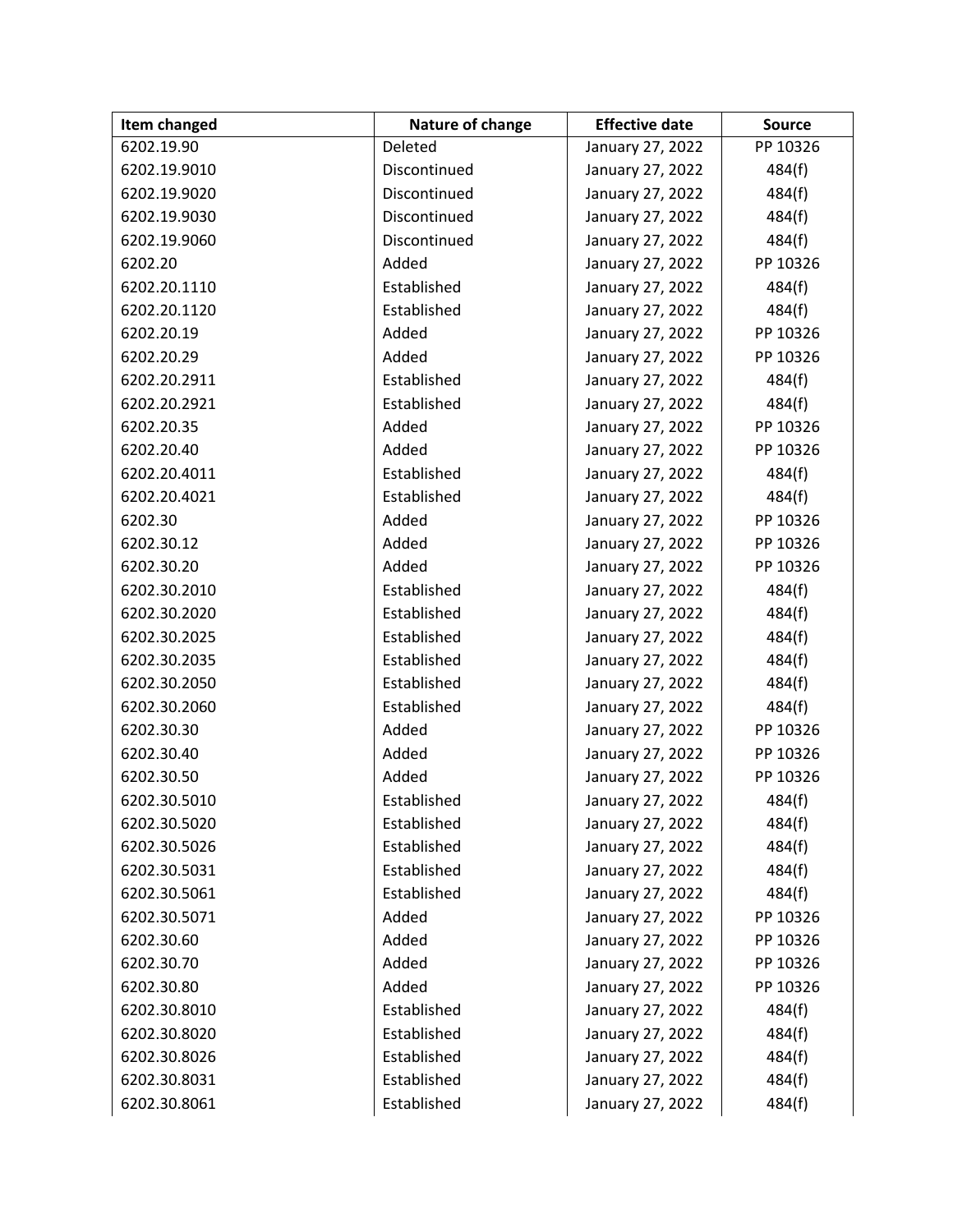| <b>Item changed</b> | Nature of change | <b>Effective date</b> | <b>Source</b> |
|---------------------|------------------|-----------------------|---------------|
| 6202.30.8071        | Established      | January 27, 2022      | 484(f)        |
| 6202.40.10          | Added            | January 27, 2022      | PP 10326      |
| 6202.40.10          | Added            | January 27, 2022      | PP 10326      |
| 6202.40.15          | Added            | January 27, 2022      | PP 10326      |
| 6202.40.1510        | Established      | January 27, 2022      | 484(f)        |
| 6202.40.1520        | Established      | January 27, 2022      | 484(f)        |
| 6202.40.20          | Added            | January 27, 2022      | PP 10326      |
| 6202.40.2005        | Established      | January 27, 2022      | 484(f)        |
| 6202.40.2010        | Established      | January 27, 2022      | 484(f)        |
| 6202.40.2020        | Established      | January 27, 2022      | 484(f)        |
| 6202.40.2030        | Established      | January 27, 2022      | 484(f)        |
| 6202.40.25          | Added            | January 27, 2022      | PP 10326      |
| 6202.40.35          | Added            | January 27, 2022      | PP 10326      |
| 6202.40.3510        | Established      | January 27, 2022      | 484(f)        |
| 6202.40.3520        | Established      | January 27, 2022      | 484(f)        |
| 6202.40.40          | Added            | January 27, 2022      | PP 10326      |
| 6202.40.4011        | Established      | January 27, 2022      | 484(f)        |
| 6202.40.4021        | Established      | January 27, 2022      | 484(f)        |
| 6202.40.45          | Added            | January 27, 2022      | PP 10326      |
| 6202.40.50          | Added            | January 27, 2022      | PP 10326      |
| 6202.40.5011        | Established      | January 27, 2022      | 484(f)        |
| 6202.40.5021        | Established      | January 27, 2022      | 484(f)        |
| 6202.40.55          | Added            | January 27, 2022      | PP 10326      |
| 6202.40.60          | Added            | January 27, 2022      | PP 10326      |
| 6202.40.6010        | Established      | January 27, 2022      | 484(f)        |
| 6202.40.6020        | Established      | January 27, 2022      | 484(f)        |
| 6202.40.65          | Added            | January 27, 2022      | PP 10326      |
| 6202.40.6511        | Established      | January 27, 2022      | 484(f)        |
| 6202.40.6521        | Established      | January 27, 2022      | 484(f)        |
| 6202.40.70          | Added            | January 27, 2022      | PP 10326      |
| 6202.40.75          | Added            | January 27, 2022      | PP 10326      |
| 6202.40.7511        | Established      | January 27, 2022      | 484(f)        |
| 6202.40.7521        | Established      | January 27, 2022      | 484(f)        |
| 6202.90             | Added            | January 27, 2022      | PP 10326      |
| 6202.90.19          | Added            | January 27, 2022      | PP 10326      |
| 6202.90.29          | Added            | January 27, 2022      | PP 10326      |
| 6202.90.2910        | Established      | January 27, 2022      | 484(f)        |
| 6202.90.2920        | Established      | January 27, 2022      | 484(f)        |
| 6202.90.2930        | Established      | January 27, 2022      | 484(f)        |
| 6202.90.2960        | Established      | January 27, 2022      | 484(f)        |
| 6202.90.3900        | Established      | January 27, 2022      | 484(f)        |
| 6202.90.49          | Added            | January 27, 2022      | PP 10326      |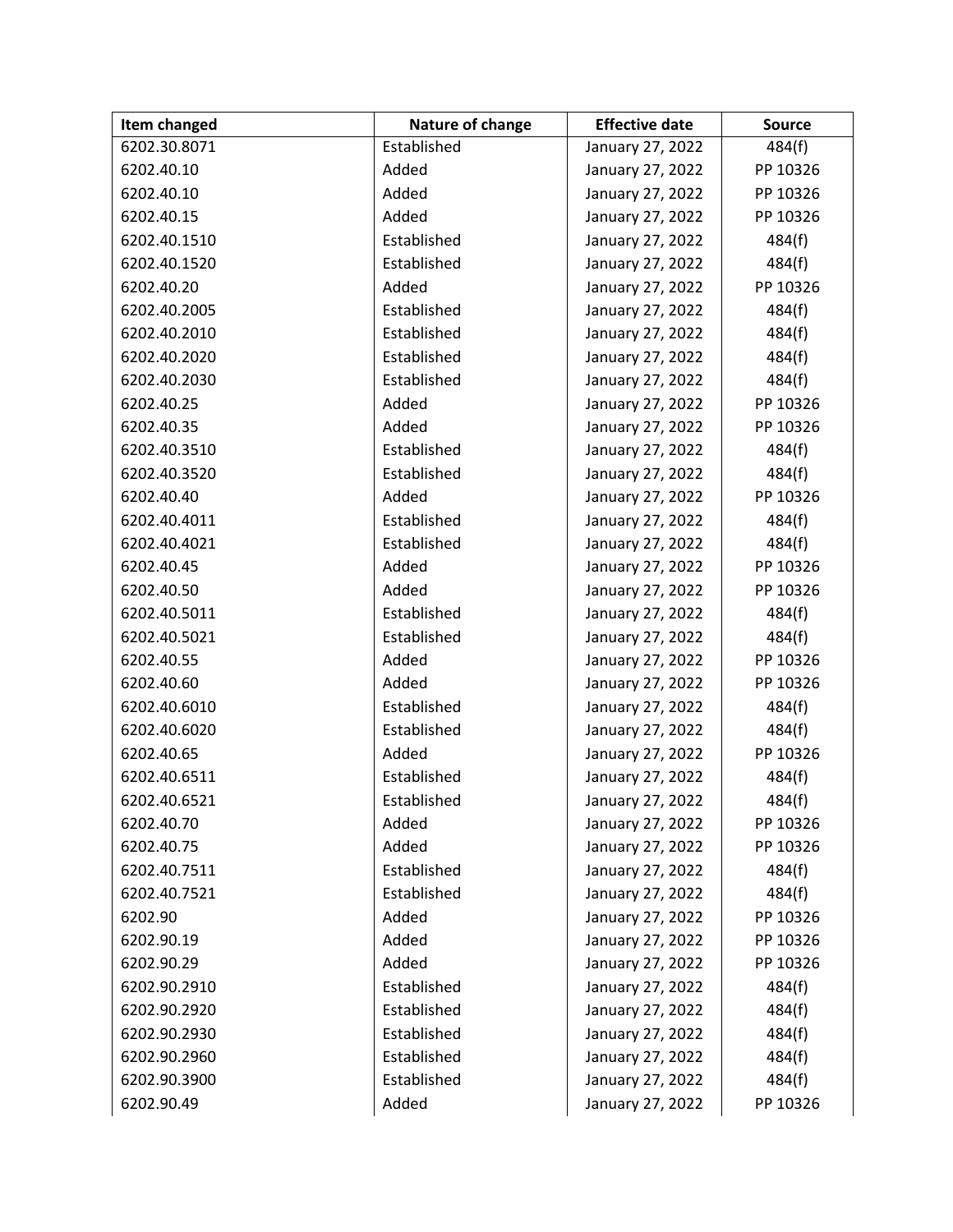| Item changed | Nature of change | <b>Effective date</b> | <b>Source</b> |
|--------------|------------------|-----------------------|---------------|
| 6202.90.4911 | Established      | January 27, 2022      | 484(f)        |
| 6202.90.4921 | Established      | January 27, 2022      | 484(f)        |
| 6202.90.4931 | Established      | January 27, 2022      | 484(f)        |
| 6202.90.4961 | Established      | January 27, 2022      | 484(f)        |
| 6202.90.59   | Added            | January 27, 2022      | PP 10326      |
| 6202.90.69   | Added            | January 27, 2022      | PP 10326      |
| 6202.90.6911 | Established      | January 27, 2022      | 484(f)        |
| 6202.90.6921 | Established      | January 27, 2022      | 484(f)        |
| 6202.90.6931 | Established      | January 27, 2022      | 484(f)        |
| 6202.90.6961 | Established      | January 27, 2022      | 484(f)        |
| 6202.91      | Deleted          | January 27, 2022      | PP 10326      |
| 6202.91.03   | Deleted          | January 27, 2022      | PP 10326      |
| 6202.91.15   | Deleted          | January 27, 2022      | PP 10326      |
| 6202.91.1511 | Discontinued     | January 27, 2022      | 484(f)        |
| 6202.91.1521 | Discontinued     | January 27, 2022      | 484(f)        |
| 6202.91.60   | Deleted          | January 27, 2022      | PP 10326      |
| 6202.91.90   | Deleted          | January 27, 2022      | PP 10326      |
| 6202.91.9011 | Discontinued     | January 27, 2022      | 484(f)        |
| 6202.91.9021 | Discontinued     | January 27, 2022      | 484(f)        |
| 6202.92      | Deleted          | January 27, 2022      | PP 10326      |
| 6202.92.03   | Deleted          | January 27, 2022      | PP 10326      |
| 6202.92.05   | Deleted          | January 27, 2022      | PP 10326      |
| 6202.92.12   | Deleted          | January 27, 2022      | PP 10326      |
| 6202.92.1210 | Discontinued     | January 27, 2022      | 484(f)        |
| 6202.92.1220 | Discontinued     | January 27, 2022      | 484(f)        |
| 6202.92.1226 | Discontinued     | January 27, 2022      | 484(f)        |
| 6202.92.1231 | Deleted          | January 27, 2022      | PP 10326      |
| 6202.92.1261 | Discontinued     | January 27, 2022      | 484(f)        |
| 6202.92.1271 | Discontinued     | January 27, 2022      | 484(f)        |
| 6202.92.2500 | Discontinued     | January 27, 2022      | 484(f)        |
| 6202.92.3000 | Discontinued     | January 27, 2022      | 484(f)        |
| 6202.92.90   | Deleted          | January 27, 2022      | PP 10326      |
| 6202.92.9010 | Discontinued     | January 27, 2022      | 484(f)        |
| 6202.92.9020 | Discontinued     | January 27, 2022      | 484(f)        |
| 6202.92.9026 | Discontinued     | January 27, 2022      | 484(f)        |
| 6202.92.9031 | Discontinued     | January 27, 2022      | 484(f)        |
| 6202.92.9061 | Discontinued     | January 27, 2022      | 484(f)        |
| 6202.92.9071 | Discontinued     | January 27, 2022      | 484(f)        |
| 6202.93      | Deleted          | January 27, 2022      | PP 10326      |
| 6202.93.01   | Deleted          | January 27, 2022      | PP 10326      |
| 6202.93.03   | Deleted          | January 27, 2022      | PP 10326      |
| 6202.93.0310 | Discontinued     | January 27, 2022      | 484(f)        |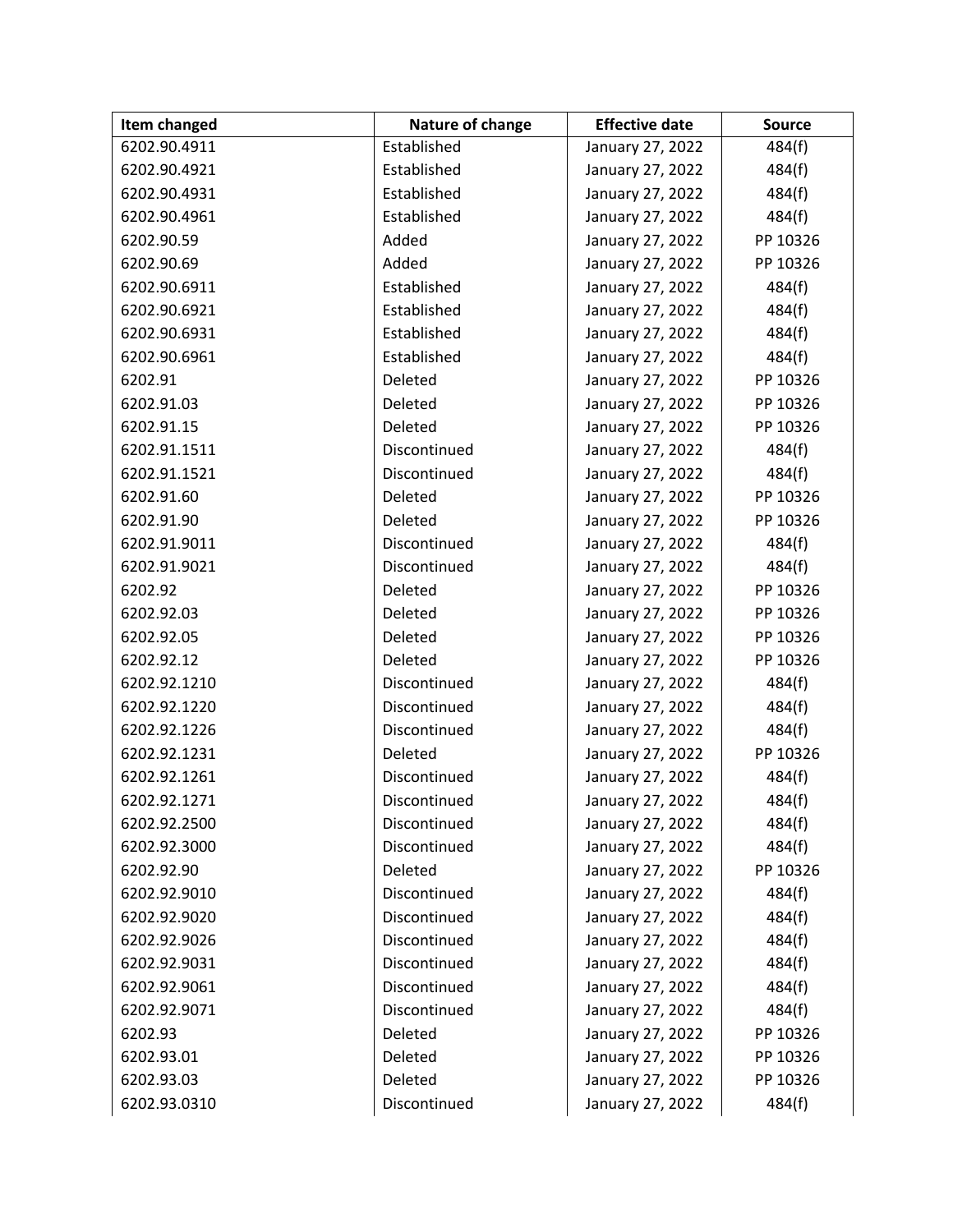| Item changed | Nature of change                  | <b>Effective date</b> | <b>Source</b> |
|--------------|-----------------------------------|-----------------------|---------------|
| 6202.93.0320 | Discontinued                      | January 27, 2022      | 484(f)        |
| 6202.93.05   | Deleted                           | January 27, 2022      | PP 10326      |
| 6202.93.0511 | Discontinued                      | January 27, 2022      | 484(f)        |
| 6202.93.0521 | Discontinued                      | January 27, 2022      | 484(f)        |
| 6202.93.07   | Deleted                           | January 27, 2022      | PP 10326      |
| 6202.93.09   | Deleted                           | January 27, 2022      | PP 10326      |
| 6202.93.0911 | Discontinued                      | January 27, 2022      | 484(f)        |
| 6202.93.0921 | Discontinued                      | January 27, 2022      | 484(f)        |
| 6202.93.15   | Deleted                           | January 27, 2022      | PP 10326      |
| 6202.93.25   | Deleted                           | January 27, 2022      | PP 10326      |
| 6202.93.2510 | Discontinued                      | January 27, 2022      | 484(f)        |
| 6202.93.2520 | Discontinued                      | January 27, 2022      | 484(f)        |
| 6202.93.45   | Deleted                           | January 27, 2022      | PP 10326      |
| 6202.93.4511 | Discontinued                      | January 27, 2022      | 484(f)        |
| 6202.93.4521 | Discontinued                      | January 27, 2022      | 484(f)        |
| 6202.93.48   | Deleted                           | January 27, 2022      | PP 10326      |
| 6202.93.55   | Deleted                           | January 27, 2022      | PP 10326      |
| 6202.93.5511 | Discontinued                      | January 27, 2022      | 484(f)        |
| 6202.93.5521 | Discontinued                      | January 27, 2022      | 484(f)        |
| 6202.99      | Deleted                           | January 27, 2022      | PP 10326      |
| 6202.99.03   | Deleted                           | January 27, 2022      | PP 10326      |
| 6202.99.15   | Deleted                           | January 27, 2022      | PP 10326      |
| 6202.99.1511 | Discontinued                      | January 27, 2022      | 484(f)        |
| 6202.99.1521 | Discontinued                      | January 27, 2022      | 484(f)        |
| 6202.99.1531 | Discontinued                      | January 27, 2022      | 484(f)        |
| 6202.99.1561 | Discontinued                      | January 27, 2022      | 484(f)        |
| 6202.99.60   | Deleted                           | January 27, 2022      | PP 10326      |
| 6202.99.80   | Deleted                           | January 27, 2022      | PP 10326      |
| 6202.99.8011 | Discontinued                      | January 27, 2022      | 484(f)        |
| 6202.99.8021 | Discontinued                      | January 27, 2022      | 484(f)        |
| 6202.99.8031 | Discontinued                      | January 27, 2022      | 484(f)        |
| 6202.99.8061 | Discontinued                      | January 27, 2022      | 484(f)        |
| 6203.49.07   | Modified (Typo<br>corrected)      | N/A                   | N/A           |
| 6210.20      | Modified (Article<br>Description) | January 27, 2022      | PP 10326      |
| 6210.20.5010 | Established                       | January 27, 2022      | 484(f)        |
| 6210.20.5020 | Established                       | January 27, 2022      | 484(f)        |
| 6210.20.5029 | Established                       | January 27, 2022      | 484(f)        |
| 6210.20.9030 | Established                       | January 27, 2022      | 484(f)        |
| 6210.20.9039 | Established                       | January 27, 2022      | 484(f)        |
| 6210.20.9040 | Established                       | January 27, 2022      | 484(f)        |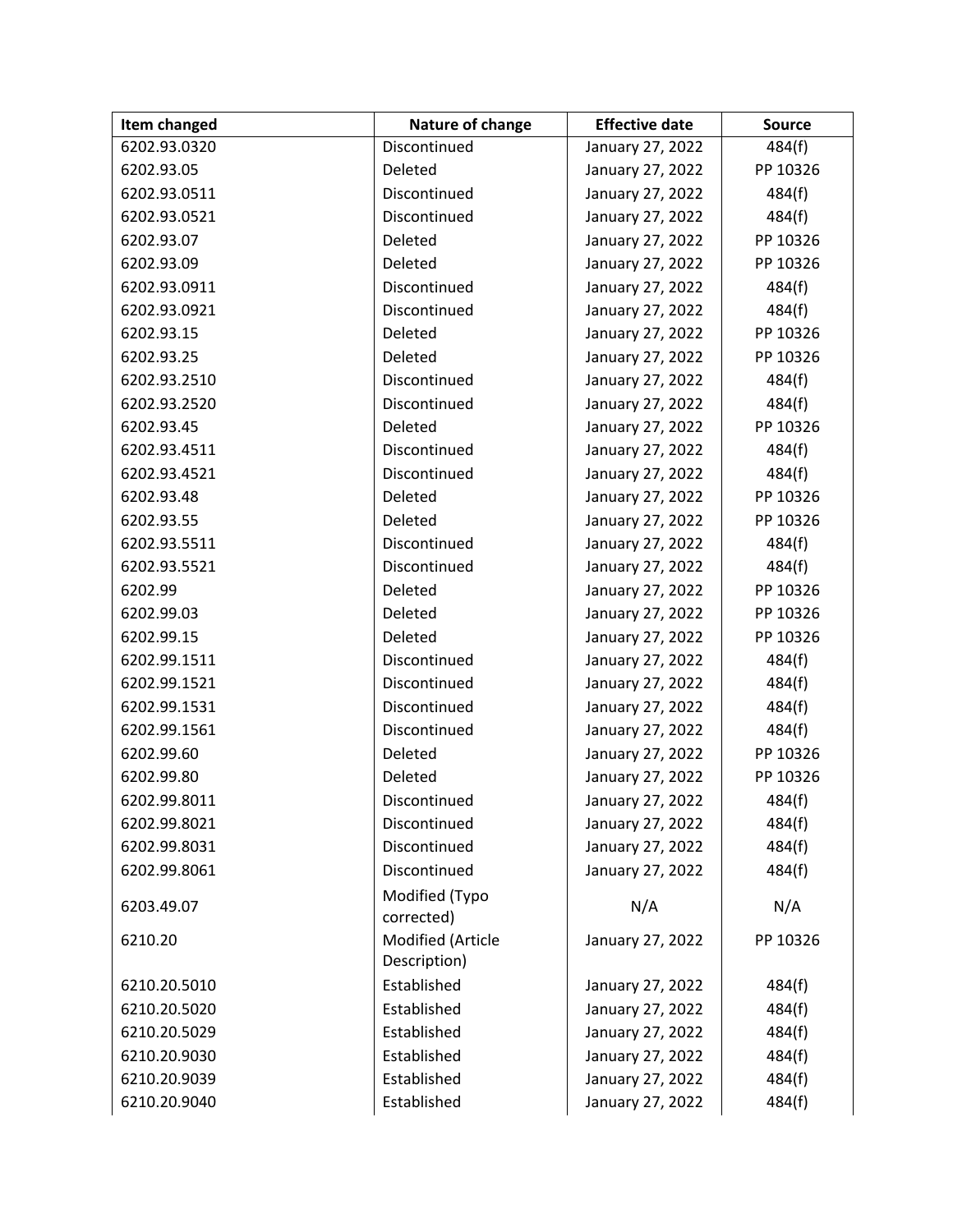| <b>Item changed</b> | Nature of change                  | <b>Effective date</b> | <b>Source</b> |
|---------------------|-----------------------------------|-----------------------|---------------|
| 6210.20.9049        | Established                       | January 27, 2022      | 484(f)        |
| 6210.30             | Modified (Article                 | January 27, 2022      | PP 10326      |
|                     | Description)                      |                       |               |
| 6210.30.5010        | Established                       | January 27, 2022      | 484(f)        |
| 6210.30.5020        | Established                       | January 27, 2022      | 484(f)        |
| 6210.30.5029        | Established                       | January 27, 2022      | 484(f)        |
| 6210.30.9030        | Established                       | January 27, 2022      | 484(f)        |
| 6210.30.9039        | Established                       | January 27, 2022      | 484(f)        |
| 6210.30.9040        | Established                       | January 27, 2022      | 484(f)        |
| 6210.30.9049        | Established                       | January 27, 2022      | 484(f)        |
| 6210.40.2520        | Discontinued                      | January 27, 2022      | 484(f)        |
| 6210.40.2916        | Discontinued                      | January 27, 2022      | 484(f)        |
| 6210.40.2925        | Discontinued                      | January 27, 2022      | 484(f)        |
| 6210.40.5520        | Discontinued                      | January 27, 2022      | 484(f)        |
| 6210.40.8016        | Discontinued                      | January 27, 2022      | 484(f)        |
| 6210.40.8025        | Discontinued                      | January 27, 2022      | 484(f)        |
| 6210.50.0520        | Discontinued                      | January 27, 2022      | 484(f)        |
| 6210.50.2210        | Discontinued                      | January 27, 2022      | 484(f)        |
| 6210.50.2250        | Discontinued                      | January 27, 2022      | 484(f)        |
| 6210.50.5520        | Discontinued                      | January 27, 2022      | 484(f)        |
| 6210.50.8010        | Discontinued                      | January 27, 2022      | 484(f)        |
| 6210.50.8050        | Discontinued                      | January 27, 2022      | 484(f)        |
| 6306                | Modified (Article                 | January 27, 2022      | PP 10326      |
|                     | Description)                      |                       |               |
| Note 1(a), ch 67    | Modified                          | January 27, 2022      | PP 10326      |
| Note 1(k), ch 68    | Modified                          | January 27, 2022      | PP 10326      |
| 6802.10.10          | Modified (Article<br>Description) | January 27, 2022      | PP 10326      |
| 6812.92.00          | Deleted                           | January 27, 2022      | PP 10326      |
| 6812.93.00          | Deleted                           | January 27, 2022      | PP 10326      |
| 6812.99.00          | Deleted                           | January 27, 2022      | PP 10326      |
| 6812.99.10          | Added                             | January 27, 2022      | PP 10326      |
| 6812.99.20          | Added                             | January 27, 2022      | PP 10326      |
| 6812.99.90          | Added                             | January 27, 2022      | PP 10326      |
| 6815.10.01          | Deleted                           | January 27, 2022      | PP 10326      |
| 6815.11.00          | Added                             | January 27, 2022      | PP 10326      |
| 6815.12.00          | Added                             | January 27, 2022      | PP 10326      |
| 6815.13.00          | Added                             | January 27, 2022      | PP 10326      |
| 6815.19.00          | Added                             | January 27, 2022      | PP 10326      |
| 6815.91.00          | Modified (Article<br>Description) | January 27, 2022      | PP 10326      |
| 6815.99.40          | Deleted                           | January 27, 2022      | PP 10326      |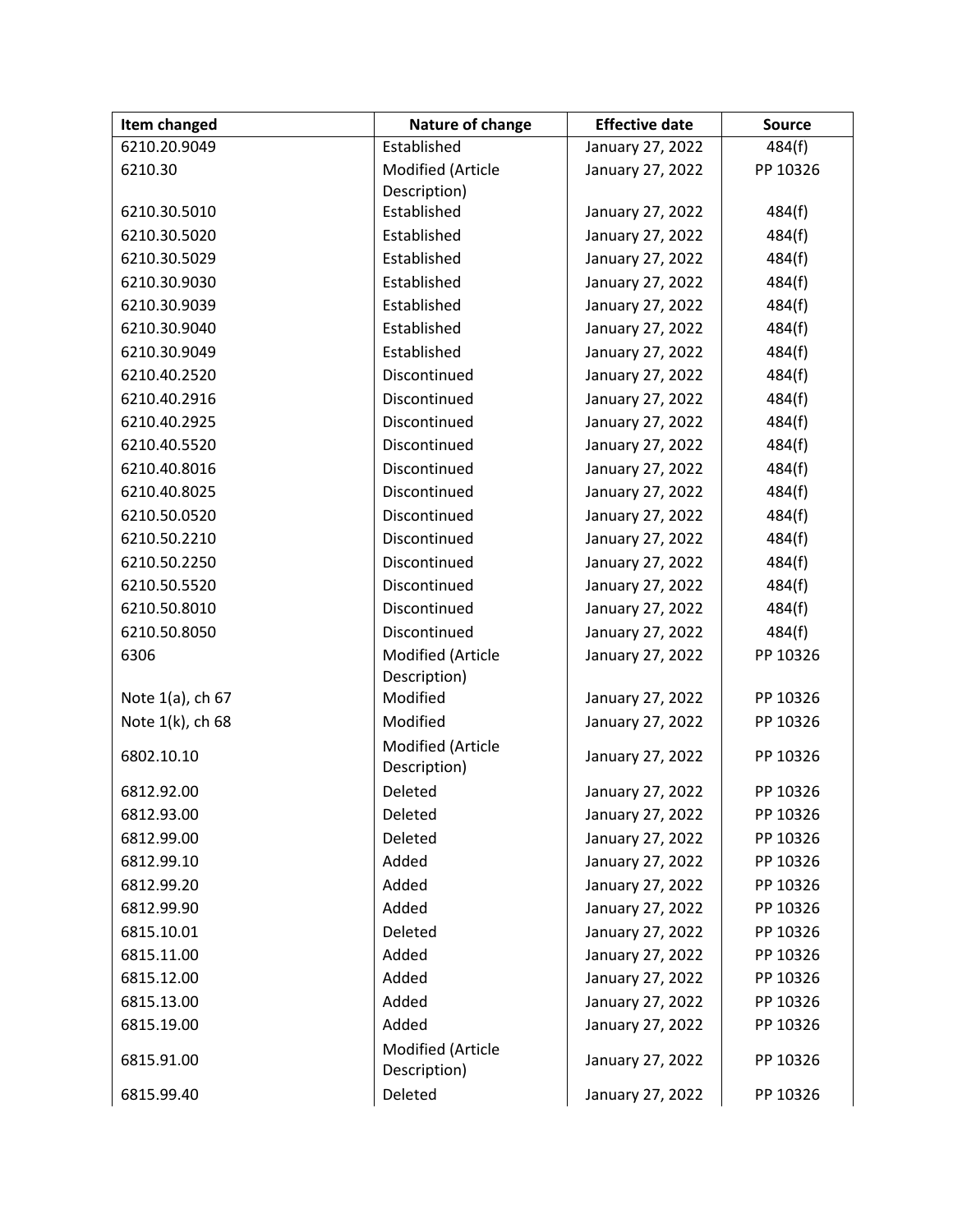| Item changed              | Nature of change                  | <b>Effective date</b> | <b>Source</b> |
|---------------------------|-----------------------------------|-----------------------|---------------|
| 6815.99.41                | Added                             | January 27, 2022      | PP 10326      |
| Note 1, ch 69             | Modified                          | January 27, 2022      | PP 10326      |
| Note 2(ij), ch 69         | Modified                          | January 27, 2022      | PP 10326      |
| 6903.10.00                | Modified (Article<br>Description) | January 27, 2022      | PP 10326      |
| Note 1(d), ch 70          | Modified (Renumbered)             | January 27, 2022      | PP 10326      |
| Note 1(d), ch 70          | Added                             | January 27, 2022      | PP 10326      |
| Note 1(e), ch 70          | Added                             | January 27, 2022      | PP 10326      |
| Note 1(e), ch 70          | Modified (Renumbered)             | January 27, 2022      | PP 10326      |
| Note 1(f), ch 70          | Modified (Renumbered)             | January 27, 2022      | PP 10326      |
| Note 1(g), ch 70          | Modified (Renumbered)             | January 27, 2022      | PP 10326      |
| Note 1(g), ch 70          | Modified                          | January 27, 2022      | PP 10326      |
| Note 1(h), ch 70          | Modified (Renumbered)             | January 27, 2022      | PP 10326      |
| Note 1(ij), ch 70         | Modified (Renumbered)             | January 27, 2022      | PP 10326      |
| Statistical note 2, ch 70 | Added                             | January 1, 2022       | 484(f)        |
| 7001                      | Modified (Article<br>Description) | January 27, 2022      | PP 10326      |
| 7007.21.10                | Modified (Renumbered)             | January 27, 2022      | PP 10326      |
| 7007.21.50                | Modified (Renumbered)             | January 27, 2022      | PP 10326      |
| 7009.91.5090              | Discontinued                      | January 1, 2022       | 484(f)        |
| 7009.91.5091              | Established                       | January 1, 2022       | 484(f)        |
| 7009.91.5095              | Established                       | January 1, 2022       | 484(f)        |
| 7009.92.5090              | Discontinued                      | January 1, 2022       | 484(f)        |
| 7009.92.5091              | Established                       | January 1, 2022       | 484(f)        |
| 7009.92.5095              | Established                       | January 1, 2022       | 484(f)        |
| 7011                      | Modified (Article<br>Description) | January 27, 2022      | PP 10326      |
| 7019                      | Modified (Article<br>Description) | January 27, 2022      | PP 10326      |
| 7019                      | Added                             | January 27, 2022      | PP 10326      |
| 7019.11.00                | Added                             | January 27, 2022      | PP 10326      |
| 7019.12.00                | Added                             | January 27, 2022      | PP 10326      |
| 7019.12.0040              | Established                       | January 27, 2022      | 484(f)        |
| 7019.12.0080              | Established                       | January 27, 2022      | 484(f)        |
| 7019.13                   | Added                             | January 27, 2022      | PP 10326      |
| 7019.13.05                | Added                             | January 27, 2022      | PP 10326      |
| 7019.13.0500              | Established                       | January 27, 2022      | 484(f)        |
| 7019.13.15                | Added                             | January 27, 2022      | PP 10326      |
| 7019.13.1540              | Established                       | January 27, 2022      | 484(f)        |
| 7019.13.1580              | Established                       | January 27, 2022      | 484(f)        |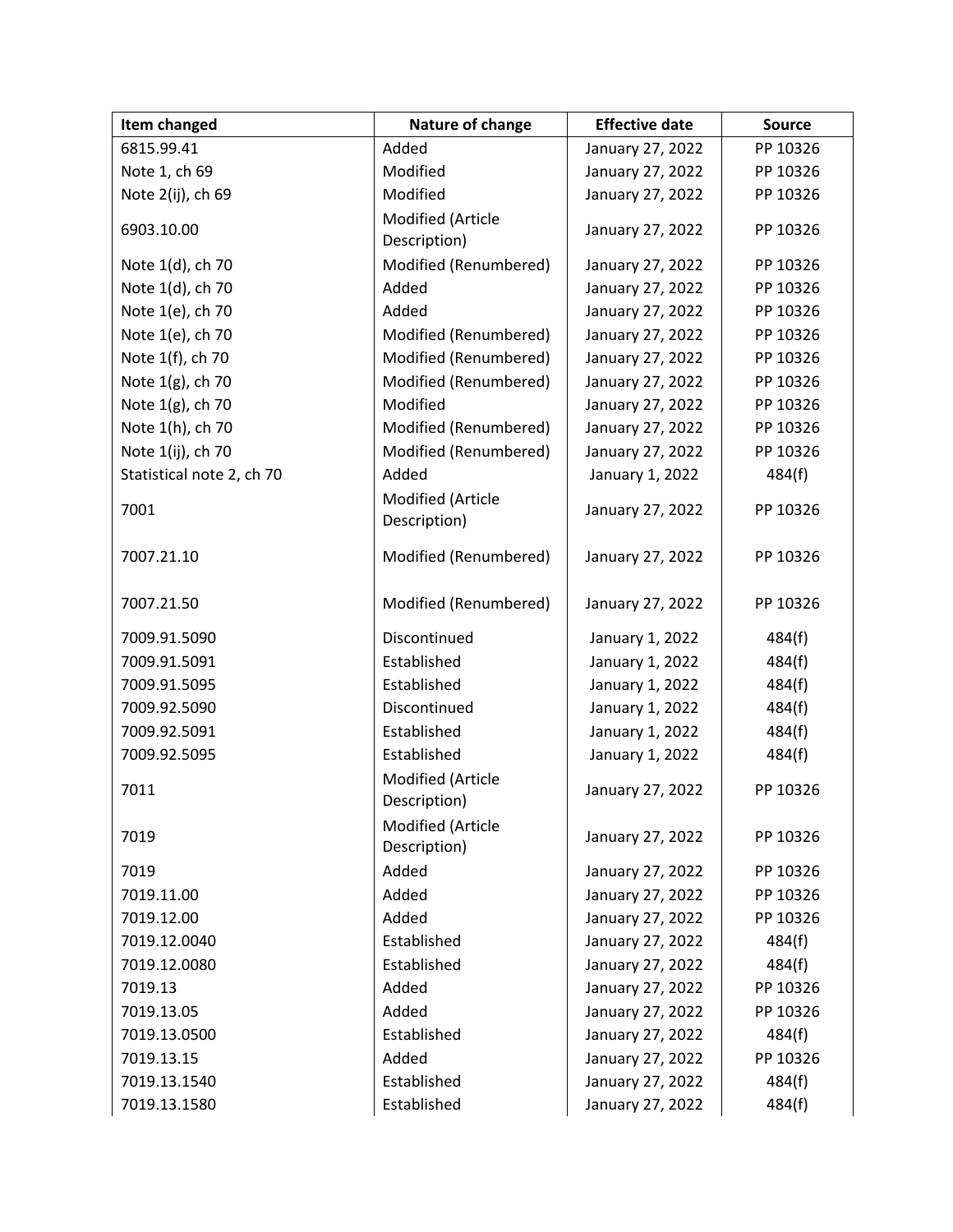| Item changed | Nature of change | <b>Effective date</b> | <b>Source</b> |
|--------------|------------------|-----------------------|---------------|
| 7019.13.24   | Added            | January 27, 2022      | PP 10326      |
| 7019.13.28   | Added            | January 27, 2022      | PP 10326      |
| 7019.13.35   | Added            | January 27, 2022      | PP 10326      |
| 7019.14.00   | Added            | January 27, 2022      | PP 10326      |
| 7019.15.00   | Added            | January 27, 2022      | PP 10326      |
| 7019.19      | Added            | January 27, 2022      | PP 10326      |
| 7019.19.05   | Deleted          | January 27, 2022      | PP 10326      |
| 7019.19.15   | Deleted          | January 27, 2022      | PP 10326      |
| 7019.19.1540 | Discontinued     | January 27, 2022      | 484(f)        |
| 7019.19.1580 | Discontinued     | January 27, 2022      | 484(f)        |
| 7019.19.24   | Deleted          | January 27, 2022      | PP 10326      |
| 7019.19.2400 | Discontinued     | January 27, 2022      | 484(f)        |
| 7019.19.28   | Deleted          | January 27, 2022      | PP 10326      |
| 7019.19.30   | Added            | January 27, 2022      | PP 10326      |
| 7019.19.70   | Added            | January 27, 2022      | PP 10326      |
| 7019.19.90   | Deleted          | January 27, 2022      | PP 10326      |
| 7019.19.91   | Added            | January 27, 2022      | PP 10326      |
| 7019.31.00   | Deleted          | January 27, 2022      | PP 10326      |
| 7019.32.00   | Deleted          | January 27, 2022      | PP10326       |
| 7019.39      | Deleted          | January 27, 2022      | PP 10326      |
| 7019.39.10   | Deleted          | January 27, 2022      | PP 10326      |
| 7019.39.1010 | Discontinued     | January 27, 2022      | 484(f)        |
| 7019.39.1020 | Discontinued     | January 27, 2022      | 484(f)        |
| 7019.39.1090 | Discontinued     | January 27, 2022      | 484(f)        |
| 7019.39.50   | Deleted          | January 27, 2022      | PP 10326      |
| 7019.40      | Deleted          | January 27, 2022      | PP 10326      |
| 7019.40.05   | Deleted          | January 27, 2022      | PP 10326      |
| 7019.40.15   | Deleted          | January 27, 2022      | PP 10326      |
| 7019.40.30   | Deleted          | January 27, 2022      | PP 10326      |
| 7019.40.40   | Deleted          | January 27, 2022      | PP 10326      |
| 7019.40.4030 | Discontinued     | January 27, 2022      | 484(f)        |
| 7019.40.4060 | Discontinued     | January 27, 2022      | 484(f)        |
| 7019.40.70   | Deleted          | January 27, 2022      | PP 10326      |
| 7019.40.90   | Deleted          | January 27, 2022      | PP 10326      |
| 7019.40.9030 | Discontinued     | January 27, 2022      | 484(f)        |
| 7019.40.9060 | Discontinued     | January 27, 2022      | 484(f)        |
| 7019.51      | Deleted          | January 27, 2022      | PP 10326      |
| 7019.51.10   | Deleted          | January 27, 2022      | PP 10326      |
| 7019.51.90   | Deleted          | January 27, 2022      | PP 10326      |
| 7019.51.9010 | Discontinued     | January 27, 2022      | 484(f)        |
| 7019.51.9090 | Discontinued     | January 27, 2022      | 484(f)        |
| 7019.52      | Deleted          | January 27, 2022      | PP 10326      |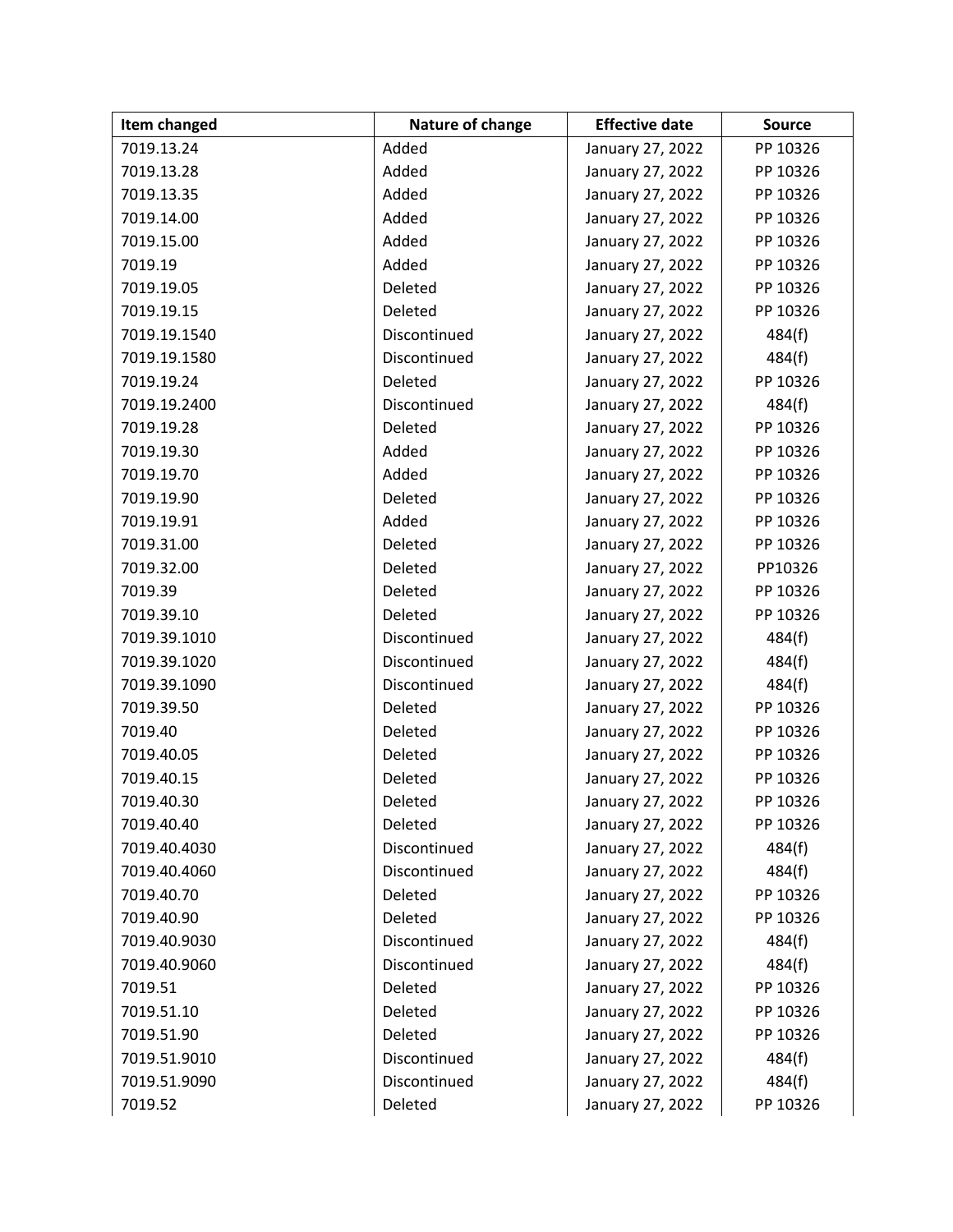| Item changed | Nature of change | <b>Effective date</b> | <b>Source</b> |
|--------------|------------------|-----------------------|---------------|
| 7019.52.30   | Deleted          | January 27, 2022      | PP 10326      |
| 7019.52.40   | Deleted          | January 27, 2022      | PP 10326      |
| 7019.52.4010 | Discontinued     | January 27, 2022      | 484(f)        |
| 7019.52.4021 | Discontinued     | January 27, 2022      | 484(f)        |
| 7019.52.4096 | Discontinued     | January 27, 2022      | 484(f)        |
| 7019.52.70   | Deleted          | January 27, 2022      | PP 10326      |
| 7019.52.90   | Deleted          | January 27, 2022      | PP 10326      |
| 7019.52.9010 | Discontinued     | January 27, 2022      | 484(f)        |
| 7019.52.9021 | Discontinued     | January 27, 2022      | 484(f)        |
| 7019.52.9096 | Discontinued     | January 27, 2022      | 484(f)        |
| 7019.59      | Deleted          | January 27, 2022      | PP 10326      |
| 7019.59.30   | Deleted          | January 27, 2022      | PP 10326      |
| 7019.59.40   | Deleted          | January 27, 2022      | PP 10326      |
| 7019.59.4010 | Discontinued     | January 27, 2022      | 484(f)        |
| 7019.59.4021 | Discontinued     | January 27, 2022      | 484(f)        |
| 7019.59.4096 | Discontinued     | January 27, 2022      | 484(f)        |
| 7019.59.70   | Deleted          | January 27, 2022      | PP 10326      |
| 7019.59.90   | Deleted          | January 27, 2022      | PP 10326      |
| 7019.59.9010 | Discontinued     | January 27, 2022      | 484(f)        |
| 7019.59.9021 | Discontinued     | January 27, 2022      | 484(f)        |
| 7019.59.9096 | Discontinued     | January 27, 2022      | 484(f)        |
| 7019.61      | Added            | January 27, 2022      | PP 10236      |
| 7019.61.05   | Added            | January 27, 2022      | PP 10236      |
| 7019.61.10   | Added            | January 27, 2022      | PP 10326      |
| 7019.61.30   | Added            | January 27, 2022      | PP 10326      |
| 7019.61.40   | Added            | January 27, 2022      | PP 10326      |
| 7019.61.4030 | Established      | January 27, 2022      | 484(f)        |
| 7019.61.4060 | Established      | January 27, 2022      | 484(f)        |
| 7019.61.70   | Added            | January 27, 2022      | PP 10326      |
| 7019.61.90   | Added            | January 27, 2022      | PP 10326      |
| 7019.61.9030 | Established      | January 27, 2022      | 484(f)        |
| 7019.61.9060 | Established      | January 27, 2022      | 484(f)        |
| 7019.62      | Added            | January 27, 2022      | PP 10326      |
| 7019.62.05   | Added            | January 27, 2022      | PP 10326      |
| 7019.62.0500 | Established      | January 27, 2022      | 484(f)        |
| 7019.62.15   | Added            | January 27, 2022      | PP 10326      |
| 7019.62.30   | Added            | January 27, 2022      | PP 10326      |
| 7019.62.40   | Added            | January 27, 2022      | PP 10326      |
| 7019.62.4030 | Established      | January 27, 2022      | 484(f)        |
| 7019.62.4060 | Established      | January 27, 2022      | 484(f)        |
| 7019.62.70   | Added            | January 27, 2022      | PP 10326      |
| 7019.62.7000 | Established      | January 27, 2022      | 484(f)        |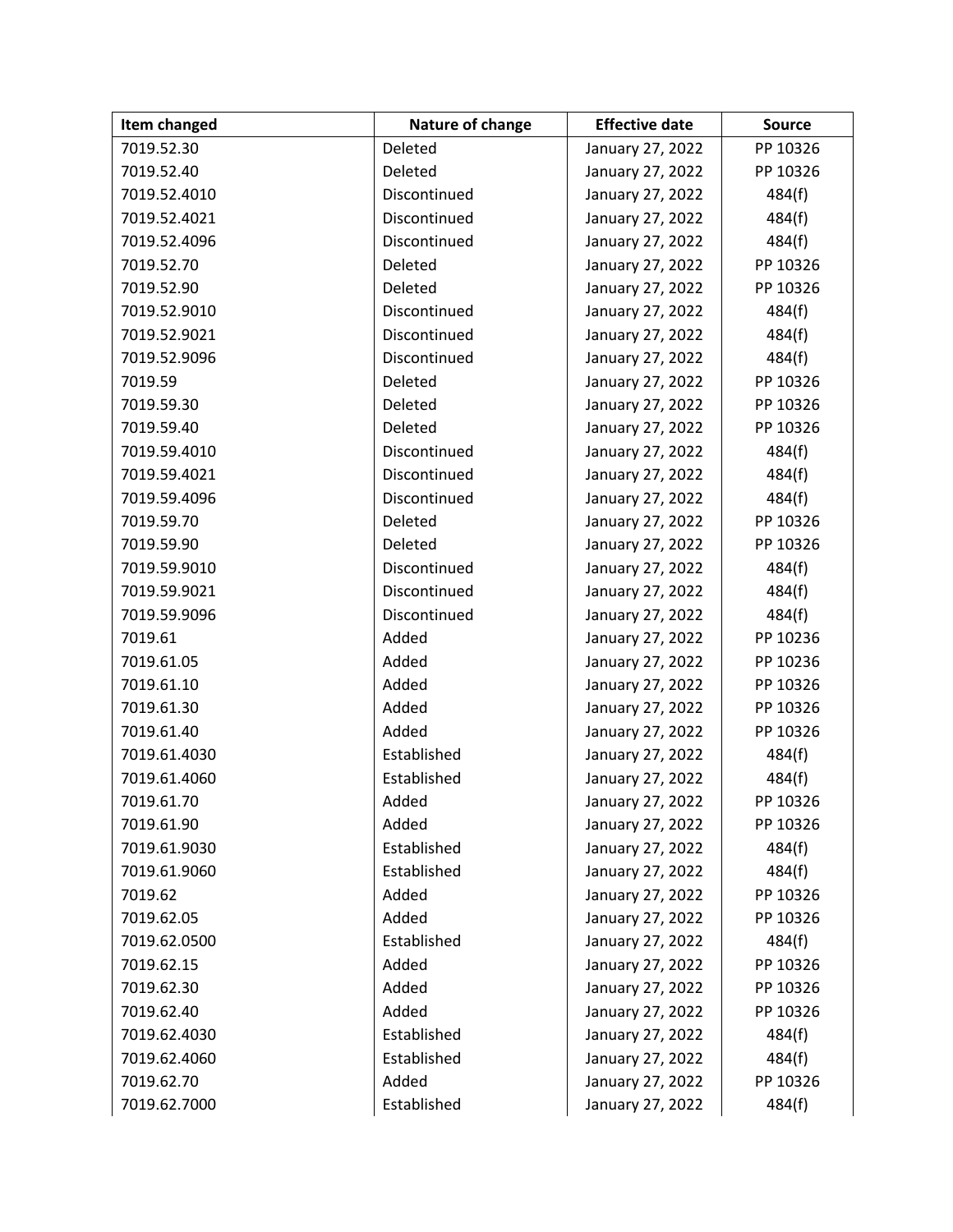| Item changed | Nature of change | <b>Effective date</b> | <b>Source</b> |
|--------------|------------------|-----------------------|---------------|
| 7019.62.90   | Added            | January 27, 2022      | PP 10326      |
| 7019.62.9030 | Established      | January 27, 2022      | 484(f)        |
| 7019.62.9060 | Established      | January 27, 2022      | 484(f)        |
| 7019.63      | Added            | January 27, 2022      | PP 10326      |
| 7019.63.05   | Added            | January 27, 2022      | PP 10326      |
| 7019.63.15   | Added            | January 27, 2022      | PP 10326      |
| 7019.63.1510 | Established      | January 27, 2022      | 484(f)        |
| 7019.63.1590 | Established      | January 27, 2022      | 484(f)        |
| 7019.63.30   | Added            | January 27, 2022      | PP 10326      |
| 7019.63.40   | Added            | January 27, 2022      | PP 10326      |
| 7019.63.4030 | Established      | January 27, 2022      | 484(f)        |
| 7019.63.4060 | Established      | January 27, 2022      | 484(f)        |
| 7019.63.70   | Added            | January 27, 2022      | PP 10326      |
| 7019.63.90   | Added            | January 27, 2022      | PP 10326      |
| 7019.63.9030 | Established      | January 27, 2022      | 484(f)        |
| 7019.63.9060 | Established      | January 27, 2022      | 484(f)        |
| 7019.64      | Added            | January 27, 2022      | PP 10326      |
| 7019.64.05   | Added            | January 27, 2022      | PP 10326      |
| 7019.64.15   | Added            | January 27, 2022      | PP 10326      |
| 7019.64.1510 | Established      | January 27, 2022      | 484(f)        |
| 7019.64.1590 | Established      | January 27, 2022      | 484(f)        |
| 7019.64.30   | Added            | January 27, 2022      | PP 10326      |
| 7019.64.40   | Added            | January 27, 2022      | PP 10326      |
| 7019.64.4030 | Established      | January 27, 2022      | 484(f)        |
| 7019.64.4060 | Established      | January 27, 2022      | 484(f)        |
| 7019.64.70   | Added            | January 27, 2022      | PP 10326      |
| 7019.64.90   | Added            | January 27, 2022      | PP 10326      |
| 7019.64.9030 | Established      | January 27, 2022      | 484(f)        |
| 7019.64.9060 | Established      | January 27, 2022      | 484(f)        |
| 7019.65      | Added            | January 27, 2022      | PP 10326      |
| 7019.73      | Added            | January 27, 2022      | PP 10326      |
| 7019.80      | Added            | January 27, 2022      | PP 10326      |
| 7019.90      | Deleted          | January 27, 2022      | PP 10326      |
| 7019.65.51   | Added            | January 27, 2022      | PP 10326      |
| 7019.65.90   | Added            | January 27, 2022      | PP 10326      |
| 7019.65.9010 | Established      | January 27, 2022      | 484(f)        |
| 7019.65.9090 | Established      | January 27, 2022      | 484(f)        |
| 7019.66      | Added            | January 27, 2022      | PP 10326      |
| 7019.66.30   | Added            | January 27, 2022      | PP 10326      |
| 7019.66.40   | Added            | January 27, 2022      | PP 10326      |
| 7019.66.4010 | Established      | January 27, 2022      | 484(f)        |
| 7019.66.4021 | Established      | January 27, 2022      | 484(f)        |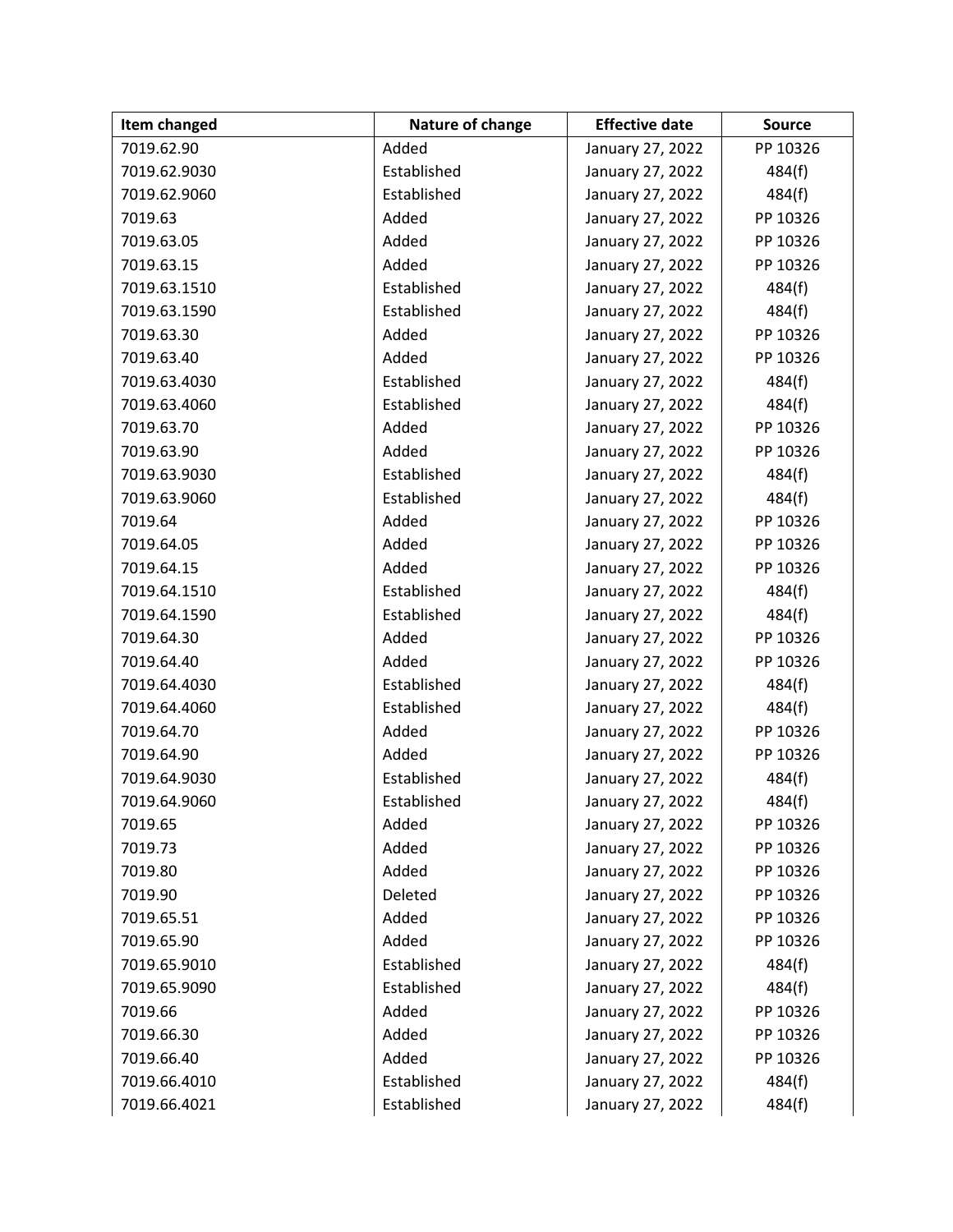| Item changed | Nature of change | <b>Effective date</b> | <b>Source</b> |
|--------------|------------------|-----------------------|---------------|
| 7019.66.4096 | Established      | January 27, 2022      | 484(f)        |
| 7019.66.70   | Added            | January 27, 2022      | PP 10326      |
| 7019.66.90   | Added            | January 27, 2022      | PP 10326      |
| 7019.66.9010 | Established      | January 27, 2022      | 484(f)        |
| 7019.66.9021 | Established      | January 27, 2022      | 484(f)        |
| 7019.66.9060 | Established      | January 27, 2022      | 484(f)        |
| 7019.69      | Added            | January 27, 2022      | PP 10326      |
| 7019.69.30   | Added            | January 27, 2022      | PP 10326      |
| 7019.69.40   | Added            | January 27, 2022      | PP 10326      |
| 7019.69.4010 | Established      | January 27, 2022      | 484(f)        |
| 7019.69.4021 | Established      | January 27, 2022      | 484(f)        |
| 7019.69.4096 | Established      | January 27, 2022      | 484(f)        |
| 7019.69.70   | Added            | January 27, 2022      | PP 10326      |
| 7019.69.90   | Added            | January 27, 2022      | PP 10326      |
| 7019.69.9010 | Established      | January 27, 2022      | 484(f)        |
| 7019.69.9021 | Established      | January 27, 2022      | 484(f)        |
| 7019.69.9060 | Established      | January 27, 2022      | 484(f)        |
| 7019.71.00   | Added            | January 27, 2022      | PP 10326      |
| 7019.72      | Added            | January 27, 2022      | PP 10326      |
| 7019.72.05   | Added            | January 27, 2022      | PP 10326      |
| 7019.72.15   | Added            | January 27, 2022      | PP 10326      |
| 7019.72.30   | Added            | January 27, 2022      | PP 10326      |
| 7019.72.40   | Added            | January 27, 2022      | PP 10326      |
| 7019.72.4030 | Established      | January 27, 2022      | 484(f)        |
| 7019.72.4060 | Established      | January 27, 2022      | 484(f)        |
| 7019.72.70   | Added            | January 27, 2022      | PP 10326      |
| 7019.72.90   | Added            | January 27, 2022      | PP 10326      |
| 7019.72.9030 | Established      | January 27, 2022      | 484(f)        |
| 7019.72.9060 | Established      | January 27, 2022      | 484(f)        |
| 7019.73.51   | Added            | January 27, 2022      | PP 10326      |
| 7019.73.90   | Added            | January 27, 2022      | PP 10326      |
| 7019.73.9010 | Established      | January 27, 2022      | 484(f)        |
| 7019.73.9090 | Established      | January 27, 2022      | 484(f)        |
| 7019.80.10   | Added            | January 27, 2022      | PP 10326      |
| 7019.80.1010 | Established      | January 27, 2022      | 484(f)        |
| 7019.80.1020 | Established      | January 27, 2022      | 484(f)        |
| 7019.80.1090 | Established      | January 27, 2022      | 484(f)        |
| 7019.80.90   | Added            | January 27, 2022      | PP 10326      |
| 7019.90.10   | Deleted          | January 27, 2022      | PP 10326      |
| 7019.90.11   | Added            | January 27, 2022      | PP 10326      |
| 7019.90.1100 | Established      | January 27, 2022      | 484(f)        |
| 7019.90.50   | Deleted          | January 27, 2022      | PP 10326      |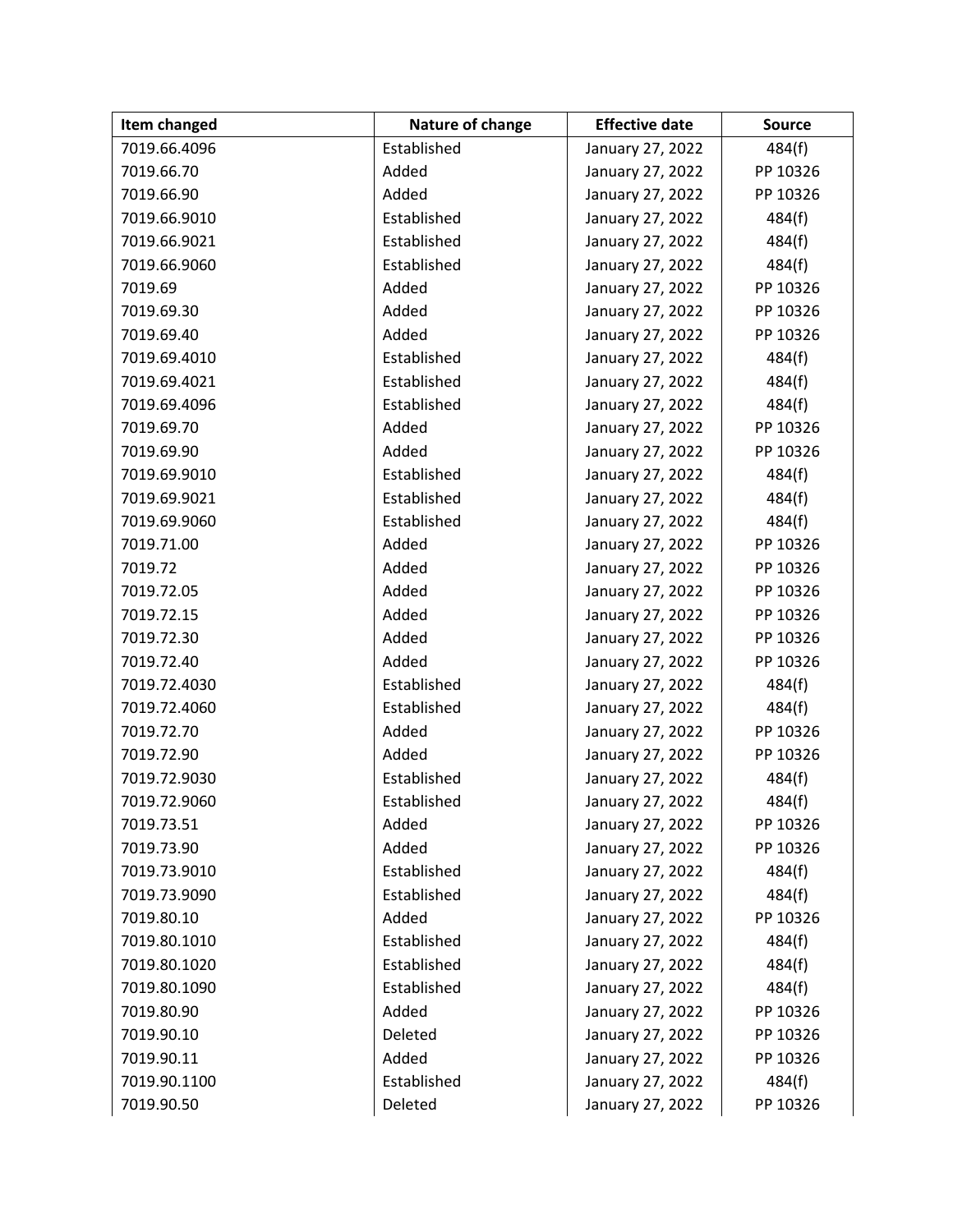| Item changed              | Nature of change      | <b>Effective date</b> | <b>Source</b> |
|---------------------------|-----------------------|-----------------------|---------------|
| 7019.90.5020              | Discontinued          | January 27, 2022      | 484(f)        |
| 7019.90.5040              | Discontinued          | January 27, 2022      | 484(f)        |
| 7019.90.5050              | Discontinued          | January 27, 2022      | 484(f)        |
| 7019.90.51                | Added                 | January 27, 2022      | PP 10326      |
| 7019.90.5120              | Established           | January 27, 2022      | 484(f)        |
| 7019.90.5140              | Established           | January 27, 2022      | 484(f)        |
| 7019.90.5150              | Established           | January 27, 2022      | 484(f)        |
| 7103.99.50                | Added                 | January 27, 2022      | PP 10326      |
| 7104.20.00                | Deleted               | January 27, 2022      | PP 10326      |
| 7104.21.00                | Added                 | January 27, 2022      | PP 10326      |
| 7104.29.00                | Added                 | January 27, 2022      | PP 10326      |
| 7104.90.10                | Deleted               | January 27, 2022      | PP 10326      |
| 7104.90.50                | Deleted               | January 27, 2022      | PP 10326      |
| 7104.91.10                | Added                 | January 27, 2022      | PP 10326      |
| 7104.91.50                | Added                 | January 27, 2022      | PP 10326      |
| 7104.99.10                | Added                 | January 27, 2022      | PP 10326      |
| 7112                      | Modified (Article     | January 27, 2022      | PP 10326      |
|                           | Description)          |                       |               |
| 7112.30.00                | Deleted               | January 27, 2022      | PP 10326      |
| 7112.30.01                | Added                 | January 27, 2022      | PP 10326      |
| 7112.91.00                | Deleted               | January 27, 2022      | PP 10326      |
| 7112.91.01                | Added                 | January 27, 2022      | PP 10326      |
| 7112.92.00                | Deleted               | January 27, 2022      | PP 10326      |
| 7112.92.01                | Added                 | January 27, 2022      | PP 10326      |
| 7112.99.00                | Deleted               | January 27, 2022      | PP 10326      |
| 7112.99.01                | Added                 | January 27, 2022      | PP 10326      |
| Statistical note 4, ch 72 | Modified (Renumbered) | July 1, 2021          | 484(f)        |
| Statistical note 4, ch 72 | Added                 | July 1, 2021          | 484(f)        |
| Statistical note 5, ch 72 | Modified (Renumbered) | July 1, 2021          | 484(f)        |
| Statistical note 6, ch 72 | Modified (Renumbered) | July 1, 2021          | 484(f)        |
| Statistical note 7, ch 72 | Modified (Renumbered) | July 1, 2021          | 484(f)        |
| 7208.27.0030              | Discontinued          | July 1, 2021          | 484(f)        |
| 7208.27.0040              | Established           | July 1, 2021          | 484(f)        |
| 7208.27.0045              | Established           | July 1, 2021          | 484(f)        |
| 7208.39.0015              | Discontinued          | July 1, 2021          | 484(f)        |
| 7208.39.0020              | Established           | July 1, 2021          | 484(f)        |
| 7208.39.0025              | Established           | July 1, 2021          | 484(f)        |
| 7209.16.0030              | Discontinued          | July 1, 2021          | 484(f)        |
| 7209.16.0040              | Established           | July 1, 2021          | 484(f)        |
| 7209.16.0045              | Established           | July 1, 2021          | 484(f)        |
| 7209.17.0030              | Discontinued          | July 1, 2021          | 484(f)        |
| 7209.17.0040              | Established           | July 1, 2021          | 484(f)        |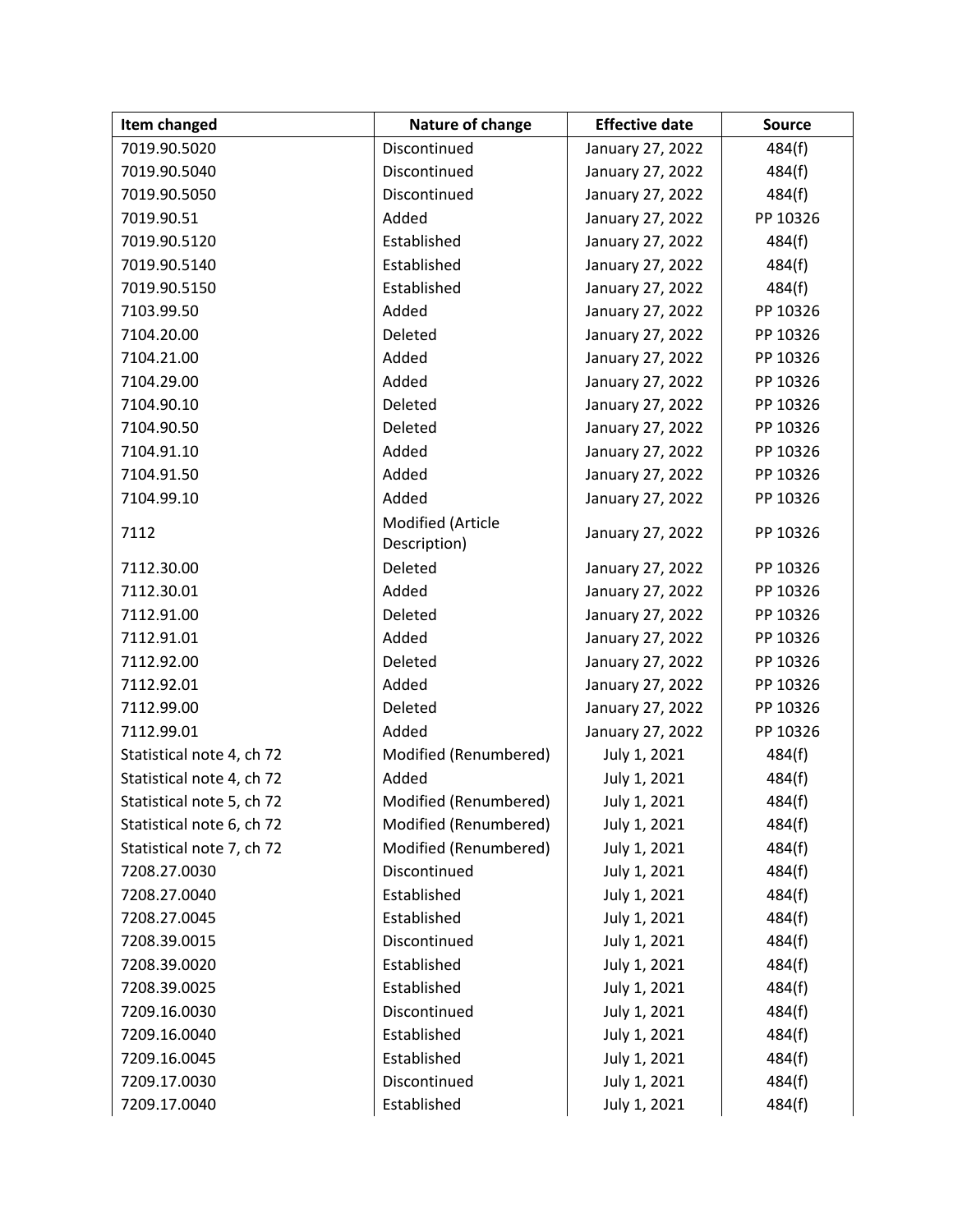| Item changed     | Nature of change | <b>Effective date</b> | <b>Source</b> |
|------------------|------------------|-----------------------|---------------|
| 7209.17.0045     | Established      | July 1, 2021          | 484(f)        |
| 7210.49.0030     | Discontinued     | July 1, 2021          | 484(f)        |
| 7210.49.0040     | Established      | July 1, 2021          | 484(f)        |
| 7210.49.0045     | Established      | July 1, 2021          | 484(f)        |
| 7210.50.0000     | Annotated        | July 1, 2021          | 484(f)        |
| 7210.50.0020     | Established      | July 1, 2021          | 484(f)        |
| 7210.50.0090     | Established      | July 1, 2021          | 484(f)        |
| Note 1(d), ch 74 | Deleted          | January 27, 2022      | PP 10326      |
| Note 1(e), ch 74 | Deleted          | January 27, 2022      | PP 10326      |
| Note 1(f), ch 74 | Deleted          | January 27, 2022      | PP 10326      |
| Note 1(g), ch 74 | Deleted          | January 27, 2022      | PP 10326      |
| Note 1(h), ch 74 | Deleted          | January 27, 2022      | PP 10326      |
| 7419.10.00       | Deleted          | January 27, 2022      | PP 10326      |
| 7419.20.00       | Added            | January 27, 2022      | PP 10326      |
| 7419.20.0010     | Established      | January 27, 2022      | 484(f)        |
| 7419.20.0050     | Established      | January 27, 2022      | 484(f)        |
| 7419.80          | Added            | January 27, 2022      | PP 10326      |
| 7419.80.03       | Added            | January 27, 2022      | PP 10326      |
| 7419.80.06       | Added            | January 27, 2022      | PP 10326      |
| 7419.80.0660     | Established      | January 27, 2022      | 484(f)        |
| 7419.80.0680     | Established      | January 27, 2022      | 484(f)        |
| 7419.80.09       | Added            | January 27, 2022      | PP 10326      |
| 7419.80.0900     | Established      | January 27, 2022      | 484(f)        |
| 7419.80.15       | Added            | January 27, 2022      | PP 10326      |
| 7419.80.16       | Added            | January 27, 2022      | PP 10326      |
| 7419.80.1600     | Established      | January 27, 2022      | 484(f)        |
| 7419.80.17       | Added            | January 27, 2022      | PP 10326      |
| 7419.80.30       | Added            | January 27, 2022      | PP 10326      |
| 7419.80.50       | Added            | January 27, 2022      | PP 10326      |
| 7419.80.5010     | Established      | January 27, 2022      | 484(f)        |
| 7419.80.5050     | Established      | January 27, 2022      | 484(f)        |
| 7419.91.00       | Deleted          | January 27, 2022      | PP 10326      |
| 7419.91.0010     | Discontinued     | January 27, 2022      | 484(f)        |
| 7419.91.0050     | Discontinued     | January 27, 2022      | 484(f)        |
| 7419.99          | Deleted          | January 27, 2022      | PP 10326      |
| 7419.99.03       | Deleted          | January 27, 2022      | PP 10326      |
| 7419.99.06       | Deleted          | January 27, 2022      | PP 10326      |
| 7419.99.0660     | Discontinued     | January 27, 2022      | 484(f)        |
| 7419.99.0680     | Discontinued     | January 27, 2022      | 484(f)        |
| 7419.99.09       | Deleted          | January 27, 2022      | PP 10326      |
| 7419.99.09       | Deleted          | January 27, 2022      | PP 10326      |
| 7419.99.15       | Deleted          | January 27, 2022      | PP 10326      |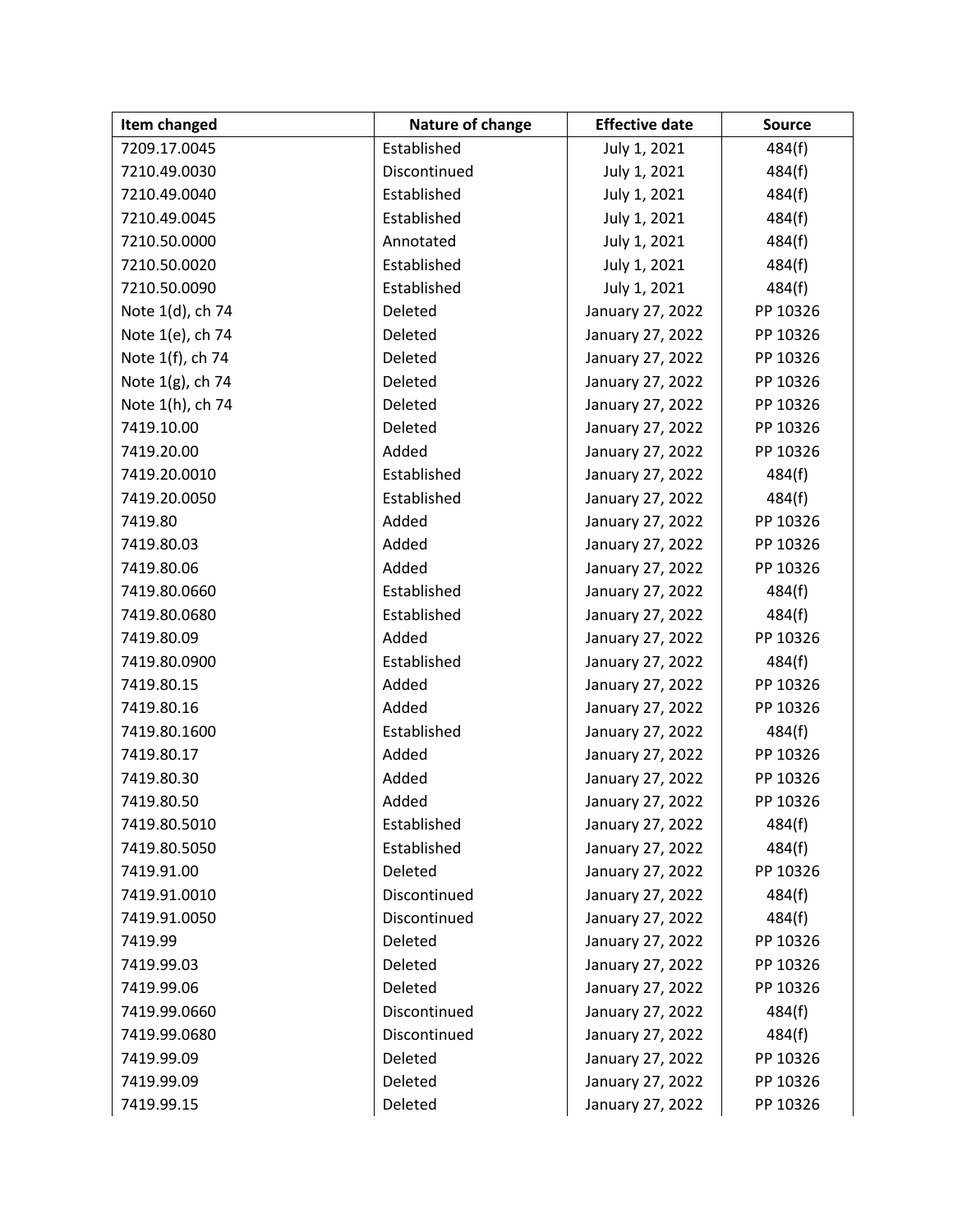| Item changed              | Nature of change                             | <b>Effective date</b> | <b>Source</b> |
|---------------------------|----------------------------------------------|-----------------------|---------------|
| 7419.99.16                | Deleted                                      | January 27, 2022      | PP 10326      |
| 7419.99.30                | Deleted                                      | January 27, 2022      | PP 10326      |
| 7419.99.50                | Deleted                                      | January 27, 2022      | PP 10326      |
| 7419.99.5010              | Discontinued                                 | January 27, 2022      | 484(f)        |
| 7419.99.5050              | Discontinued                                 | January 27, 2022      | 484(f)        |
| Note 1, ch 75             | Deleted                                      | January 27, 2022      | PP 10326      |
| Note 2, ch 75             | Modified                                     | January 27, 2022      | PP 10326      |
| Note 1, ch 76             | Deleted                                      | January 27, 2022      | PP 10326      |
| Subheading Note 2, ch 76  | Modified                                     | January 27, 2022      | PP 10326      |
| Statistical note 5, ch 76 | Modified                                     | January 1, 2022       | 484(f)        |
| 7605.11.00                | <b>Technical Correction</b><br>(missing UOM) | N/A                   | N/A           |
| 7605.21.00                | <b>Technical Correction</b><br>(missing UOM) | N/A                   | N/A           |
| Note 1, ch 78             | Deleted                                      | January 27, 2022      | PP 10326      |
| Note 1, ch 79             | Deleted                                      | January 27, 2022      | PP 10326      |
| Note 1, ch 80             | Deleted                                      | January 27, 2022      | PP 10326      |
| Subheading note 1, ch 81  | Deleted                                      | January 27, 2022      | PP 10326      |
| 8103.30.0000              | Discontinued                                 | January 27, 2022      | 484(f)        |
| 8103.31.00                | Added                                        | January 27, 2022      | PP 10326      |
| 8103.90.00                | Deleted                                      | January 27, 2022      | PP 10326      |
| 8103.90.00                | Added                                        | January 27, 2022      | PP 10326      |
| 8103.91.00                | Added                                        | January 27, 2022      | PP 10326      |
| 8103.99.00                | Added                                        | January 27, 2022      | PP 10326      |
| 8106                      | Added                                        | January 27, 2022      | PP 10326      |
| 8106.00.00                | Deleted                                      | January 27, 2022      | PP 10326      |
| 8106.10.00                | Added                                        | January 27, 2022      | PP 10326      |
| 8106.90.00                | Added                                        | January 27, 2022      | PP 10326      |
| 8107                      | Deleted                                      | January 27, 2022      | PP 10326      |
| 8107.20.00                | Deleted                                      | January 27, 2022      | PP 10326      |
| 8107.30.00                | Deleted                                      | January 27, 2022      | PP 10326      |
| 8107.90.00                | Deleted                                      | January 27, 2022      | PP 10326      |
| 8109.20.00                | Deleted                                      | January 27, 2022      | PP 10326      |
| 8109.21.00                | Added                                        | January 27, 2022      | PP 10326      |
| 8109.29.00                | Added                                        | January 27, 2022      | PP 10326      |
| 8109.30.00                | Deleted                                      | January 27, 2022      | PP 10326      |
| 8109.31.00                | Added                                        | January 27, 2022      | PP 10326      |
| 8109.39.00                | Added                                        | January 27, 2022      | PP 10326      |
| 8109.90.00                | Deleted                                      | January 27, 2022      | PP 10326      |
| 8109.91.00                | Added                                        | January 27, 2022      | PP 10326      |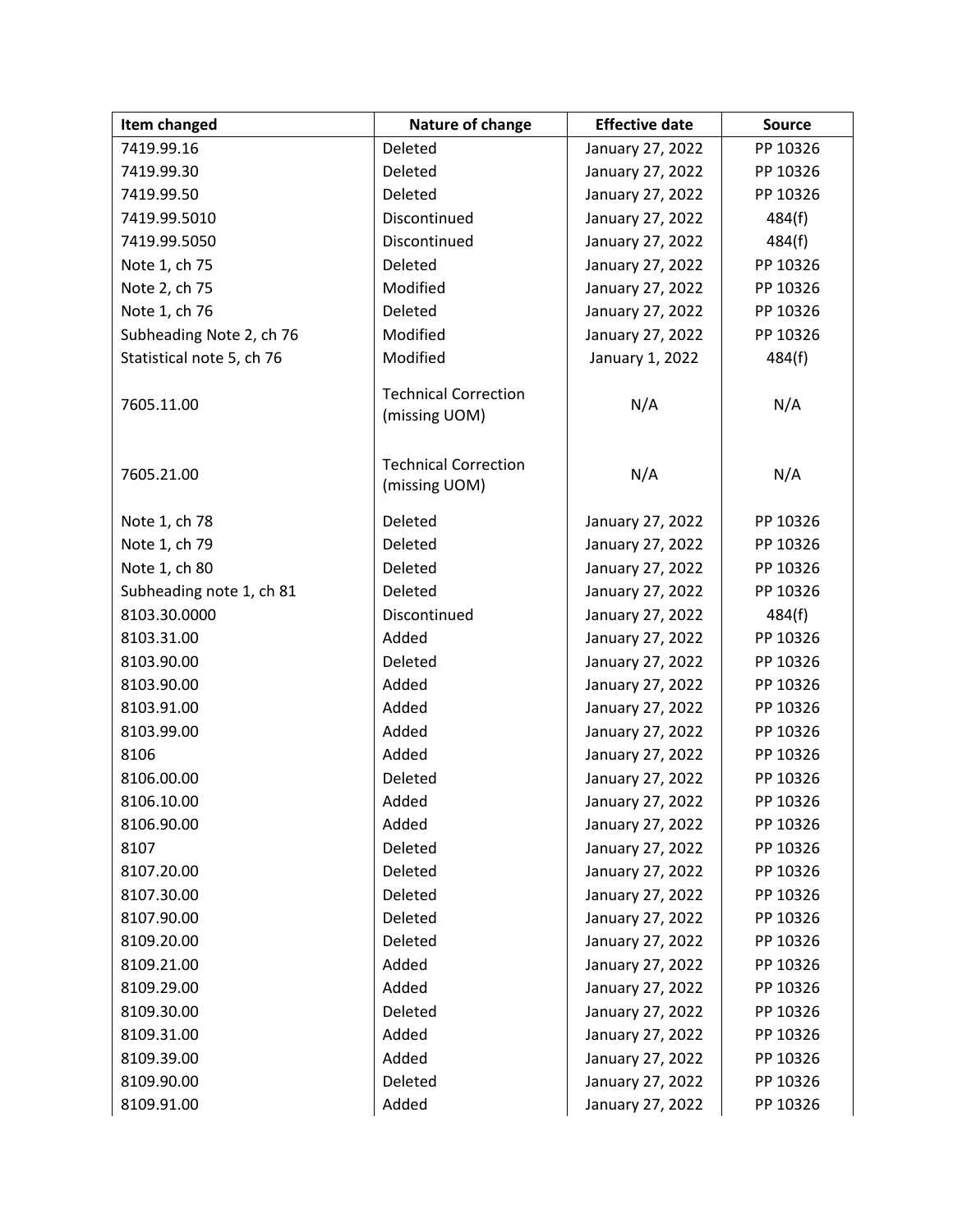| <b>Item changed</b>       | Nature of change                                            | <b>Effective date</b> | <b>Source</b> |
|---------------------------|-------------------------------------------------------------|-----------------------|---------------|
| 8109.99.00                | Added                                                       | January 27, 2022      | PP 10326      |
| 8112                      | Modified (Article<br>Description)                           | January 27, 2022      | PP 10326      |
| 8112.31.00                | Added                                                       | January 27, 2022      | PP 10326      |
| 8112.39.00                | Added                                                       | January 27, 2022      | PP 10326      |
| 8112.41.10                | Added                                                       | January 27, 2022      | PP 10326      |
| 8112.41.50                | Added                                                       | January 27, 2022      | PP 10326      |
| 8112.49.00                | Added                                                       | January 27, 2022      | PP 10326      |
| 8112.61.00                | Added                                                       | January 27, 2022      | PP 10326      |
| 8112.69                   | Added                                                       | January 27, 2022      | PP 10326      |
| 8112.69.10                | Added                                                       | January 27, 2022      | PP 10326      |
| 8112.69.90                | Added                                                       | January 27, 2022      | PP 10326      |
| 8112.92.06                | Deleted (renumbered<br>8112.92.07)                          | January 27, 2022      | PP 10326      |
| 8112.92.07                | Added                                                       | January 27, 2022      | PP 10326      |
| 8112.92.20                | Deleted                                                     | January 27, 2022      | PP 10326      |
| 8112.92.50                | Deleted                                                     | January 27, 2022      | PP 10326      |
| 8112.99.90                | Deleted (renumbered<br>8112.99.91)                          | January 27, 2022      | PP 10326      |
| 8112.99.91                | Added                                                       | January 27, 2022      | PP 10326      |
| 8301.10.60                | <b>Technical correction</b>                                 | N/A                   | N/A           |
| Note 2(b), section XVI    | Modified                                                    | January 27, 2022      | PP 10326      |
| Note 2(k), section XVI    | Modified                                                    | January 27, 2022      | PP 10326      |
| Note 6, section XVI       | Modified                                                    | January 27, 2022      | PP 10326      |
| Note 2, ch 84             | Modified                                                    | January 27, 2022      | PP 10326      |
| Note 5, ch 84             | Added                                                       | January 27, 2022      | PP 10326      |
| Note 5(d), ch 84          | Modified (Renumbered<br>note $6(d)$ )                       | January 27, 2022      | PP 10326      |
| Notes 5 through 8, ch 84  | Modified (Renumbered<br>notes 6 through 9,<br>respectively) | January 27, 2022      | PP 10326      |
| Note 9, ch 84             | Modified (Renumbered<br>note 11)                            | January 27, 2022      | PP 10326      |
| Note 9(a), ch 84          | Modified (Renumbered<br>note $11(a)$                        | January 27, 2022      | PP 10326      |
| Note 10, ch 84            | Added                                                       | January 27, 2022      | PP 10326      |
| Subheading note 2, ch 84  | Modified                                                    | January 27, 2022      | PP 10326      |
| Statistical note 1, ch 84 | Modified                                                    | January 1, 2022       | 484(f)        |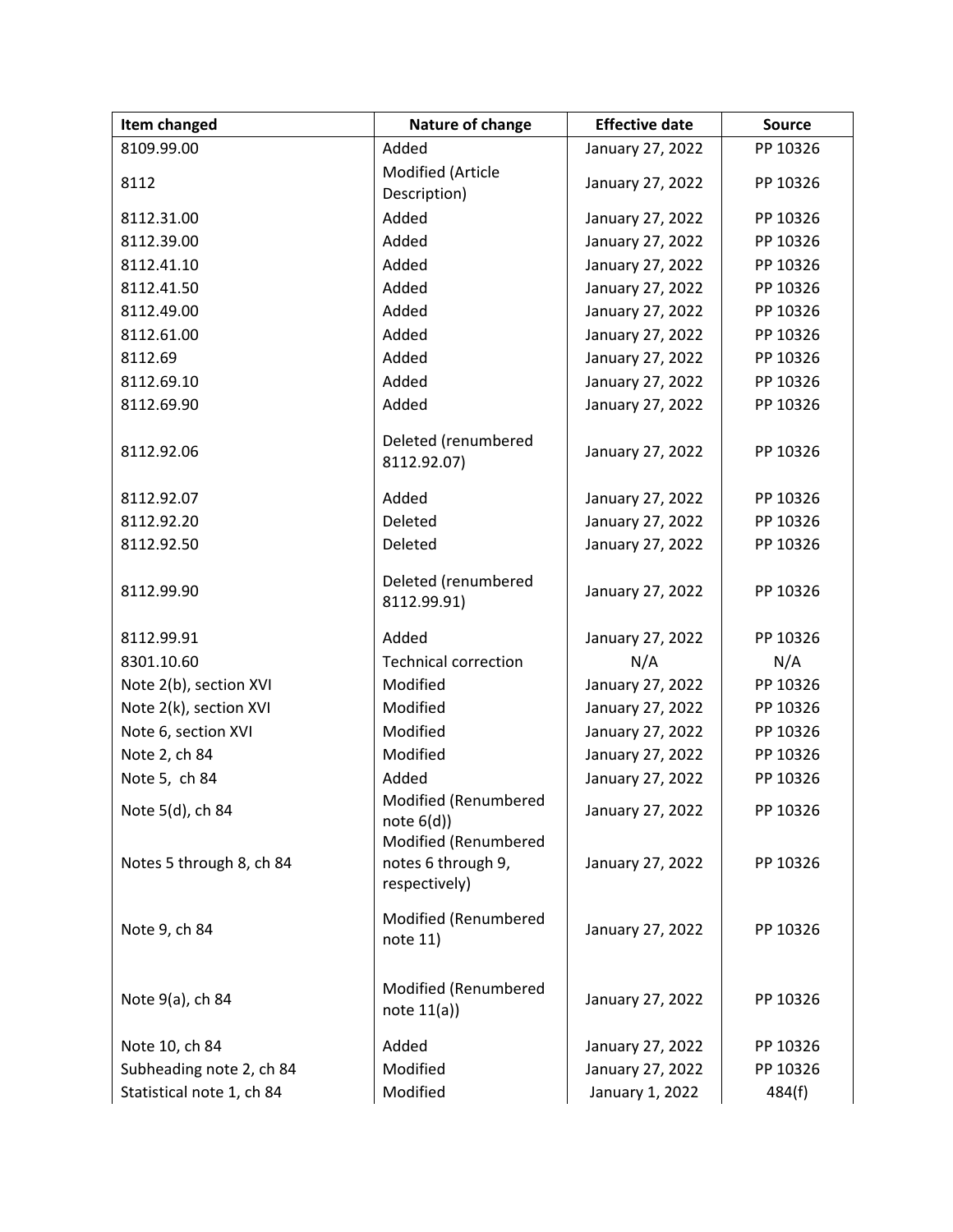| Item changed | Nature of change                                             | <b>Effective date</b> | <b>Source</b> |
|--------------|--------------------------------------------------------------|-----------------------|---------------|
| 8411.82.8000 | Annotated                                                    | January 1, 2022       | 484(f)        |
| 8411.82.8010 | Established                                                  | January 1, 2022       | 484(f)        |
| 8411.82.8090 | Established                                                  | January 1, 2022       | 484(f)        |
| 8411.91.1040 | Modified (unit of<br>quantity changed from<br>"kg" to "No.") | January 1, 2022       | 484(f)        |
| 8411.91.1060 | Modified (unit of<br>quantity changed from<br>"kg" to "No.") | January 1, 2022       | 484(f)        |
| 8411.91.1090 | Modified (unit of<br>quantity changed from<br>"kg" to "No.") | January 1, 2022       | 484(f)        |
| 8411.91.9040 | Modified (unit of<br>quantity changed from<br>"kg" to "No.") | January 1, 2022       | 484(f)        |
| 8411.91.9081 | Modified (unit of<br>quantity changed from<br>"kg" to "No.") | January 1, 2022       | 484(f)        |
| 8411.91.9085 | Modified (unit of<br>quantity changed from<br>"kg" to "No.") | January 1, 2022       | 484(f)        |
| 8411.99.1010 | Modified (unit of<br>quantity changed from<br>"kg" to "No.") | January 1, 2022       | 484(f)        |
| 8411.99.1040 | Modified (unit of<br>quantity changed from<br>"kg" to "No.") | January 1, 2022       | 484(f)        |
| 8411.99.1080 | Modified (unit of<br>quantity changed from<br>"kg" to "No.") | January 1, 2022       | 484(f)        |
| 8411.99.9081 | Modified (unit of<br>quantity changed from<br>"kg" to "No.") | January 1, 2022       | 484(f)        |
| 8411.99.9085 | Modified (unit of<br>quantity changed from<br>"kg" to "No.") | January 1, 2022       | 484(f)        |
| 8411.99.9090 | Modified (unit of<br>quantity changed from<br>"kg" to "No.") | January 1, 2022       | 484(f)        |
| 8414         | Modified (Article<br>Description)                            | January 27, 2022      | PP 10326      |
| 8414.70.00   | Added                                                        | January 27, 2022      | PP 10326      |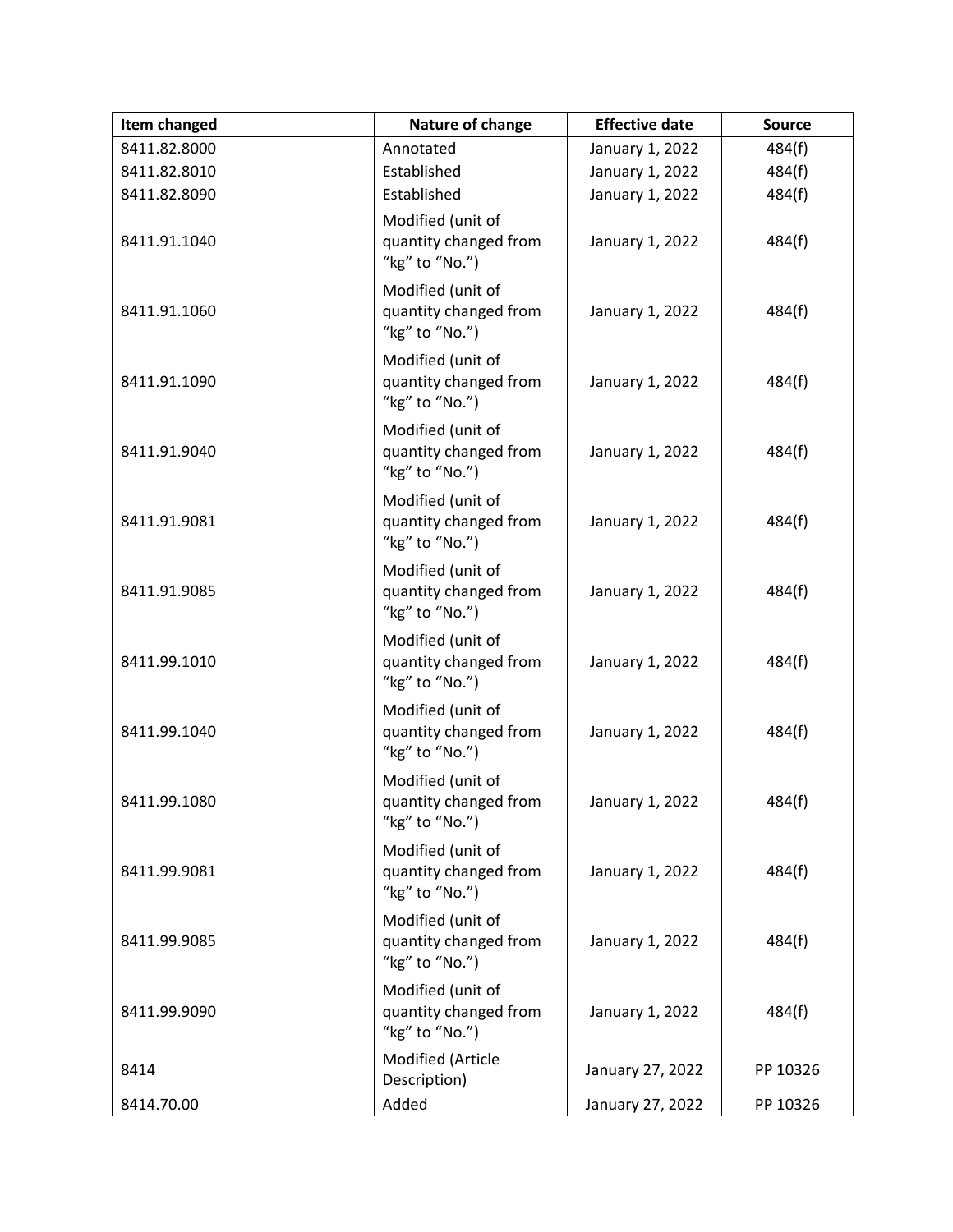| Item changed | Nature of change                  | <b>Effective date</b> | <b>Source</b> |
|--------------|-----------------------------------|-----------------------|---------------|
| 8414.90.90   | Deleted                           | January 27, 2022      | PP 10326      |
| 8414.90.9040 | Discontinued                      | January 27, 2022      | 484(f)        |
| 8414.90.9080 | Discontinued                      | January 27, 2022      | 484(f)        |
| 8414.90.91   | Added                             | January 27, 2022      | PP 10326      |
| 8414.90.9140 | Established                       | January 27, 2022      | 484(f)        |
| 8414.90.9180 | Established                       | January 27, 2022      | 484(f)        |
| 8418.10.00   | Modified (Article<br>Description) | January 27, 2022      | PP 10326      |
| 8419.12.00   | Added                             | January 27, 2022      | PP 10326      |
| 8419.19.00   | Deleted                           | January 27, 2022      | PP 10326      |
| 8419.19.0020 | Discontinued                      | January 27, 2022      | 484(f)        |
| 8419.19.0040 | Discontinued                      | January 27, 2022      | 484(f)        |
| 8419.19.0060 | Discontinued                      | January 27, 2022      | 484(f)        |
| 8419.19.01   | Added                             | January 27, 2022      | PP 10326      |
| 8419.19.0120 | Established                       | January 27, 2022      | 484(f)        |
| 8419.19.0160 | Established                       | January 27, 2022      | 484(f)        |
| 8419.31.00   | Deleted                           | January 27, 2022      | PP 10326      |
| 8419.32      | Deleted                           | January 27, 2022      | PP 10326      |
| 8419.32.10   | Deleted                           | January 27, 2022      | PP 10326      |
| 8419.32.50   | Deleted                           | January 27, 2022      | PP 10326      |
| 8419.33      | Added                             | January 27, 2022      | PP 10326      |
| 8419.33.10   | Added                             | January 27, 2022      | PP 10326      |
| 8419.33.50   | Added                             | January 27, 2022      | PP 10326      |
| 8419.34.00   | Added                             | January 27, 2022      | PP 10326      |
| 8419.35      | Added                             | January 27, 2022      | PP 10326      |
| 8419.35.10   | Added                             | January 27, 2022      | PP 10326      |
| 8419.35.50   | Added                             | January 27, 2022      | PP 10326      |
| 8419.39.01   | Deleted                           | January 27, 2022      | PP 10326      |
| 8419.39.0140 | Discontinued                      | January 27, 2022      | 484(f)        |
| 8419.39.0180 | Discontinued                      | January 27, 2022      | 484(f)        |
| 8419.39.02   | Added                             | January 27, 2022      | PP 10326      |
| 8419.39.0270 | Established                       | January 27, 2022      | 484(f)        |
| 8419.39.0280 | Established                       | January 27, 2022      | 484(f)        |
| 8421.32.00   | Added                             | January 27, 2022      | PP 10326      |
| 8421.39      | Deleted                           | January 27, 2022      | PP 10326      |
| 8421.39.01   | Added                             | January 27, 2022      | PP 10326      |
| 8421.39.0105 | Established                       | January 27, 2022      | 484(f)        |
| 8421.39.0115 | Established                       | January 27, 2022      | 484(f)        |
| 8421.39.0120 | Established                       | January 27, 2022      | 484(f)        |
| 8421.39.0130 | Established                       | January 27, 2022      | 484(f)        |
| 8421.39.0140 | Established                       | January 27, 2022      | 484(f)        |
| 8421.39.0160 | Established                       | January 27, 2022      | 484(f)        |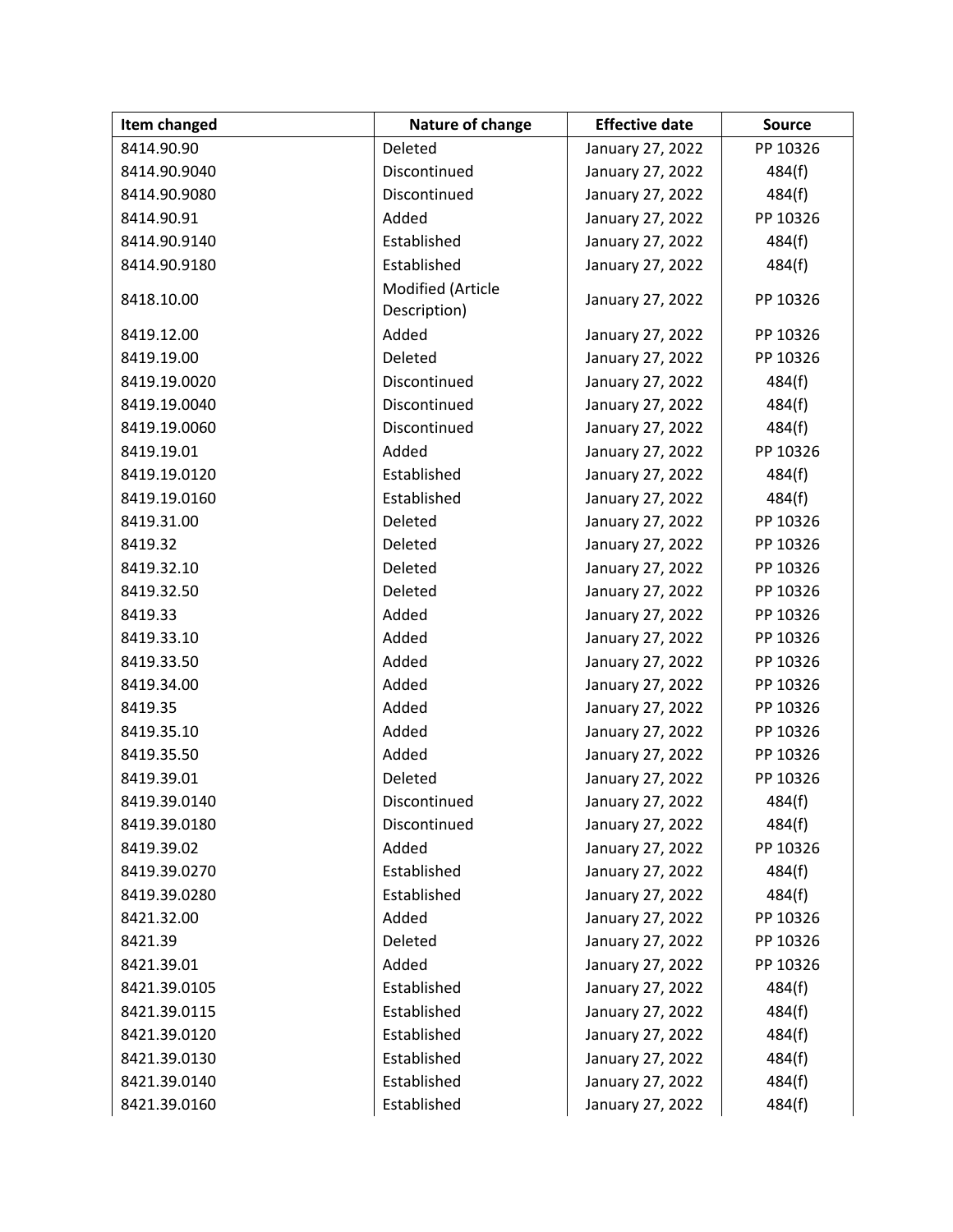| Item changed | Nature of change                  | <b>Effective date</b> | <b>Source</b> |
|--------------|-----------------------------------|-----------------------|---------------|
| 8421.39.0190 | Established                       | January 27, 2022      | 484(f)        |
| 8421.39.40   | Deleted                           | January 27, 2022      | PP 10326      |
| 8421.39.80   | Deleted                           | January 27, 2022      | PP 10326      |
| 8421.39.8005 | Discontinued                      | January 27, 2022      | 484(f)        |
| 8421.39.8015 | Discontinued                      | January 27, 2022      | 484(f)        |
| 8421.39.8020 | Discontinued                      | January 27, 2022      | 484(f)        |
| 8421.39.8030 | Discontinued                      | January 27, 2022      | 484(f)        |
| 8421.39.8040 | Discontinued                      | January 27, 2022      | 484(f)        |
| 8421.39.8060 | Discontinued                      | January 27, 2022      | 484(f)        |
| 8421.39.8090 | Discontinued                      | January 27, 2022      | 484(f)        |
| 8421.99.00   | Deleted                           | January 27, 2022      | PP 10326      |
| 8421.99.0040 | Discontinued                      | January 27, 2022      | 484(f)        |
| 8421.99.0080 | Discontinued                      | January 27, 2022      | 484(f)        |
| 8421.99.01   | Added                             | January 27, 2022      | PP 10326      |
| 8421.99.0140 | Established                       | January 27, 2022      | 484(f)        |
| 8421.99.0180 | Established                       | January 27, 2022      | 484(f)        |
| 8428.70.00   | Added                             | January 27, 2022      | PP 10326      |
| 8428.90.02   | Deleted                           | January 27, 2022      | PP 10326      |
| 8428.90.0210 | Discontinued                      | January 27, 2022      | 484(f)        |
| 8428.90.0220 | Discontinued                      | January 27, 2022      | 484(f)        |
| 8428.90.0230 | Discontinued                      | January 27, 2022      | 484(f)        |
| 8428.90.03   | Added                             | January 27, 2022      | PP 10326      |
| 8428.90.0310 | Established                       | January 27, 2022      | 484(f)        |
| 8428.90.0330 | Established                       | January 27, 2022      | 484(f)        |
| 8438         | Modified (Article<br>Description) | January 27, 2022      | PP 10326      |
| 8462         | Modified (Article<br>Description) | January 27, 2022      | PP 10326      |
| 8462.10.00   | Deleted                           | January 27, 2022      | PP 10326      |
| 8462.10.0010 | Discontinued                      | January 27, 2022      | 484(f)        |
| 8462.10.0030 | Discontinued                      | January 27, 2022      | 484(f)        |
| 8462.10.0035 | Discontinued                      | January 27, 2022      | 484(f)        |
| 8462.10.0055 | Discontinued                      | January 27, 2022      | 484(f)        |
| 8462.11.00   | Added                             | January 27, 2022      | PP 10326      |
| 8462.11.0010 | Established                       | January 27, 2022      | 484(f)        |
| 8462.11.0030 | Established                       | January 27, 2022      | 484(f)        |
| 8462.11.0035 | Established                       | January 27, 2022      | 484(f)        |
| 8462.11.0055 | Established                       | January 27, 2022      | 484(f)        |
| 8462.19.00   | Added                             | January 27, 2022      | PP 10326      |
| 8462.19.0010 | Established                       | January 27, 2022      | 484(f)        |
| 8462.19.0030 | Established                       | January 27, 2022      | 484(f)        |
| 8462.19.0035 | Established                       | January 27, 2022      | 484(f)        |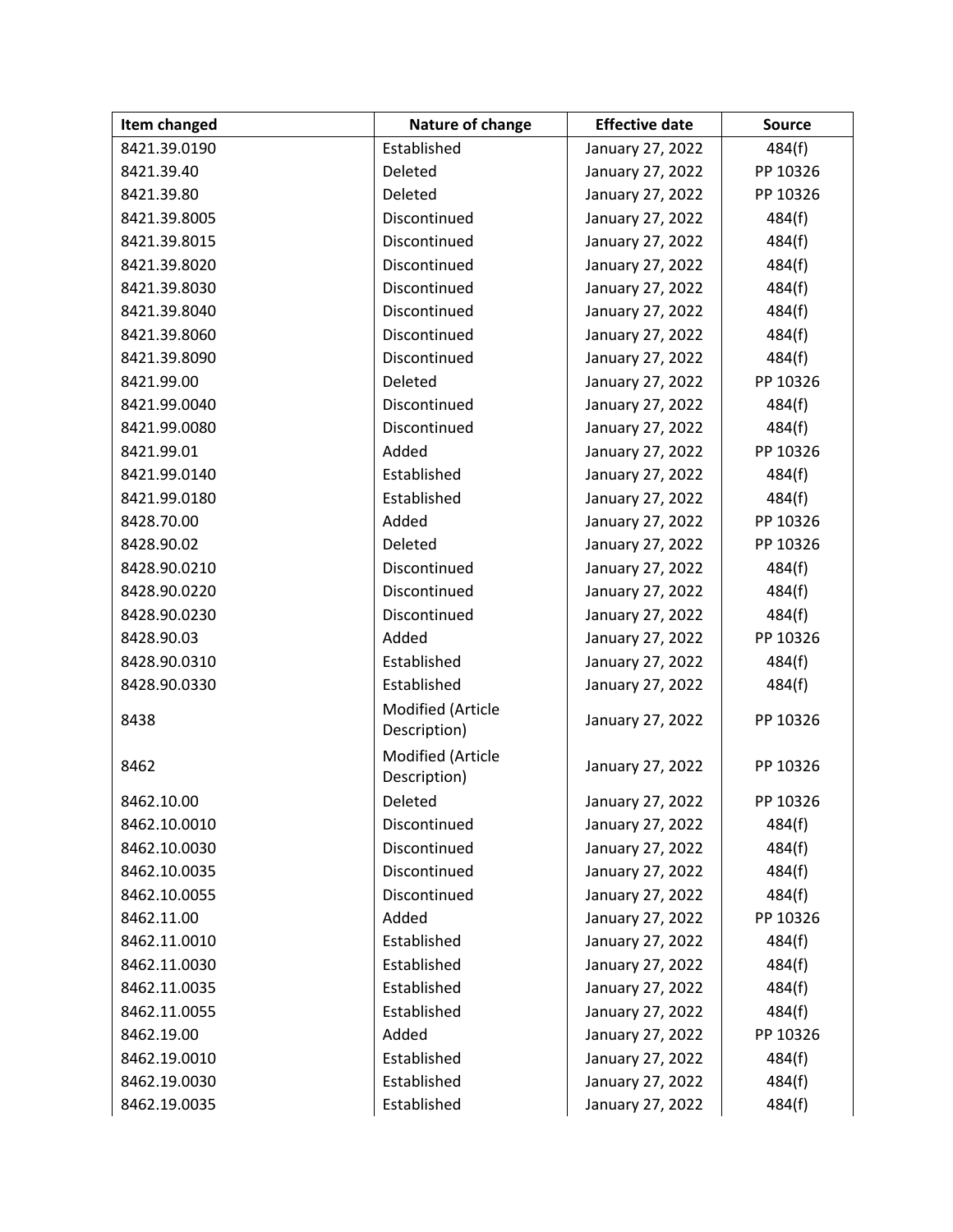| Item changed | Nature of change | <b>Effective date</b> | <b>Source</b> |
|--------------|------------------|-----------------------|---------------|
| 8462.19.0055 | Established      | January 27, 2022      | 484(f)        |
| 8462.21.00   | Deleted          | January 27, 2022      | PP 10326      |
| 8462.22.00   | Added            | January 27, 2022      | PP 10326      |
| 8462.22.0010 | Established      | January 27, 2022      | 484(f)        |
| 8462.22.0020 | Established      | January 27, 2022      | 484(f)        |
| 8462.22.0050 | Established      | January 27, 2022      | 484(f)        |
| 8462.23.00   | Added            | January 27, 2022      | PP 10326      |
| 8462.23.0010 | Established      | January 27, 2022      | 484(f)        |
| 8462.23.0020 | Established      | January 27, 2022      | 484(f)        |
| 8462.23.0050 | Established      | January 27, 2022      | 484(f)        |
| 8462.24.00   | Added            | January 27, 2022      | PP 10326      |
| 8462.24.0010 | Established      | January 27, 2022      | 484(f)        |
| 8462.24.0020 | Established      | January 27, 2022      | 484(f)        |
| 8462.24.0050 | Established      | January 27, 2022      | 484(f)        |
| 8462.25.00   | Added            | January 27, 2022      | PP 10326      |
| 8462.25.0010 | Established      | January 27, 2022      | 484(f)        |
| 8462.25.0020 | Established      | January 27, 2022      | 484(f)        |
| 8462.25.0050 | Established      | January 27, 2022      | 484(f)        |
| 8462.26.00   | Added            | January 27, 2022      | PP 10326      |
| 8462.26.0010 | Established      | January 27, 2022      | 484(f)        |
| 8462.26.0020 | Established      | January 27, 2022      | 484(f)        |
| 8462.26.0050 | Established      | January 27, 2022      | 484(f)        |
| 8462.31.00   | Deleted          | January 27, 2022      | PP 10326      |
| 8462.31.0040 | Discontinued     | January 27, 2022      | 484(f)        |
| 8462.31.0080 | Discontinued     | January 27, 2022      | 484(f)        |
| 8462.32      | Added            | January 27, 2022      | PP 10326      |
| 8462.32.10   | Added            | January 27, 2022      | PP 10326      |
| 8462.32.1040 | Established      | January 27, 2022      | 484(f)        |
| 8462.32.1080 | Established      | January 27, 2022      | 484(f)        |
| 8462.32.50   | Added            | January 27, 2022      | PP 10326      |
| 8462.32.5010 | Established      | January 27, 2022      | 484(f)        |
| 8462.32.5020 | Established      | January 27, 2022      | 484(f)        |
| 8462.32.5050 | Established      | January 27, 2022      | 484(f)        |
| 8462.33.00   | Added            | January 27, 2022      | PP 10326      |
| 8462.33.0040 | Established      | January 27, 2022      | 484(f)        |
| 8462.33.0080 | Established      | January 27, 2022      | 484(f)        |
| 8462.41.00   | Deleted          | January 27, 2022      | PP 10326      |
| 8462.41.0040 | Discontinued     | January 27, 2022      | 484(f)        |
| 8462.41.0080 | Discontinued     | January 27, 2022      | 484(f)        |
| 8462.42.00   | Added            | January 27, 2022      | PP 10326      |
| 8462.42.0040 | Established      | January 27, 2022      | 484(f)        |
| 8462.42.0080 | Established      | January 27, 2022      | 484(f)        |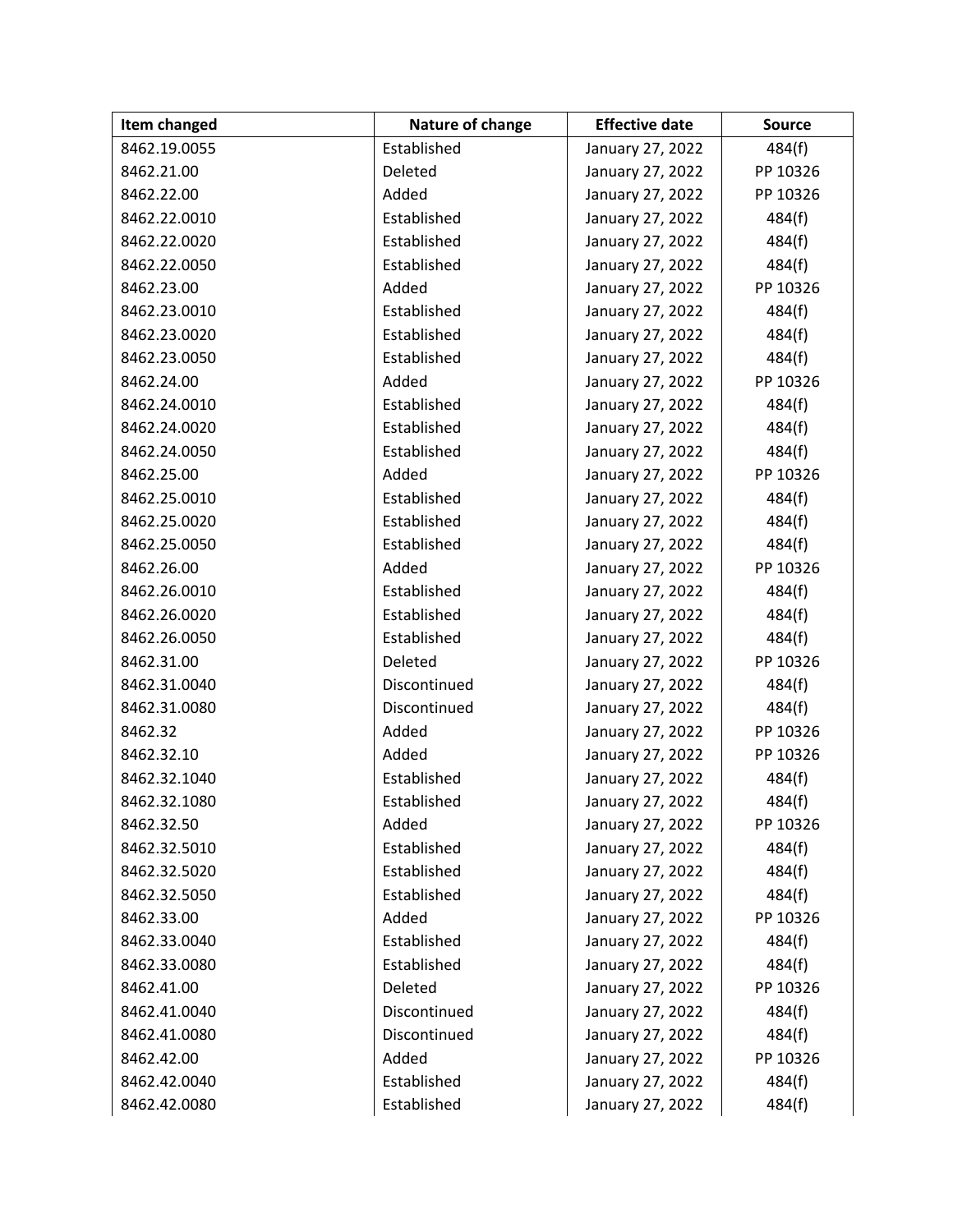| Item changed | Nature of change | <b>Effective date</b> | <b>Source</b> |
|--------------|------------------|-----------------------|---------------|
| 8462.51.00   | Added            | January 27, 2022      | PP 10326      |
| 8462.51.0040 | Established      | January 27, 2022      | 484(f)        |
| 8462.51.0080 | Established      | January 27, 2022      | 484(f)        |
| 8462.59.00   | Added            | January 27, 2022      | PP 10326      |
| 8462.59.0010 | Established      | January 27, 2022      | 484(f)        |
| 8462.59.0020 | Established      | January 27, 2022      | 484(f)        |
| 8462.59.0050 | Established      | January 27, 2022      | 484(f)        |
| 8462.61      | Added            | January 27, 2022      | PP 10326      |
| 8462.61.40   | Added            | January 27, 2022      | PP 10326      |
| 8462.61.4030 | Established      | January 27, 2022      | 484(f)        |
| 8462.61.4060 | Established      | January 27, 2022      | 484(f)        |
| 8462.61.80   | Added            | January 27, 2022      | PP 10326      |
| 8462.61.8030 | Established      | January 27, 2022      | 484(f)        |
| 8462.61.8090 | Established      | January 27, 2022      | 484(f)        |
| 8462.62      | Added            | January 27, 2022      | PP 10326      |
| 8462.62.40   | Added            | January 27, 2022      | PP 10326      |
| 8462.62.4010 | Established      | January 27, 2022      | 484(f)        |
| 8462.62.4030 | Established      | January 27, 2022      | 484(f)        |
| 8462.62.50   | Added            | January 27, 2022      | PP 10326      |
| 8462.62.5030 | Established      | January 27, 2022      | 484(f)        |
| 8462.62.5090 | Established      | January 27, 2022      | 484(f)        |
| 8462.63      | Added            | January 27, 2022      | PP 10326      |
| 8462.63.40   | Added            | January 27, 2022      | PP 10326      |
| 8462.63.4010 | Established      | January 27, 2022      | 484(f)        |
| 8462.63.4030 | Established      | January 27, 2022      | 484(f)        |
| 8462.63.80   | Added            | January 27, 2022      | PP 10326      |
| 8462.63.8010 | Established      | January 27, 2022      | 484(f)        |
| 8462.63.8020 | Established      | January 27, 2022      | 484(f)        |
| 8462.63.8060 | Established      | January 27, 2022      | 484(f)        |
| 8462.69      | Added            | January 27, 2022      | PP 10326      |
| 8462.69.40   | Added            | January 27, 2022      | PP 10326      |
| 8462.69.4010 | Established      | January 27, 2022      | 484(f)        |
| 8462.69.4030 | Established      | January 27, 2022      | 484(f)        |
| 8462.69.80   | Added            | January 27, 2022      | PP 10326      |
| 8462.69.8010 | Established      | January 27, 2022      | 484(f)        |
| 8462.69.8020 | Established      | January 27, 2022      | 484(f)        |
| 8462.69.8060 | Established      | January 27, 2022      | 484(f)        |
| 8462.90      | Added            | January 27, 2022      | PP 10326      |
| 8462.90.40   | Added            | January 27, 2022      | PP 10326      |
| 8462.90.4010 | Established      | January 27, 2022      | 484(f)        |
| 8462.90.4030 | Established      | January 27, 2022      | 484(f)        |
| 8462.90.80   | Added            | January 27, 2022      | PP 10326      |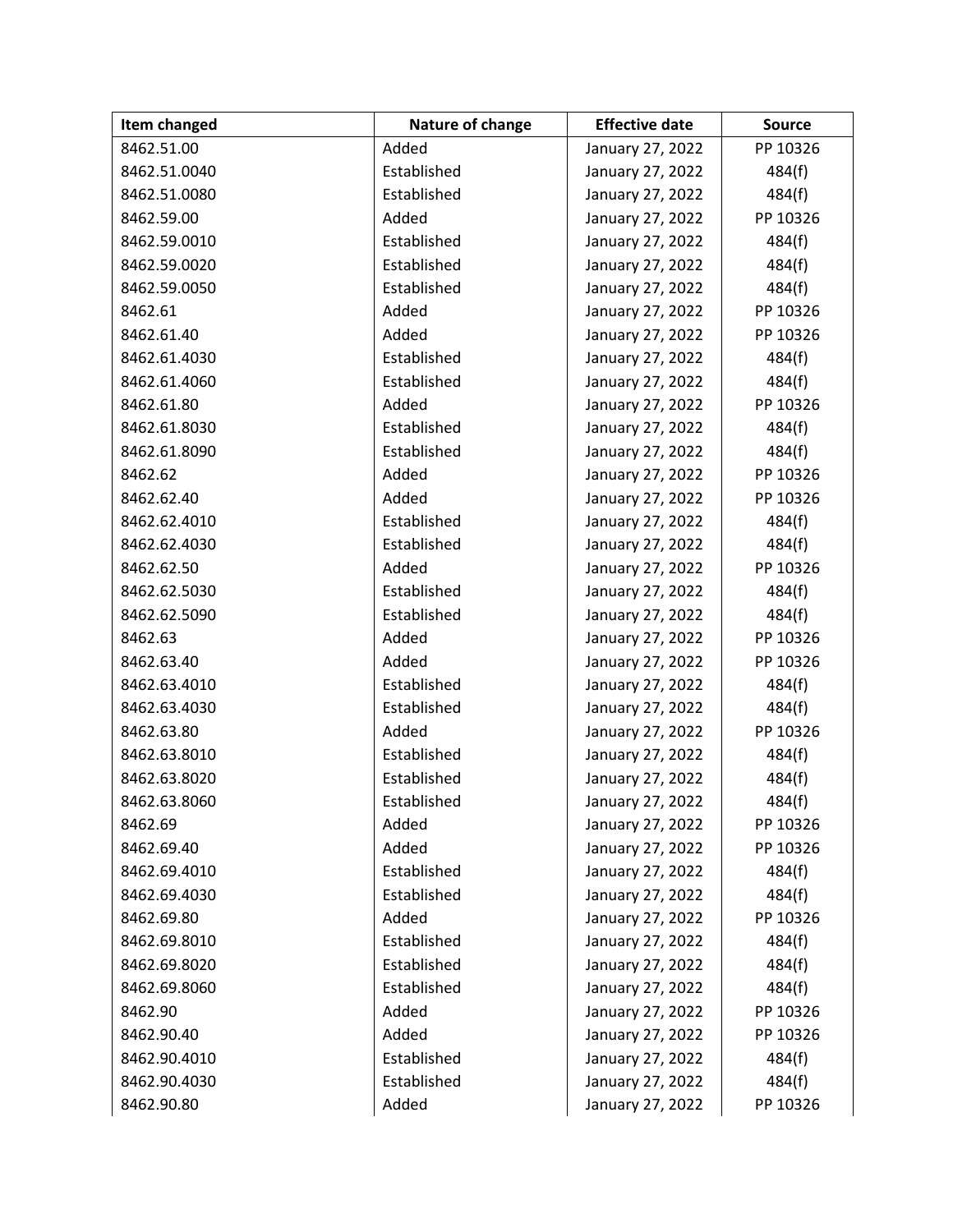| Item changed | Nature of change                  | <b>Effective date</b> | <b>Source</b> |
|--------------|-----------------------------------|-----------------------|---------------|
| 8462.90.8010 | Established                       | January 27, 2022      | 484(f)        |
| 8462.90.8020 | Established                       | January 27, 2022      | 484(f)        |
| 8462.90.8060 | Established                       | January 27, 2022      | 484(f)        |
| 8462.91      | Deleted                           | January 27, 2022      | PP 10326      |
| 8462.91.40   | Deleted                           | January 27, 2022      | PP 10326      |
| 8462.91.4030 | Discontinued                      | January 27, 2022      | 484(f)        |
| 8462.91.4060 | Discontinued                      | January 27, 2022      | 484(f)        |
| 8462.91.80   | Deleted                           | January 27, 2022      | PP 10326      |
| 8462.91.8030 | Discontinued                      | January 27, 2022      | 484(f)        |
| 8462.91.8090 | Discontinued                      | January 27, 2022      | 484(f)        |
| 8462.99      | Deleted                           | January 27, 2022      | PP 10326      |
| 8462.99.40   | Deleted                           | January 27, 2022      | PP 10326      |
| 8462.99.4010 | Discontinued                      | January 27, 2022      | 484(f)        |
| 8462.99.4030 | Discontinued                      | January 27, 2022      | 484(f)        |
| 8462.99.80   | Deleted                           | January 27, 2022      | PP 10326      |
| 8462.99.8010 | Discontinued                      | January 27, 2022      | 484(f)        |
| 8462.99.8020 | Discontinued                      | January 27, 2022      | 484(f)        |
| 8462.99.8045 | Discontinued                      | January 27, 2022      | 484(f)        |
| 8462.99.8060 | Discontinued                      | January 27, 2022      | 484(f)        |
| 8477.80.00   | Deleted                           | January 27, 2022      | PP 10326      |
| 8477.80.01   | Added                             | January 27, 2022      | PP 10326      |
| 8477.90.85   | Added                             | January 27, 2022      | PP 10326      |
| 8477.90.8501 | Discontinued                      | January 27, 2022      | 484(f)        |
| 8477.90.8520 | Discontinued                      | January 27, 2022      | 484(f)        |
| 8477.90.8530 | Discontinued                      | January 27, 2022      | 484(f)        |
| 8477.90.8540 | Discontinued                      | January 27, 2022      | 484(f)        |
| 8477.90.8595 | Discontinued                      | January 27, 2022      | 484(f)        |
| 8477.90.86   | Added                             | January 27, 2022      | PP 10326      |
| 8477.90.8601 | Established                       | January 27, 2022      | 484(f)        |
| 8477.90.8620 | Established                       | January 27, 2022      | 484(f)        |
| 8477.90.8630 | Established                       | January 27, 2022      | 484(f)        |
| 8477.90.8640 | Established                       | January 27, 2022      | 484(f)        |
| 8477.90.8695 | Established                       | January 27, 2022      | 484(f)        |
| 8479.20.00   | Modified (Article<br>Description) | January 27, 2022      | PP 10326      |
| 8479.83.00   | Added                             | January 27, 2022      | PP 10326      |
| 8479.89.94   | Deleted                           | January 27, 2022      | PP 10326      |
| 8479.89.9450 | Discontinued                      | January 27, 2022      | 484(f)        |
| 8479.89.9460 | Discontinued                      | January 27, 2022      | 484(f)        |
| 8479.89.9465 | Discontinued                      | January 27, 2022      | 484(f)        |
| 8479.89.9485 | Discontinued                      | January 27, 2022      | 484(f)        |
| 8479.89.9495 | Discontinued                      | January 27, 2022      | 484(f)        |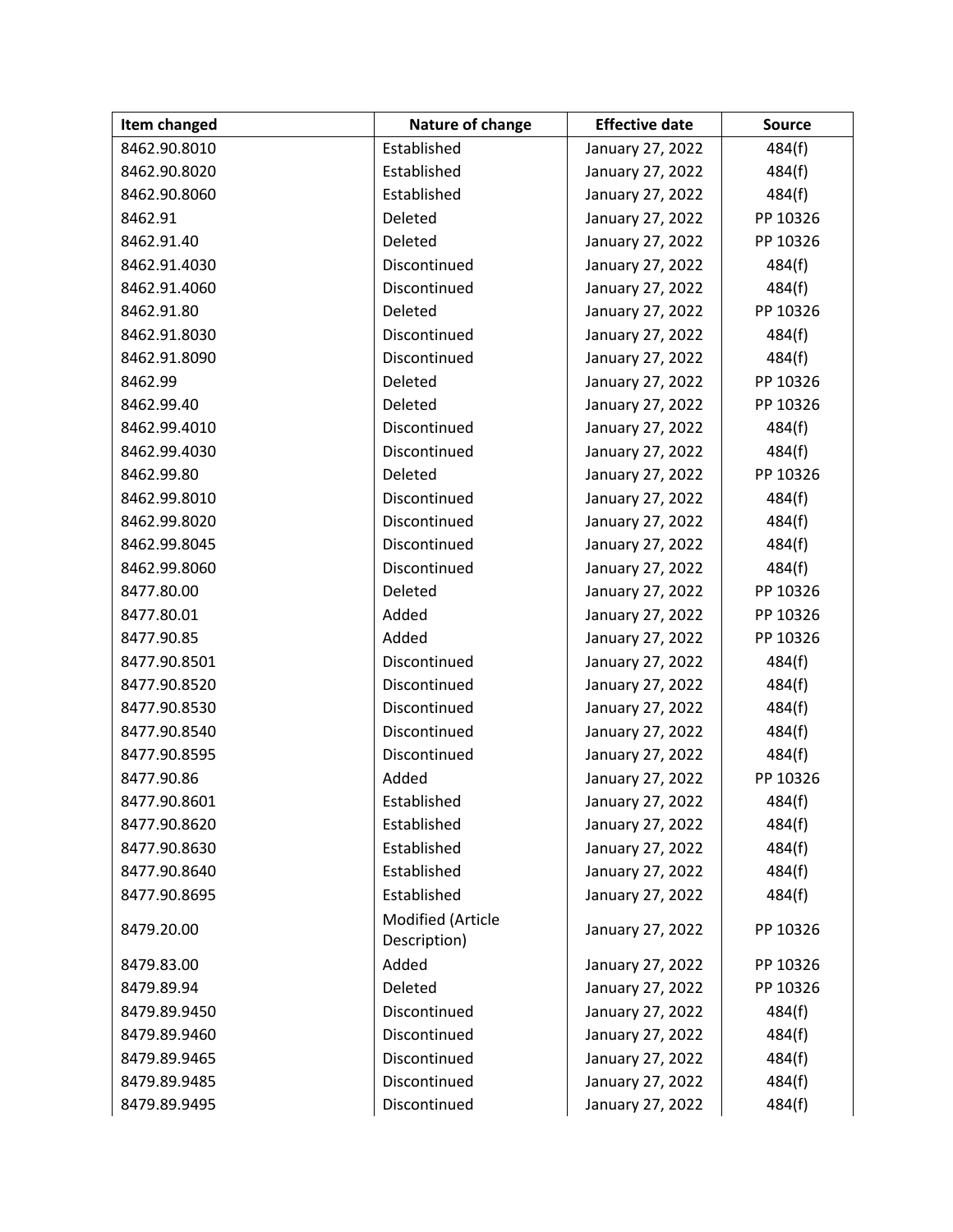| Item changed  | Nature of change                  | <b>Effective date</b> | <b>Source</b> |
|---------------|-----------------------------------|-----------------------|---------------|
| 8479.89.9496  | Discontinued                      | January 27, 2022      | 484(f)        |
| 8479.89.9499  | Discontinued                      | January 27, 2022      | 484(f)        |
| 8479.89.95    | Added                             | January 27, 2022      | PP 10326      |
| 8479.89.9550  | Established                       | January 27, 2022      | 484(f)        |
| 8479.89.9560  | Established                       | January 27, 2022      | 484(f)        |
| 8479.89.9565  | Established                       | January 27, 2022      | 484(f)        |
| 8479.89.9585  | Established                       | January 27, 2022      | 484(f)        |
| 8479.89.9595  | Established                       | January 27, 2022      | 484(f)        |
| 8479.89.9596  | Established                       | January 27, 2022      | 484(f)        |
| 8479.89.9599  | Established                       | January 27, 2022      | 484(f)        |
| 8479.90.94    | Deleted                           | January 27, 2022      | PP 10326      |
| 8479.90.9440  | Discontinued                      | January 27, 2022      | 484(f)        |
| 8479.90.9450  | Discontinued                      | January 27, 2022      | 484(f)        |
| 8479.90.9460  | Discontinued                      | January 27, 2022      | 484(f)        |
| 8479.90.9465  | Discontinued                      | January 27, 2022      | 484(f)        |
| 8479.90.9496  | Discontinued                      | January 27, 2022      | 484(f)        |
| 8479.90.95    | Added                             | January 27, 2022      | PP 10326      |
| 8479.90.9540  | Established                       | January 27, 2022      | 484(f)        |
| 8479.90.9550  | Established                       | January 27, 2022      | 484(f)        |
| 8479.90.9560  | Established                       | January 27, 2022      | 484(f)        |
| 8479.90.9565  | Established                       | January 27, 2022      | 484(f)        |
| 8479.90.9596  | Established                       | January 27, 2022      | 484(f)        |
| 8482.40.00    | Modified (Article<br>Description) | January 27, 2022      | PP 10326      |
| 8482.50.00    | Modified (Article<br>Description) | January 27, 2022      | PP 10326      |
| 8485.10.01    | Added                             | January 27, 2022      | PP 10326      |
| 8485.20.00    | Added                             | January 27, 2022      | PP 10326      |
| 8485.30.00    | Added                             | January 27, 2022      | PP 10326      |
| 8485.80.00    | Added                             | January 27, 2022      | PP 10326      |
| 8485.90       | Added                             | January 27, 2022      | PP 10326      |
| 8485.90.00    | Added                             | January 27, 2022      | PP 10326      |
| 8485.90.10    | Added                             | January 27, 2022      | PP 10326      |
| 8485.90.90    | Added                             | January 27, 2022      | PP 10326      |
| 8486          | Modified (Article<br>Description) | January 27, 2022      | PP 10326      |
| 8486.40.00    | Modified (Article<br>Description) | January 27, 2022      | PP 10326      |
| Note 5, ch 85 | Modified (Renumbered<br>note 6)   | January 27, 2022      | PP 10326      |
| Note 5, ch 85 | Added                             | January 27, 2022      | PP 10326      |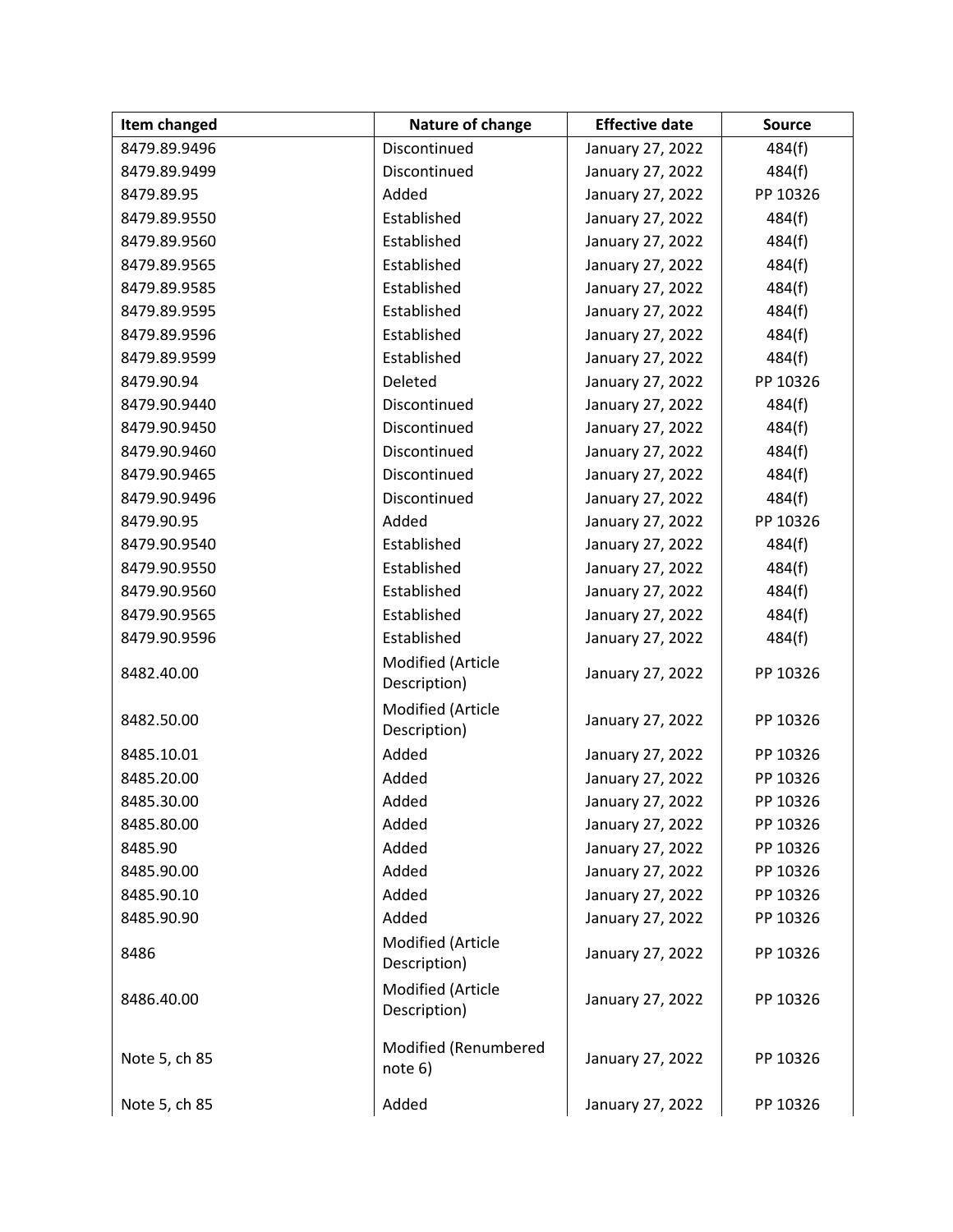| Item changed                                              | Nature of change                                             | <b>Effective date</b> | <b>Source</b> |
|-----------------------------------------------------------|--------------------------------------------------------------|-----------------------|---------------|
| Notes 6 through 8, ch 85                                  | Modified (Renumbered<br>notes 8 through 10,<br>respectively) | January 27, 2022      | PP 10326      |
| Note 7, ch 85                                             | Added                                                        | January 27, 2022      | PP 10326      |
| Note 9, ch 85                                             | Modified (Renumbered<br>note 12)                             | January 27, 2022      | PP 10326      |
| Note 9(a), ch 85                                          | Modified (Renumbered<br>note $12(a)$                         | January 27, 2022      | PP 10326      |
| Note 9(b)(iv)3.(a), ch 85                                 | Modified (Renumbered<br>note 12(b)(iv)3.(a))                 | January 27, 2022      | PP 10326      |
| Note 10, ch 85                                            | Deleted                                                      | January 27, 2022      | PP 10326      |
| Note 11, ch 85                                            | Added                                                        | January 27, 2022      | PP 10326      |
| Subheading note 1, ch 85                                  | Modified (Renumbered<br>subheading note 4)                   | January 27, 2022      | PP 10326      |
| Subheading notes 1 through 3, ch<br>85                    | Added                                                        | January 27, 2022      | PP 10326      |
| Subheading note 5, ch 85                                  | Added                                                        | January 27, 2022      | PP 10326      |
| Additional U.S. note 11, ch 85                            | Modified                                                     | January 27, 2022      | PP 10326      |
| Statistical note 7, ch 85                                 | Modified                                                     | January 27, 2022      | 484(f)        |
| Statistical notes 8, 8(a), 8(b), 8(c),<br>and 8(d), ch 85 | Modified                                                     | January 27, 2022      | 484(f)        |
| Statistical note 8(a), ch 85                              | Modified                                                     | January 1, 2022       | 484(f)        |
| Statistical note 10, ch 85                                | Modified                                                     | January 27, 2022      | 484(f)        |
| Statistical note 11, ch 85                                | Modified                                                     | January 27, 2022      | 484(f)        |
| 8501.31.80                                                | Deleted                                                      | January 27, 2022      | PP 10326      |
| 8501.31.8010                                              | Discontinued                                                 | January 27, 2022      | 484(f)        |
| 8501.31.8090                                              | Discontinued                                                 | January 27, 2022      | 484(f)        |
| 8501.31.81                                                | Added                                                        | January 27, 2022      | PP 10326      |
| 8501.32.60                                                | Deleted                                                      | January 27, 2022      | PP 10326      |
| 8501.32.6010                                              | Discontinued                                                 | January 27, 2022      | 484(f)        |
| 8501.32.6090                                              | Discontinued                                                 | January 27, 2022      | 484(f)        |
| 8501.32.61                                                | Added                                                        | January 27, 2022      | PP 10326      |
| 8501.32.6100                                              | Established                                                  | January 27, 2022      | 484(f)        |
| 8501.33.60                                                | Deleted                                                      | January 27, 2022      | PP 10326      |
| 8501.33.61                                                | Added                                                        | January 27, 2022      | PP 10326      |
| 8501.34.60                                                | Deleted                                                      | January 27, 2022      | PP 10326      |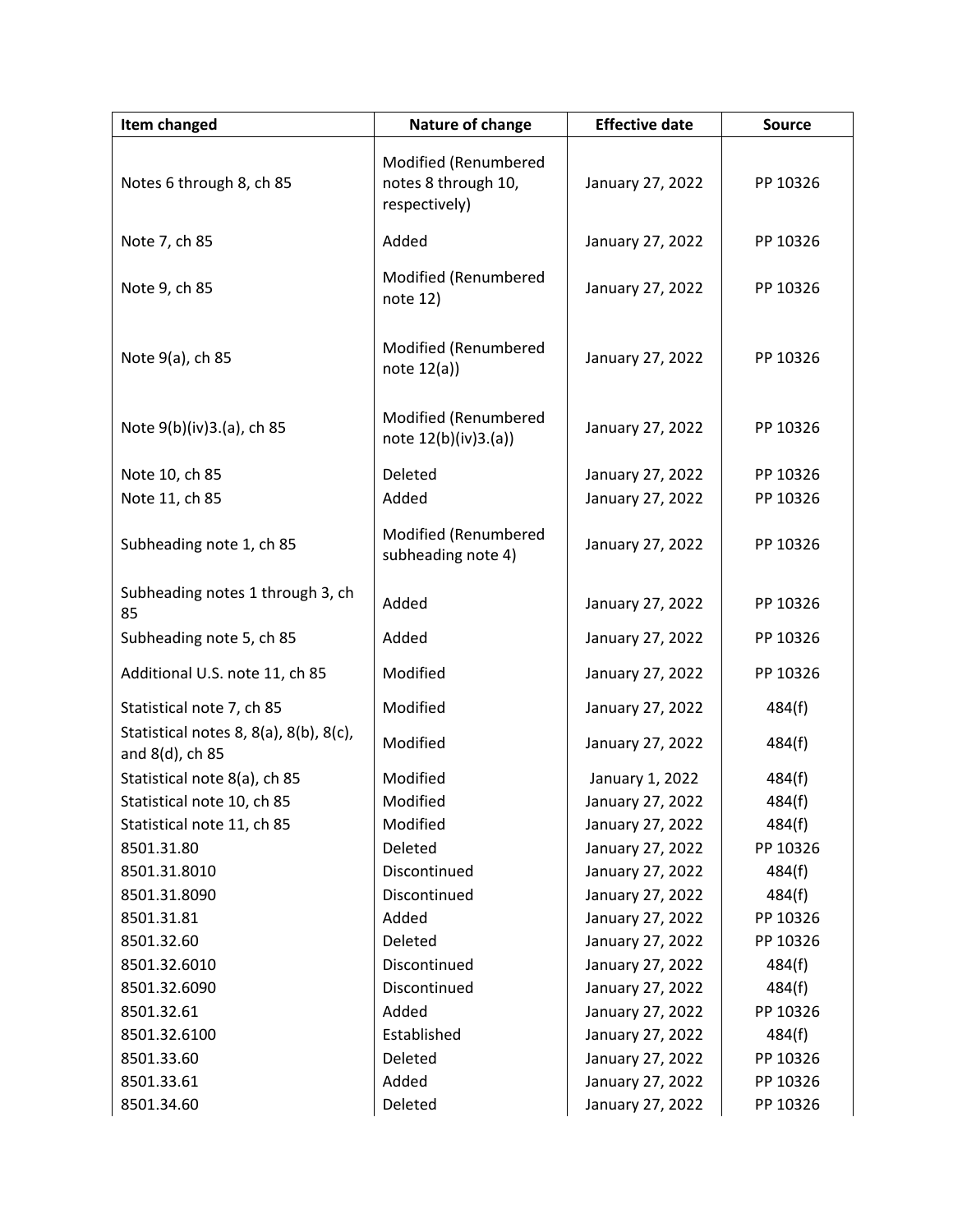| Item changed | Nature of change                  | <b>Effective date</b> | <b>Source</b> |
|--------------|-----------------------------------|-----------------------|---------------|
| 8501.34.61   | Added                             | January 27, 2022      | PP 10326      |
| 8501.61.00   | Deleted                           | January 27, 2022      | PP 10326      |
| 8501.61.0010 | Discontinued                      | January 27, 2022      | 484(f)        |
| 8501.61.0090 | Discontinued                      | January 27, 2022      | 484(f)        |
| 8501.61.01   | Added                             | January 27, 2022      | PP 10326      |
| 8501.62.00   | Deleted                           | January 27, 2022      | PP 10326      |
| 8501.62.01   | Added                             | January 27, 2022      | PP 10326      |
| 8501.63.00   | Deleted                           | January 27, 2022      | PP 10326      |
| 8501.63.01   | Added                             | January 27, 2022      | PP 10326      |
| 8501.64.00   | Deleted                           | January 27, 2022      | PP 10326      |
| 8501.64.0021 | Discontinued                      | January 27, 2022      | 484(f)        |
| 8501.64.0025 | Discontinued                      | January 27, 2022      | 484(f)        |
| 8501.64.0030 | Discontinued                      | January 27, 2022      | 484(f)        |
| 8501.64.0050 | Discontinued                      | January 27, 2022      | 484(f)        |
| 8501.64.01   | Added                             | January 27, 2022      | PP 10326      |
| 8501.64.0121 | Established                       | January 27, 2022      | 484(f)        |
| 8501.64.0125 | Established                       | January 27, 2022      | 484(f)        |
| 8501.64.0130 | Established                       | January 27, 2022      | 484(f)        |
| 8501.64.0150 | Established                       | January 27, 2022      | 484(f)        |
| 8501.71.00   | Added                             | January 27, 2022      | PP 10326      |
| 8501.72      | Added                             | January 27, 2022      | PP 10326      |
| 8501.72.10   | Added                             | January 27, 2022      | PP 10326      |
| 8501.72.20   | Added                             | January 27, 2022      | PP 10326      |
| 8501.72.30   | Added                             | January 27, 2022      | PP 10326      |
| 8501.72.90   | Added                             | January 27, 2022      | PP 10326      |
| 8501.80      | Added                             | January 27, 2022      | PP 10326      |
| 8501.80.10   | Added                             | January 27, 2022      | PP 10326      |
| 8501.80.20   | Added                             | January 27, 2022      | PP 10326      |
| 8501.80.30   | Added                             | January 27, 2022      | PP 10326      |
| 8501.80.90   | Added                             | January 27, 2022      | PP 10326      |
| 8503.00.9546 | Modified (Article<br>Description) | January 27, 2022      | 484(f)        |
| 8507.40      | Deleted                           | January 27, 2022      | PP 10326      |
| 8507.40.40   | Deleted                           | January 27, 2022      | PP 10326      |
| 8507.40.80   | Deleted                           | January 27, 2022      | PP 10326      |
| 8507.80.40   | Deleted                           | January 27, 2022      | PP 10326      |
| 8507.80.41   | Added                             | January 27, 2022      | PP 10326      |
| 8507.80.81   | Deleted                           | January 27, 2022      | PP 10326      |
| 8507.80.82   | Added                             | January 27, 2022      | PP 10326      |
| 8514.10.00   | Deleted                           | January 27, 2022      | PP 10326      |
| 8514.11.00   | Added                             | January 27, 2022      | PP 10326      |
| 8514.19.00   | Added                             | January 27, 2022      | PP 10326      |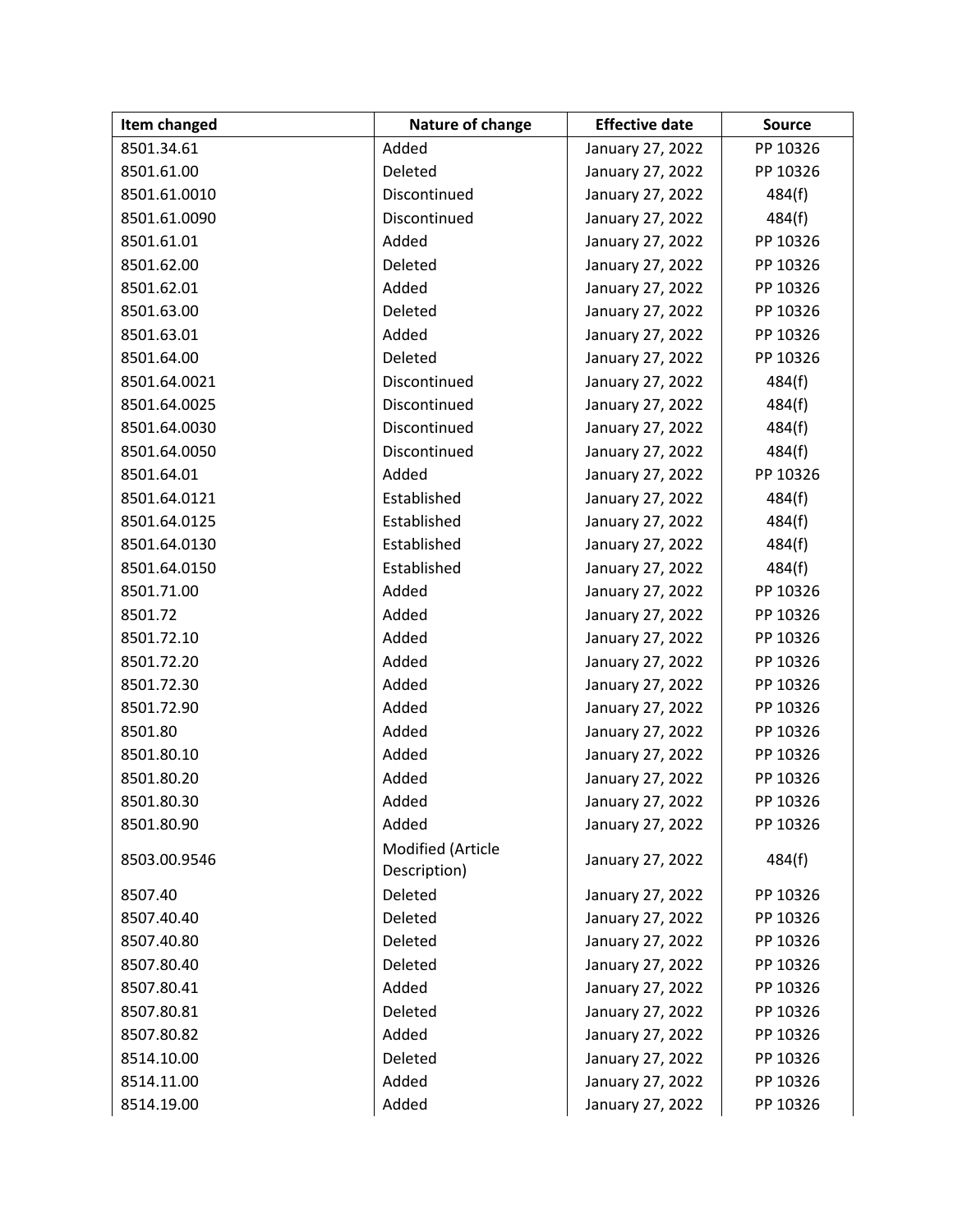| Item changed | Nature of change                  | <b>Effective date</b> | <b>Source</b> |
|--------------|-----------------------------------|-----------------------|---------------|
| 8514.30      | Deleted                           | January 27, 2022      | PP 10326      |
| 8514.30.10   | Deleted                           | January 27, 2022      | PP 10326      |
| 8514.30.90   | Deleted                           | January 27, 2022      | PP 10326      |
| 8514.31      | Added                             | January 27, 2022      | PP 10326      |
| 8514.31.10   | Added                             | January 27, 2022      | PP 10326      |
| 8514.31.90   | Added                             | January 27, 2022      | PP 10326      |
| 8514.32      | Added                             | January 27, 2022      | PP 10326      |
| 8514.32.10   | Added                             | January 27, 2022      | PP 10326      |
| 8514.32.90   | Added                             | January 27, 2022      | PP 10326      |
| 8514.39      | Added                             | January 27, 2022      | PP 10326      |
| 8514.39.10   | Added                             | January 27, 2022      | PP 10326      |
| 8514.39.90   | Added                             | January 27, 2022      | PP 10326      |
| 8517         | Modified (Article<br>Description) | January 27, 2022      | PP 10326      |
| 8517.12.00   | Deleted                           | January 27, 2022      | PP 10326      |
| 8517.12.0020 | Discontinued                      | January 27, 2022      | 484(f)        |
| 8517.12.0050 | Discontinued                      | January 27, 2022      | 484(f)        |
| 8517.12.0080 | Discontinued                      | January 27, 2022      | 484(f)        |
| 8517.13.00   | Added                             | January 27, 2022      | PP 10326      |
| 8517.14.00   | Added                             | January 27, 2022      | PP 10326      |
| 8517.14.0020 | Established                       | January 27, 2022      | 484(f)        |
| 8517.14.0050 | Established                       | January 27, 2022      | 484(f)        |
| 8517.14.0080 | Established                       | January 27, 2022      | 484(f)        |
| 8517.70.00   | Deleted                           | January 27, 2022      | PP 10326      |
| 8517.71.00   | Added                             | January 27, 2022      | PP 10326      |
| 8517.79.00   | Added                             | January 27, 2022      | PP 10326      |
| 8519.50.00   | Deleted                           | January 27, 2022      | PP 10326      |
| 8519.81.40   | Deleted                           | January 27, 2022      | PP 10326      |
| 8519.81.4010 | Discontinued                      | January 27, 2022      | 484(f)        |
| 8519.81.4020 | Discontinued                      | January 27, 2022      | 484(f)        |
| 8519.81.4050 | Discontinued                      | January 27, 2022      | 484(f)        |
| 8519.81.41   | Added                             | January 27, 2022      | PP 10326      |
| 8519.81.4105 | Established                       | January 27, 2022      | 484(f)        |
| 8519.81.4110 | Established                       | January 27, 2022      | 484(f)        |
| 8519.81.4120 | Established                       | January 27, 2022      | 484(f)        |
| 8519.81.4150 | Established                       | January 27, 2022      | 484(f)        |
| 8524.11      | Added                             | January 27, 2022      | PP 10326      |
| 8524.11.10   | Added                             | January 27, 2022      | PP 10326      |
| 8524.11.90   | Added                             | January 27, 2022      | PP 10326      |
| 8524.12.00   | Added                             | January 27, 2022      | PP 10326      |
| 8524.19.00   | Added                             | January 27, 2022      | PP 10326      |
| 8524.91      | Added                             | January 27, 2022      | PP 10326      |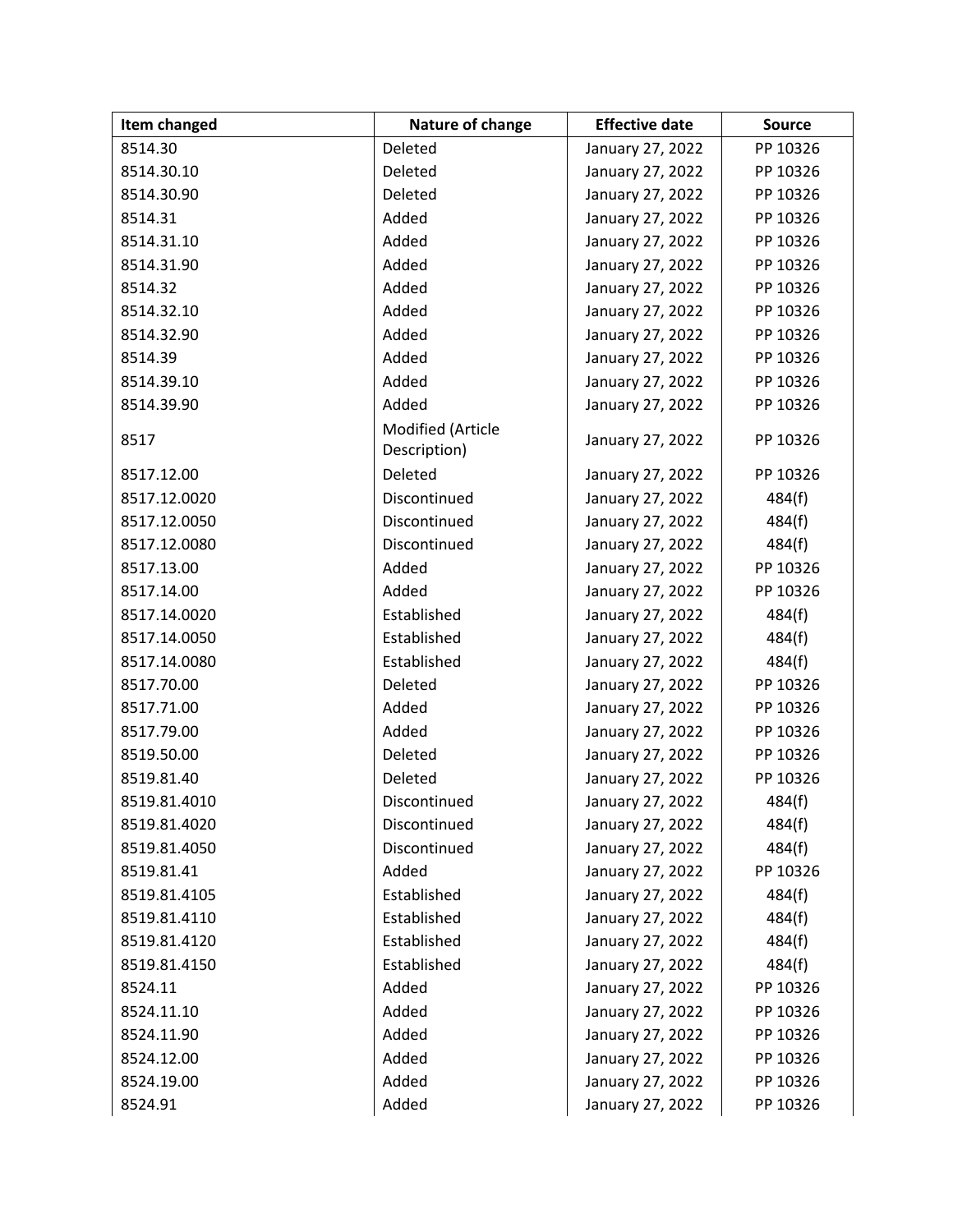| Item changed | Nature of change                  | <b>Effective date</b> | <b>Source</b> |
|--------------|-----------------------------------|-----------------------|---------------|
| 8524.91.10   | Added                             | January 27, 2022      | PP 10326      |
| 8524.91.90   | Added                             | January 27, 2022      | PP 10326      |
| 8524.92.00   | Added                             | January 27, 2022      | PP 10326      |
| 8524.99.00   | Added                             | January 27, 2022      | PP 10326      |
| 8525.80      | Deleted                           | January 27, 2022      | PP 10326      |
| 8525.80.10   | Deleted                           | January 27, 2022      | PP 10326      |
| 8525.80.20   | Deleted                           | January 27, 2022      | PP 10326      |
| 8525.80.30   | Deleted                           | January 27, 2022      | PP 10326      |
| 8525.80.3010 | Discontinued                      | January 27, 2022      | 484(f)        |
| 8525.80.3050 | Discontinued                      | January 27, 2022      | 484(f)        |
| 8525.80.40   | Deleted                           | January 27, 2022      | PP 10326      |
| 8525.80.50   | Deleted                           | January 27, 2022      | PP 10326      |
| 8525.80.5015 | Discontinued                      | January 27, 2022      | 484(f)        |
| 8525.80.5050 | Discontinued                      | January 27, 2022      | 484(f)        |
| 8525.81.00   | Added                             | January 27, 2022      | PP 10326      |
| 8525.82.00   | Added                             | January 27, 2022      | PP 10326      |
| 8525.83.00   | Added                             | January 27, 2022      | PP 10326      |
| 8525.89      | Added                             | January 27, 2022      | PP 10326      |
| 8525.89.10   | Added                             | January 27, 2022      | PP 10326      |
| 8525.89.20   | Added                             | January 27, 2022      | PP 10326      |
| 8525.89.30   | Added                             | January 27, 2022      | PP 10326      |
| 8525.89.40   | Added                             | January 27, 2022      | PP 10326      |
| 8525.89.50   | Added                             | January 27, 2022      | PP 10326      |
| 8525.89.5030 | Established                       | January 27, 2022      | 484(f)        |
| 8525.89.5050 | Established                       | January 27, 2022      | 484(f)        |
| 8529         | Modified (Article<br>Description) | January 27, 2022      | PP 10326      |
| 8529.90.21   | Added                             | January 27, 2022      | PP 10326      |
| 8529.90.22   | Deleted                           | January 27, 2022      | PP 10326      |
| 8529.90.54   | Deleted                           | January 27, 2022      | PP 10326      |
| 8529.90.55   | Added                             | January 27, 2022      | PP 10326      |
| 8529.90.75   | Deleted                           | January 27, 2022      | PP 10326      |
| 8529.90.77   | Added                             | January 27, 2022      | PP 10326      |
| 8529.90.86   | Deleted                           | January 27, 2022      | PP 10326      |
| 8529.90.87   | Added                             | January 27, 2022      | PP 10326      |
| 8529.90.98   | Added                             | January 27, 2022      | PP 10326      |
| 8529.90.99   | Deleted                           | January 27, 2022      | PP 10326      |
| 8539         | Modified (Article<br>Description) | January 27, 2022      | PP 10326      |
| 8539.50.00   | Deleted                           | January 27, 2022      | PP 10326      |
| 8539.50.0010 | Discontinued                      | January 27, 2022      | 484(f)        |
| 8539.50.0020 | Discontinued                      | January 27, 2022      | 484(f)        |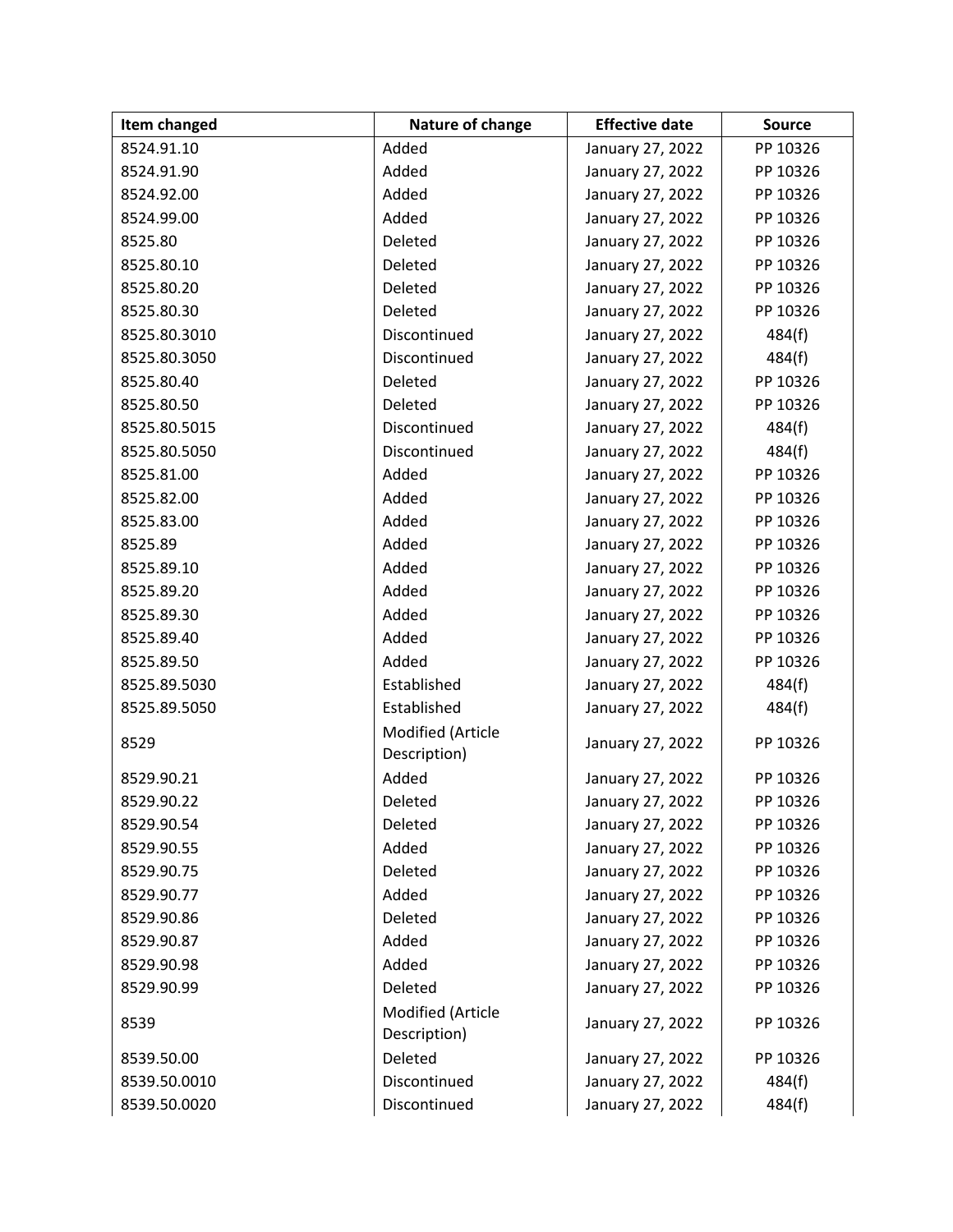| Item changed | Nature of change  | <b>Effective date</b> | <b>Source</b> |
|--------------|-------------------|-----------------------|---------------|
| 8539.50.0030 | Discontinued      | January 27, 2022      | 484(f)        |
| 8539.50.0040 | Discontinued      | January 27, 2022      | 484(f)        |
| 8539.50.0050 | Discontinued      | January 1, 2022       | 484(f)        |
| 8539.50.0050 | Discontinued      | January 1, 2022       | 484(f)        |
| 8539.50.0051 | Established       | January 1, 2022       | 484(f)        |
| 8539.50.0051 | Established       | January 1, 2022       | 484(f)        |
| 8539.50.0090 | Discontinued      | January 1, 2022       | 484(f)        |
| 8539.50.0090 | Discontinued      | January 1, 2022       | 484(f)        |
| 8539.50.0091 | Established       | January 1, 2022       | 484(f)        |
| 8539.50.0091 | Established       | January 1, 2022       | 484(f)        |
| 8539.51.00   | Added             | January 27, 2022      | PP 10326      |
| 8539.52.00   | Added             | January 27, 2022      | PP 10326      |
| 8539.52.0010 | Established       | January 27, 2022      | 484(f)        |
| 8539.52.0020 | Established       | January 27, 2022      | 484(f)        |
| 8539.52.0030 | Established       | January 27, 2022      | 484(f)        |
| 8539.52.0040 | Established       | January 27, 2022      | 484(f)        |
| 8539.52.0051 | Established       | January 27, 2022      | 484(f)        |
| 8539.52.0091 | Established       | January 27, 2022      | 484(f)        |
| 8541         | Modified (Article | January 27, 2022      | PP 10326      |
|              | Description)      |                       |               |
| 8541.40.20   | Deleted           | January 27, 2022      | PP 10326      |
| 8541.40.60   | Deleted           | January 27, 2022      | PP 10326      |
| 8541.40.6010 | Discontinued      | January 27, 2022      | 484(f)        |
| 8541.40.6015 | Discontinued      | January 27, 2022      | 484(f)        |
| 8541.40.6025 | Discontinued      | January 27, 2022      | 484(f)        |
| 8541.40.6035 | Discontinued      | January 27, 2022      | 484(f)        |
| 8541.40.6045 | Discontinued      | January 27, 2022      | 484(f)        |
| 8541.40.6050 | Discontinued      | January 27, 2022      | 484(f)        |
| 8541.40.70   | Deleted           | January 27, 2022      | PP 10326      |
| 8541.40.7040 | Discontinued      | January 27, 2022      | 484(f)        |
| 8541.40.7080 | Discontinued      | January 27, 2022      | 484(f)        |
| 8541.40.80   | Deleted           | January 27, 2022      | PP 10326      |
| 8541.40.95   | Deleted           | January 27, 2022      | PP 10326      |
| 8541.41.00   | Added             | January 27, 2022      | PP 10326      |
| 8541.42.00   | Added             | January 27, 2022      | PP 10326      |
| 8541.42.0010 | Established       | January 27, 2022      | 484(f)        |
| 8541.42.0080 | Established       | January 27, 2022      | 484(f)        |
| 8541.43.00   | Added             | January 27, 2022      | PP 10326      |
| 8541.43.0010 | Established       | January 27, 2022      | 484(f)        |
| 8541.43.0080 | Established       | January 27, 2022      | 484(f)        |
| 8541.49      | Added             | January 27, 2022      | PP 10326      |
| 8541.49.10   | Added             | January 27, 2022      | PP 10326      |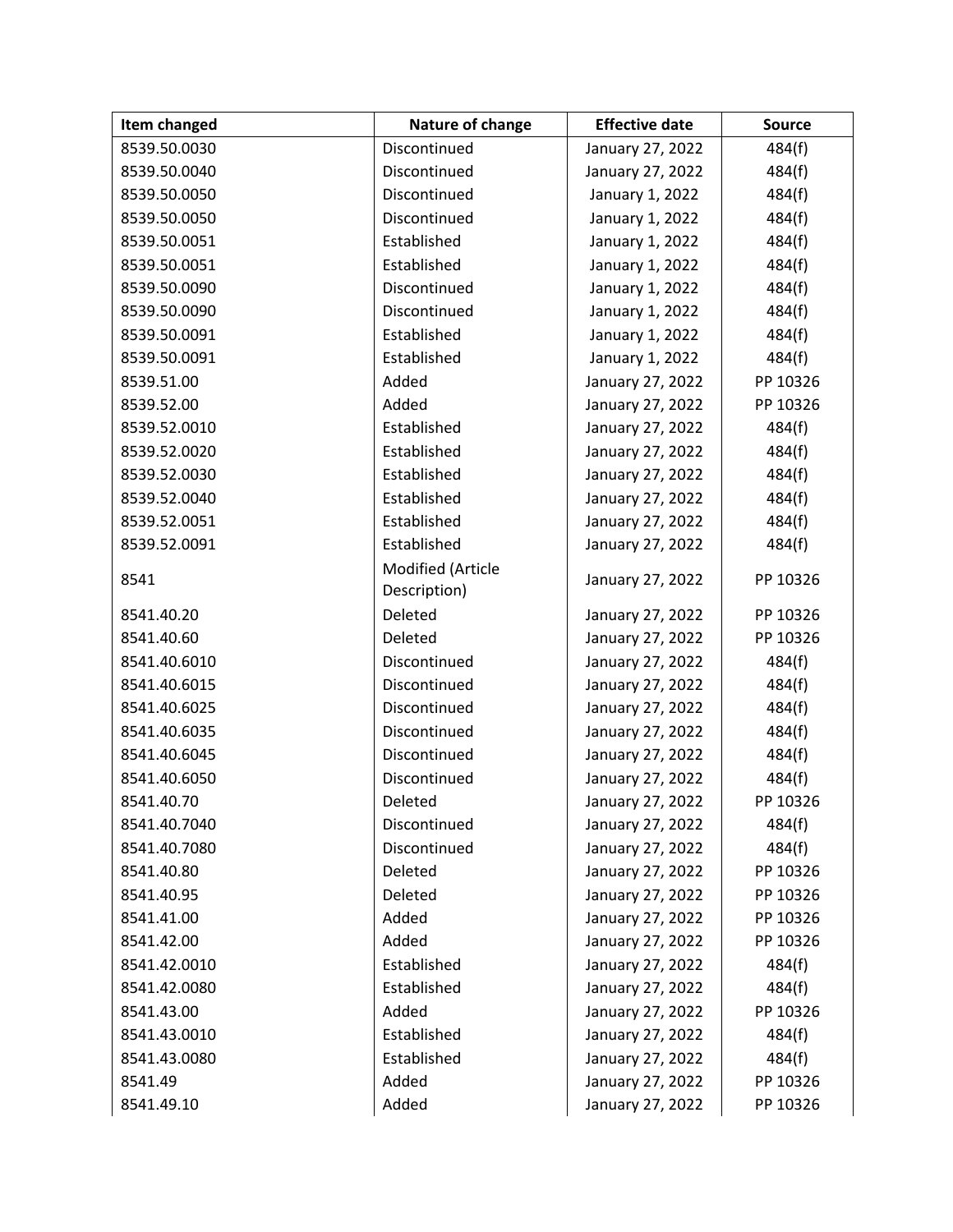| Item changed | Nature of change                  | <b>Effective date</b> | <b>Source</b> |
|--------------|-----------------------------------|-----------------------|---------------|
| 8541.49.1010 | Established                       | January 27, 2022      | 484(f)        |
| 8541.49.1050 | Established                       | January 27, 2022      | 484(f)        |
| 8541.49.70   | Added                             | January 27, 2022      | PP 10326      |
| 8541.49.7040 | Established                       | January 27, 2022      | 484(f)        |
| 8541.49.7080 | Established                       | January 27, 2022      | 484(f)        |
| 8541.49.80   | Added                             | January 27, 2022      | PP 10326      |
| 8541.49.8000 | Established                       | January 27, 2022      | 484(f)        |
| 8541.49.95   | Added                             | January 27, 2022      | PP 10326      |
| 8541.49.9500 | Established                       | January 27, 2022      | 484(f)        |
| 8541.50.00   | Deleted                           | January 27, 2022      | PP 10326      |
| 8541.50.0040 | Discontinued                      | January 27, 2022      | 484(f)        |
| 8541.50.0080 | Discontinued                      | January 27, 2022      | 484(f)        |
| 8541.51.00   | Added                             | January 27, 2022      | PP 10326      |
| 8541.59.00   | Added                             | January 27, 2022      | PP 10326      |
| 8541.59.0040 | Established                       | January 27, 2022      | 484(f)        |
| 8541.59.0080 | Established                       | January 27, 2022      | 484(f)        |
| 8543.40.00   | Added                             | January 27, 2022      | PP 10326      |
| 8543.40.0030 | Established                       | January 27, 2022      | 484(f)        |
| 8543.40.0040 | Established                       | January 27, 2022      | 484(f)        |
| 8543.70.87   | Modified (Article<br>Description) | January 27, 2022      | PP 10326      |
| 8543.70.87   | Deleted                           | January 27, 2022      | PP 10326      |
| 8543.70.88   | Added                             | January 27, 2022      | PP 10326      |
| 8543.70.98   | Added                             | January 27, 2022      | PP 10326      |
| 8543.70.9810 | Established                       | January 27, 2022      | 484(f)        |
| 8543.70.9820 | Established                       | January 27, 2022      | 484(f)        |
| 8543.70.9860 | Established                       | January 27, 2022      | 484(f)        |
| 8543.70.99   | Deleted                           | January 27, 2022      | PP 10326      |
| 8543.70.9910 | Discontinued                      | January 27, 2022      | 484(f)        |
| 8543.70.9920 | Discontinued                      | January 27, 2022      | 484(f)        |
| 8543.70.9930 | Discontinued                      | January 27, 2022      | 484(f)        |
| 8543.70.9940 | Discontinued                      | January 27, 2022      | 484(f)        |
| 8543.70.9960 | Discontinued                      | January 27, 2022      | 484(f)        |
| 8548         | Deleted                           | January 27, 2022      | PP 10326      |
| 8548.00.00   | Added                             | January 27, 2022      | PP 10326      |
| 8548.10      | Deleted                           | January 27, 2022      | PP 10326      |
| 8548.10.05   | Deleted                           | January 27, 2022      | PP 10326      |
| 8548.10.0540 | Discontinued                      | January 27, 2022      | 484(f)        |
| 8548.10.0580 | Discontinued                      | January 27, 2022      | 484(f)        |
| 8548.10.15   | Deleted                           | January 27, 2022      | PP 10326      |
| 8548.10.25   | Deleted                           | January 27, 2022      | PP 10326      |
| 8548.10.35   | Deleted                           | January 27, 2022      | PP 10326      |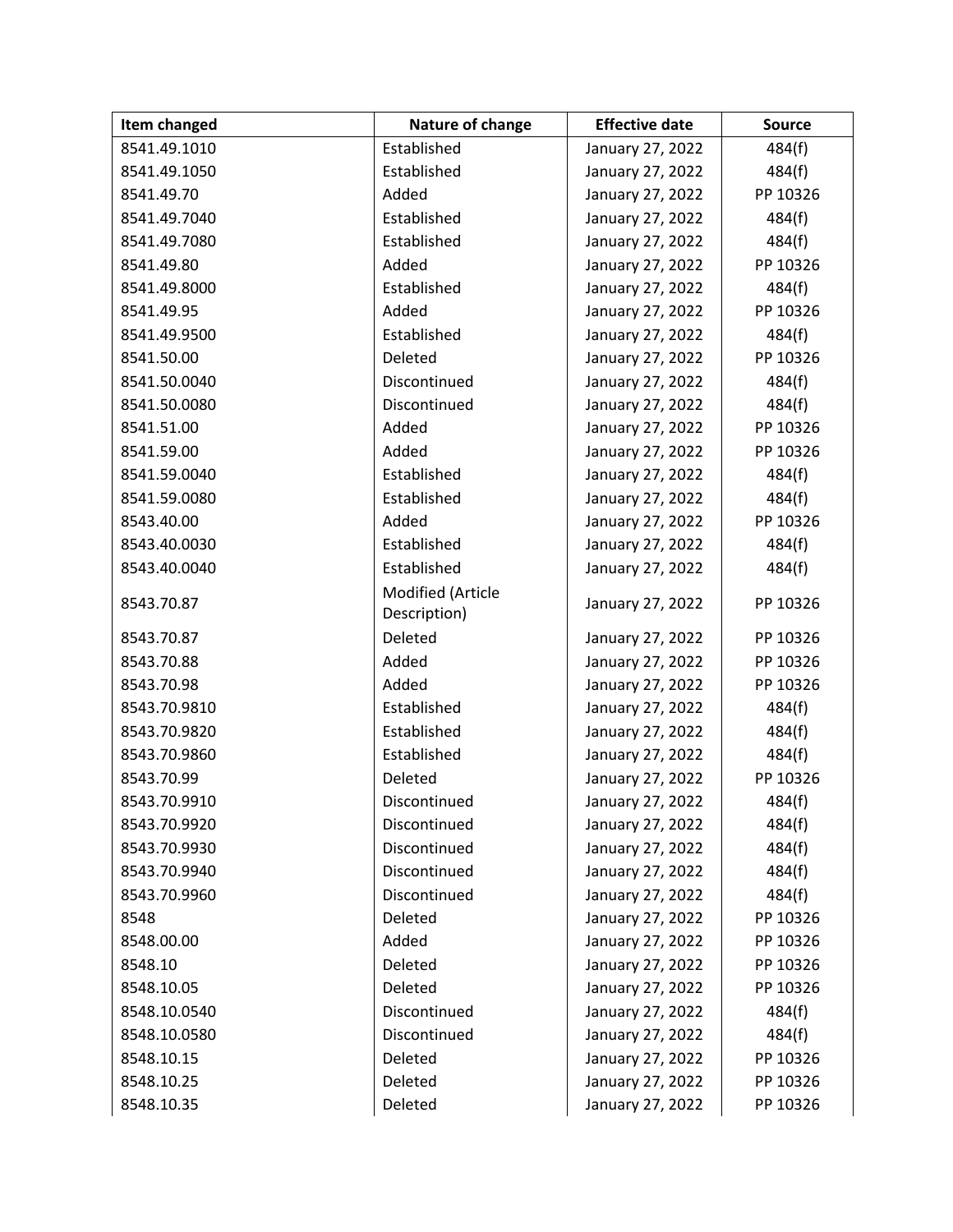| Item changed             | Nature of change | <b>Effective date</b> | <b>Source</b> |
|--------------------------|------------------|-----------------------|---------------|
| 8548.90.01               | Deleted          | January 27, 2022      | PP 10326      |
| 8549                     | Added            | January 27, 2022      | PP 10326      |
| 8549.11                  | Added            | January 27, 2022      | PP 10326      |
| 8549.11.10               | Added            | January 27, 2022      | PP 10326      |
| 8549.11.1040             | Established      | January 27, 2022      | 484(f)        |
| 8549.11.1080             | Established      | January 27, 2022      | 484(f)        |
| 8549.11.90               | Added            | January 27, 2022      | PP 10326      |
| 8549.12                  | Added            | January 27, 2022      | PP 10326      |
| 8549.12.40               | Added            | January 27, 2022      | PP 10326      |
| 8549.12.80               | Added            | January 27, 2022      | PP 10326      |
| 8549.13.00               | Added            | January 27, 2022      | PP 10326      |
| 8549.14.00               | Added            | January 27, 2022      | PP 10326      |
| 8549.19.00               | Added            | January 27, 2022      | PP 10326      |
| 8549.21.00               | Added            | January 27, 2022      | PP 10326      |
| 8549.29.00               | Added            | January 27, 2022      | PP 10326      |
| 8549.31.00               | Added            | January 27, 2022      | PP 10326      |
| 8549.39.00               | Added            | January 27, 2022      | PP 10326      |
| 8549.91.00               | Added            | January 27, 2022      | PP 10326      |
| 8549.99.00               | Added            | January 27, 2022      | PP 10326      |
| Subheading note 1, ch 87 | Added            | January 27, 2022      | PP 10326      |
| 8701.20.00               | Deleted          | January 27, 2022      | PP 10326      |
| 8701.20.0015             | Discontinued     | January 27, 2022      | 484(f)        |
| 8701.20.0045             | Discontinued     | January 27, 2022      | 484(f)        |
| 8701.20.0080             | Discontinued     | January 27, 2022      | 484(f)        |
| 8701.21.00               | Added            | January 27, 2022      | PP 10326      |
| 8701.21.0015             | Established      | January 27, 2022      | 484(f)        |
| 8701.21.0045             | Established      | January 27, 2022      | 484(f)        |
| 8701.21.0080             | Established      | January 27, 2022      | 484(f)        |
| 8701.22.00               | Added            | January 27, 2022      | PP 10326      |
| 8701.22.0015             | Established      | January 27, 2022      | 484(f)        |
| 8701.22.0045             | Established      | January 27, 2022      | 484(f)        |
| 8701.22.0080             | Established      | January 27, 2022      | 484(f)        |
| 8701.23.00               | Added            | January 27, 2022      | PP 10326      |
| 8701.23.0015             | Established      | January 27, 2022      | 484(f)        |
| 8701.23.0045             | Established      | January 27, 2022      | 484(f)        |
| 8701.23.0080             | Established      | January 27, 2022      | 484(f)        |
| 8701.24.00               | Added            | January 27, 2022      | PP 10326      |
| 8701.24.0015             | Established      | January 27, 2022      | 484(f)        |
| 8701.24.0045             | Established      | January 27, 2022      | 484(f)        |
| 8701.24.0080             | Established      | January 27, 2022      | 484(f)        |
| 8701.29.00               | Added            | January 27, 2022      | PP 10326      |
| 8701.29.0015             | Established      | January 27, 2022      | 484(f)        |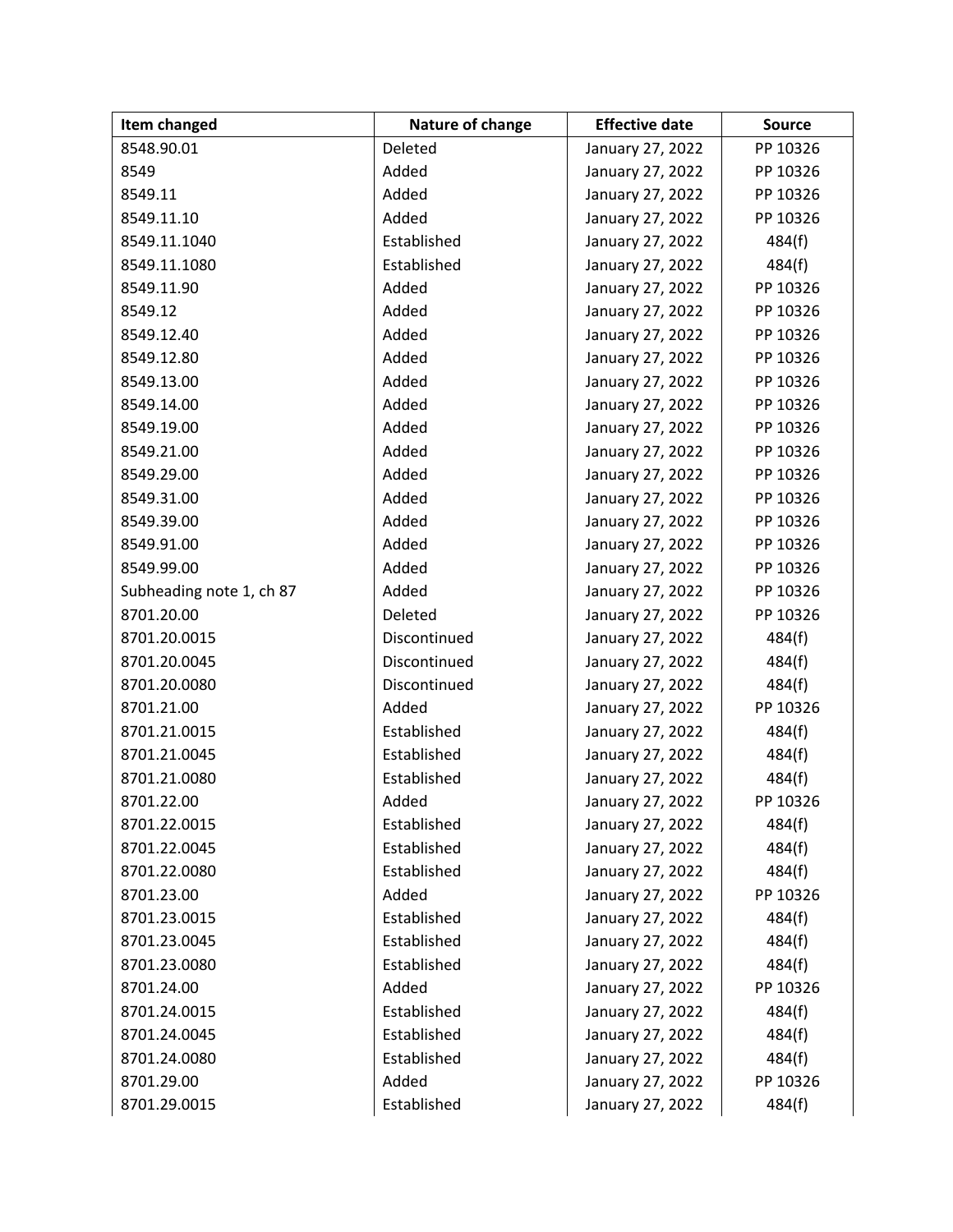| Item changed | Nature of change                  | <b>Effective date</b> | <b>Source</b> |
|--------------|-----------------------------------|-----------------------|---------------|
| 8701.29.0045 | Established                       | January 27, 2022      | 484(f)        |
| 8701.29.0080 | Established                       | January 27, 2022      | 484(f)        |
| 8702.30      | Modified (Article<br>Description) | January 27, 2022      | PP 10326      |
| 8703.40.00   | Modified (Article<br>Description) | January 27, 2022      | PP 10326      |
| 8703.60.00   | Modified (Article<br>Description) | January 27, 2022      | PP 10326      |
| 8703.80.0000 | Annotated                         | January 1, 2022       | 484(f)        |
| 8703.80.0010 | Established                       | January 1, 2022       | 484(f)        |
| 8703.80.0090 | Established                       | January 1, 2022       | 484(f)        |
| 8704.21.00   | Deleted                           | January 27, 2022      | PP 10326      |
| 8704.21.01   | Added                             | January 27, 2022      | PP 10326      |
| 8704.22      | Deleted                           | January 27, 2022      | PP 10326      |
| 8704.22.10   | Deleted                           | January 27, 2022      | PP 10326      |
| 8704.22.1020 | Discontinued                      | January 27, 2022      | 484(f)        |
| 8704.22.1040 | Discontinued                      | January 27, 2022      | 484(f)        |
| 8704.22.1060 | Discontinued                      | January 27, 2022      | 484(f)        |
| 8704.22.1080 | Discontinued                      | January 27, 2022      | 484(f)        |
| 8704.22.11   | Added                             | January 27, 2022      | PP 10326      |
| 8704.22.1120 | Established                       | January 27, 2022      | 484(f)        |
| 8704.22.1140 | Established                       | January 27, 2022      | 484(f)        |
| 8704.22.1160 | Established                       | January 27, 2022      | 484(f)        |
| 8704.22.1180 | Established                       | January 27, 2022      | 484(f)        |
| 8704.22.50   | Deleted                           | January 27, 2022      | PP 10326      |
| 8704.22.5020 | Discontinued                      | January 27, 2022      | 484(f)        |
| 8704.22.5040 | Discontinued                      | January 27, 2022      | 484(f)        |
| 8704.22.5060 | Discontinued                      | January 27, 2022      | 484(f)        |
| 8704.22.5080 | Discontinued                      | January 27, 2022      | 484(f)        |
| 8704.22.51   | Added                             | January 27, 2022      | PP 10326      |
| 8704.22.5120 | Established                       | January 27, 2022      | 484(f)        |
| 8704.22.5140 | Established                       | January 27, 2022      | 484(f)        |
| 8704.22.5160 | Established                       | January 27, 2022      | 484(f)        |
| 8704.22.5180 | Established                       | January 27, 2022      | 484(f)        |
| 8704.23.00   | Deleted                           | January 27, 2022      | PP 10326      |
| 8704.23.01   | Added                             | January 27, 2022      | PP 10326      |
| 8704.31.00   | Deleted                           | January 27, 2022      | PP 10326      |
| 8704.31.0020 | Discontinued                      | January 27, 2022      | 484(f)        |
| 8704.31.0040 | Discontinued                      | January 27, 2022      | 484(f)        |
| 8704.31.01   | Added                             | January 27, 2022      | PP 10326      |
| 8704.31.0120 | Established                       | January 27, 2022      | 484(f)        |
| 8704.31.0140 | Established                       | January 27, 2022      | 484(f)        |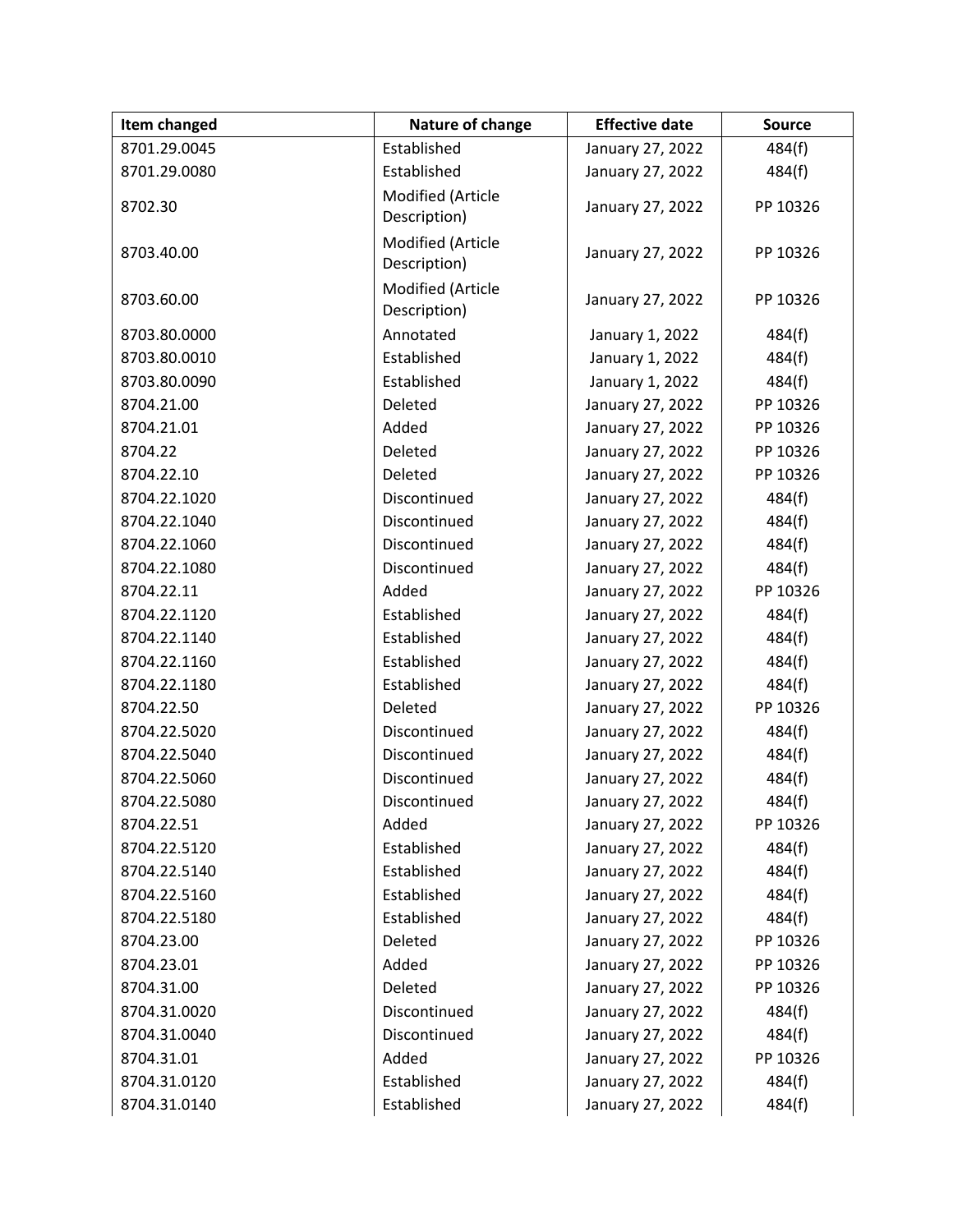| Item changed | Nature of change                  | <b>Effective date</b> | <b>Source</b> |
|--------------|-----------------------------------|-----------------------|---------------|
| 8704.32.00   | Deleted                           | January 27, 2022      | PP 10326      |
| 8704.32.0010 | Discontinued                      | January 27, 2022      | 484(f)        |
| 8704.32.0020 | Discontinued                      | January 27, 2022      | 484(f)        |
| 8704.32.0030 | Discontinued                      | January 27, 2022      | 484(f)        |
| 8704.32.0040 | Discontinued                      | January 27, 2022      | 484(f)        |
| 8704.32.0050 | Discontinued                      | January 27, 2022      | 484(f)        |
| 8704.32.01   | Added                             | January 27, 2022      | PP 10326      |
| 8704.32.0110 | Established                       | January 27, 2022      | 484(f)        |
| 8704.32.0120 | Established                       | January 27, 2022      | 484(f)        |
| 8704.32.0130 | Established                       | January 27, 2022      | 484(f)        |
| 8704.32.0140 | Established                       | January 27, 2022      | 484(f)        |
| 8704.32.0150 | Established                       | January 27, 2022      | 484(f)        |
| 8704.41.00   | Added                             | January 27, 2022      | PP 10326      |
| 8704.42.00   | Added                             | January 27, 2022      | PP 10326      |
| 8704.42.0020 | Established                       | January 27, 2022      | 484(f)        |
| 8704.42.0040 | Established                       | January 27, 2022      | 484(f)        |
| 8704.42.0060 | Established                       | January 27, 2022      | 484(f)        |
| 8704.42.0080 | Established                       | January 27, 2022      | 484(f)        |
| 8704.43.00   | Added                             | January 27, 2022      | PP 10326      |
| 8704.51.00   | Added                             | January 27, 2022      | PP 10326      |
| 8704.51.0020 | Established                       | January 27, 2022      | 484(f)        |
| 8704.51.0040 | Established                       | January 27, 2022      | 484(f)        |
| 8704.52.00   | Added                             | January 27, 2022      | PP 10326      |
| 8704.52.0010 | Established                       | January 27, 2022      | 484(f)        |
| 8704.52.0020 | Established                       | January 27, 2022      | 484(f)        |
| 8704.52.0030 | Established                       | January 27, 2022      | 484(f)        |
| 8704.52.0040 | Established                       | January 27, 2022      | 484(f)        |
| 8704.52.0050 | Established                       | January 27, 2022      | 484(f)        |
| 8704.60.00   | Added                             | January 27, 2022      | PP 10326      |
| 8704.90.00   | Deleted                           | January 27, 2022      | PP 10326      |
| 8704.90.01   | Added                             | January 27, 2022      | PP 10326      |
| 8708.22.00   | Added                             | January 27, 2022      | PP 10326      |
| 8708.29.50   | Deleted                           | January 27, 2022      | PP 10326      |
| 8708.29.5010 | Discontinued                      | January 27, 2022      | 484(f)        |
| 8708.29.5025 | Discontinued                      | January 27, 2022      | 484(f)        |
| 8708.29.5060 | Discontinued                      | January 27, 2022      | 484(f)        |
| 8708.29.51   | Added                             | January 27, 2022      | PP 10326      |
| 8708.29.5110 | Established                       | January 27, 2022      | 484(f)        |
| 8708.29.5125 | Established                       | January 27, 2022      | 484(f)        |
| 8708.29.5160 | Established                       | January 27, 2022      | 484(f)        |
| 8711.40      | Modified (Article<br>Description) | January 27, 2022      | PP 10326      |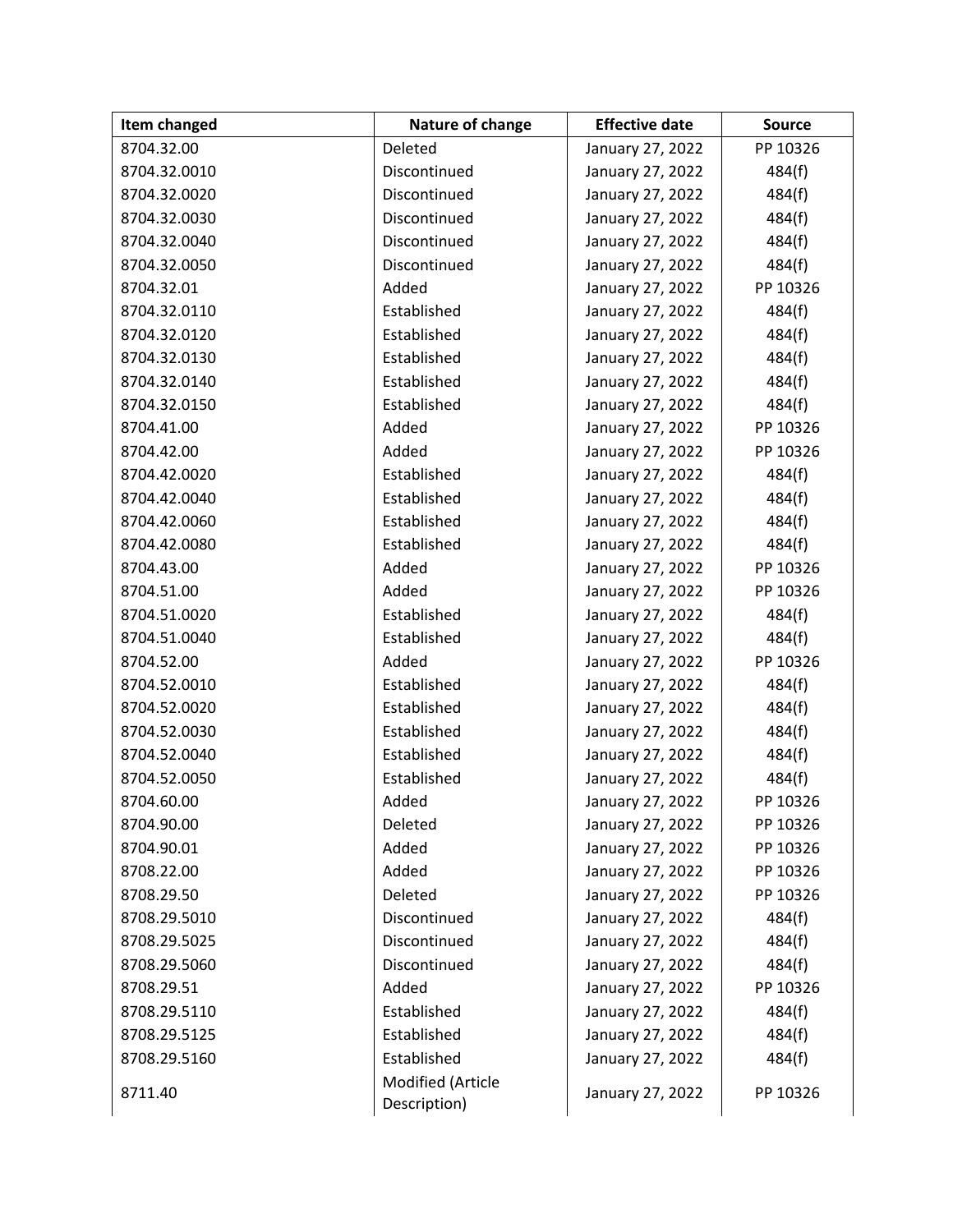| Item changed             | Nature of change                  | <b>Effective date</b> | <b>Source</b> |
|--------------------------|-----------------------------------|-----------------------|---------------|
| 8711.10.00               | Modified (Article<br>Description) | January 27, 2022      | PP 10326      |
| 8711.20.00               | Modified (Article<br>Description) | January 27, 2022      | PP 10326      |
| 8711.30.00               | Modified (Article<br>Description) | January 27, 2022      | PP 10326      |
| 8711.50.00               | Modified (Article<br>Description) | January 27, 2022      | PP 10326      |
| Note 1, ch 88            | Added                             | January 27, 2022      | PP 10326      |
| Subheading note 1, ch 88 | Added                             | January 27, 2022      | PP 10326      |
| 8802                     | Modified (Article<br>Description) | January 27, 2022      | PP 10326      |
| 8802.11.00               | Deleted                           | January 27, 2022      | PP 10326      |
| 8802.11.0015             | Discontinued                      | January 27, 2022      | 484(f)        |
| 8802.11.0030             | Discontinued                      | January 27, 2022      | 484(f)        |
| 8802.11.0045             | Discontinued                      | January 27, 2022      | 484(f)        |
| 8802.11.0060             | Discontinued                      | January 27, 2022      | 484(f)        |
| 8802.11.0090             | Discontinued                      | January 27, 2022      | 484(f)        |
| 8802.11.01               | Added                             | January 27, 2022      | PP 10326      |
| 8802.11.0115             | Established                       | January 27, 2022      | 484(f)        |
| 8802.11.0130             | Established                       | January 27, 2022      | 484(f)        |
| 8802.11.0145             | Established                       | January 27, 2022      | 484(f)        |
| 8802.11.0160             | Established                       | January 27, 2022      | 484(f)        |
| 8802.11.0190             | Established                       | January 27, 2022      | 484(f)        |
| 8802.12.00               | Deleted                           | January 27, 2022      | PP 10326      |
| 8802.12.0020             | Discontinued                      | January 27, 2022      | 484(f)        |
| 8802.12.0040             | Discontinued                      | January 27, 2022      | 484(f)        |
| 8802.12.0060             | Discontinued                      | January 27, 2022      | 484(f)        |
| 8802.12.0080             | Discontinued                      | January 27, 2022      | 484(f)        |
| 8802.12.01               | Added                             | January 27, 2022      | 484(f)        |
| 8802.12.0120             | Established                       | January 27, 2022      | 484(f)        |
| 8802.12.0140             | Established                       | January 27, 2022      | 484(f)        |
| 8802.12.0160             | Established                       | January 27, 2022      | 484(f)        |
| 8802.12.0180             | Established                       | January 27, 2022      | 484(f)        |
| 8802.20.00               | Deleted                           | January 27, 2022      | PP 10326      |
| 8802.20.0015             | Discontinued                      | January 27, 2022      | 484(f)        |
| 8802.20.0020             | Discontinued                      | January 27, 2022      | 484(f)        |
| 8802.20.0030             | Discontinued                      | January 27, 2022      | 484(f)        |
| 8802.20.0040             | Discontinued                      | January 27, 2022      | 484(f)        |
| 8802.20.0050             | Discontinued                      | January 27, 2022      | 484(f)        |
| 8802.20.0060             | Discontinued                      | January 27, 2022      | 484(f)        |
| 8802.20.0070             | Discontinued                      | January 27, 2022      | 484(f)        |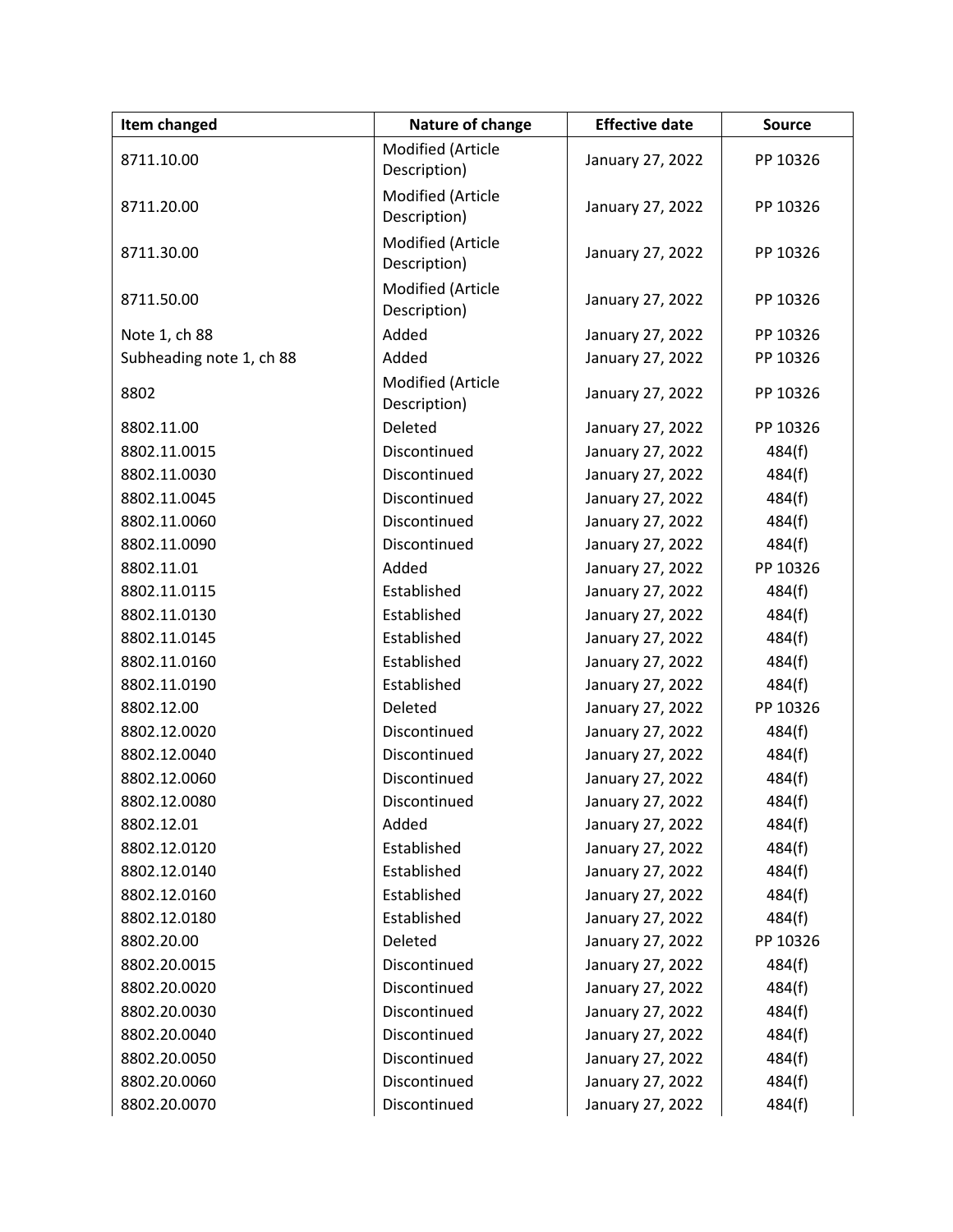| Item changed | Nature of change | <b>Effective date</b> | <b>Source</b> |
|--------------|------------------|-----------------------|---------------|
| 8802.20.0080 | Discontinued     | January 27, 2022      | 484(f)        |
| 8802.20.01   | Added            | January 27, 2022      | PP 10326      |
| 8802.20.0115 | Established      | January 27, 2022      | 484(f)        |
| 8802.20.0120 | Established      | January 27, 2022      | 484(f)        |
| 8802.20.0130 | Established      | January 27, 2022      | 484(f)        |
| 8802.20.0140 | Established      | January 27, 2022      | 484(f)        |
| 8802.20.0150 | Established      | January 27, 2022      | 484(f)        |
| 8802.20.0160 | Established      | January 27, 2022      | 484(f)        |
| 8802.20.0170 | Established      | January 27, 2022      | 484(f)        |
| 8802.20.0180 | Established      | January 27, 2022      | 484(f)        |
| 8802.30.00   | Deleted          | January 27, 2022      | PP 10326      |
| 8802.30.0010 | Discontinued     | January 27, 2022      | 484(f)        |
| 8802.30.0020 | Discontinued     | January 27, 2022      | 484(f)        |
| 8802.30.0030 | Discontinued     | January 27, 2022      | 484(f)        |
| 8802.30.0040 | Discontinued     | January 27, 2022      | 484(f)        |
| 8802.30.0050 | Discontinued     | January 27, 2022      | 484(f)        |
| 8802.30.0060 | Discontinued     | January 27, 2022      | 484(f)        |
| 8802.30.0070 | Discontinued     | January 27, 2022      | 484(f)        |
| 8802.30.0080 | Discontinued     | January 27, 2022      | 484(f)        |
| 8802.30.01   | Added            | January 27, 2022      | PP 10326      |
| 8802.30.0110 | Established      | January 27, 2022      | 484(f)        |
| 8802.30.0120 | Established      | January 27, 2022      | 484(f)        |
| 8802.30.0130 | Established      | January 27, 2022      | 484(f)        |
| 8802.30.0140 | Established      | January 27, 2022      | 484(f)        |
| 8802.30.0150 | Established      | January 27, 2022      | 484(f)        |
| 8802.30.0160 | Established      | January 27, 2022      | 484(f)        |
| 8802.30.0170 | Established      | January 27, 2022      | 484(f)        |
| 8802.30.0180 | Established      | January 27, 2022      | 484(f)        |
| 8802.40.00   | Deleted          | January 27, 2022      | PP 10326      |
| 8802.40.0015 | Discontinued     | January 27, 2022      | 484(f)        |
| 8802.40.0020 | Discontinued     | January 27, 2022      | 484(f)        |
| 8802.40.0030 | Discontinued     | January 27, 2022      | 484(f)        |
| 8802.40.0040 | Discontinued     | January 27, 2022      | 484(f)        |
| 8802.40.0060 | Discontinued     | January 27, 2022      | 484(f)        |
| 8802.40.0070 | Discontinued     | January 27, 2022      | 484(f)        |
| 8802.40.0080 | Discontinued     | January 27, 2022      | 484(f)        |
| 8802.40.0090 | Discontinued     | January 27, 2022      | 484(f)        |
| 8802.40.01   | Added            | January 27, 2022      | PP 10326      |
| 8802.40.0115 | Established      | January 27, 2022      | 484(f)        |
| 8802.40.0120 | Established      | January 27, 2022      | 484(f)        |
| 8802.40.0130 | Established      | January 27, 2022      | 484(f)        |
| 8802.40.0140 | Established      | January 27, 2022      | 484(f)        |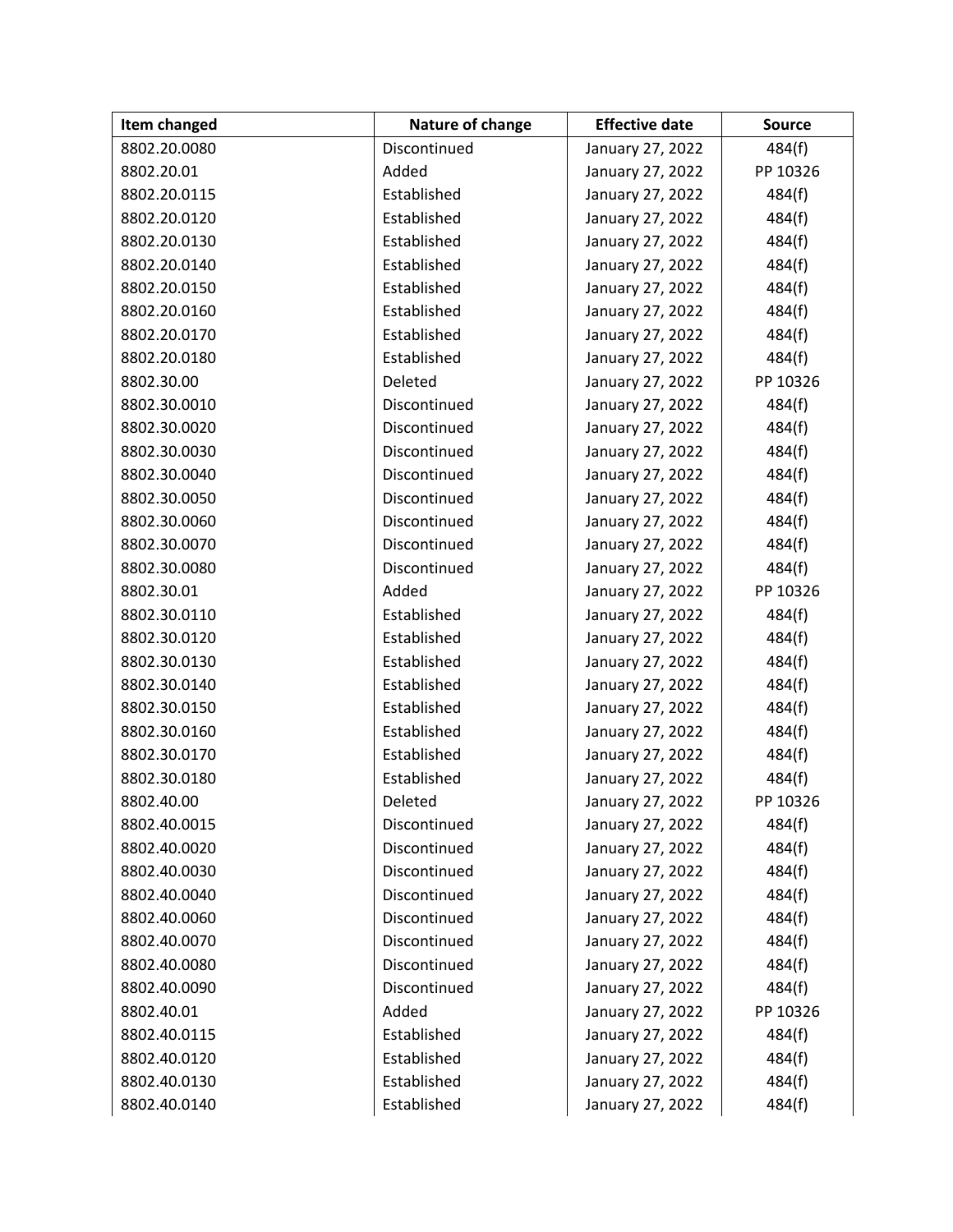| Item changed | Nature of change | <b>Effective date</b> | <b>Source</b> |
|--------------|------------------|-----------------------|---------------|
| 8802.40.0160 | Established      | January 27, 2022      | 484(f)        |
| 8802.40.0170 | Established      | January 27, 2022      | 484(f)        |
| 8802.40.0180 | Established      | January 27, 2022      | 484(f)        |
| 8802.40.0190 | Established      | January 27, 2022      | 484(f)        |
| 8803         | Deleted          | January 27, 2022      | PP 10326      |
| 8803.10.00   | Deleted          | January 27, 2022      | PP 10326      |
| 8803.10.0015 | Discontinued     | January 27, 2022      | 484(f)        |
| 8803.10.0030 | Discontinued     | January 27, 2022      | 484(f)        |
| 8803.10.0060 | Discontinued     | January 27, 2022      | 484(f)        |
| 8803.20.00   | Deleted          | January 27, 2022      | PP 10326      |
| 8803.20.0015 | Discontinued     | January 27, 2022      | 484(f)        |
| 8803.20.0015 | Discontinued     | January 27, 2022      | 484(f)        |
| 8803.20.0030 | Discontinued     | January 27, 2022      | 484(f)        |
| 8803.20.0030 | Discontinued     | January 27, 2022      | 484(f)        |
| 8803.20.0060 | Discontinued     | January 27, 2022      | 484(f)        |
| 8803.20.0060 | Discontinued     | January 27, 2022      | 484(f)        |
| 8803.30.00   | Deleted          | January 27, 2022      | PP 10326      |
| 8803.90      | Deleted          | January 27, 2022      | PP 10326      |
| 8803.90.30   | Deleted          | January 27, 2022      | PP 10326      |
| 8803.90.90   | Deleted          | January 27, 2022      | PP 10326      |
| 8803.90.9015 | Discontinued     | January 27, 2022      | 484(f)        |
| 8803.90.9030 | Discontinued     | January 27, 2022      | 484(f)        |
| 8803.90.9060 | Discontinued     | January 27, 2022      | 484(f)        |
| 8806         | Added            | January 27, 2022      | PP 10326      |
| 8806.10.00   | Added            | January 27, 2022      | PP 10326      |
| 8806.21.00   | Added            | January 27, 2022      | PP 10326      |
| 8806.22.00   | Added            | January 27, 2022      | PP 10326      |
| 8806.23.00   | Added            | January 27, 2022      | PP 10326      |
| 8806.24.00   | Added            | January 27, 2022      | PP 10326      |
| 8806.29.00   | Added            | January 27, 2022      | PP 10326      |
| 8806.91.00   | Added            | January 27, 2022      | PP 10326      |
| 8806.92.00   | Added            | January 27, 2022      | PP 10326      |
| 8806.93.00   | Added            | January 27, 2022      | PP 10326      |
| 8806.94.00   | Added            | January 27, 2022      | PP 10326      |
| 8806.99.00   | Added            | January 27, 2022      | PP 10326      |
| 8807         | Added            | January 27, 2022      | PP 10326      |
| 8807.10.00   | Added            | January 27, 2022      | PP 10326      |
| 8807.10.0015 | Established      | January 27, 2022      | 484(f)        |
| 8807.10.0030 | Established      | January 27, 2022      | 484(f)        |
| 8807.10.0060 | Established      | January 27, 2022      | 484(f)        |
| 8807.20.00   | Added            | January 27, 2022      | PP 10326      |
| 8807.20.0015 | Established      | January 27, 2022      | 484(f)        |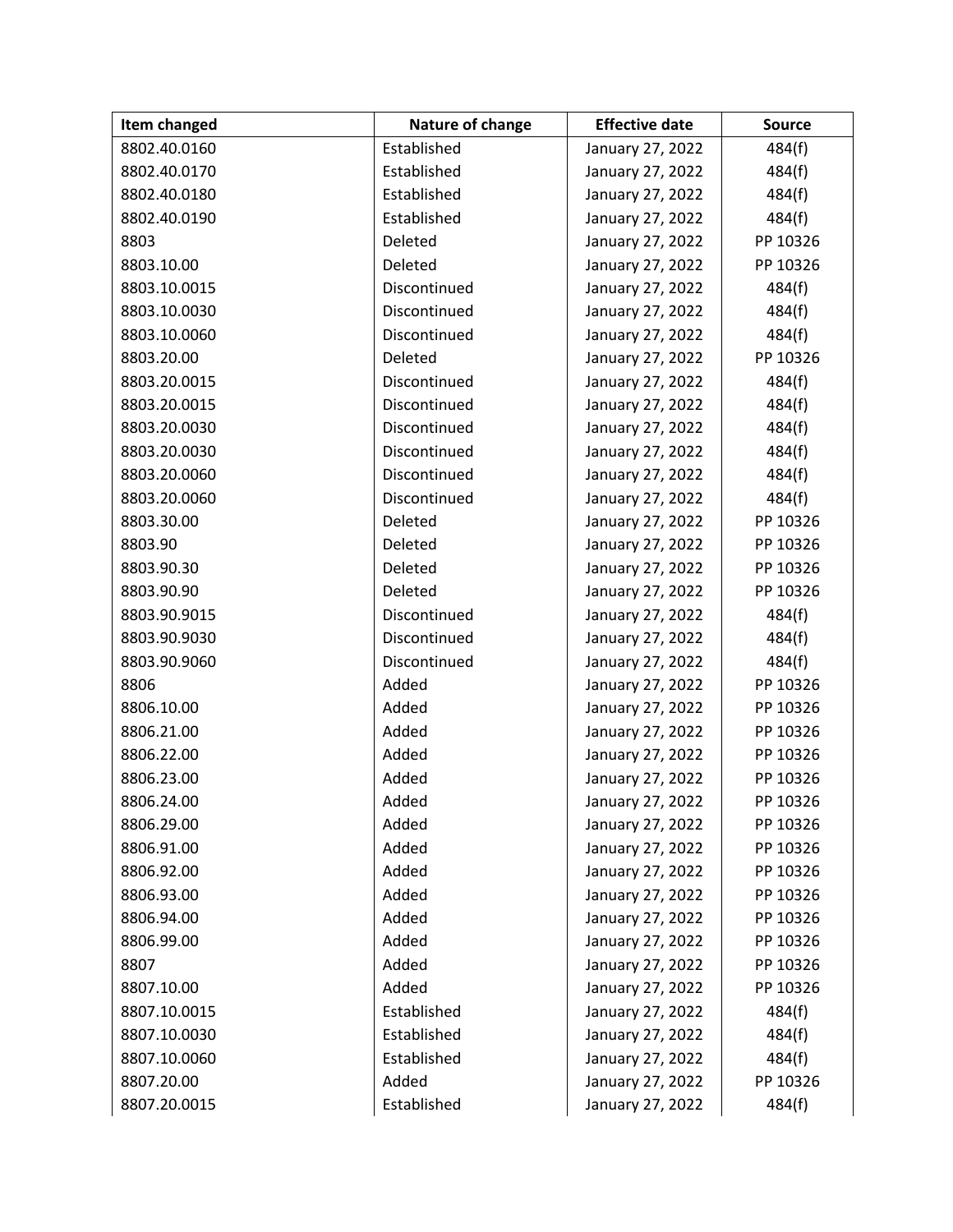| Item changed | Nature of change | <b>Effective date</b> | <b>Source</b> |
|--------------|------------------|-----------------------|---------------|
| 8807.20.0030 | Established      | January 27, 2022      | 484(f)        |
| 8807.20.0060 | Established      | January 27, 2022      | 484(f)        |
| 8807.30.00   | Added            | January 27, 2022      | PP 10326      |
| 8807.30.0015 | Established      | January 27, 2022      | 484(f)        |
| 8807.30.0030 | Established      | January 27, 2022      | 484(f)        |
| 8807.30.0060 | Established      | January 27, 2022      | 484(f)        |
| 8807.90      | Added            | January 27, 2022      | PP 10326      |
| 8807.90.30   | Added            | January 27, 2022      | PP 10326      |
| 8807.90.90   | Added            | January 27, 2022      | PP 10326      |
| 8807.90.9015 | Established      | January 27, 2022      | 484(f)        |
| 8807.90.9030 | Established      | January 27, 2022      | 484(f)        |
| 8807.90.9060 | Established      | January 27, 2022      | 484(f)        |
| 8903.10.00   | Deleted          | January 27, 2022      | PP 10326      |
| 8903.10.0015 | Discontinued     | January 27, 2022      | 484(f)        |
| 8903.10.0045 | Discontinued     | January 27, 2022      | 484(f)        |
| 8903.10.0060 | Discontinued     | January 27, 2022      | 484(f)        |
| 8903.11.00   | Added            | January 27, 2022      | PP 10326      |
| 8903.11.0015 | Established      | January 27, 2022      | 484(f)        |
| 8903.11.0020 | Established      | January 27, 2022      | 484(f)        |
| 8903.11.0060 | Established      | January 27, 2022      | 484(f)        |
| 8903.12.00   | Added            | January 27, 2022      | PP 10326      |
| 8903.12.0015 | Established      | January 27, 2022      | 484(f)        |
| 8903.12.0020 | Established      | January 27, 2022      | 484(f)        |
| 8903.12.0060 | Established      | January 27, 2022      | 484(f)        |
| 8903.19.00   | Added            | January 27, 2022      | PP 10326      |
| 8903.21.00   | Added            | January 27, 2022      | PP 10326      |
| 8903.21.0010 | Established      | January 27, 2022      | 484(f)        |
| 8903.21.0030 | Established      | January 27, 2022      | 484(f)        |
| 8903.21.0035 | Established      | January 27, 2022      | 484(f)        |
| 8903.21.0040 | Established      | January 27, 2022      | 484(f)        |
| 8903.22.00   | Added            | January 27, 2022      | PP 10326      |
| 8903.22.0015 | Established      | January 27, 2022      | 484(f)        |
| 8903.22.0020 | Established      | January 27, 2022      | 484(f)        |
| 8903.22.0025 | Established      | January 27, 2022      | 484(f)        |
| 8903.22.0060 | Established      | January 27, 2022      | 484(f)        |
| 8903.23.00   | Added            | January 27, 2022      | PP 10326      |
| 8903.23.0015 | Established      | January 27, 2022      | 484(f)        |
| 8903.23.0020 | Established      | January 27, 2022      | 484(f)        |
| 8903.31.00   | Added            | January 27, 2022      | PP 10326      |
| 8903.31.0015 | Established      | January 27, 2022      | 484(f)        |
| 8903.31.0020 | Established      | January 27, 2022      | 484(f)        |
| 8903.31.0025 | Established      | January 27, 2022      | 484(f)        |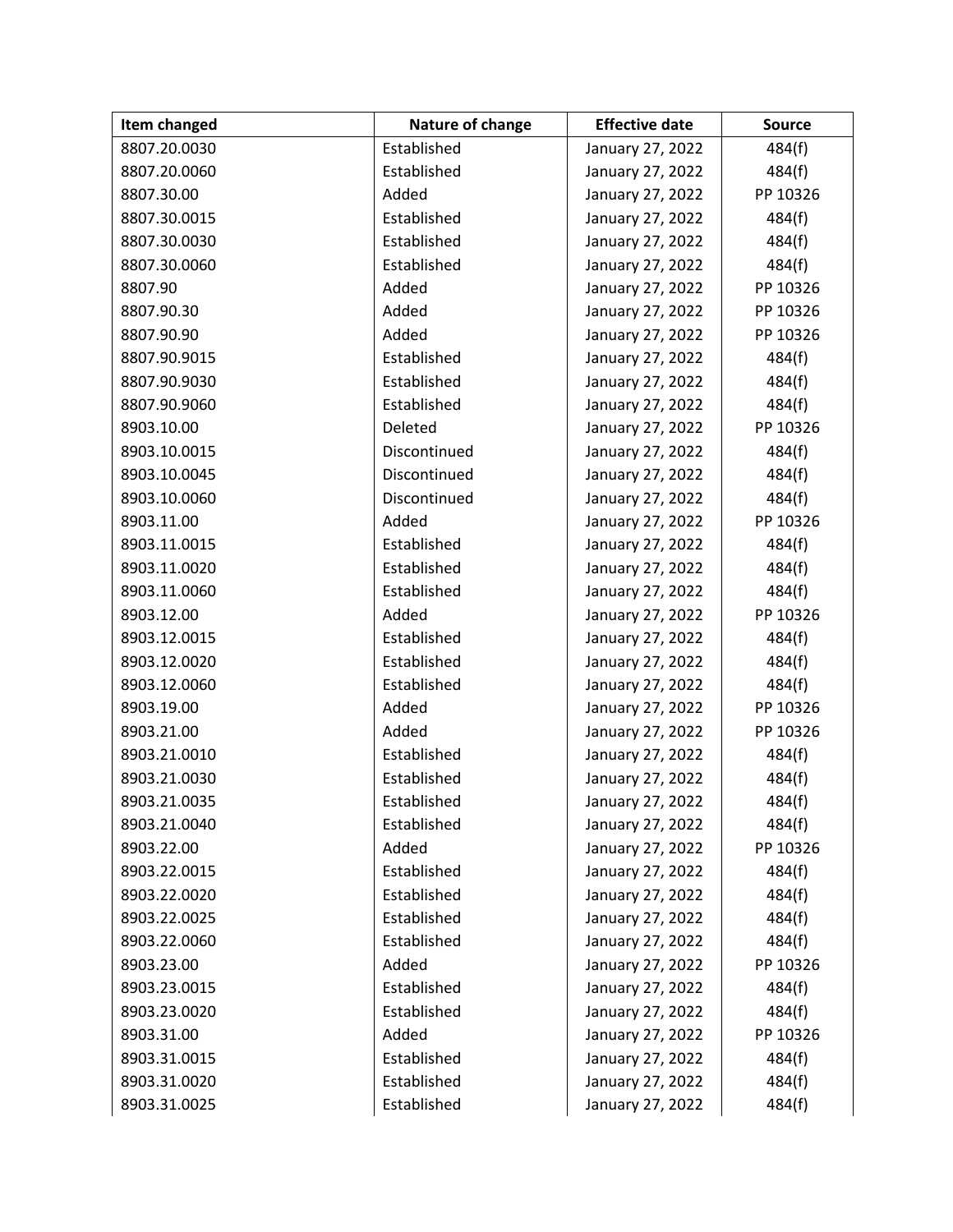| Item changed | Nature of change | <b>Effective date</b> | <b>Source</b> |
|--------------|------------------|-----------------------|---------------|
| 8903.32.00   | Added            | January 27, 2022      | PP 10326      |
| 8903.32.0015 | Established      | January 27, 2022      | 484(f)        |
| 8903.32.0020 | Established      | January 27, 2022      | 484(f)        |
| 8903.32.0025 | Established      | January 27, 2022      | 484(f)        |
| 8903.33.00   | Added            | January 27, 2022      | PP 10326      |
| 8903.33.0015 | Established      | January 27, 2022      | 484(f)        |
| 8903.33.0020 | Established      | January 27, 2022      | 484(f)        |
| 8903.33.0025 | Established      | January 27, 2022      | 484(f)        |
| 8903.91.00   | Deleted          | January 27, 2022      | PP 10326      |
| 8903.91.0015 | Discontinued     | January 27, 2022      | 484(f)        |
| 8903.91.0025 | Discontinued     | January 27, 2022      | 484(f)        |
| 8903.91.0030 | Discontinued     | January 27, 2022      | 484(f)        |
| 8903.91.0035 | Discontinued     | January 27, 2022      | 484(f)        |
| 8903.91.0035 | Discontinued     | January 27, 2022      | 484(f)        |
| 8903.91.0045 | Discontinued     | January 27, 2022      | 484(f)        |
| 8903.91.0050 | Discontinued     | January 27, 2022      | 484(f)        |
| 8903.91.0060 | Discontinued     | January 27, 2022      | 484(f)        |
| 8903.91.0065 | Discontinued     | January 27, 2022      | 484(f)        |
| 8903.91.0070 | Discontinued     | January 27, 2022      | 484(f)        |
| 8903.91.0075 | Discontinued     | January 27, 2022      | 484(f)        |
| 8903.91.0085 | Discontinued     | January 27, 2022      | 484(f)        |
| 8903.92.00   | Deleted          | January 27, 2022      | PP 10326      |
| 8903.93.05   | Added            | January 27, 2022      | PP 10326      |
| 8903.93.15   | Added            | January 27, 2022      | PP 10326      |
| 8903.93.20   | Added            | January 27, 2022      | PP 10326      |
| 8903.93.2015 | Established      | January 27, 2022      | 484(f)        |
| 8903.93.2030 | Established      | January 27, 2022      | 484(f)        |
| 8903.93.2045 | Established      | January 27, 2022      | 484(f)        |
| 8903.93.2060 | Established      | January 27, 2022      | 484(f)        |
| 8903.93.2075 | Established      | January 27, 2022      | 484(f)        |
| 8903.93.90   | Added            | January 27, 2022      | PP 10326      |
| 8903.99.05   | Deleted          | January 27, 2022      | PP 10326      |
| 8903.99.06   | Established      | January 27, 2022      | 484(f)        |
| 8903.99.15   | Deleted          | January 27, 2022      | PP 10326      |
| 8903.99.16   | Added            | January 27, 2022      | PP 10326      |
| 8903.99.20   | Deleted          | January 27, 2022      | PP 10326      |
| 8903.99.2015 | Discontinued     | January 27, 2022      | 484(f)        |
| 8903.99.2030 | Discontinued     | January 27, 2022      | 484(f)        |
| 8903.99.2045 | Discontinued     | January 27, 2022      | 484(f)        |
| 8903.99.2060 | Discontinued     | January 27, 2022      | 484(f)        |
| 8903.99.2075 | Discontinued     | January 27, 2022      | 484(f)        |
| 8903.99.21   | Added            | January 27, 2022      | PP 10326      |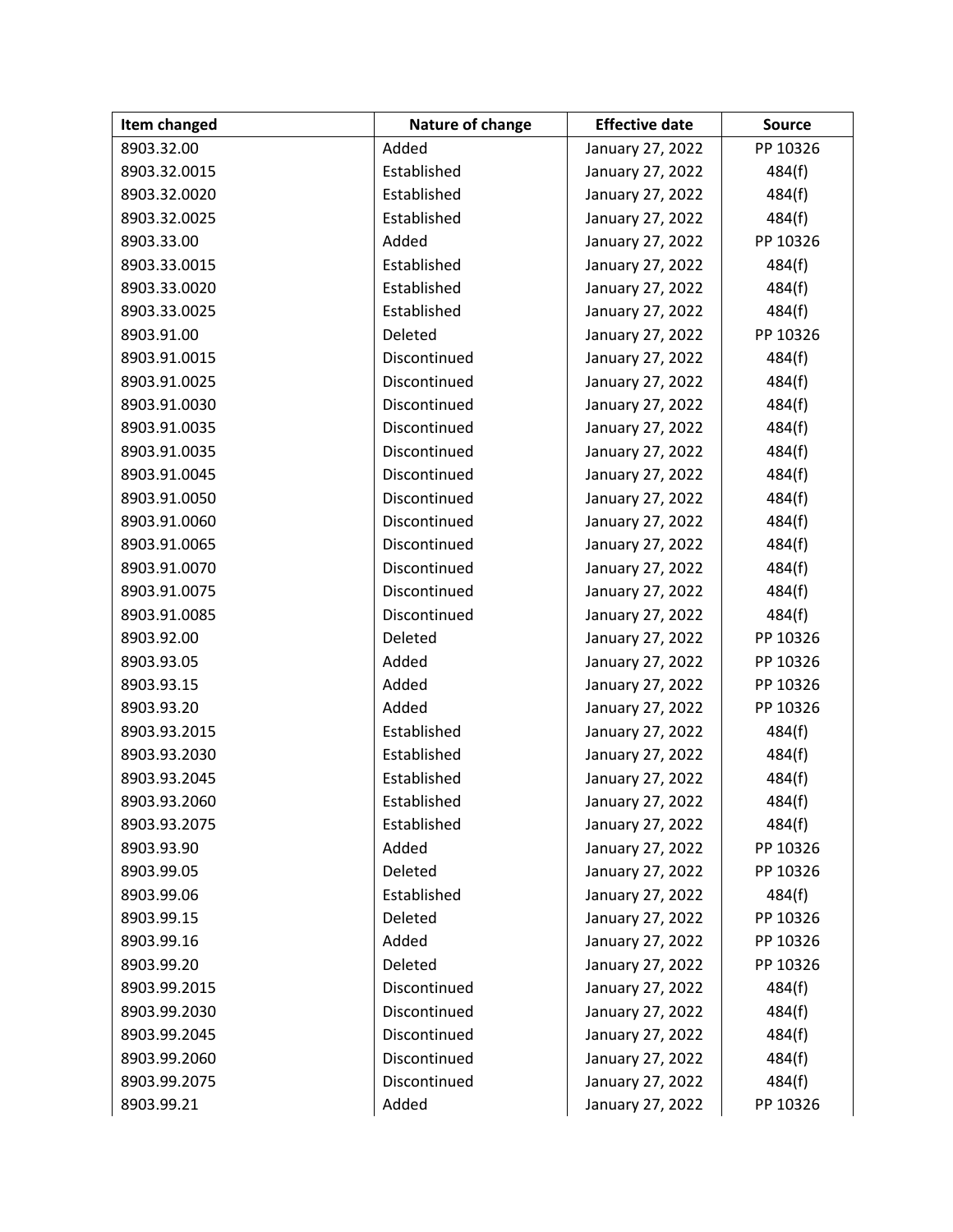| Item changed     | Nature of change            | <b>Effective date</b> | <b>Source</b> |
|------------------|-----------------------------|-----------------------|---------------|
| 8903.99.2110     | Established                 | January 27, 2022      | 484(f)        |
| 8903.99.2120     | Established                 | January 27, 2022      | 484(f)        |
| 8903.99.2190     | Established                 | January 27, 2022      | 484(f)        |
| 8903.99.90       | Deleted                     | January 27, 2022      | PP 10326      |
| 8903.99.91       | Added                       | January 27, 2022      | PP 10326      |
| Note 1(f), ch 90 | Modified                    | January 27, 2022      | PP 10326      |
| 9002.11.90       | <b>Technical correction</b> | N/A                   | N/A           |
| 9002.11.90       | <b>Technical correction</b> | January 1, 2022       | 484(f)        |
| 9006.51.00       | Deleted                     | January 27, 2022      | PP 10326      |
| 9006.51.0040     | Discontinued                | January 27, 2022      | 484(f)        |
| 9006.51.0060     | Discontinued                | January 27, 2022      | 484(f)        |
| 9006.51.0090     | Discontinued                | January 27, 2022      | 484(f)        |
| 9006.52          | Deleted                     | January 27, 2022      | PP 10326      |
| 9006.52.10       | Deleted                     | January 27, 2022      | PP 10326      |
| 9006.52.1020     | Discontinued                | January 27, 2022      | 484(f)        |
| 9006.52.1040     | Discontinued                | January 27, 2022      | 484(f)        |
| 9006.52.30       | Deleted                     | January 27, 2022      | PP 10326      |
| 9006.52.50       | Deleted                     | January 27, 2022      | PP 10326      |
| 9006.52.60       | Deleted                     | January 27, 2022      | PP 10326      |
| 9006.52.91       | Deleted                     | January 27, 2022      | PP 10326      |
| 9006.52.9120     | Discontinued                | January 27, 2022      | 484(f)        |
| 9006.52.9140     | Discontinued                | January 27, 2022      | 484(f)        |
| 9006.52.9160     | Discontinued                | January 27, 2022      | 484(f)        |
| 9006.52.9180     | Discontinued                | January 27, 2022      | 484(f)        |
| 9006.53.01       | Deleted                     | January 27, 2022      | PP 10326      |
| 9006.53.0110     | Discontinued                | January 27, 2022      | 484(f)        |
| 9006.53.0120     | Discontinued                | January 27, 2022      | 484(f)        |
| 9006.53.0150     | Discontinued                | January 27, 2022      | 484(f)        |
| 9006.53.0170     | Discontinued                | January 27, 2022      | 484(f)        |
| 9006.53.02       | Added                       | January 27, 2022      | PP 10326      |
| 9006.53.0205     | Established                 | January 27, 2022      | 484(f)        |
| 9006.53.0210     | Established                 | January 27, 2022      | 484(f)        |
| 9006.53.0220     | Established                 | January 27, 2022      | 484(f)        |
| 9006.53.0250     | Established                 | January 27, 2022      | 484(f)        |
| 9006.53.0270     | Established                 | January 27, 2022      | 484(f)        |
| 9006.59.01       | Added                       | January 27, 2022      | PP 10326      |
| 9006.59.0160     | Established                 | January 27, 2022      | 484(f)        |
| 9006.59.0190     | Established                 | January 27, 2022      | 484(f)        |
| 9006.59.05       | Added                       | January 27, 2022      | PP 10326      |
| 9006.59.0520     | Established                 | January 27, 2022      | 484(f)        |
| 9006.59.0540     | Established                 | January 27, 2022      | 484(f)        |
| 9006.59.08       | Added                       | January 27, 2022      | PP 10326      |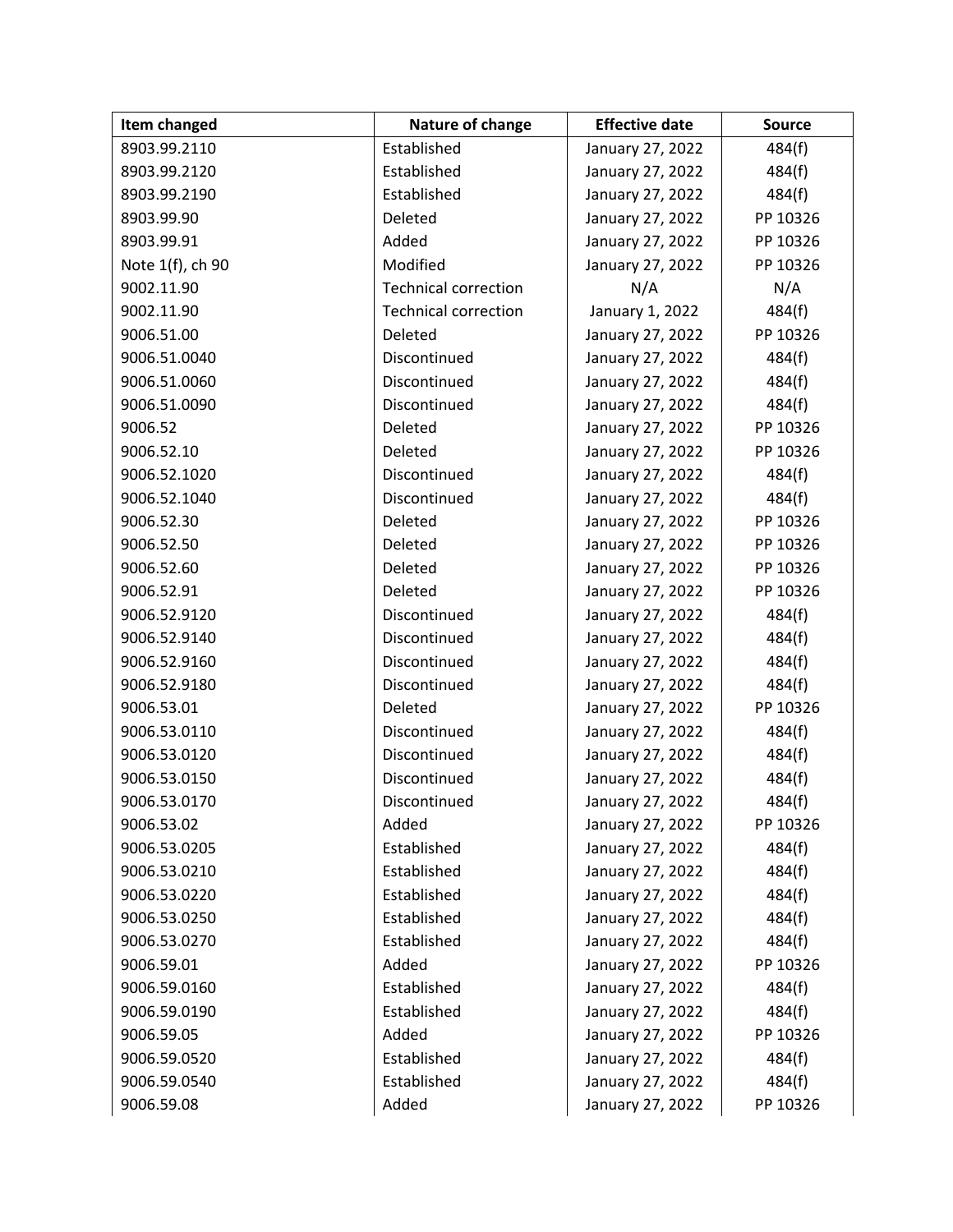| Item changed | Nature of change                  | <b>Effective date</b> | <b>Source</b> |
|--------------|-----------------------------------|-----------------------|---------------|
| 9006.59.10   | Added                             | January 27, 2022      | PP 10326      |
| 9006.59.12   | Added                             | January 27, 2022      | PP 10326      |
| 9006.59.15   | Added                             | January 27, 2022      | PP 10326      |
| 9006.59.1520 | Established                       | January 27, 2022      | 484(f)        |
| 9006.59.1540 | Established                       | January 27, 2022      | 484(f)        |
| 9006.59.1560 | Established                       | January 27, 2022      | 484(f)        |
| 9006.59.1580 | Established                       | January 27, 2022      | 484(f)        |
| 9013         | Modified (Article<br>Description) | January 27, 2022      | PP 10326      |
| 9013.80.70   | Deleted                           | January 27, 2022      | PP 10326      |
| 9013.80.90   | Deleted                           | January 27, 2022      | PP 10326      |
| 9013.80.91   | Added                             | January 27, 2022      | PP 10326      |
| 9013.90.50   | Deleted                           | January 27, 2022      | PP 10326      |
| 9022         | Modified (Article<br>Description) | January 27, 2022      | PP 10326      |
| 9027.80      | Deleted                           | January 27, 2022      | PP 10326      |
| 9027.80.25   | Deleted                           | January 27, 2022      | PP 10326      |
| 9027.80.45   | Deleted                           | January 27, 2022      | PP 10326      |
| 9027.80.4520 | Discontinued                      | January 27, 2022      | 484(f)        |
| 9027.80.4530 | Discontinued                      | January 27, 2022      | 484(f)        |
| 9027.80.4560 | Discontinued                      | January 27, 2022      | 484(f)        |
| 9027.80.4590 | Discontinued                      | January 27, 2022      | 484(f)        |
| 9027.80.80   | Deleted                           | January 27, 2022      | PP 10326      |
| 9027.80.8030 | Discontinued                      | January 27, 2022      | 484(f)        |
| 9027.80.8060 | Discontinued                      | January 27, 2022      | 484(f)        |
| 9027.80.8090 | Discontinued                      | January 27, 2022      | 484(f)        |
| 9027.81.00   | Added                             | January 27, 2022      | PP 10326      |
| 9027.89      | Added                             | January 27, 2022      | PP 10326      |
| 9027.89.25   | Added                             | January 27, 2022      | PP 10326      |
| 9027.89.45   | Added                             | January 27, 2022      | PP 10326      |
| 9027.89.4530 | Established                       | January 27, 2022      | 484(f)        |
| 9027.89.4560 | Established                       | January 27, 2022      | 484(f)        |
| 9027.89.4590 | Established                       | January 27, 2022      | 484(f)        |
| 9027.89.80   | Added                             | January 27, 2022      | PP 10326      |
| 9027.89.8030 | Established                       | January 27, 2022      | 484(f)        |
| 9027.89.8060 | Established                       | January 27, 2022      | 484(f)        |
| 9027.89.8090 | Established                       | January 27, 2022      | 484(f)        |
| 9030.82.00   | Modified (Article<br>Description) | January 27, 2022      | PP 10326      |
| 9031.41.00   | Modified (Article<br>Description) | January 27, 2022      | PP 10326      |
| 9114.10      | Deleted                           | January 27, 2022      | PP 10326      |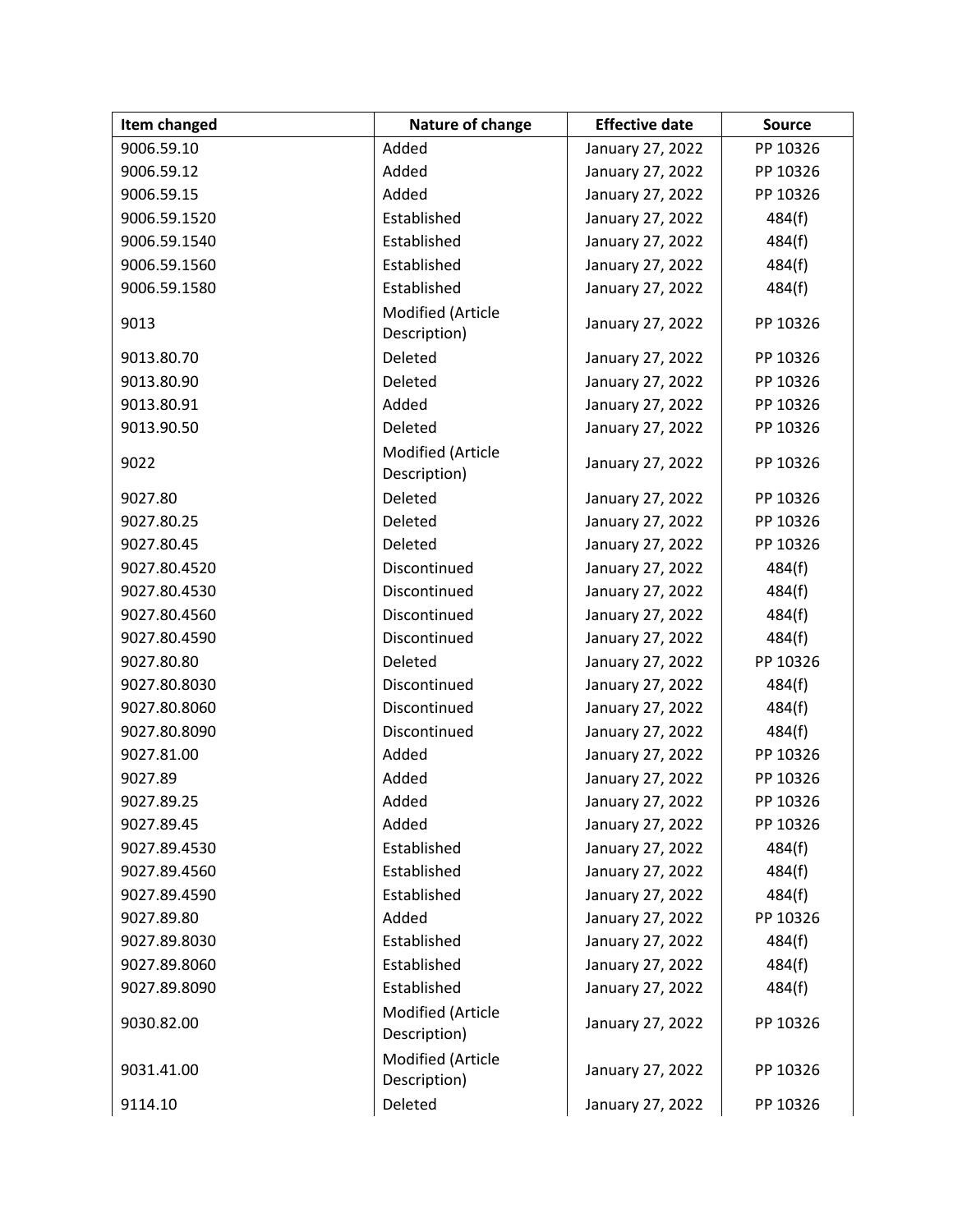| Item changed     | Nature of change | <b>Effective date</b> | <b>Source</b> |
|------------------|------------------|-----------------------|---------------|
| 9114.10.40       | Deleted          | January 27, 2022      | PP 10326      |
| 9114.10.80       | Deleted          | January 27, 2022      | PP 10326      |
| 9114.90.34       | Added            | January 27, 2022      | PP 10326      |
| 9114.90.38       | Added            | January 27, 2022      | PP 10326      |
| Ch 94            | Modified (title) | January 27, 2022      | PP 10326      |
| Note 1(f), ch 94 | Modified         | January 27, 2022      | PP 10326      |
| Note 1(I), ch 94 | Modified         | January 27, 2022      | PP 10326      |
| Note 4, ch 94    | Modified         | January 27, 2022      | PP 10326      |
| 9401.30          | Deleted          | January 27, 2022      | PP 10326      |
| 9403.90          | Deleted          | January 27, 2022      | PP 10326      |
| 9401.30.40       | Deleted          | January 27, 2022      | PP 10326      |
| 9401.30.80       | Deleted          | January 27, 2022      | PP 10326      |
| 9401.30.8010     | Discontinued     | January 27, 2022      | 484(f)        |
| 9401.30.8030     | Discontinued     | January 27, 2022      | 484(f)        |
| 9401.31.00       | Added            | January 27, 2022      | PP 10326      |
| 9401.39.00       | Added            | January 27, 2022      | PP 10326      |
| 9401.39.0010     | Established      | January 27, 2022      | 484(f)        |
| 9401.39.0030     | Established      | January 27, 2022      | 484(f)        |
| 9401.40.00       | Deleted          | January 27, 2022      | PP 10326      |
| 9401.41.00       | Added            | January 27, 2022      | PP 10326      |
| 9401.49.00       | Added            | January 27, 2022      | PP 10326      |
| 9401.90          | Deleted          | January 27, 2022      | PP 10326      |
| 9401.90.10       | Deleted          | January 27, 2022      | PP 10326      |
| 9401.90.1010     | Discontinued     | January 27, 2022      | 484(f)        |
| 9401.90.1020     | Discontinued     | January 27, 2022      | 484(f)        |
| 9401.90.1085     | Discontinued     | January 27, 2022      | 484(f)        |
| 9401.90.15       | Deleted          | January 27, 2022      | PP 10326      |
| 9401.90.25       | Deleted          | January 27, 2022      | PP 10326      |
| 9401.90.2540     | Discontinued     | January 27, 2022      | 484(f)        |
| 9401.90.2580     | Discontinued     | January 27, 2022      | 484(f)        |
| 9401.90.35       | Deleted          | January 27, 2022      | PP 10326      |
| 9401.90.3510     | Discontinued     | January 27, 2022      | 484(f)        |
| 9401.90.3580     | Discontinued     | January 27, 2022      | 484(f)        |
| 9401.90.40       | Deleted          | January 27, 2022      | PP 10326      |
| 9401.90.4010     | Discontinued     | January 27, 2022      | 484(f)        |
| 9401.90.4080     | Discontinued     | January 27, 2022      | 484(f)        |
| 9401.90.50       | Deleted          | January 27, 2022      | PP 10326      |
| 9401.90.5005     | Discontinued     | January 27, 2022      | 484(f)        |
| 9401.90.5021     | Discontinued     | January 27, 2022      | 484(f)        |
| 9401.90.5081     | Discontinued     | January 27, 2022      | 484(f)        |
| 9401.91          | Added            | January 27, 2022      | PP 10326      |
| 9401.91.15       | Added            | January 27, 2022      | PP 10326      |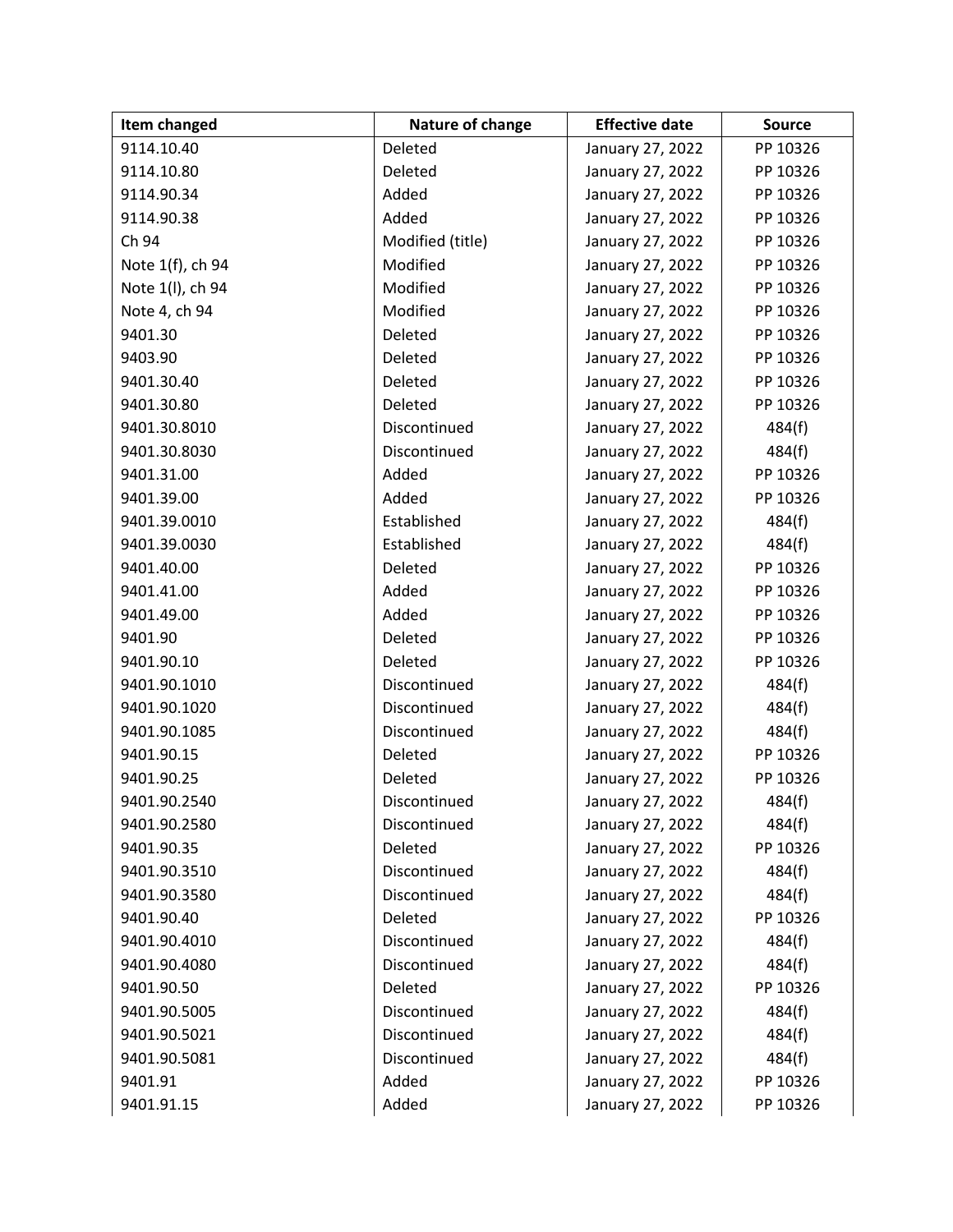| Item changed | Nature of change | <b>Effective date</b> | <b>Source</b> |
|--------------|------------------|-----------------------|---------------|
| 9401.91.20   | Added            | January 27, 2022      | PP 10326      |
| 9401.91.90   | Added            | January 27, 2022      | PP 10326      |
| 9401.91.9010 | Established      | January 27, 2022      | 484(f)        |
| 9401.91.9090 | Established      | January 27, 2022      | 484(f)        |
| 9401.99      | Added            | January 27, 2022      | PP 10326      |
| 9401.99.10   | Added            | January 27, 2022      | PP 10326      |
| 9401.99.1010 | Established      | January 27, 2022      | 484(f)        |
| 9401.99.1025 | Established      | January 27, 2022      | 484(f)        |
| 9401.99.1085 | Established      | January 27, 2022      | 484(f)        |
| 9401.99.25   | Added            | January 27, 2022      | PP 10326      |
| 9401.99.2540 | Established      | January 27, 2022      | 484(f)        |
| 9401.99.2580 | Established      | January 27, 2022      | 484(f)        |
| 9401.99.35   | Added            | January 27, 2022      | PP 10326      |
| 9401.99.3510 | Established      | January 27, 2022      | 484(f)        |
| 9401.99.3580 | Established      | January 27, 2022      | 484(f)        |
| 9401.99.90   | Added            | January 27, 2022      | PP 10326      |
| 9401.99.9005 | Established      | January 27, 2022      | 484(f)        |
| 9401.99.9021 | Established      | January 27, 2022      | 484(f)        |
| 9401.99.9081 | Established      | January 27, 2022      | 484(f)        |
| 9403.30.8000 | Annotated        | January 1, 2022       | 484(f)        |
| 9403.30.8001 | Established      | January 1, 2022       | 484(f)        |
| 9403.30.8005 | Established      | January 1, 2022       | 484(f)        |
| 9403.30.8021 | Established      | January 1, 2022       | 484(f)        |
| 9403.30.8031 | Established      | January 1, 2022       | 484(f)        |
| 9403.30.8090 | Established      | January 1, 2022       | 484(f)        |
| 9403.90.10   | Deleted          | January 27, 2022      | PP 10326      |
| 9403.90.1040 | Discontinued     | January 27, 2022      | 484(f)        |
| 9403.90.1050 | Discontinued     | January 27, 2022      | 484(f)        |
| 9403.90.1085 | Discontinued     | January 27, 2022      | 484(f)        |
| 9403.90.25   | Deleted          | January 27, 2022      | PP 10326      |
| 9403.90.2540 | Discontinued     | January 27, 2022      | 484(f)        |
| 9403.90.2580 | Discontinued     | January 27, 2022      | 484(f)        |
| 9403.90.40   | Deleted          | January 27, 2022      | PP 10326      |
| 9403.90.4005 | Discontinued     | January 27, 2022      | 484(f)        |
| 9403.90.4010 | Discontinued     | January 27, 2022      | 484(f)        |
| 9403.90.4080 | Discontinued     | January 27, 2022      | 484(f)        |
| 9403.90.50   | Deleted          | January 27, 2022      | PP 10326      |
| 9403.90.5005 | Discontinued     | January 27, 2022      | 484(f)        |
| 9403.90.5010 | Discontinued     | January 27, 2022      | 484(f)        |
| 9403.90.5080 | Discontinued     | January 27, 2022      | 484(f)        |
| 9403.90.60   | Deleted          | January 27, 2022      | PP 10326      |
| 9403.90.6005 | Discontinued     | January 27, 2022      | 484(f)        |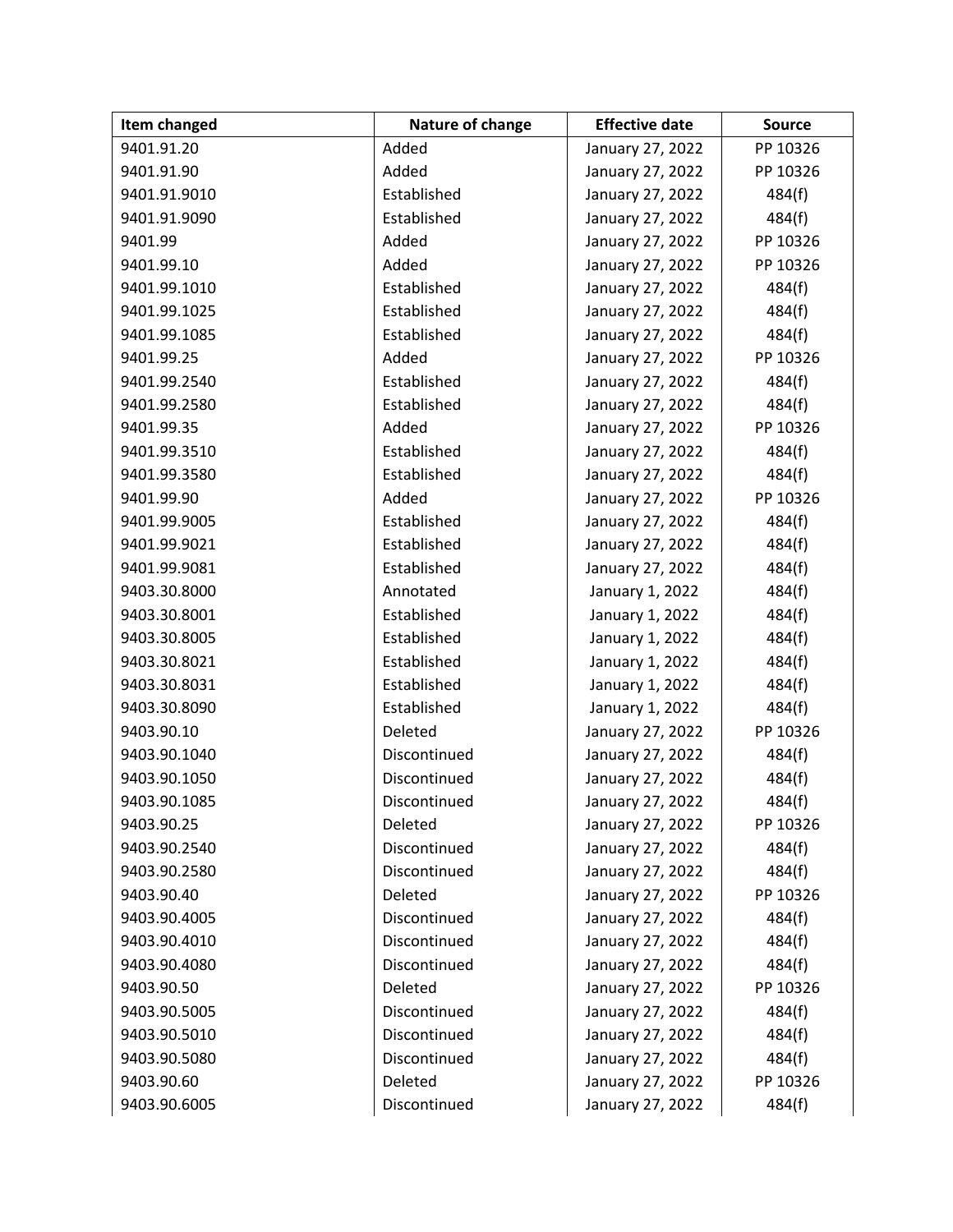| Item changed | Nature of change | <b>Effective date</b> | <b>Source</b> |
|--------------|------------------|-----------------------|---------------|
| 9403.90.6010 | Discontinued     | January 27, 2022      | 484(f)        |
| 9403.90.6080 | Discontinued     | January 27, 2022      | 484(f)        |
| 9403.90.70   | Deleted          | January 27, 2022      | PP 10326      |
| 9403.90.7005 | Discontinued     | January 27, 2022      | 484(f)        |
| 9403.90.7010 | Discontinued     | January 27, 2022      | 484(f)        |
| 9403.90.7080 | Discontinued     | January 27, 2022      | 484(f)        |
| 9403.90.80   | Deleted          | January 27, 2022      | PP 10326      |
| 9403.90.8010 | Discontinued     | January 27, 2022      | 484(f)        |
| 9403.90.8015 | Discontinued     | January 27, 2022      | 484(f)        |
| 9403.90.8020 | Discontinued     | January 27, 2022      | 484(f)        |
| 9403.90.8041 | Discontinued     | January 27, 2022      | 484(f)        |
| 9403.90.8051 | Discontinued     | January 27, 2022      | 484(f)        |
| 9403.90.8061 | Discontinued     | January 27, 2022      | 484(f)        |
| 9403.91.00   | Added            | January 27, 2022      | PP 10326      |
| 9403.91.0005 | Established      | January 27, 2022      | 484(f)        |
| 9403.91.0010 | Established      | January 27, 2022      | 484(f)        |
| 9403.91.0080 | Established      | January 27, 2022      | 484(f)        |
| 9403.99      | Added            | January 27, 2022      | PP 10326      |
| 9403.99.10   | Added            | January 27, 2022      | PP 10326      |
| 9403.99.1040 | Established      | January 27, 2022      | 484(f)        |
| 9403.99.1050 | Established      | January 27, 2022      | 484(f)        |
| 9403.99.1085 | Established      | January 27, 2022      | 484(f)        |
| 9403.99.20   | Added            | January 27, 2022      | PP 10326      |
| 9403.99.2040 | Established      | January 27, 2022      | 484(f)        |
| 9403.99.2080 | Established      | January 27, 2022      | 484(f)        |
| 9403.99.30   | Added            | January 27, 2022      | PP 10326      |
| 9403.99.3005 | Established      | January 27, 2022      | 484(f)        |
| 9403.99.3010 | Established      | January 27, 2022      | 484(f)        |
| 9403.99.3080 | Established      | January 27, 2022      | 484(f)        |
| 9403.99.40   | Added            | January 27, 2022      | PP 10326      |
| 9403.99.4005 | Established      | January 27, 2022      | 484(f)        |
| 9403.99.4010 | Established      | January 27, 2022      | 484(f)        |
| 9403.99.4080 | Established      | January 27, 2022      | 484(f)        |
| 9403.99.50   | Added            | January 27, 2022      | PP 10326      |
| 9403.99.5005 | Established      | January 27, 2022      | 484(f)        |
| 9403.99.5010 | Established      | January 27, 2022      | 484(f)        |
| 9403.99.5080 | Established      | January 27, 2022      | 484(f)        |
| 9403.99.90   | Added            | January 27, 2022      | PP 10326      |
| 9403.99.9010 | Established      | January 27, 2022      | 484(f)        |
| 9403.99.9015 | Established      | January 27, 2022      | 484(f)        |
| 9403.99.9020 | Established      | January 27, 2022      | 484(f)        |
| 9403.99.9041 | Established      | January 27, 2022      | 484(f)        |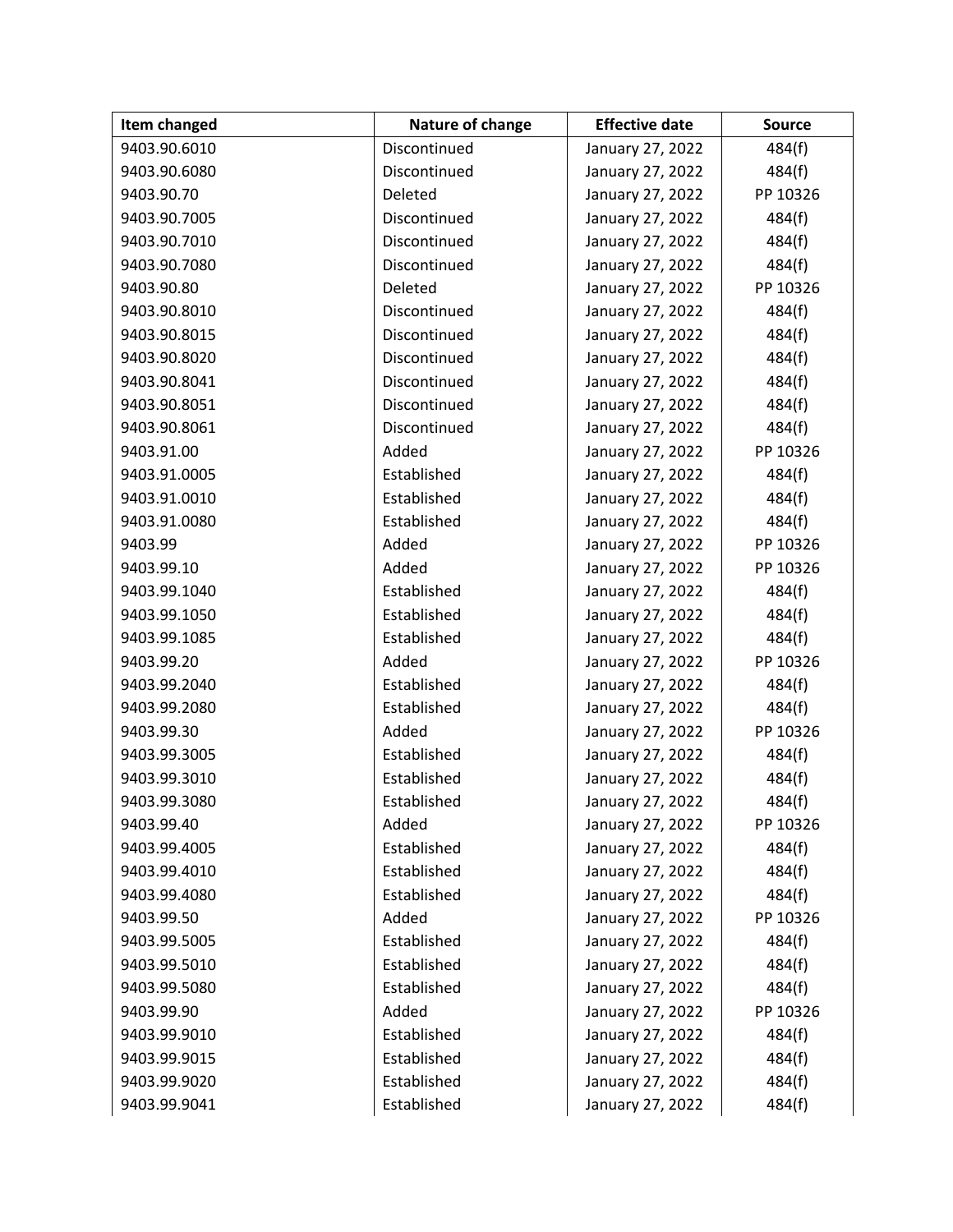| Item changed | Nature of change                  | <b>Effective date</b> | <b>Source</b> |
|--------------|-----------------------------------|-----------------------|---------------|
| 9403.99.9051 | Established                       | January 27, 2022      | 484(f)        |
| 9403.99.9061 | Established                       | January 27, 2022      | 484(f)        |
| 9404.40      | Added                             | January 27, 2022      | PP 10326      |
| 9404.40.10   | Added                             | January 27, 2022      | PP 10326      |
| 9404.40.90   | Added                             | January 27, 2022      | PP 10326      |
| 9404.40.9005 | Established                       | January 27, 2022      | 484(f)        |
| 9404.40.9022 | Established                       | January 27, 2022      | 484(f)        |
| 9404.40.9023 | Established                       | January 27, 2022      | 484(f)        |
| 9404.40.9036 | Established                       | January 27, 2022      | 484(f)        |
| 9404.90.80   | Deleted                           | January 27, 2022      | PP 10326      |
| 9404.90.8020 | Discontinued                      | January 27, 2022      | 484(f)        |
| 9404.90.8040 | Discontinued                      | January 27, 2022      | 484(f)        |
| 9404.90.81   | Added                             | January 27, 2022      | PP 10326      |
| 9404.90.8120 | Established                       | January 27, 2022      | 484(f)        |
| 9404.90.8140 | Established                       | January 27, 2022      | 484(f)        |
| 9404.90.85   | Deleted                           | January 27, 2022      | PP 10326      |
| 9404.90.8505 | Discontinued                      | January 27, 2022      | 484(f)        |
| 9404.90.8522 | Discontinued                      | January 27, 2022      | 484(f)        |
| 9404.90.8523 | Discontinued                      | January 27, 2022      | 484(f)        |
| 9404.90.8536 | Discontinued                      | January 27, 2022      | 484(f)        |
| 9404.90.95   | Deleted                           | January 27, 2022      | PP 10326      |
| 9404.90.9505 | Discontinued                      | January 27, 2022      | 484(f)        |
| 9404.90.9522 | Discontinued                      | January 27, 2022      | 484(f)        |
| 9404.90.9523 | Discontinued                      | January 27, 2022      | 484(f)        |
| 9404.90.9536 | Discontinued                      | January 27, 2022      | 484(f)        |
| 9404.90.9570 | Discontinued                      | January 27, 2022      | 484(f)        |
| 9404.90.96   | Added                             | January 27, 2022      | PP 10326      |
| 9405         | Modified (Article<br>Description) | January 27, 2022      | PP 10326      |
| 9405.10      | Deleted                           | January 27, 2022      | PP 10326      |
| 9405.10.40   | Deleted                           | January 27, 2022      | PP 10326      |
| 9405.10.4010 | Discontinued                      | January 27, 2022      | 484(f)        |
| 9405.10.4020 | Discontinued                      | January 27, 2022      | 484(f)        |
| 9405.10.60   | Deleted                           | January 27, 2022      | PP 10326      |
| 9405.10.6010 | Discontinued                      | January 27, 2022      | 484(f)        |
| 9405.10.6020 | Discontinued                      | January 27, 2022      | 484(f)        |
| 9405.10.80   | Deleted                           | January 27, 2022      | PP 10326      |
| 9405.10.8010 | Discontinued                      | January 27, 2022      | 484(f)        |
| 9405.10.8020 | Discontinued                      | January 27, 2022      | 484(f)        |
| 9405.11      | Added                             | January 27, 2022      | PP 10326      |
| 9405.11.40   | Added                             | January 27, 2022      | PP 10326      |
| 9405.11.4010 | Established                       | January 27, 2022      | 484(f)        |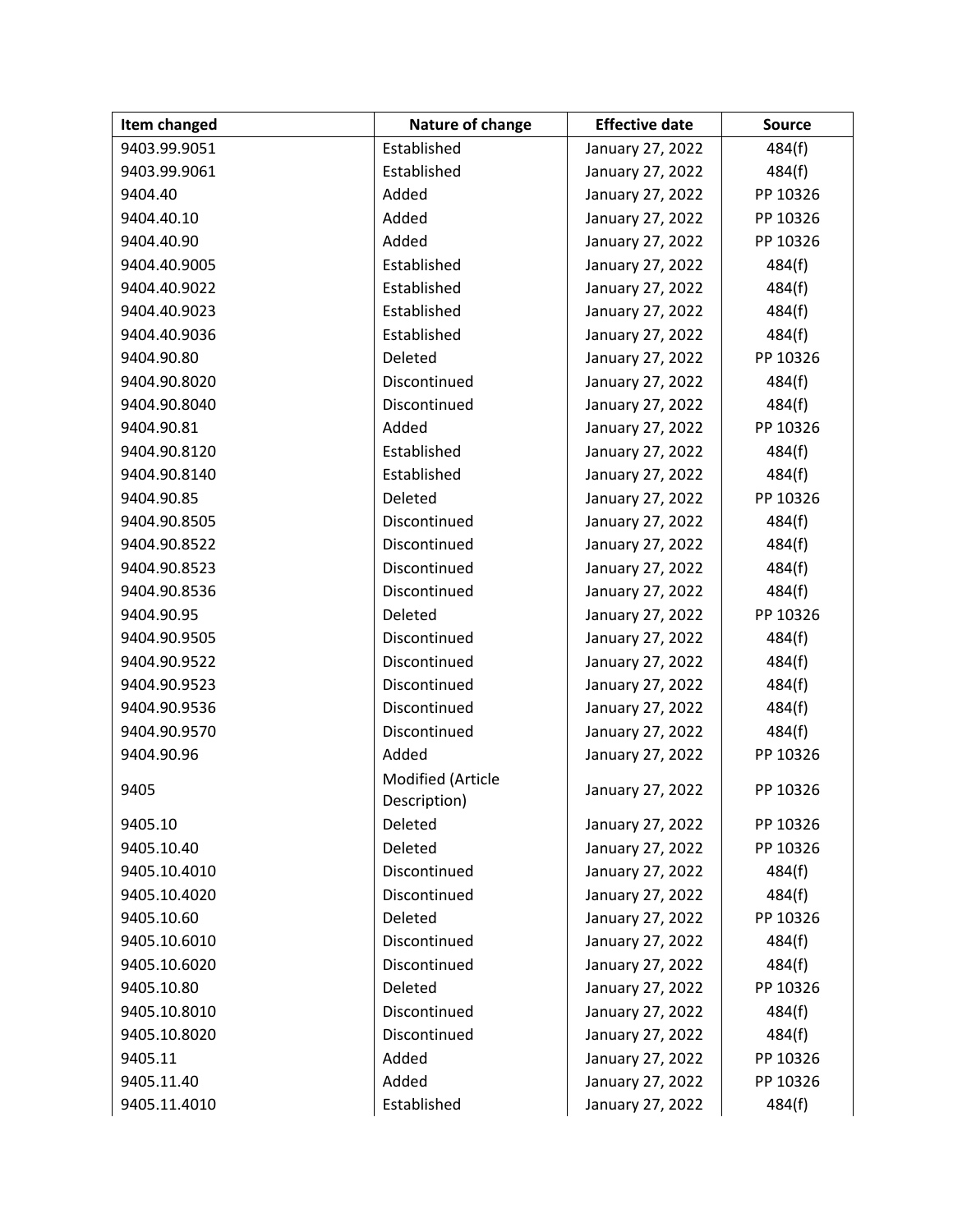| Item changed | Nature of change | <b>Effective date</b> | <b>Source</b> |
|--------------|------------------|-----------------------|---------------|
| 9405.11.4020 | Established      | January 27, 2022      | 484(f)        |
| 9405.11.60   | Added            | January 27, 2022      | PP 10326      |
| 9405.11.6010 | Established      | January 27, 2022      | 484(f)        |
| 9405.11.6020 | Established      | January 27, 2022      | 484(f)        |
| 9405.11.80   | Added            | January 27, 2022      | PP 10326      |
| 9405.11.8010 | Established      | January 27, 2022      | 484(f)        |
| 9405.11.8020 | Established      | January 27, 2022      | 484(f)        |
| 9405.19      | Added            | January 27, 2022      | PP 10326      |
| 9405.19.40   | Added            | January 27, 2022      | PP 10326      |
| 9405.19.4010 | Established      | January 27, 2022      | 484(f)        |
| 9405.19.4020 | Established      | January 27, 2022      | 484(f)        |
| 9405.19.60   | Added            | January 27, 2022      | PP 10326      |
| 9405.19.6010 | Established      | January 27, 2022      | 484(f)        |
| 9405.19.6020 | Established      | January 27, 2022      | 484(f)        |
| 9405.19.80   | Added            | January 27, 2022      | PP 10326      |
| 9405.19.8010 | Established      | January 27, 2022      | 484(f)        |
| 9405.19.8020 | Established      | January 27, 2022      | 484(f)        |
| 9405.20      | Deleted          | January 27, 2022      | PP 10326      |
| 9405.20.40   | Deleted          | January 27, 2022      | PP 10326      |
| 9405.20.4010 | Discontinued     | January 27, 2022      | 484(f)        |
| 9405.20.4020 | Discontinued     | January 27, 2022      | 484(f)        |
| 9405.20.60   | Deleted          | January 27, 2022      | PP 10326      |
| 9405.20.6010 | Discontinued     | January 27, 2022      | 484(f)        |
| 9405.20.6020 | Discontinued     | January 27, 2022      | 484(f)        |
| 9405.20.80   | Deleted          | January 27, 2022      | PP 10326      |
| 9405.20.8010 | Discontinued     | January 27, 2022      | 484(f)        |
| 9405.20.8020 | Discontinued     | January 27, 2022      | 484(f)        |
| 9405.21      | Added            | January 27, 2022      | PP 10326      |
| 9405.21.40   | Added            | January 27, 2022      | PP 10326      |
| 9405.21.4010 | Established      | January 27, 2022      | 484(f)        |
| 9405.21.4020 | Established      | January 27, 2022      | 484(f)        |
| 9405.21.60   | Added            | January 27, 2022      | PP 10326      |
| 9405.21.6010 | Established      | January 27, 2022      | 484(f)        |
| 9405.21.6020 | Established      | January 27, 2022      | 484(f)        |
| 9405.21.80   | Added            | January 27, 2022      | PP 10326      |
| 9405.21.8010 | Established      | January 27, 2022      | 484(f)        |
| 9405.21.8020 | Established      | January 27, 2022      | 484(f)        |
| 9405.29      | Added            | January 27, 2022      | PP 10326      |
| 9405.29.40   | Added            | January 27, 2022      | PP 10326      |
| 9405.29.4010 | Established      | January 27, 2022      | 484(f)        |
| 9405.29.4020 | Established      | January 27, 2022      | 484(f)        |
| 9405.29.60   | Added            | January 27, 2022      | PP 10326      |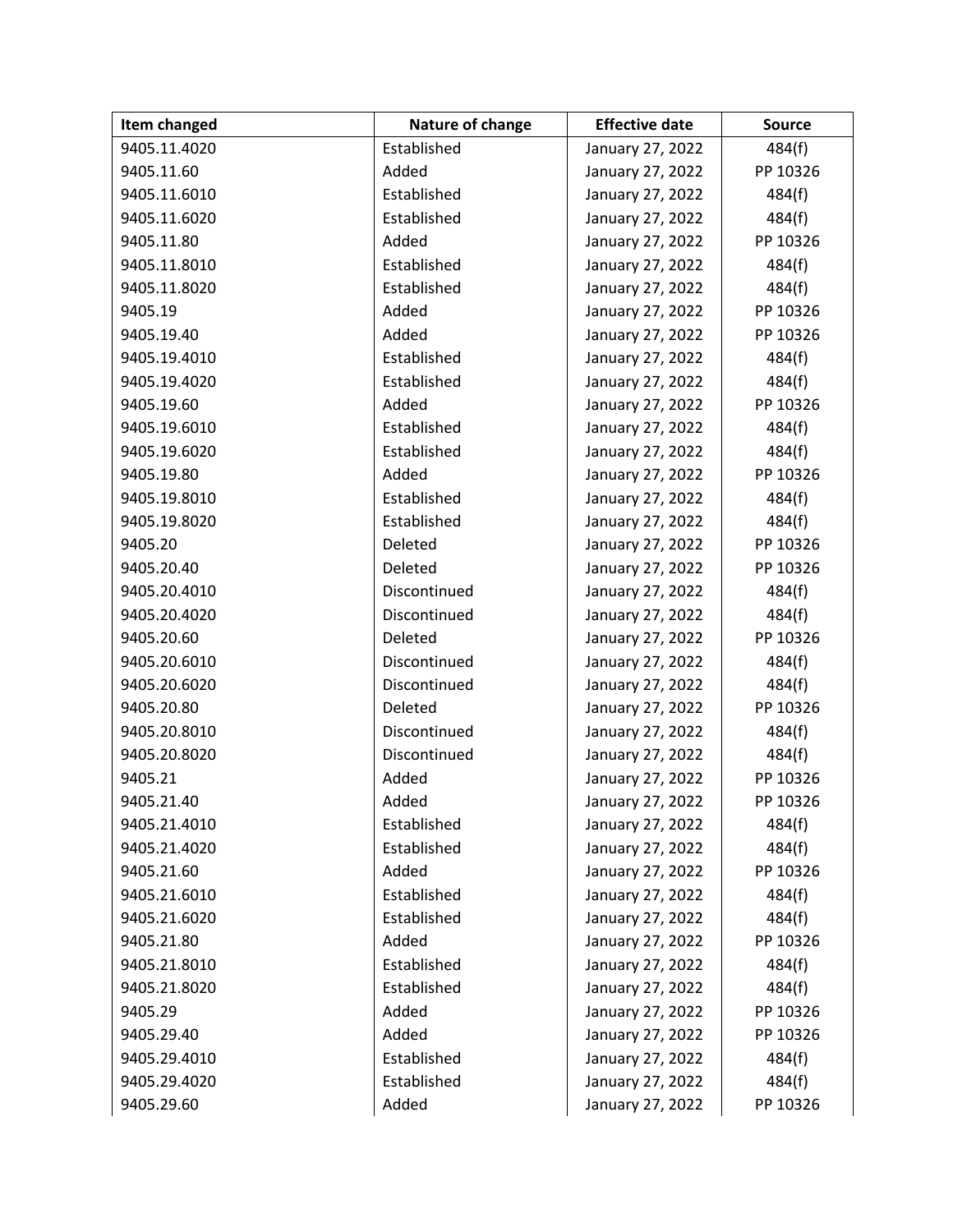| Item changed | Nature of change | <b>Effective date</b> | <b>Source</b> |
|--------------|------------------|-----------------------|---------------|
| 9405.29.6010 | Established      | January 27, 2022      | 484(f)        |
| 9405.29.6020 | Established      | January 27, 2022      | 484(f)        |
| 9405.29.80   | Added            | January 27, 2022      | PP 10326      |
| 9405.29.8010 | Established      | January 27, 2022      | 484(f)        |
| 9405.29.8020 | Established      | January 27, 2022      | 484(f)        |
| 9405.30.00   | Deleted          | January 27, 2022      | PP 10326      |
| 9405.30.0010 | Discontinued     | January 27, 2022      | 484(f)        |
| 9405.30.0040 | Discontinued     | January 27, 2022      | 484(f)        |
| 9405.31.00   | Added            | January 27, 2022      | PP 10326      |
| 9405.31.0010 | Established      | January 27, 2022      | 484(f)        |
| 9405.31.0040 | Established      | January 27, 2022      | 484(f)        |
| 9405.39.00   | Added            | January 27, 2022      | PP 10326      |
| 9405.39.0010 | Established      | January 27, 2022      | 484(f)        |
| 9405.39.0040 | Established      | January 27, 2022      | 484(f)        |
| 9405.40      | Deleted          | January 27, 2022      | PP 10326      |
| 9405.69      | Added            | January 27, 2022      | PP 10326      |
| 9405.40.40   | Deleted          | January 27, 2022      | PP 10326      |
| 9405.40.60   | Deleted          | January 27, 2022      | PP 10326      |
| 9405.40.82   | Deleted          | January 27, 2022      | PP 10326      |
| 9405.40.84   | Deleted          | January 27, 2022      | PP 10326      |
| 9405.40.8410 | Discontinued     | January 27, 2022      | 484(f)        |
| 9405.40.8440 | Discontinued     | January 27, 2022      | 484(f)        |
| 9405.41      | Added            | January 27, 2022      | PP 10326      |
| 9405.41.40   | Added            | January 27, 2022      | PP 10326      |
| 9405.41.60   | Added            | January 27, 2022      | PP 10326      |
| 9405.41.82   | Added            | January 27, 2022      | PP 10326      |
| 9405.41.84   | Added            | January 27, 2022      | PP 10326      |
| 9405.41.8410 | Established      | January 27, 2022      | 484(f)        |
| 9405.41.8440 | Established      | January 27, 2022      | 484(f)        |
| 9405.42      | Added            | January 27, 2022      | PP 10326      |
| 9405.42.40   | Added            | January 27, 2022      | PP 10326      |
| 9405.42.60   | Added            | January 27, 2022      | PP 10326      |
| 9405.42.82   | Added            | January 27, 2022      | PP 10326      |
| 9405.42.84   | Added            | January 27, 2022      | PP 10326      |
| 9405.42.8410 | Established      | January 27, 2022      | 484(f)        |
| 9405.42.8440 | Established      | January 27, 2022      | 484(f)        |
| 9405.49.00   | Added            | January 27, 2022      | PP 10326      |
| 9405.50      | Deleted          | January 27, 2022      | PP 10326      |
| 9405.50      | Added            | January 27, 2022      | PP 10326      |
| 9405.50.20   | Deleted          | January 27, 2022      | PP 10326      |
| 9405.50.20   | Added            | January 27, 2022      | PP 10326      |
| 9405.50.30   | Deleted          | January 27, 2022      | PP 10326      |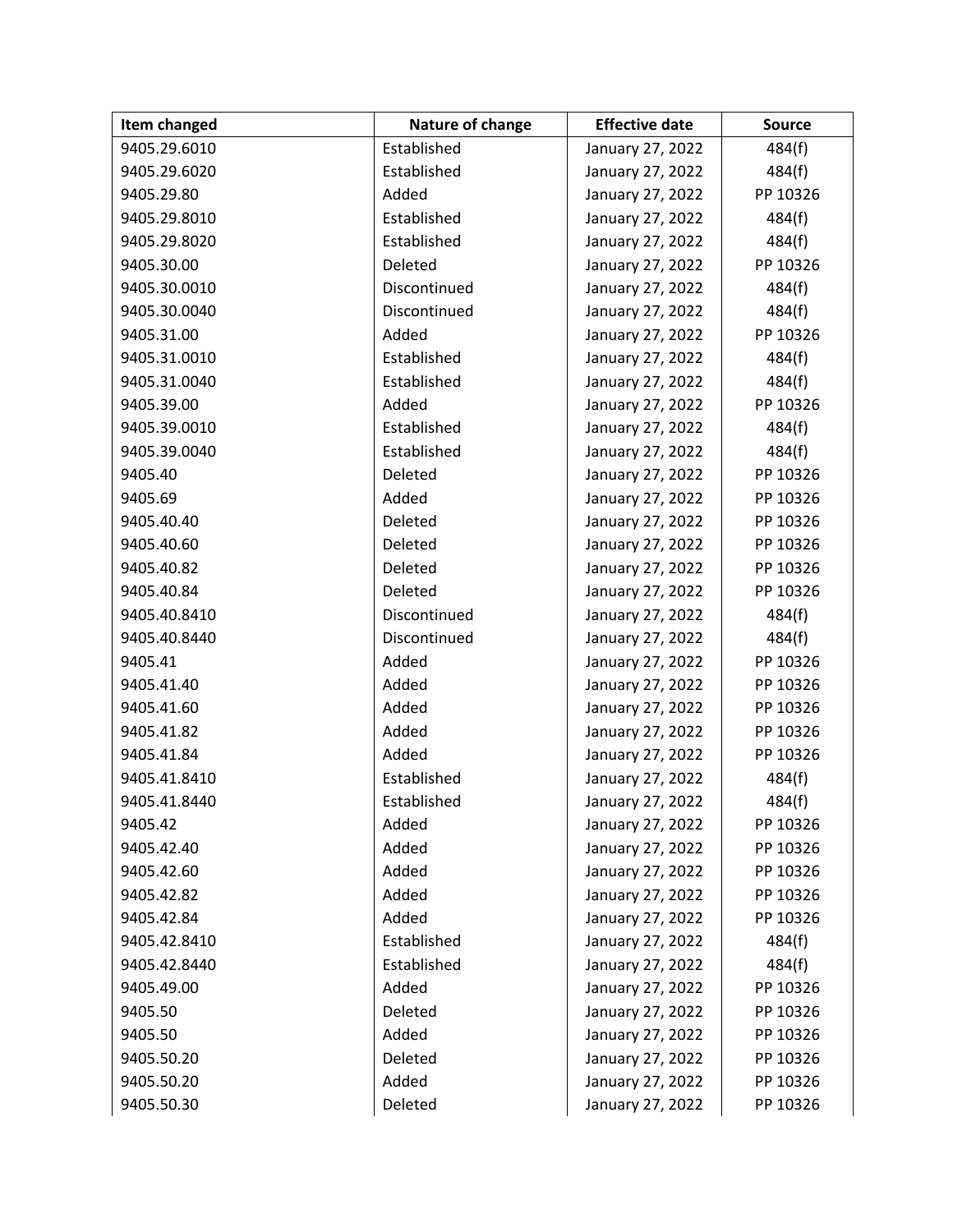| Item changed     | Nature of change | <b>Effective date</b> | <b>Source</b> |
|------------------|------------------|-----------------------|---------------|
| 9405.50.30       | Added            | January 27, 2022      | PP 10326      |
| 9405.50.40       | Deleted          | January 27, 2022      | PP 10326      |
| 9405.50.40       | Added            | January 27, 2022      | PP 10326      |
| 9405.60          | Deleted          | January 27, 2022      | PP 10326      |
| 9405.60.20       | Deleted          | January 27, 2022      | PP 10326      |
| 9405.60.40       | Deleted          | January 27, 2022      | PP 10326      |
| 9405.60.60       | Deleted          | January 27, 2022      | PP 10326      |
| 9405.61          | Added            | January 27, 2022      | PP 10326      |
| 9405.61.20       | Added            | January 27, 2022      | PP 10326      |
| 9405.61.40       | Added            | January 27, 2022      | PP 10326      |
| 9405.61.60       | Added            | January 27, 2022      | PP 10326      |
| 9405.69.20       | Added            | January 27, 2022      | PP 10326      |
| 9405.69.40       | Added            | January 27, 2022      | PP 10326      |
| 9405.69.60       | Added            | January 27, 2022      | PP 10326      |
| 9406.20.00       | Added            | January 27, 2022      | PP 10326      |
| 9406.90.00       | Deleted          | January 27, 2022      | PP 10326      |
| 9406.90.0010     | Discontinued     | January 27, 2022      | 484(f)        |
| 9406.90.0020     | Discontinued     | January 27, 2022      | 484(f)        |
| 9406.90.0030     | Discontinued     | January 27, 2022      | 484(f)        |
| 9406.90.0050     | Discontinued     | January 27, 2022      | 484(f)        |
| 9406.90.0090     | Discontinued     | January 27, 2022      | 484(f)        |
| 9406.90.01       | Added            | January 27, 2022      | PP 10326      |
| 9406.90.0110     | Established      | January 27, 2022      | 484(f)        |
| 9406.90.0120     | Established      | January 27, 2022      | 484(f)        |
| 9406.90.0130     | Established      | January 27, 2022      | 484(f)        |
| 9406.90.0150     | Established      | January 27, 2022      | 484(f)        |
| 9406.90.0190     | Established      | January 27, 2022      | 484(f)        |
| Note 1(p), ch 95 | Deleted          | January 27, 2022      | PP 10326      |
| Note 1(p), ch 95 | Added            | January 27, 2022      | PP 10326      |
| Note 1(q), ch 95 | Deleted          | January 27, 2022      | PP 10326      |
| Note 1(q), ch 95 | Added            | January 27, 2022      | PP 10326      |
| Note 1(r), ch 95 | Deleted          | January 27, 2022      | PP 10326      |
| Note 1(r), ch 95 | Added            | January 27, 2022      | PP 10326      |
| Note 1(s), ch 95 | Deleted          | January 27, 2022      | PP 10326      |
| Note 1(s), ch 95 | Added            | January 27, 2022      | PP 10326      |
| Note 1(t), ch 95 | Deleted          | January 27, 2022      | PP 10326      |
| Note 1(t), ch 95 | Added            | January 27, 2022      | PP 10326      |
| Note 1(u), ch 95 | Deleted          | January 27, 2022      | PP 10326      |
| Note 1(u), ch 95 | Added            | January 27, 2022      | PP 10326      |
| Note 1(u), ch 95 | Modified         | January 27, 2022      | PP 10326      |
| Note 1(v), ch 95 | Deleted          | January 27, 2022      | PP 10326      |
| Note 1(v), ch 95 | Added            | January 27, 2022      | PP 10326      |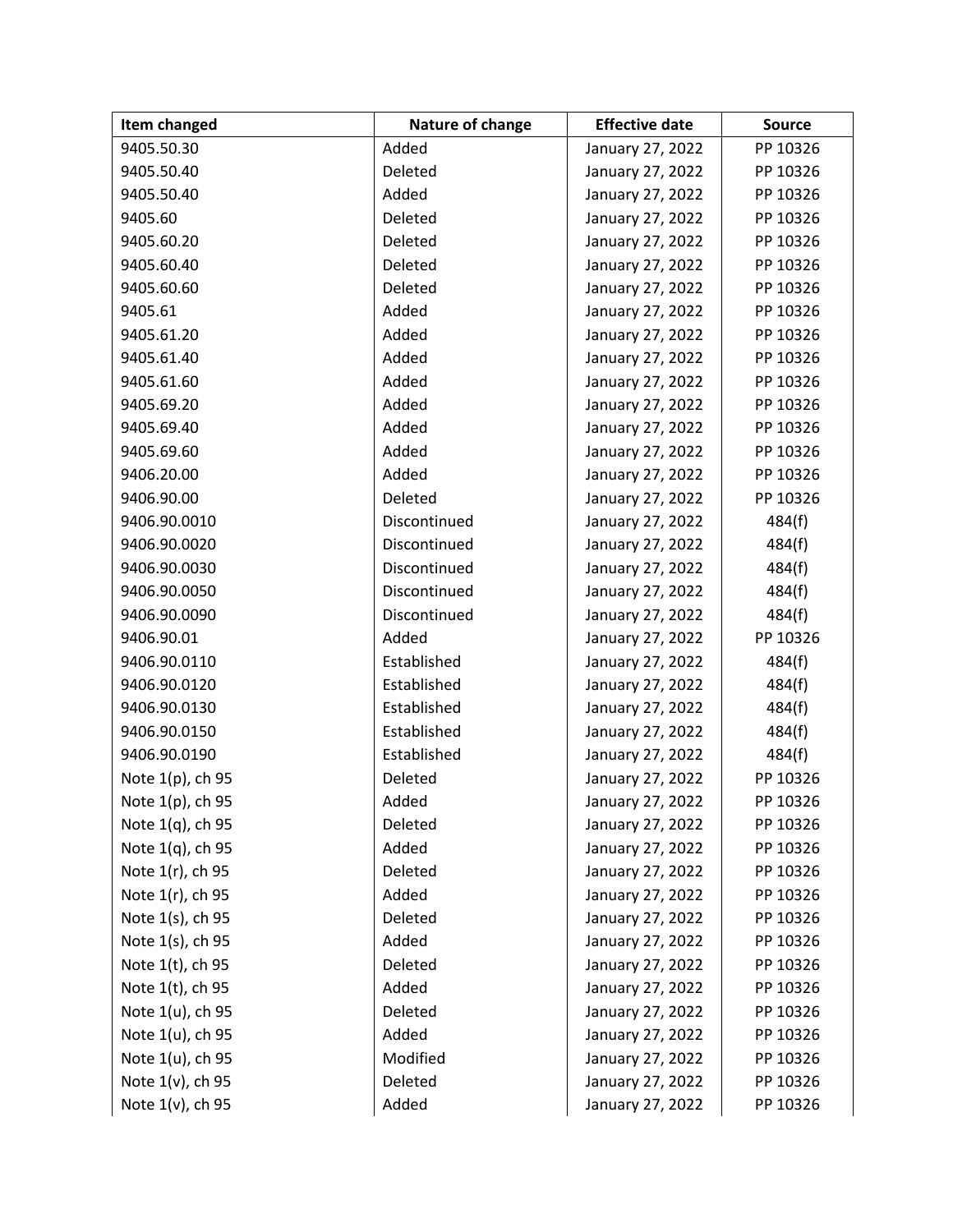| Item changed              | Nature of change                        | <b>Effective date</b> | <b>Source</b> |
|---------------------------|-----------------------------------------|-----------------------|---------------|
| Note 1(w), ch 95          | Deleted                                 | January 27, 2022      | PP 10326      |
| Note 1(w), ch 95          | Added                                   | January 27, 2022      | PP 10326      |
| Note 1(x), ch 95          | Added                                   | January 27, 2022      | PP 10326      |
| Note 6, ch 95             | Added                                   | January 27, 2022      | PP 10326      |
| 9504                      | Modified (Article<br>Description)       | January 27, 2022      | PP 10326      |
| 9508                      | Modified (Article<br>Description)       | January 27, 2022      | PP 10326      |
| 9508.10.00                | Modified (Article<br>Description)       | January 27, 2022      | PP 10326      |
| 9508.21.00                | Added                                   | January 27, 2022      | PP 10326      |
| 9508.22.00                | Added                                   | January 27, 2022      | PP 10326      |
| 9508.23.00                | Added                                   | January 27, 2022      | PP 10326      |
| 9508.24.00                | Added                                   | January 27, 2022      | PP 10326      |
| 9508.25.00                | Added                                   | January 27, 2022      | PP 10326      |
| 9508.26.00                | Added                                   | January 27, 2022      | PP 10326      |
| 9508.29.00                | Added                                   | January 27, 2022      | PP 10326      |
| 9508.30.00                | Added                                   | January 27, 2022      | PP 10326      |
| 9508.40.00                | Added                                   | January 27, 2022      | PP 10326      |
| 9508.90.00                | Deleted                                 | January 27, 2022      | PP 10326      |
| Note 1(k), ch 96          | Modified                                | January 27, 2022      | PP 10326      |
| 9609.10.00                | Modified (Article<br>Description)       | January 27, 2022      | PP 10326      |
| 9613.10.00                | Modified (duty rate)                    | August 1, 2021        | PP 10128      |
| 9613.90.80                | Modified (duty rate)                    | August 1, 2021        | PP 10128      |
| 9617                      | Modified (Article<br>Description)       | January 27, 2022      | PP 10326      |
| 9619                      | Modified (Article<br>Description)       | January 27, 2022      | PP 10326      |
| Notes 2 through 5, ch 97  | Modified (Renumbered<br>as 3 through 6) | January 27, 2022      | PP 10326      |
| Note 2, ch 97             | Added                                   | January 27, 2022      | PP 10326      |
| Note 5(a), ch 97          | Modified                                | January 27, 2022      | PP 10326      |
| Statistical note 1, ch 97 | Modified                                | January 27, 2022      | PP 10326      |
| Statistical note 2, ch 97 | Modified                                | January 27, 2022      | PP 10326      |
| 9701                      | Deleted                                 | January 27, 2022      | PP 10326      |
| 9701.10.00                | Deleted                                 | January 27, 2022      | PP 10326      |
| 9701.21.00                | Added                                   | January 27, 2022      | PP 10326      |
| 9701.22.00                | Added                                   | January 27, 2022      | PP 10326      |
| 9701.29.00                | Added                                   | January 27, 2022      | PP 10326      |
| 9701.90.00                | Deleted                                 | January 27, 2022      | PP 10326      |
| 9701.91.00                | Added                                   | January 27, 2022      | PP 10326      |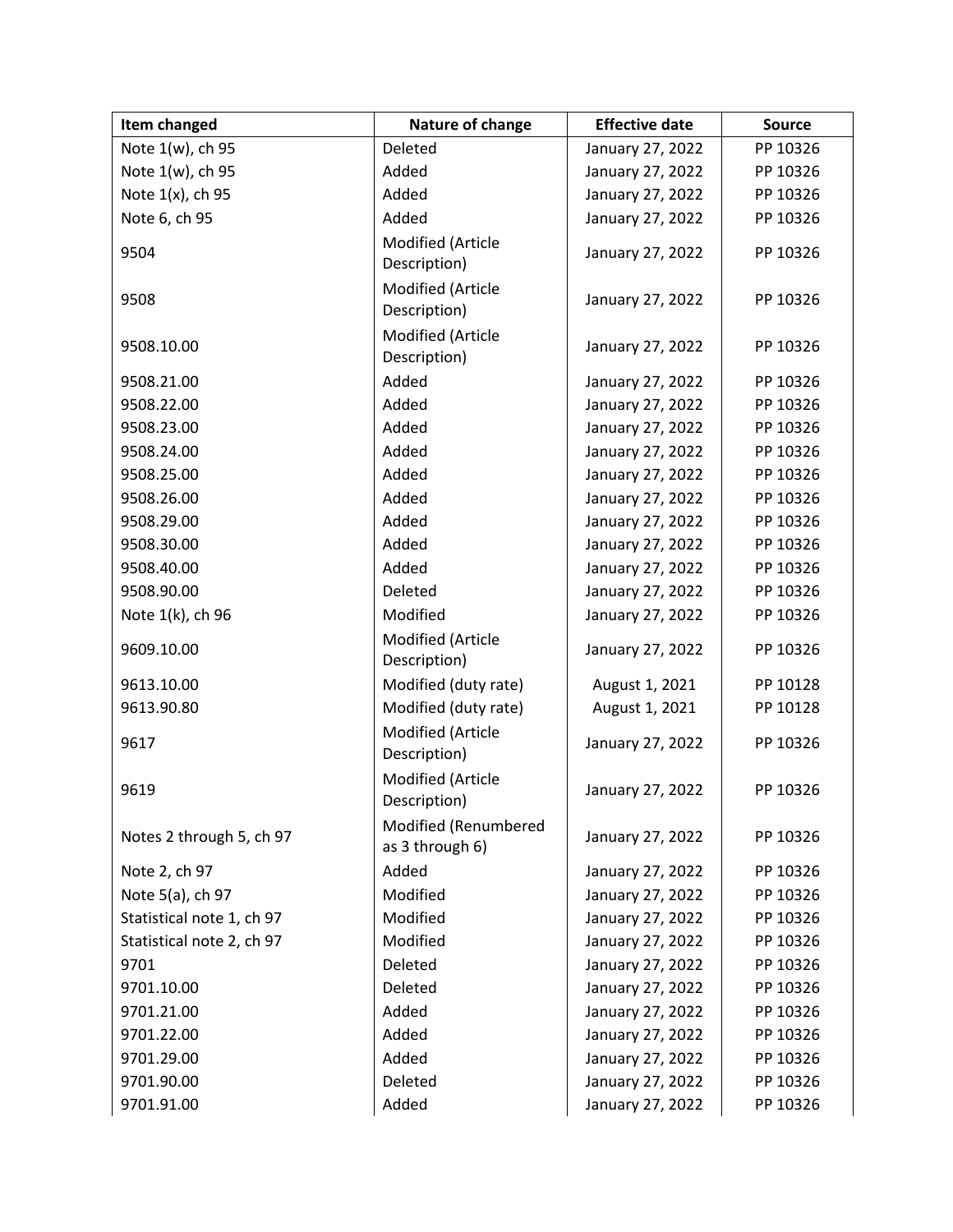| Item changed               | Nature of change                                | <b>Effective date</b> | <b>Source</b> |
|----------------------------|-------------------------------------------------|-----------------------|---------------|
| 9701.92.00                 | Added                                           | January 27, 2022      | PP 10326      |
| 9701.99.00                 | Added                                           | January 27, 2022      | PP 10326      |
| 9702                       | Added                                           | January 27, 2022      | PP 10326      |
| 9702.00.00                 | Deleted                                         | January 27, 2022      | PP 10326      |
| 9702.10.00                 | Added                                           | January 27, 2022      | PP 10326      |
| 9702.90.00                 | Added                                           | January 27, 2022      | PP 10326      |
| 9703                       | Added                                           | January 27, 2022      | PP 10326      |
| 9703.00.00                 | Deleted                                         | January 27, 2022      | PP 10326      |
| 9703.10.00                 | Added                                           | January 27, 2022      | PP 10326      |
| 9703.90.00                 | Added                                           | January 27, 2022      | PP 10326      |
| 9705                       | Added                                           | January 27, 2022      | PP 10326      |
| 9705.00.00                 | Deleted                                         | January 27, 2022      | PP 10326      |
| 9705.00.0001               | Discontinued                                    | January 27, 2022      | 484(f)        |
| 9705.00.0010               | Discontinued                                    | January 27, 2022      | 484(f)        |
| 9705.00.0040               | Discontinued                                    | January 27, 2022      | 484(f)        |
| 9705.00.0050               | Discontinued                                    | January 27, 2022      | 484(f)        |
| 9705.00.0065               | Discontinued                                    | January 27, 2022      | 484(f)        |
| 9705.00.0079               | Discontinued                                    | January 27, 2022      | 484(f)        |
| 9705.00.0080               | Discontinued                                    | January 27, 2022      | 484(f)        |
| 9705.00.0085               | Discontinued                                    | January 27, 2022      | 484(f)        |
| 9705.10.00                 | Added                                           | January 27, 2022      | PP 10326      |
| 9705.21.00                 | Added                                           | January 27, 2022      | PP 10326      |
| 9705.22.00                 | Added                                           | January 27, 2022      | PP 10326      |
| 9705.29.00                 | Added                                           | January 27, 2022      | PP 10326      |
| 9705.31.00                 | Added                                           | January 27, 2022      | PP 10326      |
| 9705.39.00                 | Added                                           | January 27, 2022      | PP 10326      |
| 9706                       | Added                                           | January 27, 2022      | PP 10326      |
| 9706.00.00                 | Deleted                                         | January 27, 2022      | PP 10326      |
| 9706.00.0020               | Discontinued                                    | January 27, 2022      | 484(f)        |
| 9706.00.0040               | Discontinued                                    | January 27, 2022      | 484(f)        |
| 9706.00.0060               | Discontinued                                    | January 27, 2022      | 484(f)        |
| 9706.10.00                 | Added                                           | January 27, 2022      | PP 10326      |
| 9706.10.0020               | Established                                     | January 27, 2022      | 484(f)        |
| 9706.10.0040               | Established                                     | January 27, 2022      | 484(f)        |
| 9706.10.0060               | Established                                     | January 27, 2022      | 484(f)        |
| 9706.90.00                 | Added                                           | January 27, 2022      | PP 10326      |
| 9706.90.0020               | Established                                     | January 27, 2022      | 484(f)        |
| 9706.90.0040               | Established                                     | January 27, 2022      | 484(f)        |
| 9706.90.0060               | Established                                     | January 27, 2022      | 484(f)        |
| Note 7(a), subch II, ch 98 | Modified (Ethiopia, Mali<br>and Guinea removed) | January 1, 2022       | PP 10326      |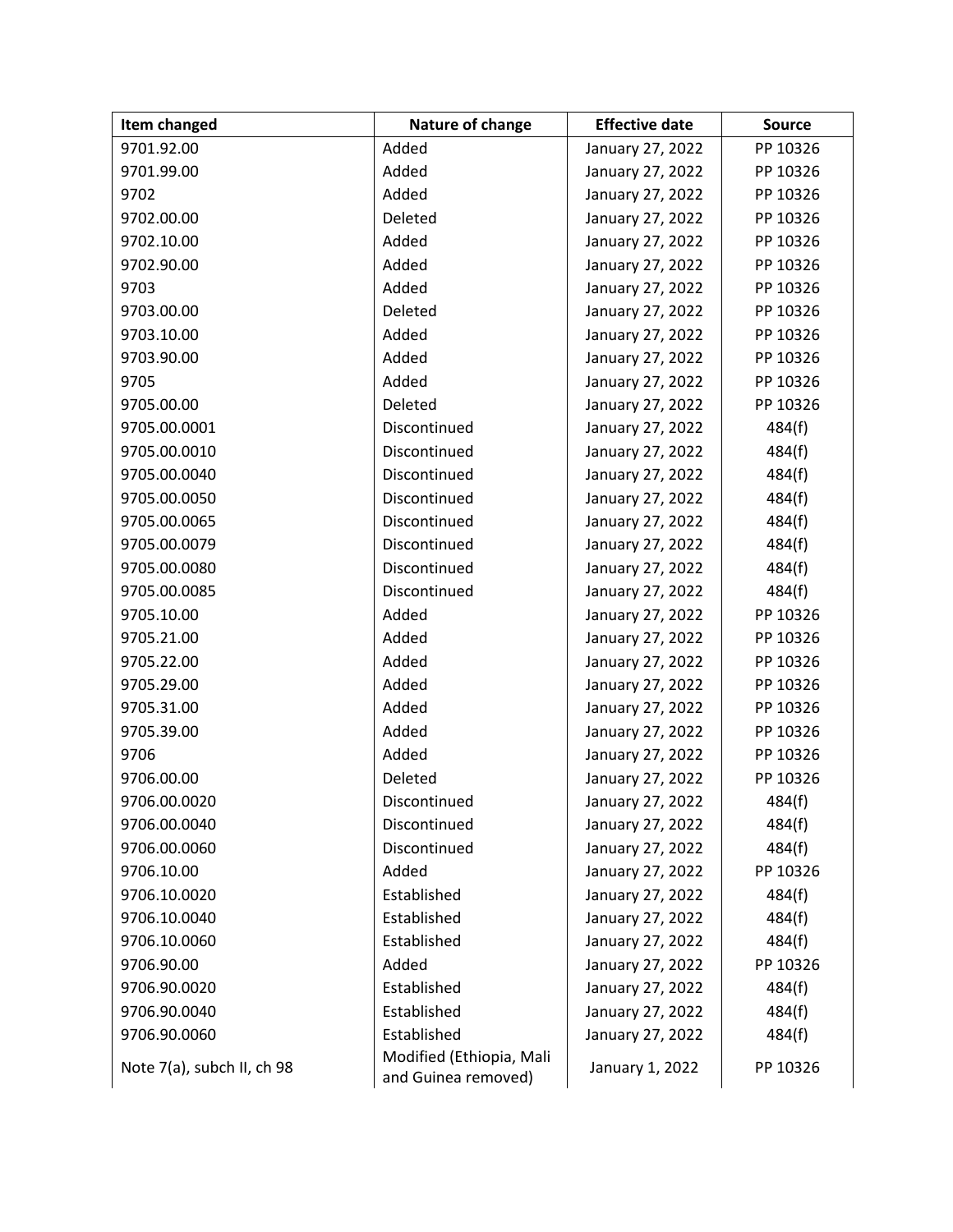| Item changed                         | Nature of change                                                   | <b>Effective date</b> | <b>Source</b> |
|--------------------------------------|--------------------------------------------------------------------|-----------------------|---------------|
| U.S. note 6(a)(vi), subch X, ch 98   | Modified (conforming<br>changes)                                   | January 27, 2022      | PP 10326      |
| U.S. note 6(a)(xii), subch X, ch 98  | Modified (conforming<br>changes)                                   | January 27, 2022      | PP 10326      |
| U.S. note 6(a)(xiv), subch X, ch 98  | Modified (conforming<br>changes)                                   | January 27, 2022      | PP 10326      |
| U.S. note 6(a)(xv), subch X, ch 98   | Modified (conforming<br>changes)                                   | January 27, 2022      | PP 10326      |
| U.S. note 2(f), subch XVII, ch 98    | Modified (conforming<br>changes)                                   | January 27, 2022      | PP 10326      |
| U.S. note 2(k), subch XVII, ch 98    | Modified (conforming<br>changes)                                   | January 27, 2022      | PP 10326      |
| U.S. note 2(t), subch XVII, ch 98    | Modified (conforming<br>changes)                                   | January 27, 2022      | PP 10326      |
| U.S. note 2(u), subch XVII, ch 98    | Modified (conforming<br>changes)                                   | January 27, 2022      | PP 10326      |
| U.S. note 2(ab), subch XVII, ch 98   | Modified (conforming<br>changes)                                   | January 27, 2022      | PP 10326      |
| U.S. note 2(f), subch XVII, ch 98    | Modified (conforming<br>changes)                                   | January 27, 2022      | PP 10326      |
| Note 1, subch XIX, ch 98             | Modified (Ethiopia, Mali<br>and Guinea removed)                    | January 1, 2022       | PP 10326      |
| Note 2(d), subch XIX, ch 98          | Modified (Ethiopia, Mali<br>and Guinea removed)                    | January 1, 2022       | PP 10326      |
| U.S. note 2(a), subch XIX, ch 98     | Modified (conforming<br>changes)                                   | January 27, 2022      | PP 10326      |
| U.S. note 2(b), subch XIX, ch 98     | Modified (conforming<br>changes)                                   | January 27, 2022      | PP 10326      |
| U.S. note 2(e), subch XIX, ch 98     | Modified (conforming<br>changes)                                   | January 27, 2022      | PP 10326      |
| U.S. note 6(k)(ii), subch. XX, ch 98 | Modified (conforming<br>changes)                                   | January 27, 2022      | PP 10326      |
| U.S. note 6(r)(ii), subch XX, ch 98  | Modified (conforming<br>changes)                                   | January 27, 2022      | PP 10326      |
| U.S. note 5, subch XXII, chapter 98  | Modified (conforming<br>changes)                                   | January 27, 2022      | PP 10326      |
| U.S. note 6, subch XXIII, ch 98      | Modified (conforming<br>changes)                                   | January 27, 2022      | PP 10326      |
| U.S. note 10, subch XXIII, ch 98     | Modified (conforming<br>changes)                                   | January 27, 2022      | PP 10326      |
| 9801.00.1029                         | Modified (replaced "m <sup>2"</sup><br>with the footnote " $1/$ ") | January 1, 2022       | 484(f)        |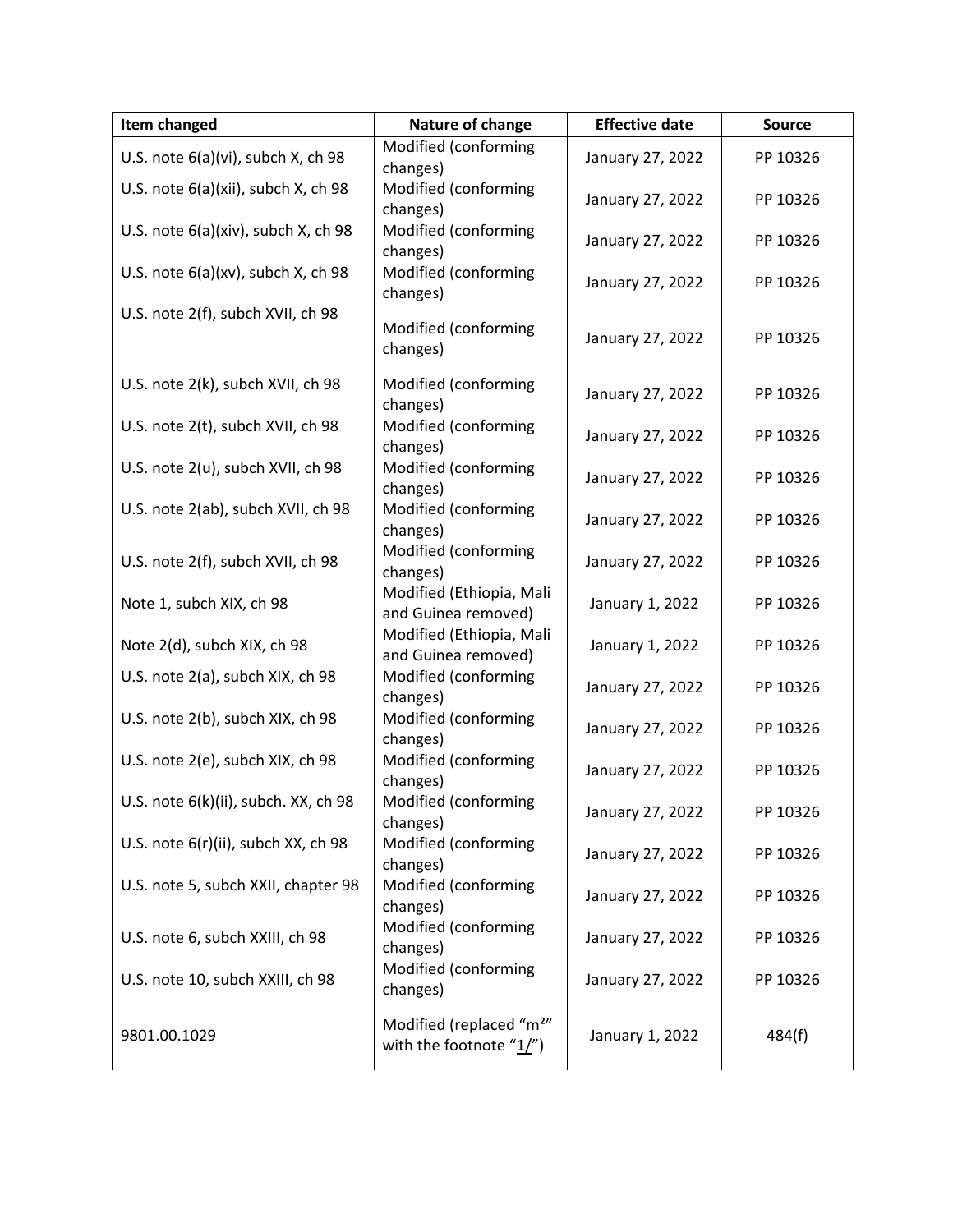| <b>Item changed</b> | Nature of change                               | <b>Effective date</b> | <b>Source</b> |
|---------------------|------------------------------------------------|-----------------------|---------------|
| 9817.00.80          | Modified (superior text<br>conforming changes) | January 27, 2022      | PP 10326      |
| 9817.84.01          | Modified (conforming<br>changes)               | January 27, 2022      | PP 10326      |
| 9817.95.01          | Modified (superior text<br>conforming changes) | January 27, 2022      | PP 10326      |
| 9819.15.10          | <b>Technical Correction</b><br>(deleted)       | December 1, 2008      | PP 8323       |
| 9819.15.15          | <b>Technical Correction</b><br>(deleted)       | December 1, 2008      | PP 8323       |
| 9819.15.18          | <b>Technical Correction</b><br>(deleted)       | December 1, 2008      | PP 8323       |
| 9819.15.21          | <b>Technical Correction</b><br>(deleted)       | December 1, 2008      | PP 8323       |
| 9819.15.24          | <b>Technical Correction</b><br>(deleted)       | December 1, 2008      | PP 8323       |
| 9819.15.27          | <b>Technical Correction</b><br>(deleted)       | December 1, 2008      | PP 8323       |
| 9819.15.30          | <b>Technical Correction</b><br>(deleted)       | December 1, 2008      | PP 8323       |
| 9819.15.33          | <b>Technical Correction</b><br>(deleted)       | December 1, 2008      | PP 8323       |
| 9819.15.36          | <b>Technical Correction</b><br>(deleted)       | December 1, 2008      | PP 8323       |
| 9819.15.39          | <b>Technical Correction</b><br>(deleted)       | December 1, 2008      | PP 8323       |
| 9819.15.42          | <b>Technical Correction</b><br>(deleted)       | December 1, 2008      | PP 8323       |
| 9822.04.25          | Modified (conforming<br>changes)               | January 27, 2022      | PP 10326      |
| 9822.05.20          | Modified (conforming<br>changes)               | January 27, 2022      | PP 10326      |
| 9822.05.20          | Modified (conforming<br>changes)               | January 27, 2022      | PP 10326      |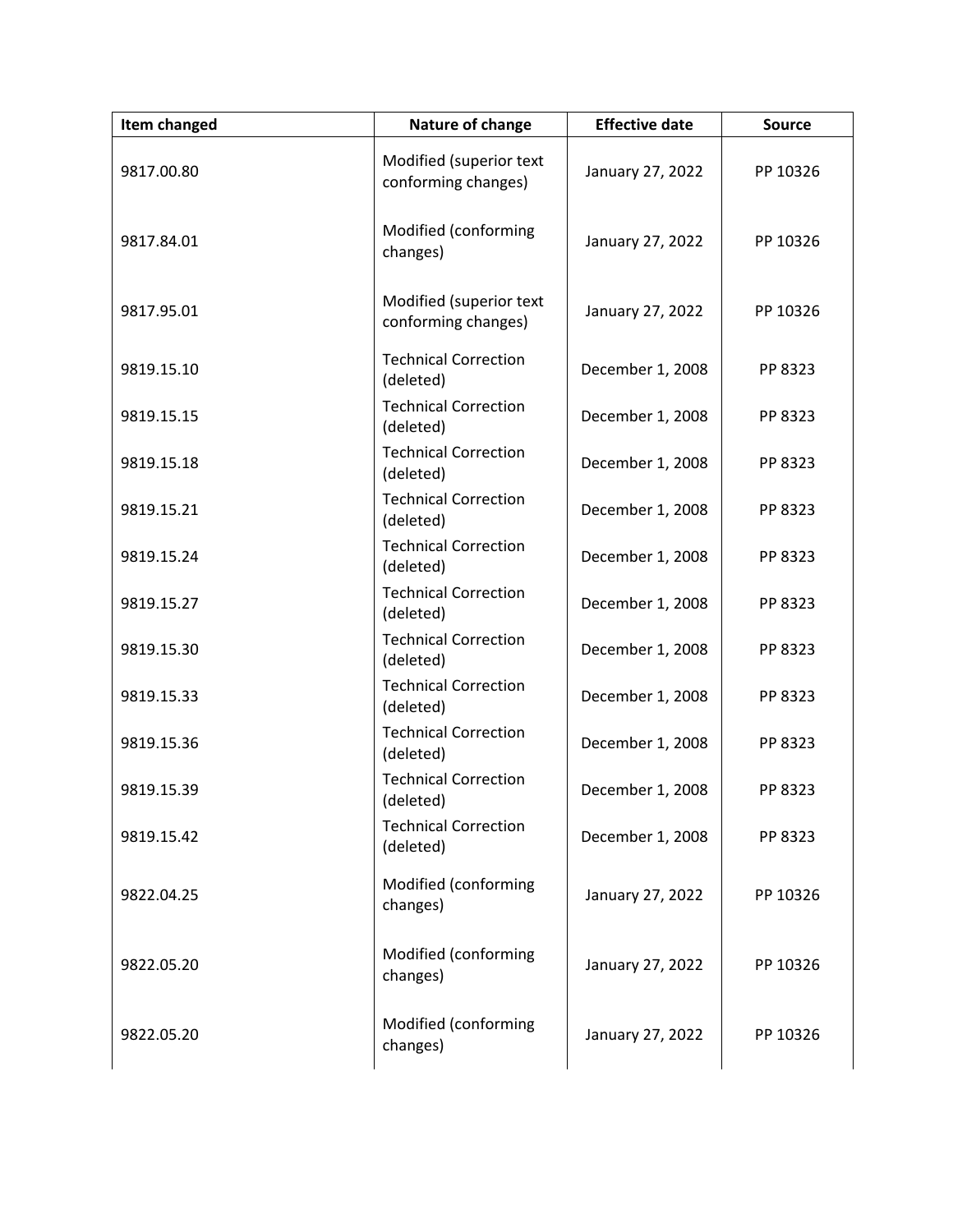| Item changed                          | Nature of change                               | <b>Effective date</b> | <b>Source</b> |
|---------------------------------------|------------------------------------------------|-----------------------|---------------|
| 9822.06.10                            | Modified (conforming<br>changes)               | January 27, 2022      | PP 10326      |
| 9822.09.17                            | Modified (conforming<br>changes)               | January 27, 2022      | PP 10326      |
| 9823.01.03                            | <b>Technical Correction</b><br>(superior text) | July 1, 2020          | PP 10053      |
| 9823.06.01                            | Modified (conforming<br>changes)               | January 27, 2022      | PP 10326      |
| 9823.06.03                            | Modified (conforming<br>changes)               | January 27, 2022      | PP 10326      |
| 9823.10.01                            | Modified (conforming<br>changes)               | January 27, 2022      | PP 10326      |
| 9823.10.12                            | Modified (conforming<br>changes)               | January 27, 2022      | PP 10326      |
| U.S. note 16(a)(i), subch III, ch 99  | Modified                                       | January 1, 2022       | PP 10328      |
| U.S. note 16(b), subch III, ch 99     | Modified                                       | January 1, 2022       | PP 10328      |
| U.S. note 16(f), subch III, ch 99     | Added                                          | January 1, 2022       | PP 10328      |
| U.S. note 18(f), subch III, ch 99     | Modified (conforming<br>changes)               | January 27, 2022      | PP 10326      |
| U.S. note 18(g), subch III, ch 99     | Modified (conforming<br>changes)               | January 27, 2022      | PP 10326      |
| U.S. note 18(h), subch III, ch 99     | Modified (conforming<br>changes)               | January 27, 2022      | PP 10326      |
| U.S. note 19(a)(v), subch III, ch 99  | Modified                                       | January 1, 2022       | PP 10327      |
| U.S. note 19(d), subch III, ch 99     | Modified                                       | January 1, 2022       | PP 10327      |
| U.S. note 20(a)(13), subch III, ch 99 | Modified                                       | December 1, 2021      | Notice        |
| U.S. note 20(a)(14), subch III, ch 99 | Modified                                       | December 1, 2021      | Notice        |
| U.S. note 20(b)(13), subch III, ch 99 | Modified                                       | December 1, 2021      | Notice        |
| U.S. note 20(b)(14), subch III, ch 99 | Modified                                       | December 1, 2021      | Notice        |
| U.S. note 20(c)(7), subch III, ch 99  | Modified                                       | December 1, 2021      | Notice        |
| U.S. note 20(c)(8), subch III, ch 99  | Modified                                       | December 1, 2021      | Notice        |
| U.S. note 20(d)(7), subch III, ch 99  | Modified                                       | December 1, 2021      | Notice        |
| U.S. note 20(d)(8), subch III, ch 99  | Modified                                       | December 1, 2021      | Notice        |
| U.S. note 20(e)(16), subch III, ch 99 | Modified                                       | December 1, 2021      | Notice        |
| U.S. note 20(e)(17), subch III, ch 99 | Modified                                       | December 1, 2021      | Notice        |
| U.S. note 20(f)(16), subch III, ch 99 | Modified                                       | December 1, 2021      | Notice        |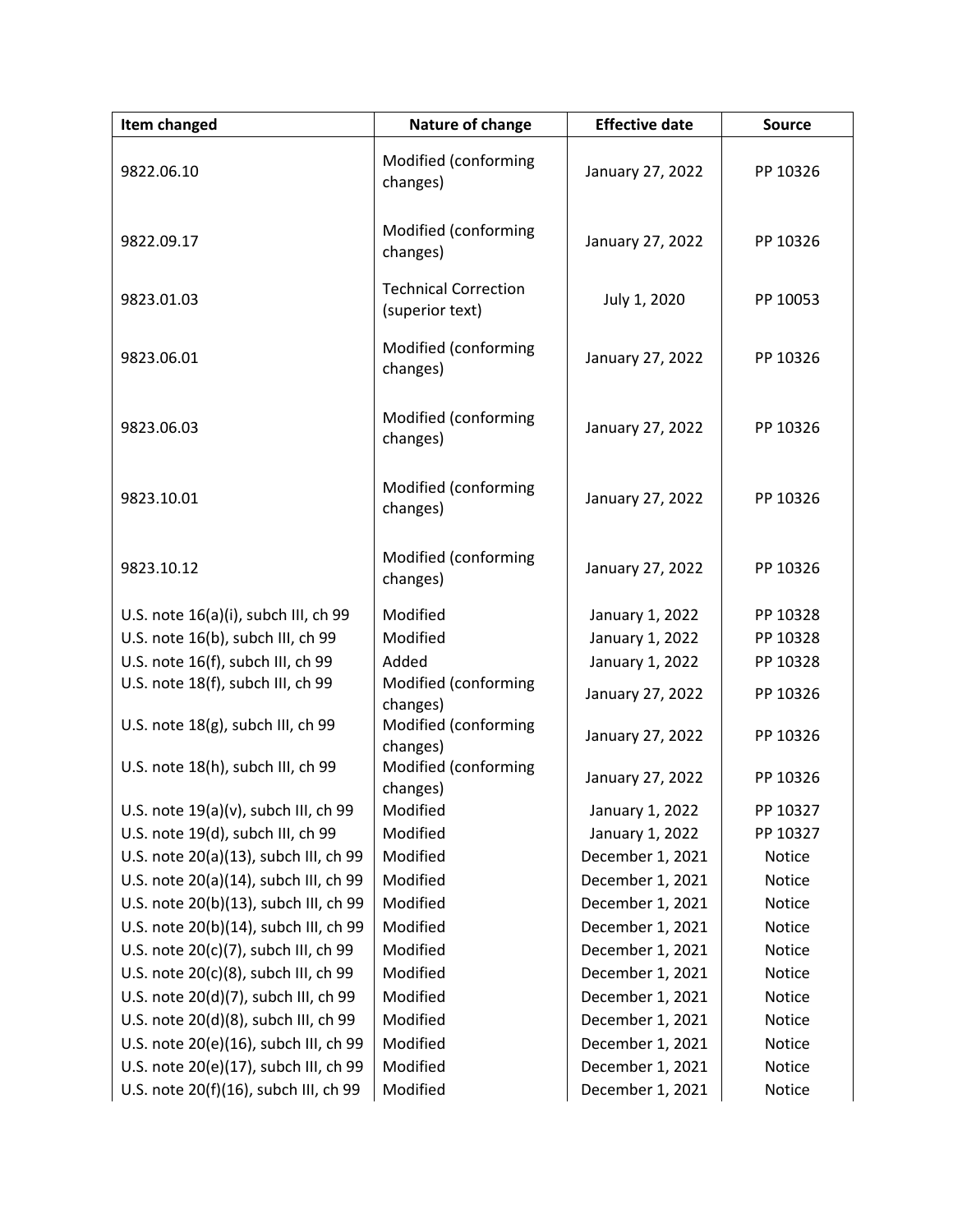| Item changed                                   | Nature of change                   | <b>Effective date</b> | <b>Source</b> |
|------------------------------------------------|------------------------------------|-----------------------|---------------|
| U.S. note 20(f)(17), subch III, ch 99          | Modified                           | December 1, 2021      | Notice        |
| U.S. note 20(iii)(37), subch III, ch<br>99     | Modified                           | November 30, 2020     | Notice        |
| U.S. note 20(I), subch III, ch 99              | Modified                           | April 26, 2021        | Notice        |
| U.S. note 20(000), subch III, ch 99            | Modified (Expiration<br>date)      | October 1, 2021       | Notice        |
| U.S. note 20(ppp), subch III, ch 99            | Modified (Expiration<br>date)      | October 1, 2021       | Notice        |
| U.S. note 20(qqq)(16), subch III, ch<br>99     | Modified                           | January 1, 2021       | Notice        |
| U.S. note 20(qqq)(4), subch III, ch<br>99      | Modified (Technical<br>correction) | July 1, 2021          | Notice        |
| U.S. note 20(qqq), subch III, ch 99            | Modified (Expiration<br>date)      | October 1, 2021       | Notice        |
| U.S. note 20(r)(10), subch III, ch 99          | Modified                           | December 1, 2021      | Notice        |
| U.S. note 20(r)(11), subch III, ch 99          | Modified                           | December 1, 2021      | Notice        |
| U.S. note 20(rrr), subch III, ch 99            | Modified (Expiration<br>date)      | October 1, 2021       | Notice        |
| U.S. note 20(sss), subch III, ch 99            | Added                              | December 1, 2021      | Notice        |
| U.S. note 20(sss)(i)(1), subch III, ch<br>99   | Modified (conforming<br>change)    | January 27, 2022      | PP 10326      |
| U.S. note 20(sss)(ii)(1), subch III, ch<br>99  | Modified (conforming<br>change)    | January 27, 2022      | PP 10326      |
| U.S. note 20(sss)(iii)(1), subch III,<br>ch 99 | Modified (conforming<br>change)    | January 27, 2022      | PP 10326      |
| U.S. note 20(sss)(iii)(13), subch, ch<br>99    | Modified                           | December 1, 2021      | Notice        |
| U.S. note 21(a), subch III, ch 99              | Modified                           | March 11, 2021        | Notice        |
| U.S. note 21(a), subch III, ch 99              | Modified                           | July 11, 2021         | Notice        |
| U.S. note 21(v), subch III, ch 99              | Added                              | March 11, 2021        | Notice        |
| U.S. note 21(w), subch III, ch 99              | Added                              | July 11, 2021         | Notice        |
| U.S. note 21(x), subch III, ch 99              | Added                              | July 11, 2021         | Notice        |
| U.S. note 22(a), subch III, ch 99              | Deleted                            | November 18, 2021     | Notice        |
| U.S. note 22(b), subch III, ch 99              | Deleted                            | November 18, 2021     | Notice        |
| U.S. note 23(a), subch III, ch 99              | Added                              | November 29, 2021     | Notice        |
| U.S. note 23(a), subch III, ch 99              | Deleted                            | November 18, 2021     | Notice        |
| U.S. note 23(b), subch III, ch 99              | Added                              | November 29, 2021     | Notice        |
| U.S. note 23(b), subch III, ch 99              | Deleted                            | November 18, 2021     | Notice        |
| U.S. note 24(a), subch III, ch 99              | Added                              | November 29, 2021     | Notice        |
| U.S. note 24(a), subch III, ch 99              | Deleted                            | November 28, 2021     | Notice        |
| U.S. note 24(b), subch III, ch 99              | Added                              | November 29, 2021     | Notice        |
| U.S. note 24(b), subch III, ch 99              | Deleted                            | November 28, 2021     | Notice        |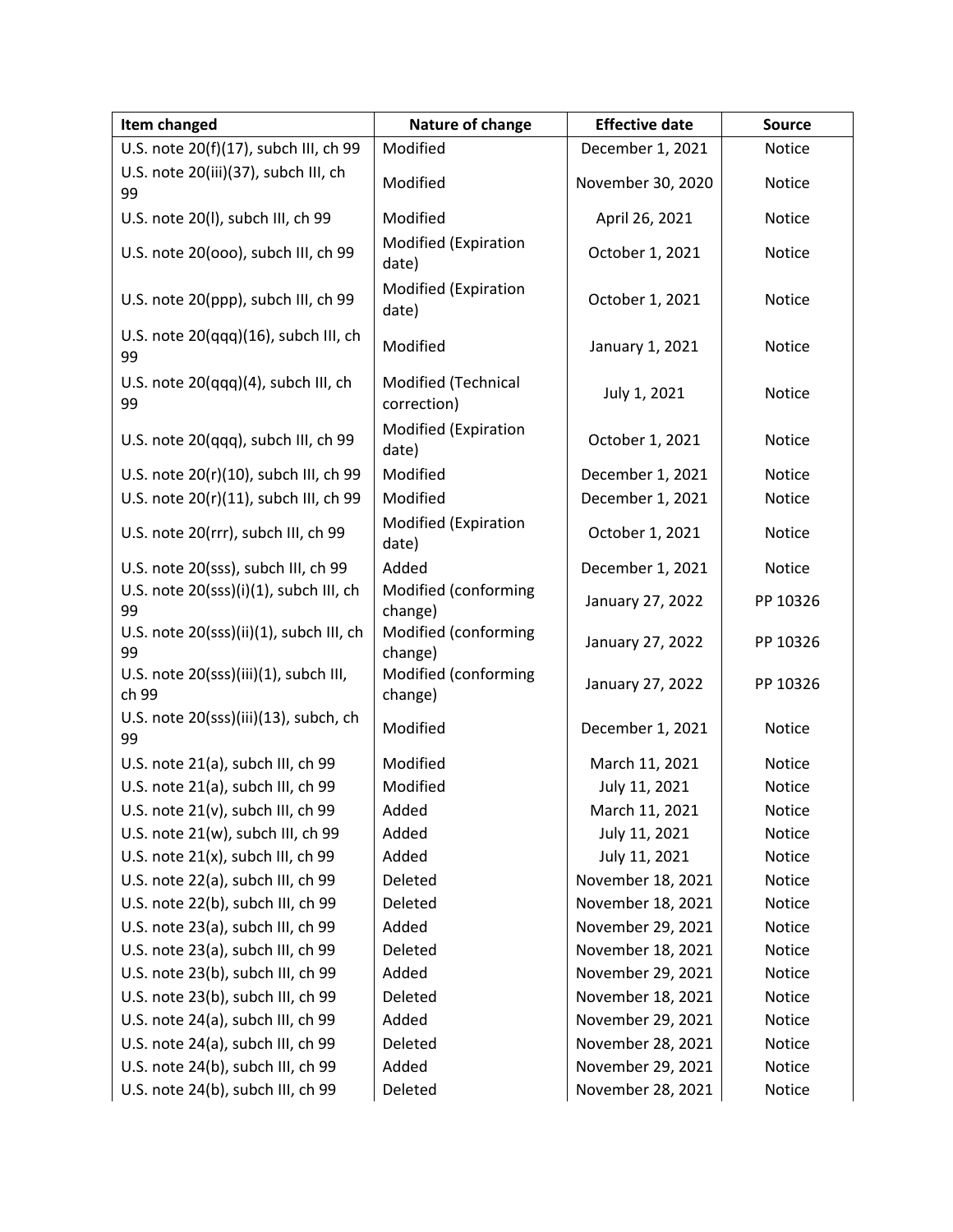| Item changed                      | Nature of change                                     | <b>Effective date</b> | <b>Source</b> |
|-----------------------------------|------------------------------------------------------|-----------------------|---------------|
| U.S. note 25(a), subch III, ch 99 | Added                                                | November 29, 2021     | Notice        |
| U.S. note 25(a), subch III, ch 99 | Deleted                                              | November 18, 2021     | Notice        |
| U.S. note 25(b), subch III, ch 99 | Added                                                | November 29, 2021     | Notice        |
| U.S. note 25(b), subch III, ch 99 | Deleted                                              | November 18, 2021     | Notice        |
| U.S. note 26(a), subch III, ch 99 | Added                                                | November 29, 2021     | Notice        |
| U.S. note 26(a), subch III, ch 99 | Deleted                                              | November 18, 2021     | Notice        |
| U.S. note 26(b), subch III, ch 99 | Added                                                | November 29, 2021     | Notice        |
| U.S. note 26(b), subch III, ch 99 | Deleted                                              | November 18, 2021     | Notice        |
| U.S. note 27(a), subch III, ch 99 | Added                                                | November 29, 2021     | Notice        |
| U.S. note 27(a), subch III, ch 99 | Deleted                                              | November 28, 2021     | Notice        |
| U.S. note 27(b), subch III, ch 99 | Added                                                | November 29, 2021     | Notice        |
| U.S. note 27(b), subch III, ch 99 | Deleted                                              | November 28, 2021     | Notice        |
| U.S. note 28(a), subch III, ch 99 | Added                                                | November 29, 2021     | Notice        |
| U.S. note 28(a), subch III, ch 99 | Deleted                                              | November 18, 2021     | Notice        |
| U.S. note 28(b), subch III, ch 99 | Added                                                | November 29, 2021     | Notice        |
| U.S. note 28(b), subch III, ch 99 | Deleted                                              | November 18, 2021     | Notice        |
| U.S. note 15(b)(18), subch XV, ch | Modified (conforming                                 | January 27, 2022      | PP 10326      |
| 99                                | changes)                                             |                       |               |
| U.S. note 15(b)(19), subch XV, ch | Modified (conforming                                 | January 27, 2022      | PP 10326      |
| 99                                | changes)                                             |                       |               |
| U.S. note 1, subch XXII, ch 99    | Modified (conforming                                 | January 27, 2022      | PP 10326      |
| 9903.80.01                        | changes)<br>Modified                                 | January 1, 2022       | PP 10328      |
| 9903.80.03                        | Modified                                             | January 1, 2022       | PP 10328      |
| 9903.80.72                        | Added                                                | January 1, 2022       | PP 10328      |
| 9903.80.73                        | Added                                                | January 1, 2022       | PP 10328      |
| 9903.80.74                        | Added                                                | January 1, 2022       | PP 10328      |
| 9903.80.75                        | Added                                                | January 1, 2022       | PP 10328      |
| 9903.80.76                        | Added                                                | January 1, 2022       | PP 10328      |
| 9903.80.77                        | Added                                                | January 1, 2022       | PP 10328      |
| 9903.80.78                        | Added                                                | January 1, 2022       | PP 10328      |
| 9903.80.79                        | Added                                                | January 1, 2022       | PP 10328      |
| 9903.80.80                        | Added                                                | January 1, 2022       | PP 10328      |
| 9903.80.81                        | Added                                                | January 1, 2022       | PP 10328      |
| 9903.80.82                        | Added                                                |                       |               |
|                                   |                                                      | January 1, 2022       | PP 10328      |
| 9903.80.83                        | Added<br>Added                                       | January 1, 2022       | PP 10328      |
| 9903.80.84                        |                                                      | January 1, 2022       | PP 10328      |
| 9903.80.84                        | <b>Technical Correction</b><br>(Article Description) | January 1, 2022       | n/a           |
| 9903.80.85                        | Added                                                | January 1, 2022       | PP 10328      |
| 9903.80.86                        | Added                                                | January 1, 2022       | PP 10328      |
| 9903.80.87                        | Added                                                | January 1, 2022       | PP 10328      |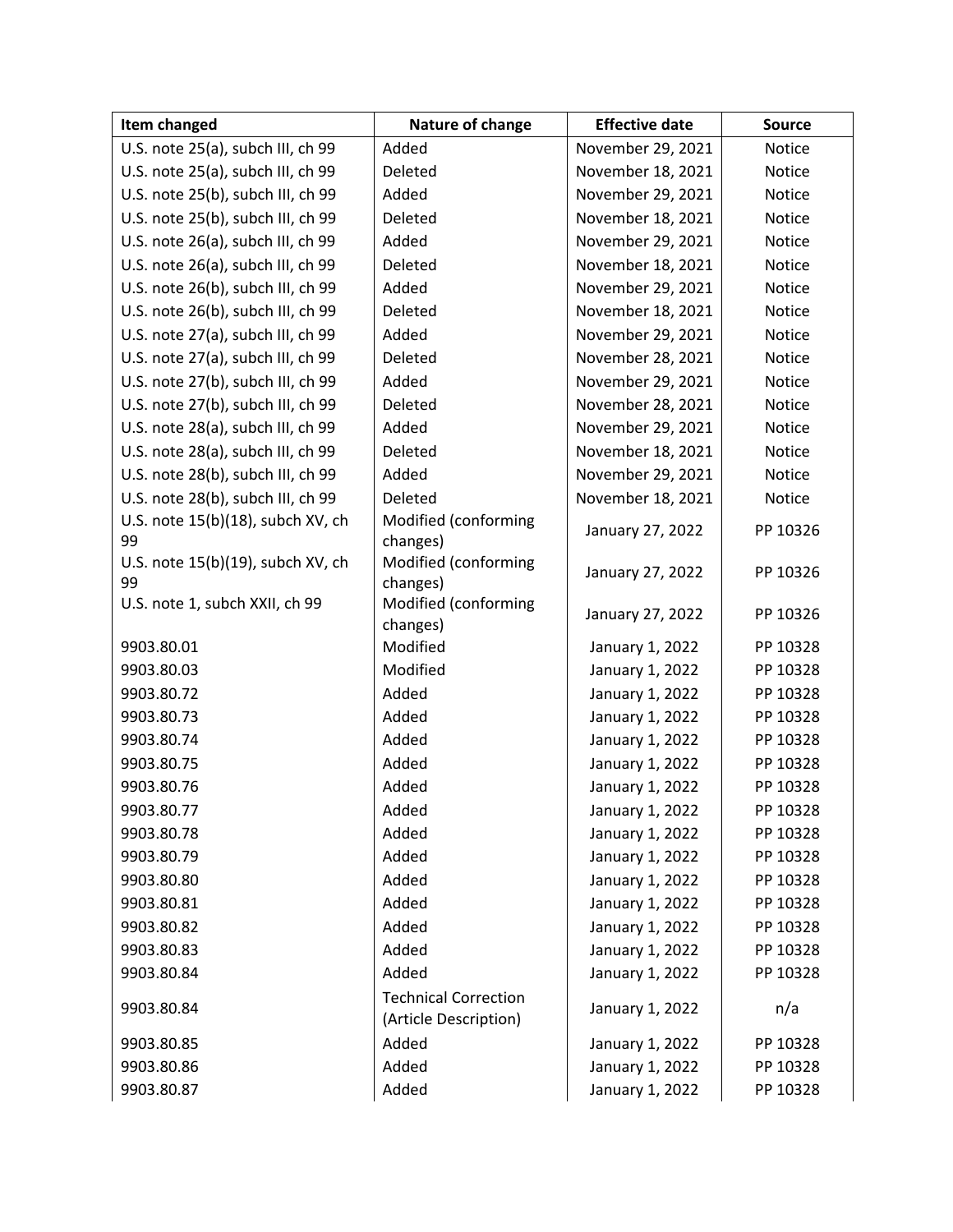| Item changed | Nature of change | <b>Effective date</b> | <b>Source</b> |
|--------------|------------------|-----------------------|---------------|
| 9903.80.88   | Added            | January 1, 2022       | PP 10328      |
| 9903.80.89   | Added            | January 1, 2022       | PP 10328      |
| 9903.80.90   | Added            | January 1, 2022       | PP 10328      |
| 9903.80.91   | Added            | January 1, 2022       | PP 10328      |
| 9903.80.92   | Added            | January 1, 2022       | PP 10328      |
| 9903.80.93   | Added            | January 1, 2022       | PP 10328      |
| 9903.80.94   | Added            | January 1, 2022       | PP 10328      |
| 9903.80.95   | Added            | January 1, 2022       | PP 10328      |
| 9903.80.96   | Added            | January 1, 2022       | PP 10328      |
| 9903.80.97   | Added            | January 1, 2022       | PP 10328      |
| 9903.80.98   | Added            | January 1, 2022       | PP 10328      |
| 9903.80.99   | Added            | January 1, 2022       | PP 10328      |
| 9903.81.01   | Added            | January 1, 2022       | PP 10328      |
| 9903.81.02   | Added            | January 1, 2022       | PP 10328      |
| 9903.81.03   | Added            | January 1, 2022       | PP 10328      |
| 9903.81.04   | Added            | January 1, 2022       | PP 10328      |
| 9903.81.05   | Added            | January 1, 2022       | PP 10328      |
| 9903.81.06   | Added            | January 1, 2022       | PP 10328      |
| 9903.81.07   | Added            | January 1, 2022       | PP 10328      |
| 9903.81.08   | Added            | January 1, 2022       | PP 10328      |
| 9903.81.09   | Added            | January 1, 2022       | PP 10328      |
| 9903.81.10   | Added            | January 1, 2022       | PP 10328      |
| 9903.81.11   | Added            | January 1, 2022       | PP 10328      |
| 9903.81.12   | Added            | January 1, 2022       | PP 10328      |
| 9903.81.13   | Added            | January 1, 2022       | PP 10328      |
| 9903.81.14   | Added            | January 1, 2022       | PP 10328      |
| 9903.81.15   | Added            | January 1, 2022       | PP 10328      |
| 9903.81.16   | Added            | January 1, 2022       | PP 10328      |
| 9903.81.17   | Added            | January 1, 2022       | PP 10328      |
| 9903.81.18   | Added            | January 1, 2022       | PP 10328      |
| 9903.81.19   | Added            | January 1, 2022       | PP 10328      |
| 9903.85.01   | Modified         | January 1, 2022       | PP 10327      |
| 9903.85.03   | Modified         | January 1, 2022       | PP 10327      |
| 9903.85.25   | Modified         | January 1, 2022       | PP 10327      |
| 9903.85.27   | Modified         | January 1, 2022       | PP 10327      |
| 9903.85.29   | Modified         | January 1, 2022       | PP 10327      |
| 9903.85.31   | Modified         | January 1, 2022       | PP 10327      |
| 9903.85.32   | Modified         | January 1, 2022       | PP 10327      |
| 9903.85.33   | Modified         | January 1, 2022       | PP 10327      |
| 9903.85.34   | Modified         | January 1, 2022       | PP 10327      |
| 9903.85.35   | Modified         | January 1, 2022       | PP 10327      |
| 9903.85.36   | Modified         | January 1, 2022       | PP 10327      |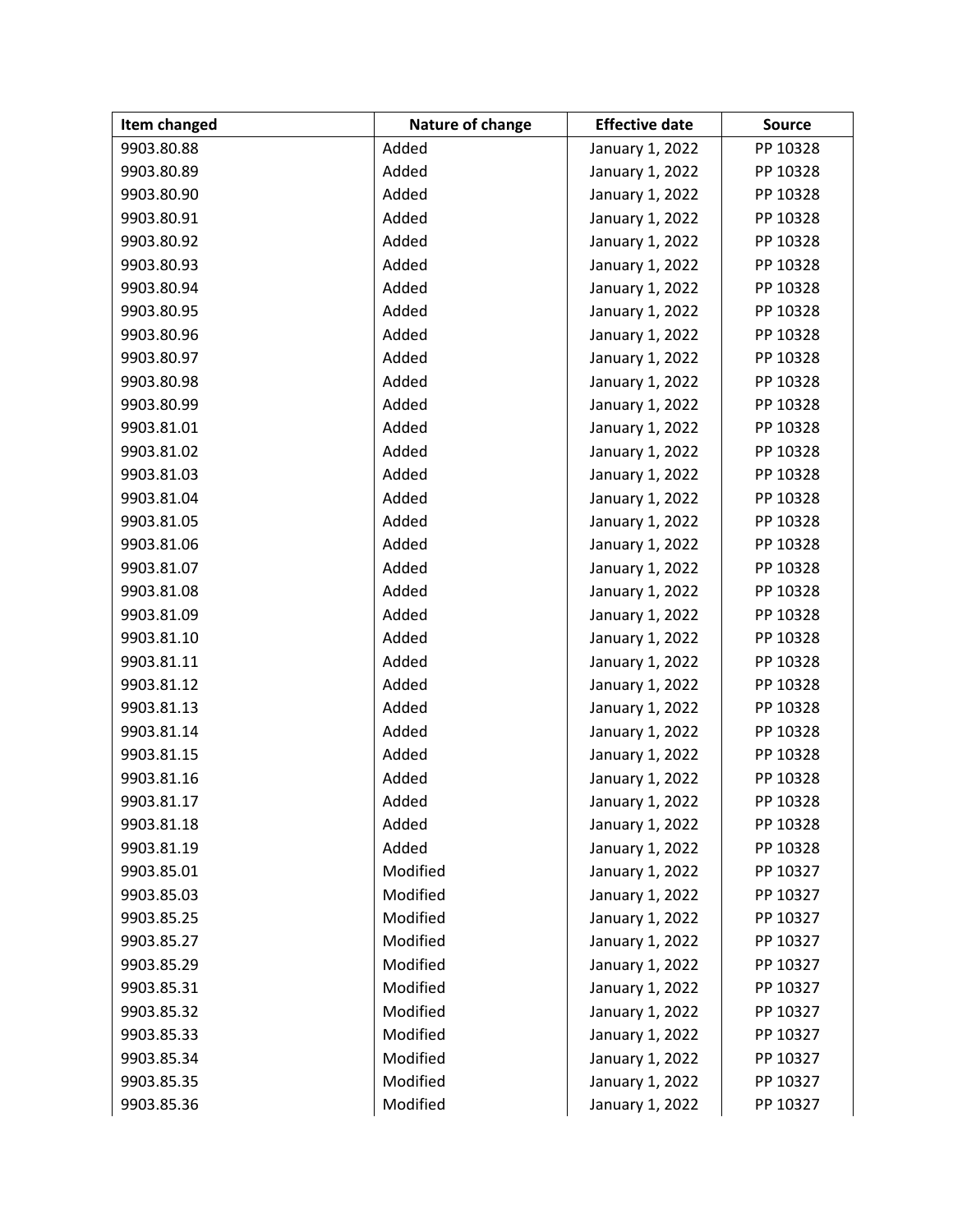| Item changed | Nature of change                              | <b>Effective date</b> | <b>Source</b> |
|--------------|-----------------------------------------------|-----------------------|---------------|
| 9903.85.37   | Modified                                      | January 1, 2022       | PP 10327      |
| 9903.85.38   | Modified                                      | January 1, 2022       | PP 10327      |
| 9903.85.39   | Modified                                      | January 1, 2022       | PP 10327      |
| 9903.85.40   | Modified                                      | January 1, 2022       | PP 10327      |
| 9903.85.41   | Modified                                      | January 1, 2022       | PP 10327      |
| 9903.85.42   | Modified                                      | January 1, 2022       | PP 10327      |
| 9903.85.43   | Modified                                      | January 1, 2022       | PP 10327      |
| 9903.85.44   | Modified                                      | January 1, 2022       | PP 10327      |
| 9903.88.01   | Modified                                      | December 1, 2021      | Notice        |
| 9903.88.02   | Modified                                      | December 1, 2021      | Notice        |
| 9903.88.03   | Modified                                      | December 1, 2021      | Notice        |
| 9903.88.04   | Modified                                      | December 1, 2021      | Notice        |
| 9903.88.15   | Modified                                      | December 1, 2021      | Notice        |
| 9903.88.62   | Modified                                      | April 1, 2021         | <b>Notice</b> |
| 9903.88.62   | Modified                                      | November 15, 2021     | Notice        |
| 9903.88.63   | Modified                                      | April 1, 2021         | Notice        |
| 9903.88.63   | Modified                                      | November 15, 2021     | Notice        |
| 9903.88.64   | Modified                                      | April 1, 2021         | <b>Notice</b> |
| 9903.88.64   | Modified                                      | November 15, 2021     | Notice        |
| 9903.88.65   | Modified                                      | April 1, 2021         | Notice        |
| 9903.88.65   | Modified                                      | November 15, 2021     | Notice        |
| 9903.88.66   | Added                                         | December 1, 2021      | Notice        |
| 9903.90.01   | Deleted                                       | November 18, 2021     | Notice        |
| 9903.90.02   | Added                                         | November 29, 2021     | Notice        |
| 9903.90.02   | Deleted                                       | November 18, 2021     | Notice        |
| 9903.90.03   | Added                                         | November 29, 2021     | <b>Notice</b> |
| 9903.90.03   | Deleted                                       | November 28, 2021     | Notice        |
| 9903.90.04   | Added                                         | November 29, 2021     | Notice        |
| 9903.90.04   | Deleted                                       | November 18, 2021     | Notice        |
| 9903.90.05   | Added                                         | November 29, 2021     | Notice        |
| 9903.90.05   | Deleted                                       | November 18, 2021     | Notice        |
| 9903.90.06   | Added                                         | November 29, 2021     | <b>Notice</b> |
| 9903.90.06   | Deleted                                       | November 28, 2021     | Notice        |
| 9903.90.07   | Added                                         | November 29, 2021     | Notice        |
| 9903.90.07   | Deleted                                       | November 18, 2021     | <b>Notice</b> |
| 9904.04.50   | Modified (superior text<br>conforming change) | January 27, 2022      | PP 10326      |
| 9904.04.85   | Modified (conforming<br>change)               | January 27, 2022      | PP 10326      |
| 9904.05.28   | <b>Technical Correction</b>                   | N/A                   | N/A           |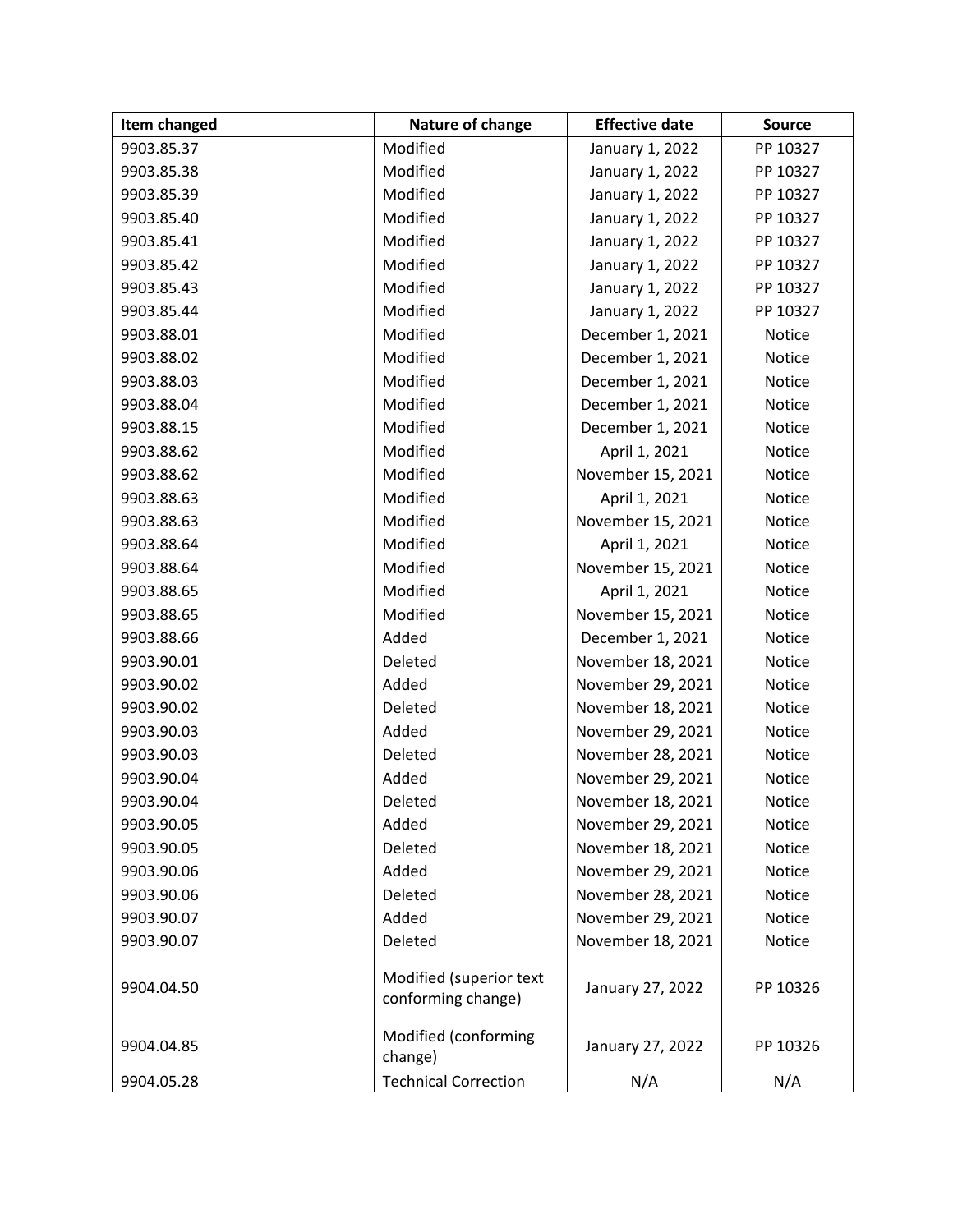| Item changed | Nature of change                               | <b>Effective date</b> | <b>Source</b> |
|--------------|------------------------------------------------|-----------------------|---------------|
| 9904.12.01   | Modified (superior text<br>conforming changes) | January 27, 2022      | PP 10326      |
| 9904.12.07   | Modified (superior text<br>conforming changes) | January 27, 2022      | PP 10326      |
| 9904.12.19   | Modified (conforming<br>changes)               | January 27, 2022      | PP 10326      |
| 9904.17.49   | Modified (superior text<br>conforming changes) | January 27, 2022      | PP 10326      |
| 9904.17.58   | Modified (conforming<br>changes)               | January 27, 2022      | PP 10326      |
| 9908.12.01   | Modified (conforming<br>changes)               | January 27, 2022      | PP 10326      |
| 9912.04.30   | Modified (superior text<br>conforming changes) | January 27, 2022      | PP 10326      |
| 9912.12.05   | Modified (superior text<br>conforming changes) | January 27, 2022      | PP 10326      |
| 9912.12.20   | Modified (conforming<br>changes)               | January 27, 2022      | PP 10326      |
| 9912.17.05   | Modified (superior text<br>conforming changes) | January 27, 2022      | PP 10326      |
| 9912.17.35   | Modified (conforming<br>changes)               | January 27, 2022      | PP 10326      |
| 9913.04.25   | Modified (conforming<br>changes)               | January 27, 2022      | PP 10326      |
| 9913.12.05   | Modified (conforming<br>changes)               | January 27, 2022      | PP 10326      |
| 9913.12.20   | Modified (conforming<br>changes)               | January 27, 2022      | PP 10326      |